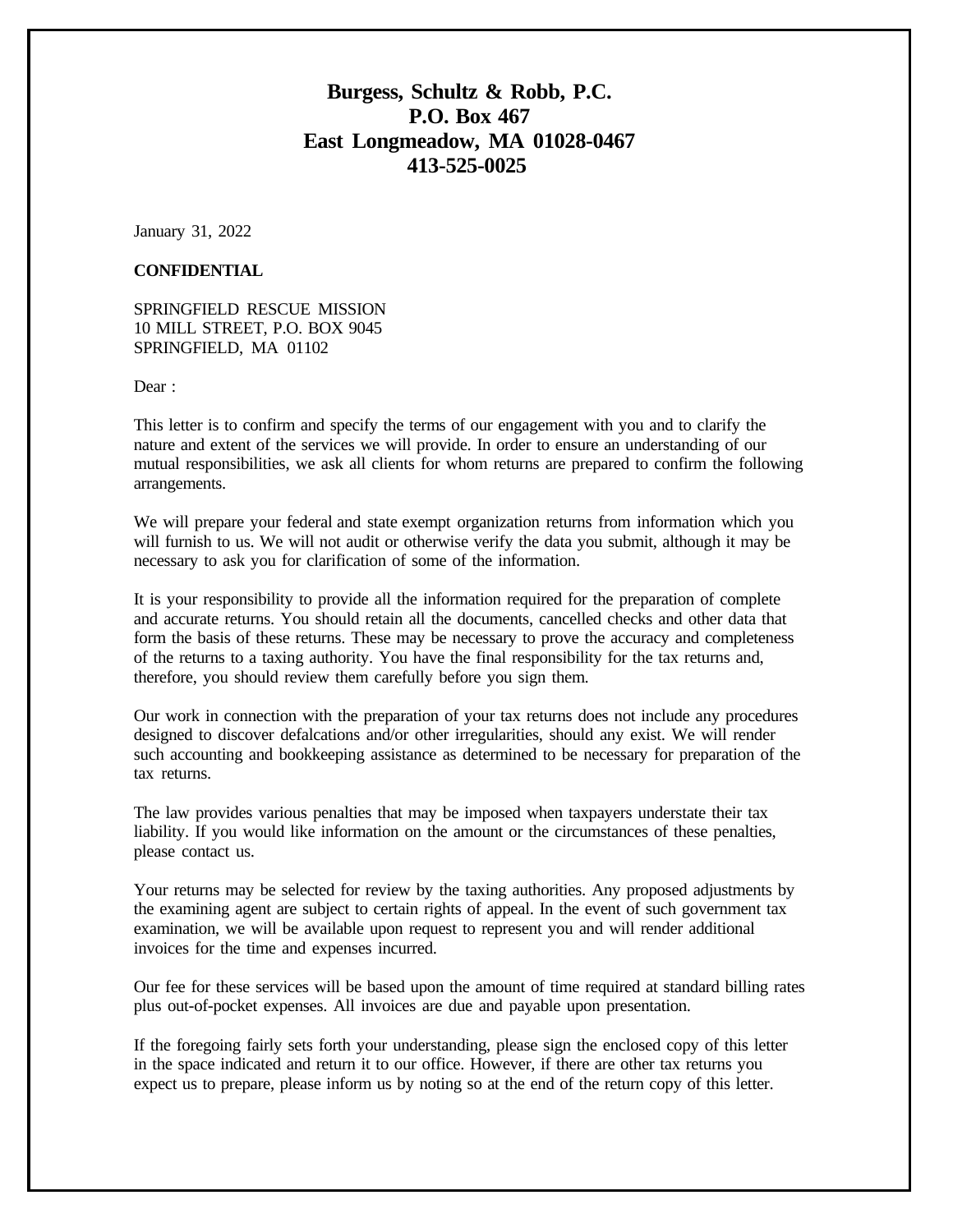We want to express our appreciation for this opportunity to work with you.

Very truly yours,

Burgess, Schultz & Robb, P.C.

Accepted By:

Date: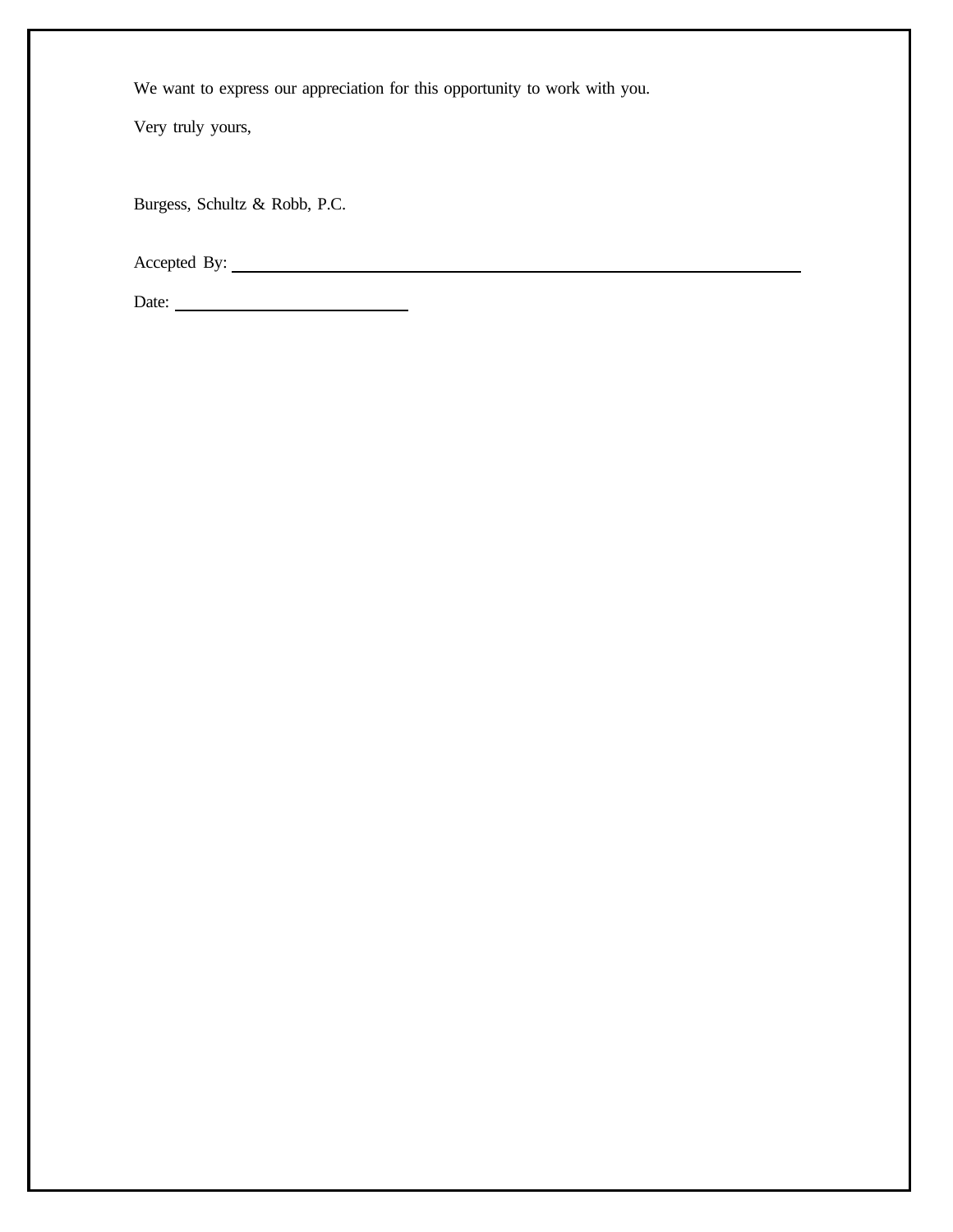|                                               |                                               | Forms 990 / 990-EZ Return Summary       |                           |                                   |            |
|-----------------------------------------------|-----------------------------------------------|-----------------------------------------|---------------------------|-----------------------------------|------------|
|                                               | For calendar year 2020, or tax year beginning | 06/01/20                                | , and ending              | 05/31/21                          |            |
|                                               |                                               |                                         | 52-1047790                |                                   |            |
|                                               | SPRINGFIELD RESCUE MISSION                    |                                         |                           |                                   |            |
| Net Asset / Fund Balance at Beginning of Year |                                               |                                         |                           |                                   | 1,334,461  |
| Revenue                                       |                                               |                                         |                           |                                   |            |
| Contributions                                 |                                               | 12,363,920                              |                           |                                   |            |
| Program service revenue                       |                                               |                                         |                           |                                   |            |
| Investment income                             |                                               | 96,373                                  |                           |                                   |            |
| Capital gain / loss                           |                                               |                                         |                           |                                   |            |
| Fundraising / Gaming:                         |                                               |                                         |                           |                                   |            |
| Gross revenue                                 |                                               |                                         |                           |                                   |            |
| Direct expenses                               |                                               |                                         |                           |                                   |            |
| Net income                                    |                                               |                                         |                           |                                   |            |
| Other income                                  |                                               | $\overline{529}$ , 345                  |                           |                                   |            |
| <b>Total revenue</b>                          |                                               |                                         | 12,989,638                |                                   |            |
| <b>Expenses</b>                               |                                               |                                         |                           |                                   |            |
| Program services                              |                                               | 10,740,940                              |                           |                                   |            |
| Management and general                        |                                               | 624,380                                 |                           |                                   |            |
| Fundraising                                   |                                               | 639,221                                 |                           |                                   |            |
| <b>Total expenses</b>                         |                                               |                                         | 12,004,541                |                                   |            |
| Excess / (deficit)                            |                                               |                                         |                           |                                   | 985,097    |
|                                               |                                               |                                         |                           |                                   |            |
| Changes                                       |                                               | Copy                                    |                           |                                   |            |
| Net Asset / Fund Balance at End of Year       |                                               |                                         |                           |                                   | 2,319,558  |
| <b>Reconciliation of Revenue</b>              |                                               |                                         |                           | <b>Reconciliation of Expenses</b> |            |
| Total revenue per financial statements        | 13,011,414                                    | Total expenses per financial statements |                           |                                   | 12,026,317 |
| Less:                                         |                                               | Less:                                   |                           |                                   |            |
| Unrealized gains                              |                                               | Donated services                        |                           |                                   | 21,776     |
| Donated services                              | 21,776                                        | Prior year adjustments                  |                           |                                   |            |
| Recoveries                                    |                                               | Losses                                  |                           |                                   |            |
| Other                                         |                                               | Other                                   |                           |                                   |            |
| Plus:                                         |                                               | Plus:                                   |                           |                                   |            |
| Investment expenses                           |                                               | Investment expenses                     |                           |                                   |            |
| Other                                         |                                               | Other                                   |                           |                                   |            |
| Total revenue per return                      | 12,989,638                                    |                                         | Total expenses per return |                                   | 12,004,541 |
|                                               |                                               |                                         |                           |                                   |            |
|                                               |                                               | <b>Balance Sheet</b>                    |                           |                                   |            |
|                                               | <b>Beginning</b>                              | Ending                                  |                           | <b>Differences</b>                |            |
| Assets                                        | 1,718,462                                     | 2,405,283                               |                           |                                   |            |
| Liabilities                                   | 384,001                                       | 85,725                                  |                           |                                   |            |
| Net assets                                    | 1,334,461                                     | 2,319,558                               |                           | 985,097                           |            |
|                                               |                                               |                                         |                           |                                   |            |
|                                               | Miscellaneous Information                     |                                         |                           |                                   |            |
|                                               | Amended return                                |                                         |                           |                                   |            |
|                                               | Return / extended due date                    | 04/18/22                                |                           |                                   |            |
|                                               | Failure to file penalty                       |                                         |                           |                                   |            |
|                                               |                                               |                                         |                           |                                   |            |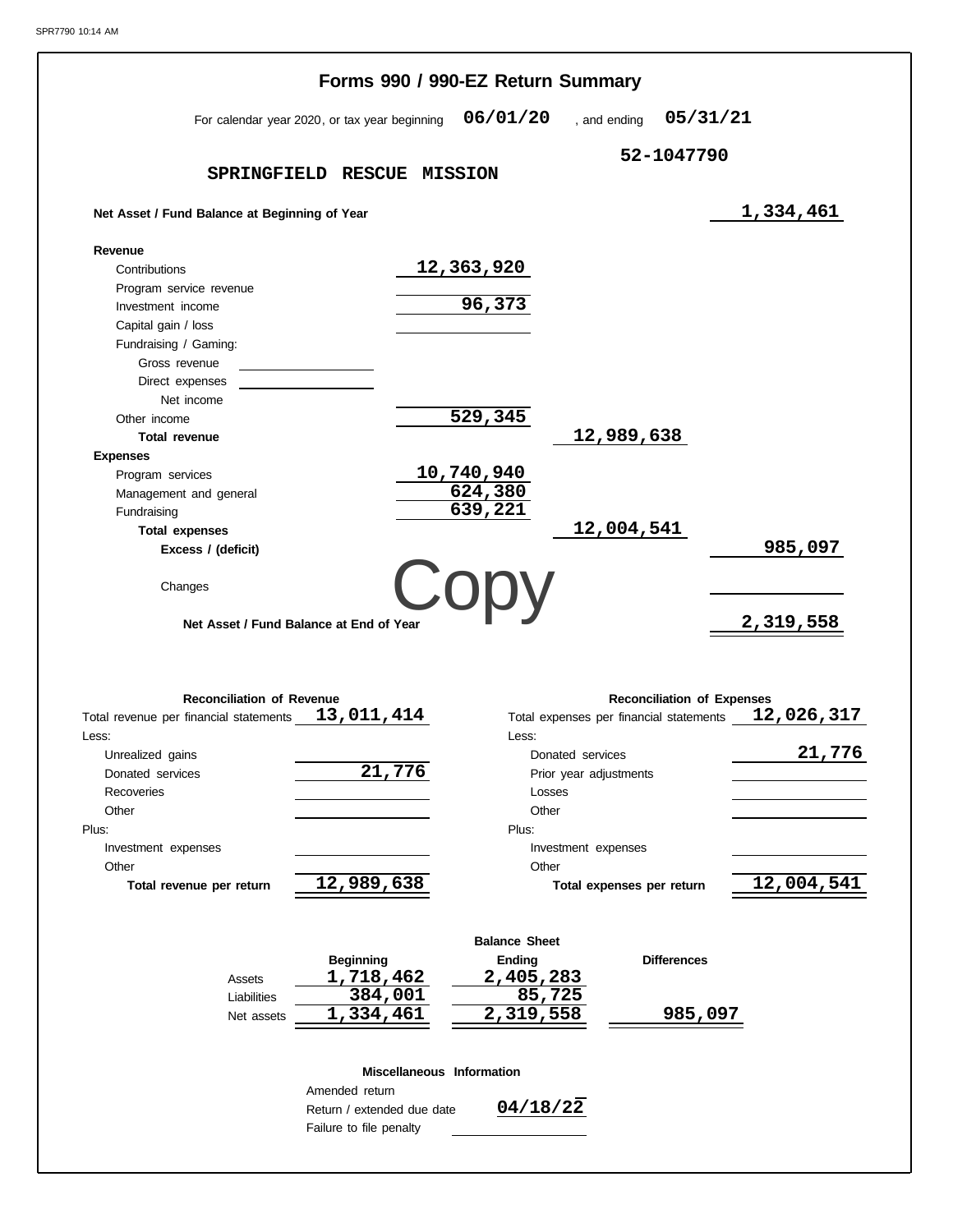| SPR7790 10:14 AM                                                                                               |                                                                                                                                                                                                                                                                                                                                                                                                                                                                                                                                                                                                                                                                                                                                                                                                                                                                                                                                                                                                                                                                                                                                                                                                                                                                                                                                                                                                                                                                                                                                                                                                                                                                                                                                                                                                                                                                                                                                                                                                                                                                                                                                                          |                                                                        |                                              |
|----------------------------------------------------------------------------------------------------------------|----------------------------------------------------------------------------------------------------------------------------------------------------------------------------------------------------------------------------------------------------------------------------------------------------------------------------------------------------------------------------------------------------------------------------------------------------------------------------------------------------------------------------------------------------------------------------------------------------------------------------------------------------------------------------------------------------------------------------------------------------------------------------------------------------------------------------------------------------------------------------------------------------------------------------------------------------------------------------------------------------------------------------------------------------------------------------------------------------------------------------------------------------------------------------------------------------------------------------------------------------------------------------------------------------------------------------------------------------------------------------------------------------------------------------------------------------------------------------------------------------------------------------------------------------------------------------------------------------------------------------------------------------------------------------------------------------------------------------------------------------------------------------------------------------------------------------------------------------------------------------------------------------------------------------------------------------------------------------------------------------------------------------------------------------------------------------------------------------------------------------------------------------------|------------------------------------------------------------------------|----------------------------------------------|
| Form 8879-EO                                                                                                   | <b>IRS</b> e-file Signature Authorization<br>for an Exempt Organization                                                                                                                                                                                                                                                                                                                                                                                                                                                                                                                                                                                                                                                                                                                                                                                                                                                                                                                                                                                                                                                                                                                                                                                                                                                                                                                                                                                                                                                                                                                                                                                                                                                                                                                                                                                                                                                                                                                                                                                                                                                                                  |                                                                        | OMB No. 1545-0047                            |
| Department of the Treasury                                                                                     | 6/01<br>. 2020. and ending<br>For calendar year 2020, or fiscal year beginning<br>u Do not send to the IRS. Keep for your records.                                                                                                                                                                                                                                                                                                                                                                                                                                                                                                                                                                                                                                                                                                                                                                                                                                                                                                                                                                                                                                                                                                                                                                                                                                                                                                                                                                                                                                                                                                                                                                                                                                                                                                                                                                                                                                                                                                                                                                                                                       | $5/31_{20}$ 21                                                         | 2020                                         |
| Internal Revenue Service<br>Name of exempt organization or person subject to tax                               | u Go to www.irs.gov/Form8879EO for the latest information.                                                                                                                                                                                                                                                                                                                                                                                                                                                                                                                                                                                                                                                                                                                                                                                                                                                                                                                                                                                                                                                                                                                                                                                                                                                                                                                                                                                                                                                                                                                                                                                                                                                                                                                                                                                                                                                                                                                                                                                                                                                                                               | Taxpayer identification number                                         |                                              |
|                                                                                                                | SPRINGFIELD RESCUE MISSION                                                                                                                                                                                                                                                                                                                                                                                                                                                                                                                                                                                                                                                                                                                                                                                                                                                                                                                                                                                                                                                                                                                                                                                                                                                                                                                                                                                                                                                                                                                                                                                                                                                                                                                                                                                                                                                                                                                                                                                                                                                                                                                               | 52-1047790                                                             |                                              |
| Name and title of officer or person subject to tax                                                             | <b>KEVIN RAMSDELL</b>                                                                                                                                                                                                                                                                                                                                                                                                                                                                                                                                                                                                                                                                                                                                                                                                                                                                                                                                                                                                                                                                                                                                                                                                                                                                                                                                                                                                                                                                                                                                                                                                                                                                                                                                                                                                                                                                                                                                                                                                                                                                                                                                    |                                                                        |                                              |
|                                                                                                                | EXECUTIVE DIRECTOR                                                                                                                                                                                                                                                                                                                                                                                                                                                                                                                                                                                                                                                                                                                                                                                                                                                                                                                                                                                                                                                                                                                                                                                                                                                                                                                                                                                                                                                                                                                                                                                                                                                                                                                                                                                                                                                                                                                                                                                                                                                                                                                                       |                                                                        |                                              |
| Part I                                                                                                         | Type of Return and Return Information (Whole Dollars Only)                                                                                                                                                                                                                                                                                                                                                                                                                                                                                                                                                                                                                                                                                                                                                                                                                                                                                                                                                                                                                                                                                                                                                                                                                                                                                                                                                                                                                                                                                                                                                                                                                                                                                                                                                                                                                                                                                                                                                                                                                                                                                               |                                                                        |                                              |
|                                                                                                                | Check the box for the return for which you are using this Form 8879-EO and enter the applicable amount, if any, from the return. If you                                                                                                                                                                                                                                                                                                                                                                                                                                                                                                                                                                                                                                                                                                                                                                                                                                                                                                                                                                                                                                                                                                                                                                                                                                                                                                                                                                                                                                                                                                                                                                                                                                                                                                                                                                                                                                                                                                                                                                                                                  |                                                                        |                                              |
|                                                                                                                | check the box on line 1a, 2a, 3a, 4a, 5a, 6a, or 7a below, and the amount on that line for the return being filed with this form was                                                                                                                                                                                                                                                                                                                                                                                                                                                                                                                                                                                                                                                                                                                                                                                                                                                                                                                                                                                                                                                                                                                                                                                                                                                                                                                                                                                                                                                                                                                                                                                                                                                                                                                                                                                                                                                                                                                                                                                                                     |                                                                        |                                              |
|                                                                                                                | blank, then leave line 1b, 2b, 3b, 4b, 5b, 6b, or 7b, whichever is applicable, blank (do not enter -0-). But, if you entered -0- on the                                                                                                                                                                                                                                                                                                                                                                                                                                                                                                                                                                                                                                                                                                                                                                                                                                                                                                                                                                                                                                                                                                                                                                                                                                                                                                                                                                                                                                                                                                                                                                                                                                                                                                                                                                                                                                                                                                                                                                                                                  |                                                                        |                                              |
|                                                                                                                | return, then enter -0- on the applicable line below. Do not complete more than one line in Part I.                                                                                                                                                                                                                                                                                                                                                                                                                                                                                                                                                                                                                                                                                                                                                                                                                                                                                                                                                                                                                                                                                                                                                                                                                                                                                                                                                                                                                                                                                                                                                                                                                                                                                                                                                                                                                                                                                                                                                                                                                                                       |                                                                        |                                              |
| 1a Form 990 check here $\blacktriangleright$                                                                   | $ {\bf X} $<br>$\underline{\mathbf{b}}$ Total revenue, if any (Form 990, Part VIII, column (A), line 12) $\ldots$                                                                                                                                                                                                                                                                                                                                                                                                                                                                                                                                                                                                                                                                                                                                                                                                                                                                                                                                                                                                                                                                                                                                                                                                                                                                                                                                                                                                                                                                                                                                                                                                                                                                                                                                                                                                                                                                                                                                                                                                                                        |                                                                        | $1b$ 12,989,638                              |
| 2a Form 990-EZ check here $\blacktriangleright$                                                                |                                                                                                                                                                                                                                                                                                                                                                                                                                                                                                                                                                                                                                                                                                                                                                                                                                                                                                                                                                                                                                                                                                                                                                                                                                                                                                                                                                                                                                                                                                                                                                                                                                                                                                                                                                                                                                                                                                                                                                                                                                                                                                                                                          | 2b                                                                     |                                              |
| 3a Form 1120-POL check here                                                                                    |                                                                                                                                                                                                                                                                                                                                                                                                                                                                                                                                                                                                                                                                                                                                                                                                                                                                                                                                                                                                                                                                                                                                                                                                                                                                                                                                                                                                                                                                                                                                                                                                                                                                                                                                                                                                                                                                                                                                                                                                                                                                                                                                                          | 3b                                                                     |                                              |
| 4a Form 990-PF check here $\blacktriangleright$                                                                | <b>b</b> Tax based on investment income (Form 990-PF, Part VI, line 5)                                                                                                                                                                                                                                                                                                                                                                                                                                                                                                                                                                                                                                                                                                                                                                                                                                                                                                                                                                                                                                                                                                                                                                                                                                                                                                                                                                                                                                                                                                                                                                                                                                                                                                                                                                                                                                                                                                                                                                                                                                                                                   | 4b                                                                     |                                              |
| 5a Form 8868 check here $\blacktriangleright$                                                                  |                                                                                                                                                                                                                                                                                                                                                                                                                                                                                                                                                                                                                                                                                                                                                                                                                                                                                                                                                                                                                                                                                                                                                                                                                                                                                                                                                                                                                                                                                                                                                                                                                                                                                                                                                                                                                                                                                                                                                                                                                                                                                                                                                          | 5b                                                                     |                                              |
| 6a Form 990-T check here                                                                                       |                                                                                                                                                                                                                                                                                                                                                                                                                                                                                                                                                                                                                                                                                                                                                                                                                                                                                                                                                                                                                                                                                                                                                                                                                                                                                                                                                                                                                                                                                                                                                                                                                                                                                                                                                                                                                                                                                                                                                                                                                                                                                                                                                          | 6b                                                                     |                                              |
| 7a Form 4720 check here $\blacktriangleright$                                                                  |                                                                                                                                                                                                                                                                                                                                                                                                                                                                                                                                                                                                                                                                                                                                                                                                                                                                                                                                                                                                                                                                                                                                                                                                                                                                                                                                                                                                                                                                                                                                                                                                                                                                                                                                                                                                                                                                                                                                                                                                                                                                                                                                                          | 7b                                                                     |                                              |
| Part II                                                                                                        | Declaration and Signature Authorization of Officer or Person Subject to Tax                                                                                                                                                                                                                                                                                                                                                                                                                                                                                                                                                                                                                                                                                                                                                                                                                                                                                                                                                                                                                                                                                                                                                                                                                                                                                                                                                                                                                                                                                                                                                                                                                                                                                                                                                                                                                                                                                                                                                                                                                                                                              |                                                                        |                                              |
|                                                                                                                | Under penalties of perjury, I declare that $\vert x \vert$ I am an officer of the above organization or $\vert$ I am a person subject to tax with respect to                                                                                                                                                                                                                                                                                                                                                                                                                                                                                                                                                                                                                                                                                                                                                                                                                                                                                                                                                                                                                                                                                                                                                                                                                                                                                                                                                                                                                                                                                                                                                                                                                                                                                                                                                                                                                                                                                                                                                                                             |                                                                        |                                              |
| PIN: check one box only<br> X<br>I authorize<br>Signature of officer or person subject to tax $\}$<br>Part III | I consent to allow my intermediate service provider, transmitter, or electronic return originator (ERO) to send the return to the IRS and<br>to receive from the IRS (a) an acknowledgement of receipt or reason for rejection of the transmission, (b) the reason for any delay in<br>processing the return or refund, and (c) the date of any refund. If applicable Tautherize the U.S. Treasury and its designated Financial<br>Agent to initiate an electronic funds withdrawal (direct debit) entry to the financial institution account indicated in the tax preparation<br>software for payment of the federal taxes owed on this return, and the imancial institution to debit the entry to this account. To revoke<br>a payment, I must contact the U.S. Treasury Financial Agent at 1-888-353-4537 no later than 2 business days prior to the payment<br>(settlement) date. I also authorize the financial institutions involved in the processing of the electronic payment of taxes to receive<br>confidential information necessary to answer inquiries and resolve issues related to the payment. I have selected a personal<br>identification number (PIN) as my signature for the electronic return and, if applicable, the consent to electronic funds withdrawal.<br>Burgess, Schultz & Robb, P.C.<br>to enter my PIN<br>ERO firm name<br>on the tax year 2020 electronically filed return. If I have indicated within this return that a copy of the return is being filed with a<br>state agency(ies) regulating charities as part of the IRS Fed/State program, I also authorize the aforementioned ERO to enter my<br>PIN on the return's disclosure consent screen.<br>As an officer or person subject to tax with respect to the organization, I will enter my PIN as my signature on the tax year 2020<br>electronically filed return. If I have indicated within this return that a copy of the return is being filed with a state agency(ies)<br>regulating charities as part of the IRS Fed/State program, I will enter my PIN on the return's disclosure consent screen.<br>Date<br><b>Certification and Authentication</b> | 20808<br>Enter five numbers, but<br>do not enter all zeros<br>12/15/21 | as my signature                              |
|                                                                                                                | <b>ERO's EFIN/PIN.</b> Enter your six-digit electronic filing identification                                                                                                                                                                                                                                                                                                                                                                                                                                                                                                                                                                                                                                                                                                                                                                                                                                                                                                                                                                                                                                                                                                                                                                                                                                                                                                                                                                                                                                                                                                                                                                                                                                                                                                                                                                                                                                                                                                                                                                                                                                                                             |                                                                        |                                              |
|                                                                                                                | number (EFIN) followed by your five-digit self-selected PIN.                                                                                                                                                                                                                                                                                                                                                                                                                                                                                                                                                                                                                                                                                                                                                                                                                                                                                                                                                                                                                                                                                                                                                                                                                                                                                                                                                                                                                                                                                                                                                                                                                                                                                                                                                                                                                                                                                                                                                                                                                                                                                             |                                                                        | <b>04632220619</b><br>Do not enter all zeros |
| IRS e-file Providers for Business Returns.                                                                     | I certify that the above numeric entry is my PIN, which is my signature on the 2020 electronically filed return indicated above. I confirm<br>that I am submitting this return in accordance with the requirements of Pub. 4163, Modernized e-File (MeF) Information for Authorized                                                                                                                                                                                                                                                                                                                                                                                                                                                                                                                                                                                                                                                                                                                                                                                                                                                                                                                                                                                                                                                                                                                                                                                                                                                                                                                                                                                                                                                                                                                                                                                                                                                                                                                                                                                                                                                                      |                                                                        |                                              |
| ERO's signature                                                                                                | James B. Hawkes<br>Date $\}$                                                                                                                                                                                                                                                                                                                                                                                                                                                                                                                                                                                                                                                                                                                                                                                                                                                                                                                                                                                                                                                                                                                                                                                                                                                                                                                                                                                                                                                                                                                                                                                                                                                                                                                                                                                                                                                                                                                                                                                                                                                                                                                             | 12/15/21                                                               |                                              |
|                                                                                                                |                                                                                                                                                                                                                                                                                                                                                                                                                                                                                                                                                                                                                                                                                                                                                                                                                                                                                                                                                                                                                                                                                                                                                                                                                                                                                                                                                                                                                                                                                                                                                                                                                                                                                                                                                                                                                                                                                                                                                                                                                                                                                                                                                          |                                                                        |                                              |
|                                                                                                                | <b>ERO Must Retain This Form - See Instructions</b>                                                                                                                                                                                                                                                                                                                                                                                                                                                                                                                                                                                                                                                                                                                                                                                                                                                                                                                                                                                                                                                                                                                                                                                                                                                                                                                                                                                                                                                                                                                                                                                                                                                                                                                                                                                                                                                                                                                                                                                                                                                                                                      |                                                                        |                                              |
|                                                                                                                | Do Not Submit This Form to the IRS Unless Requested To Do So                                                                                                                                                                                                                                                                                                                                                                                                                                                                                                                                                                                                                                                                                                                                                                                                                                                                                                                                                                                                                                                                                                                                                                                                                                                                                                                                                                                                                                                                                                                                                                                                                                                                                                                                                                                                                                                                                                                                                                                                                                                                                             |                                                                        |                                              |
|                                                                                                                | For Paperwork Reduction Act Notice, see back of form.                                                                                                                                                                                                                                                                                                                                                                                                                                                                                                                                                                                                                                                                                                                                                                                                                                                                                                                                                                                                                                                                                                                                                                                                                                                                                                                                                                                                                                                                                                                                                                                                                                                                                                                                                                                                                                                                                                                                                                                                                                                                                                    |                                                                        | Form 8879-EO (2020)                          |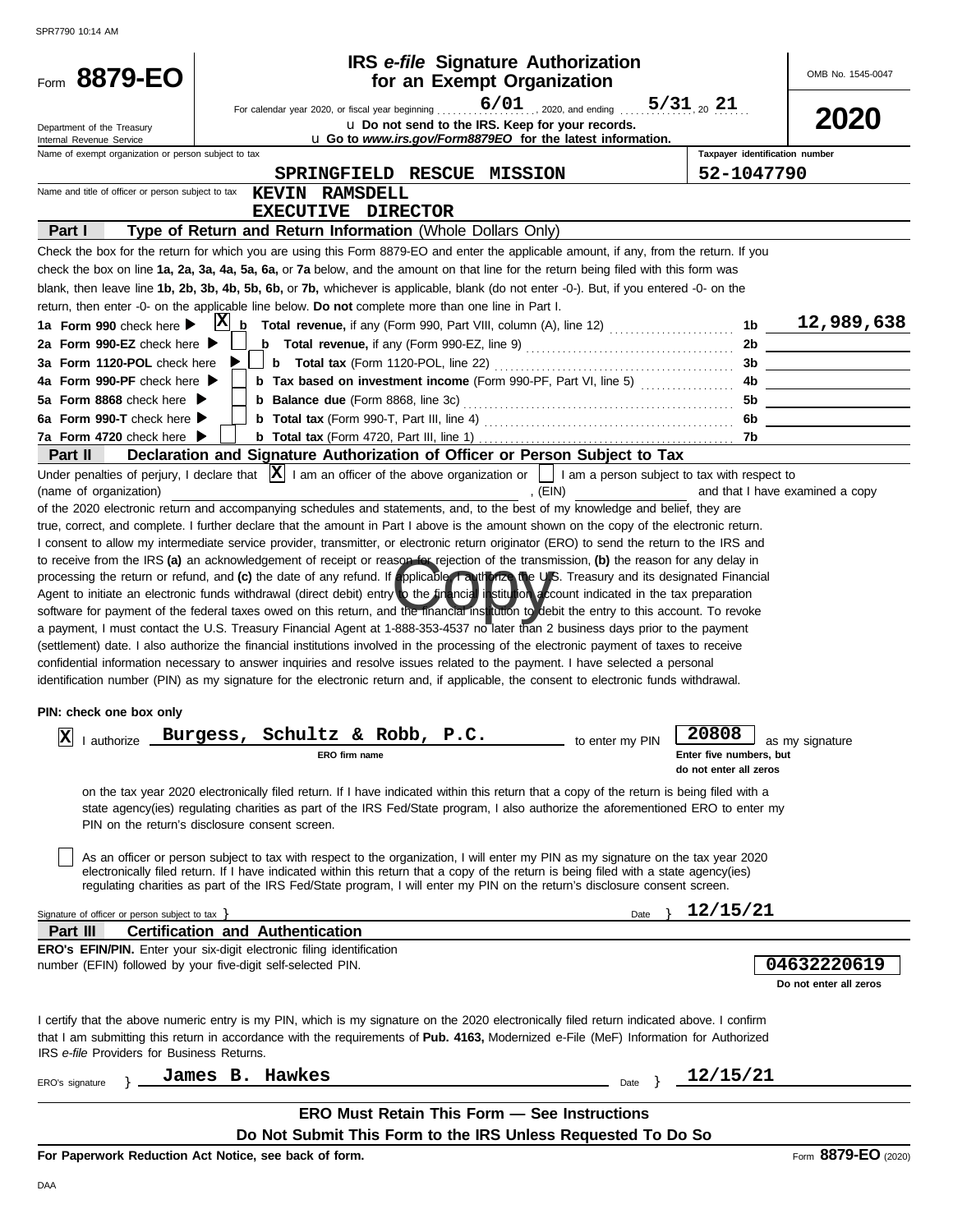|      | SPR7790 10:14 AM |
|------|------------------|
| Form | 99               |

**u** Do not enter social security numbers on this form as it may be made public.<br>**I** Go to *MMM its COV/Form990* for instructions and the latest information **990 2020 2010 2020 2020 2020 2020 2020 2020 2020 2020 2020 2020 2020 2020 2020** 

OMB No. 1545-0047

| ZUZU                  |  |
|-----------------------|--|
| <b>Open to Public</b> |  |
| <b>Inspection</b>     |  |

|                               |                 | Department of the Treasury<br>Internal Revenue Service                             |                                                                                                   |                                          |                                                                                                                                                                            |                      | Q Do not enter social security numbers on this form as it may be made public.<br><b>u</b> Go to www.irs.gov/Form990 for instructions and the latest information. |          |                  |                                               |                          |                     |                                          | Open to Public<br><b>Inspection</b> |
|-------------------------------|-----------------|------------------------------------------------------------------------------------|---------------------------------------------------------------------------------------------------|------------------------------------------|----------------------------------------------------------------------------------------------------------------------------------------------------------------------------|----------------------|------------------------------------------------------------------------------------------------------------------------------------------------------------------|----------|------------------|-----------------------------------------------|--------------------------|---------------------|------------------------------------------|-------------------------------------|
|                               |                 |                                                                                    |                                                                                                   |                                          | For the 2020 calendar year, or tax year beginning $06/01/20$ , and ending                                                                                                  |                      |                                                                                                                                                                  | 05/31/21 |                  |                                               |                          |                     |                                          |                                     |
| в                             |                 | C Name of organization<br>D Employer identification number<br>Check if applicable: |                                                                                                   |                                          |                                                                                                                                                                            |                      |                                                                                                                                                                  |          |                  |                                               |                          |                     |                                          |                                     |
|                               | Address change  |                                                                                    | SPRINGFIELD RESCUE MISSION                                                                        |                                          |                                                                                                                                                                            |                      |                                                                                                                                                                  |          |                  |                                               |                          |                     |                                          |                                     |
|                               | Name change     |                                                                                    |                                                                                                   | Doing business as                        |                                                                                                                                                                            |                      |                                                                                                                                                                  |          |                  |                                               |                          |                     | 52-1047790                               |                                     |
|                               | Initial return  |                                                                                    |                                                                                                   |                                          | Number and street (or P.O. box if mail is not delivered to street address)<br>10 MILL STREET, P.O. BOX 9045                                                                |                      |                                                                                                                                                                  |          |                  | Room/suite                                    |                          |                     | E Telephone number<br>413-732-0808       |                                     |
|                               | Final return/   |                                                                                    |                                                                                                   |                                          | City or town, state or province, country, and ZIP or foreign postal code                                                                                                   |                      |                                                                                                                                                                  |          |                  |                                               |                          |                     |                                          |                                     |
|                               | terminated      |                                                                                    |                                                                                                   | SPRINGFIELD                              |                                                                                                                                                                            | MA 01102             |                                                                                                                                                                  |          |                  |                                               |                          | G Gross receipts \$ |                                          | 12,989,638                          |
|                               | Amended return  |                                                                                    |                                                                                                   | F Name and address of principal officer: |                                                                                                                                                                            |                      |                                                                                                                                                                  |          |                  |                                               |                          |                     |                                          |                                     |
|                               |                 | Application pending                                                                |                                                                                                   | <b>THOMAS MANZI</b>                      |                                                                                                                                                                            |                      |                                                                                                                                                                  |          |                  | H(a) Is this a group return for subordinates? |                          |                     |                                          | $ \mathbf{X} $ No<br>Yes            |
|                               |                 |                                                                                    |                                                                                                   | 1 LEE LANE                               |                                                                                                                                                                            |                      |                                                                                                                                                                  |          |                  | H(b) Are all subordinates included?           |                          |                     |                                          | No<br>Yes                           |
|                               |                 |                                                                                    |                                                                                                   | WILBRAHAM                                |                                                                                                                                                                            |                      | MA 01095                                                                                                                                                         |          |                  |                                               |                          |                     | If "No," attach a list. See instructions |                                     |
|                               |                 | Tax-exempt status:                                                                 | x                                                                                                 | 501(c)(3)                                | 501(c)                                                                                                                                                                     | ) $t$ (insert no.)   | 4947(a)(1) or                                                                                                                                                    | 527      |                  |                                               |                          |                     |                                          |                                     |
|                               | Website: U      |                                                                                    |                                                                                                   |                                          | SPRINGFIELDRESCUEMISSION.ORG                                                                                                                                               |                      |                                                                                                                                                                  |          |                  | H(c) Group exemption number U                 |                          |                     |                                          |                                     |
|                               |                 | Form of organization:                                                              | $ \mathbf{X} $ Corporation                                                                        | Trust                                    | Association                                                                                                                                                                | Other $\mathbf u$    |                                                                                                                                                                  |          |                  | L Year of formation: $1954$                   |                          |                     |                                          | M State of legal domicile: MA       |
|                               | Part I          |                                                                                    | <b>Summary</b>                                                                                    |                                          |                                                                                                                                                                            |                      |                                                                                                                                                                  |          |                  |                                               |                          |                     |                                          |                                     |
|                               |                 |                                                                                    |                                                                                                   |                                          |                                                                                                                                                                            |                      |                                                                                                                                                                  |          |                  |                                               |                          |                     |                                          |                                     |
|                               |                 | See Schedule O                                                                     |                                                                                                   |                                          |                                                                                                                                                                            |                      |                                                                                                                                                                  |          |                  |                                               |                          |                     |                                          |                                     |
| Governance                    |                 |                                                                                    |                                                                                                   |                                          |                                                                                                                                                                            |                      |                                                                                                                                                                  |          |                  |                                               |                          |                     |                                          |                                     |
|                               |                 |                                                                                    |                                                                                                   |                                          |                                                                                                                                                                            |                      |                                                                                                                                                                  |          |                  |                                               |                          |                     |                                          |                                     |
|                               |                 |                                                                                    |                                                                                                   |                                          | 2 Check this box $\mathbf{u}$   if the organization discontinued its operations or disposed of more than 25% of its net assets.                                            |                      |                                                                                                                                                                  |          |                  |                                               |                          |                     |                                          |                                     |
| න්                            |                 |                                                                                    |                                                                                                   |                                          | 3 Number of voting members of the governing body (Part VI, line 1a)                                                                                                        |                      |                                                                                                                                                                  |          |                  |                                               |                          | 3                   | 7                                        |                                     |
| <b>Activities</b>             |                 |                                                                                    |                                                                                                   |                                          |                                                                                                                                                                            |                      |                                                                                                                                                                  |          |                  |                                               |                          | 4                   | 6                                        |                                     |
|                               |                 |                                                                                    |                                                                                                   |                                          |                                                                                                                                                                            |                      |                                                                                                                                                                  |          |                  |                                               |                          | 5                   | 28                                       |                                     |
|                               |                 |                                                                                    |                                                                                                   |                                          | 6 Total number of volunteers (estimate if necessary)                                                                                                                       |                      |                                                                                                                                                                  |          |                  |                                               |                          | 6                   | 300                                      |                                     |
|                               |                 |                                                                                    |                                                                                                   |                                          | 7a Total unrelated business revenue from Part VIII, column (C), line 2                                                                                                     |                      |                                                                                                                                                                  |          |                  |                                               |                          | 7a                  |                                          | 0<br>0                              |
|                               |                 |                                                                                    |                                                                                                   |                                          | <b>b</b> Net unrelated business taxable income from Form 990-T. Part t, the 1                                                                                              |                      |                                                                                                                                                                  |          |                  | Prior Year                                    |                          | 7b                  |                                          | Current Year                        |
|                               |                 |                                                                                    |                                                                                                   |                                          |                                                                                                                                                                            |                      |                                                                                                                                                                  |          |                  | 6,418,929                                     |                          |                     |                                          | 12,363,920                          |
| Revenue                       |                 |                                                                                    | 8 Contributions and grants (Part VIII, line 1h)<br>9 Program service revenue (Part VIII, line 2g) |                                          |                                                                                                                                                                            |                      |                                                                                                                                                                  |          |                  |                                               |                          |                     |                                          |                                     |
|                               |                 |                                                                                    |                                                                                                   |                                          | 10 Investment income (Part VIII, column (A), lines 3, 4, and 7d)                                                                                                           |                      |                                                                                                                                                                  |          |                  |                                               | 796                      |                     | 96,373                                   |                                     |
|                               |                 |                                                                                    |                                                                                                   |                                          | 11 Other revenue (Part VIII, column (A), lines 5, 6d, 8c, 9c, 10c, and 11e)                                                                                                |                      |                                                                                                                                                                  |          |                  |                                               | 61,283                   |                     |                                          | 529,345                             |
|                               |                 |                                                                                    |                                                                                                   |                                          | 12 Total revenue - add lines 8 through 11 (must equal Part VIII, column (A), line 12)                                                                                      |                      |                                                                                                                                                                  |          |                  | 6,481,008                                     |                          |                     |                                          | 12,989,638                          |
|                               |                 |                                                                                    |                                                                                                   |                                          | 13 Grants and similar amounts paid (Part IX, column (A), lines 1-3)                                                                                                        |                      |                                                                                                                                                                  |          |                  |                                               |                          | 300                 |                                          | 2,750                               |
|                               |                 |                                                                                    |                                                                                                   |                                          | 14 Benefits paid to or for members (Part IX, column (A), line 4)                                                                                                           |                      |                                                                                                                                                                  |          |                  |                                               |                          |                     |                                          |                                     |
|                               |                 |                                                                                    |                                                                                                   |                                          | 15 Salaries, other compensation, employee benefits (Part IX, column (A), lines 5-10)                                                                                       |                      |                                                                                                                                                                  |          |                  | 1,175,980                                     |                          |                     |                                          | 1,340,592                           |
| <b>nses</b>                   |                 |                                                                                    |                                                                                                   |                                          | 16a Professional fundraising fees (Part IX, column (A), line 11e)                                                                                                          |                      |                                                                                                                                                                  |          |                  |                                               | 122,476                  |                     |                                          | 189,099                             |
| Exper                         |                 |                                                                                    |                                                                                                   |                                          |                                                                                                                                                                            |                      |                                                                                                                                                                  |          |                  |                                               |                          |                     |                                          |                                     |
|                               |                 |                                                                                    |                                                                                                   |                                          |                                                                                                                                                                            |                      |                                                                                                                                                                  |          |                  |                                               | 4,997,355<br>10,472,100  |                     |                                          |                                     |
|                               |                 |                                                                                    |                                                                                                   |                                          | 18 Total expenses. Add lines 13-17 (must equal Part IX, column (A), line 25)                                                                                               |                      |                                                                                                                                                                  |          |                  | 6,296,111                                     |                          |                     |                                          | 12,004,541                          |
|                               |                 |                                                                                    |                                                                                                   |                                          |                                                                                                                                                                            |                      |                                                                                                                                                                  |          |                  | Beginning of Current Year                     | 184,897                  |                     |                                          | 985,097<br>End of Year              |
| Net Assets or<br>und Balances |                 |                                                                                    |                                                                                                   |                                          |                                                                                                                                                                            |                      |                                                                                                                                                                  |          |                  | 1,718,462                                     |                          |                     |                                          | 2,405,283                           |
|                               |                 |                                                                                    |                                                                                                   |                                          |                                                                                                                                                                            |                      |                                                                                                                                                                  |          |                  |                                               | 384,001                  |                     |                                          | 85,725                              |
|                               |                 |                                                                                    |                                                                                                   |                                          | 22 Net assets or fund balances. Subtract line 21 from line 20                                                                                                              |                      |                                                                                                                                                                  |          |                  | 1,334,461                                     |                          |                     |                                          | 2,319,558                           |
|                               | Part II         |                                                                                    |                                                                                                   | <b>Signature Block</b>                   |                                                                                                                                                                            |                      |                                                                                                                                                                  |          |                  |                                               |                          |                     |                                          |                                     |
|                               |                 |                                                                                    |                                                                                                   |                                          | Under penalties of perjury, I declare that I have examined this return, including accompanying schedules and statements, and to the best of my knowledge and belief, it is |                      |                                                                                                                                                                  |          |                  |                                               |                          |                     |                                          |                                     |
|                               |                 |                                                                                    |                                                                                                   |                                          | true, correct, and complete. Declaration of preparer (other than officer) is based on all information of which preparer has any knowledge.                                 |                      |                                                                                                                                                                  |          |                  |                                               |                          |                     |                                          |                                     |
|                               |                 |                                                                                    |                                                                                                   |                                          |                                                                                                                                                                            |                      |                                                                                                                                                                  |          |                  |                                               |                          |                     |                                          |                                     |
| Sign                          |                 |                                                                                    | Signature of officer                                                                              |                                          |                                                                                                                                                                            |                      |                                                                                                                                                                  |          |                  |                                               |                          | Date                |                                          |                                     |
| Here                          |                 |                                                                                    |                                                                                                   | KEVIN RAMSDELL                           |                                                                                                                                                                            |                      |                                                                                                                                                                  |          | <b>EXECUTIVE</b> |                                               | <b>DIRECTOR</b>          |                     |                                          |                                     |
|                               |                 |                                                                                    |                                                                                                   | Type or print name and title             |                                                                                                                                                                            |                      |                                                                                                                                                                  |          |                  |                                               |                          |                     |                                          |                                     |
|                               |                 | Print/Type preparer's name                                                         |                                                                                                   |                                          |                                                                                                                                                                            | Preparer's signature |                                                                                                                                                                  |          |                  | Date                                          |                          | Check               | PTIN                                     |                                     |
| Paid                          |                 | James B. Hawkes                                                                    |                                                                                                   |                                          |                                                                                                                                                                            | James B. Hawkes      |                                                                                                                                                                  |          |                  |                                               | $01/31/22$ self-employed |                     |                                          | P00315708                           |
|                               | Preparer        | Firm's name                                                                        |                                                                                                   | Burgess,                                 |                                                                                                                                                                            | Schultz & Robb,      | P.C.                                                                                                                                                             |          |                  |                                               | Firm's EIN }             |                     |                                          | 04-3578147                          |
|                               | <b>Use Only</b> |                                                                                    |                                                                                                   |                                          | P.O. Box 467                                                                                                                                                               |                      |                                                                                                                                                                  |          |                  |                                               |                          |                     |                                          |                                     |
|                               |                 | Firm's address                                                                     |                                                                                                   |                                          | East Longmeadow, MA                                                                                                                                                        |                      | 01028-0467                                                                                                                                                       |          |                  |                                               | Phone no.                |                     |                                          | 413-525-0025                        |
|                               |                 |                                                                                    |                                                                                                   |                                          |                                                                                                                                                                            |                      |                                                                                                                                                                  |          |                  |                                               |                          |                     |                                          | Yes<br>No                           |

| Sign        | Signature of officer                                                                  |                      | Date                                  |  |  |  |  |  |  |
|-------------|---------------------------------------------------------------------------------------|----------------------|---------------------------------------|--|--|--|--|--|--|
| <b>Here</b> | <b>RAMSDELL</b><br><b>KEVIN</b>                                                       | <b>EXECUTIVE</b>     | <b>DIRECTOR</b>                       |  |  |  |  |  |  |
|             | Type or print name and title                                                          |                      |                                       |  |  |  |  |  |  |
|             | Print/Type preparer's name                                                            | Preparer's signature | PTIN<br>Date<br>if<br>Check           |  |  |  |  |  |  |
| Paid        | James B. Hawkes                                                                       | James B. Hawkes      | $01/31/22$ self-employed<br>P00315708 |  |  |  |  |  |  |
| Preparer    | Burgess,<br>Firm's name                                                               | Schultz & Robb, P.C. | 04-3578147<br>Firm's $EIN$            |  |  |  |  |  |  |
| Use Only    | Box 467<br>P.O.                                                                       |                      |                                       |  |  |  |  |  |  |
|             | East Longmeadow,<br>Firm's address                                                    | 01028-0467<br>MA     | 413-525-0025<br>Phone no.             |  |  |  |  |  |  |
|             | May the IRS discuss this return with the preparer shown above? See instructions       |                      | No<br><b>Yes</b>                      |  |  |  |  |  |  |
|             | Form 990 (2020)<br>For Paperwork Reduction Act Notice, see the separate instructions. |                      |                                       |  |  |  |  |  |  |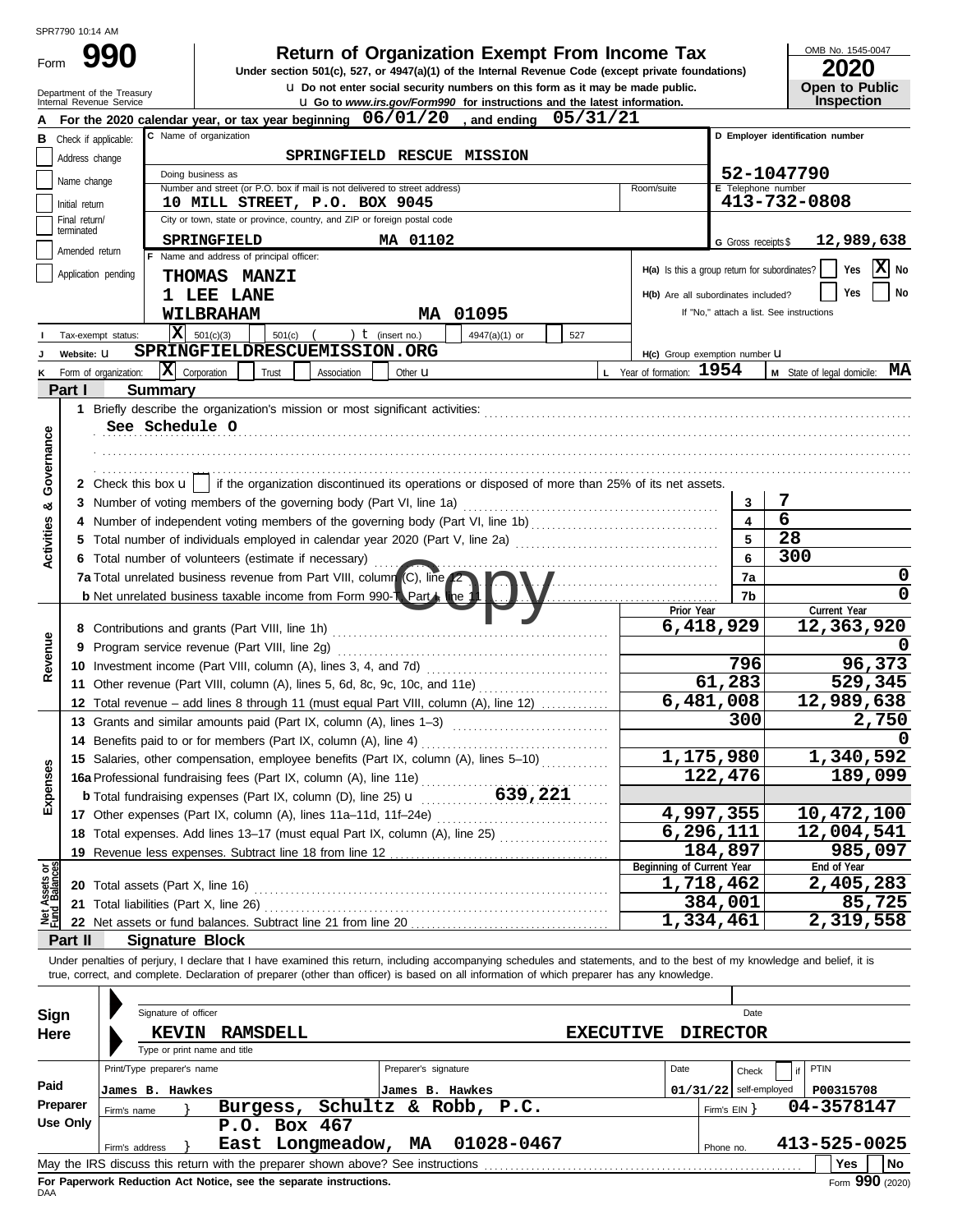|   | Form 990 (2020) SPRINGFIELD RESCUE MISSION                                                                                                                                                                                           |                                                 | 52-1047790  | Page 2                |
|---|--------------------------------------------------------------------------------------------------------------------------------------------------------------------------------------------------------------------------------------|-------------------------------------------------|-------------|-----------------------|
|   | <b>Statement of Program Service Accomplishments</b><br>Part III                                                                                                                                                                      |                                                 |             |                       |
|   |                                                                                                                                                                                                                                      |                                                 |             | $ \mathbf{x} $        |
| 1 | Briefly describe the organization's mission:<br>See Schedule O                                                                                                                                                                       |                                                 |             |                       |
|   |                                                                                                                                                                                                                                      |                                                 |             |                       |
|   |                                                                                                                                                                                                                                      |                                                 |             |                       |
|   |                                                                                                                                                                                                                                      |                                                 |             |                       |
| 2 | Did the organization undertake any significant program services during the year which were not listed on the                                                                                                                         |                                                 |             |                       |
|   |                                                                                                                                                                                                                                      |                                                 |             | Yes $\overline{X}$ No |
|   | If "Yes," describe these new services on Schedule O.                                                                                                                                                                                 |                                                 |             |                       |
| 3 | Did the organization cease conducting, or make significant changes in how it conducts, any program                                                                                                                                   |                                                 |             |                       |
|   | services?                                                                                                                                                                                                                            |                                                 |             | Yes $\overline{X}$ No |
| 4 | If "Yes," describe these changes on Schedule O.<br>Describe the organization's program service accomplishments for each of its three largest program services, as measured by                                                        |                                                 |             |                       |
|   | expenses. Section 501(c)(3) and 501(c)(4) organizations are required to report the amount of grants and allocations to others,                                                                                                       |                                                 |             |                       |
|   | the total expenses, and revenue, if any, for each program service reported.                                                                                                                                                          |                                                 |             |                       |
|   |                                                                                                                                                                                                                                      |                                                 |             |                       |
|   | 4a (Code:                                                                                                                                                                                                                            |                                                 |             |                       |
|   | See Schedule O                                                                                                                                                                                                                       |                                                 |             |                       |
|   |                                                                                                                                                                                                                                      |                                                 |             |                       |
|   |                                                                                                                                                                                                                                      |                                                 |             |                       |
|   |                                                                                                                                                                                                                                      |                                                 |             |                       |
|   |                                                                                                                                                                                                                                      |                                                 |             |                       |
|   |                                                                                                                                                                                                                                      |                                                 |             |                       |
|   |                                                                                                                                                                                                                                      |                                                 |             |                       |
|   |                                                                                                                                                                                                                                      |                                                 |             |                       |
|   |                                                                                                                                                                                                                                      |                                                 |             |                       |
|   | <u>and the second contract of the second contract of the second contract of the second contract of the second contract of the second contract of the second contract of the second contract of the second contract of the second</u> |                                                 |             | $\sqrt{ }$            |
|   |                                                                                                                                                                                                                                      |                                                 |             |                       |
|   |                                                                                                                                                                                                                                      |                                                 |             |                       |
|   | N/A                                                                                                                                                                                                                                  |                                                 |             |                       |
|   |                                                                                                                                                                                                                                      |                                                 |             |                       |
|   |                                                                                                                                                                                                                                      |                                                 |             |                       |
|   |                                                                                                                                                                                                                                      |                                                 |             |                       |
|   |                                                                                                                                                                                                                                      |                                                 |             |                       |
|   |                                                                                                                                                                                                                                      |                                                 |             |                       |
|   |                                                                                                                                                                                                                                      |                                                 |             |                       |
|   |                                                                                                                                                                                                                                      |                                                 |             |                       |
|   |                                                                                                                                                                                                                                      |                                                 |             |                       |
|   |                                                                                                                                                                                                                                      |                                                 |             |                       |
|   |                                                                                                                                                                                                                                      |                                                 |             |                       |
|   | 4c (Code: (Code: ) (Expenses \$                                                                                                                                                                                                      | including grants of \$ (Revenue \$) (Revenue \$ |             |                       |
|   | N/A                                                                                                                                                                                                                                  |                                                 |             |                       |
|   |                                                                                                                                                                                                                                      |                                                 |             |                       |
|   |                                                                                                                                                                                                                                      |                                                 |             |                       |
|   |                                                                                                                                                                                                                                      |                                                 |             |                       |
|   |                                                                                                                                                                                                                                      |                                                 |             |                       |
|   |                                                                                                                                                                                                                                      |                                                 |             |                       |
|   |                                                                                                                                                                                                                                      |                                                 |             |                       |
|   |                                                                                                                                                                                                                                      |                                                 |             |                       |
|   |                                                                                                                                                                                                                                      |                                                 |             |                       |
|   |                                                                                                                                                                                                                                      |                                                 |             |                       |
|   |                                                                                                                                                                                                                                      |                                                 |             |                       |
|   | 4d Other program services (Describe on Schedule O.)                                                                                                                                                                                  |                                                 |             |                       |
|   | (Expenses \$                                                                                                                                                                                                                         | including grants of \$                          | (Revenue \$ |                       |
|   | 4e Total program service expenses u                                                                                                                                                                                                  | 10,740,940                                      |             |                       |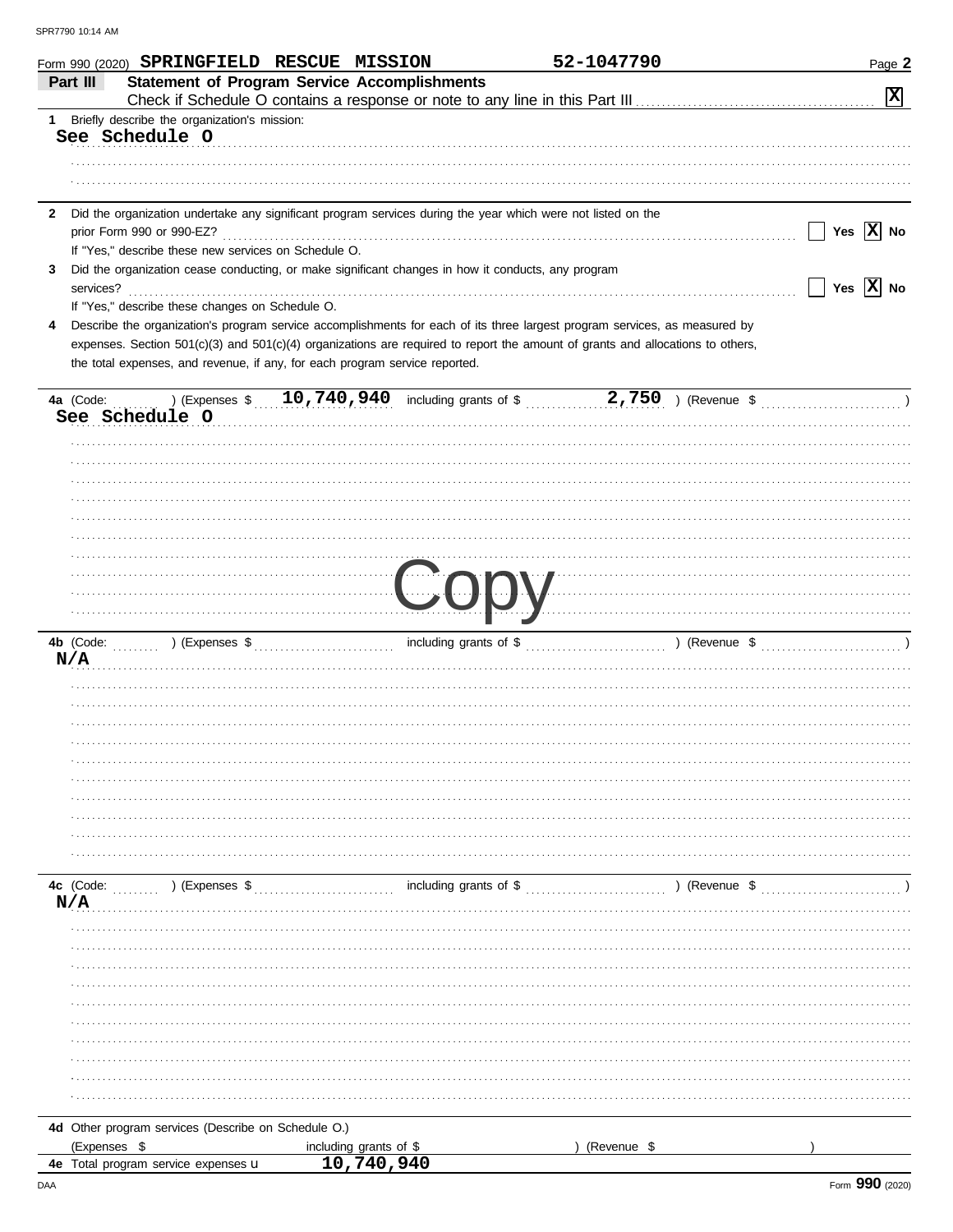|         | Form 990 (2020) SPRINGFIELD RESCUE MISSION |  | 52-1047790 | $P$ aqe $\sim$ |
|---------|--------------------------------------------|--|------------|----------------|
| Part IV | <b>Checklist of Required Schedules</b>     |  |            |                |

|     |                                                                                                                                                                               |                | Yes | No |
|-----|-------------------------------------------------------------------------------------------------------------------------------------------------------------------------------|----------------|-----|----|
| 1   | Is the organization described in section $501(c)(3)$ or $4947(a)(1)$ (other than a private foundation)? If "Yes,"                                                             |                |     |    |
|     | complete Schedule A                                                                                                                                                           | 1              | x   |    |
| 2   |                                                                                                                                                                               | $\overline{2}$ | X   |    |
| 3   | Did the organization engage in direct or indirect political campaign activities on behalf of or in opposition to                                                              |                |     |    |
|     | candidates for public office? If "Yes," complete Schedule C, Part I                                                                                                           | 3              |     | x  |
| 4   | Section 501(c)(3) organizations. Did the organization engage in lobbying activities, or have a section 501(h)                                                                 |                |     |    |
|     | election in effect during the tax year? If "Yes," complete Schedule C, Part II                                                                                                | 4              |     | x  |
| 5   | Is the organization a section $501(c)(4)$ , $501(c)(5)$ , or $501(c)(6)$ organization that receives membership dues,                                                          |                |     |    |
|     | assessments, or similar amounts as defined in Revenue Procedure 98-19? If "Yes," complete Schedule C, Part III                                                                | 5              |     | x  |
| 6   | Did the organization maintain any donor advised funds or any similar funds or accounts for which donors                                                                       |                |     |    |
|     | have the right to provide advice on the distribution or investment of amounts in such funds or accounts? If                                                                   |                |     |    |
|     | "Yes," complete Schedule D, Part I                                                                                                                                            | 6              |     | x  |
| 7   | Did the organization receive or hold a conservation easement, including easements to preserve open space,                                                                     |                |     |    |
|     | the environment, historic land areas, or historic structures? If "Yes," complete Schedule D, Part II                                                                          | 7              |     | x  |
| 8   | Did the organization maintain collections of works of art, historical treasures, or other similar assets? If "Yes,"                                                           |                |     |    |
|     | complete Schedule D, Part III                                                                                                                                                 | 8              |     | x  |
| 9   | Did the organization report an amount in Part X, line 21, for escrow or custodial account liability, serve as a                                                               |                |     |    |
|     | custodian for amounts not listed in Part X; or provide credit counseling, debt management, credit repair, or                                                                  |                |     | x  |
|     | debt negotiation services? If "Yes," complete Schedule D, Part IV                                                                                                             | 9              |     |    |
| 10  | Did the organization, directly or through a related organization, hold assets in donor-restricted endowments<br>or in quasi endowments? If "Yes," complete Schedule D, Part V | 10             |     | x  |
| 11  | If the organization's answer to any of the following questions is "Yes," then complete Schedule D, Parts VI,                                                                  |                |     |    |
|     | VII, VIII, IX, or X as applicable.                                                                                                                                            |                |     |    |
| a   | Did the organization report an amount for land, buildings, and equipment in Part X, line 10? If "Yes,"                                                                        |                |     |    |
|     | complete Schedule D, Part VI                                                                                                                                                  | 11a            | x   |    |
| b   |                                                                                                                                                                               |                |     |    |
|     | of its total assets reported in Part X, line 16? If "Yes," complete Schedule D, Part VII                                                                                      | 11b            |     | x  |
| c   | Did the organization report an amount for investments—program related in Part X, line 13, that is 5% or more                                                                  |                |     |    |
|     | of its total assets reported in Part X, line 16? If "Yes," complete Schedule D, Part VIII                                                                                     | 11c            |     | x  |
| d   | Did the organization report an amount for other assets in Part X, line 15, that is 5% or more of its total assets                                                             |                |     |    |
|     | reported in Part X, line 16? If "Yes," complete Schedule D, Part IX                                                                                                           | 11d            |     | x  |
| е   | Did the organization report an amount for other liabilities in Part X, line 25? If "Yes," complete Schedule D, Part X                                                         | 11e            | x   |    |
| f   | Did the organization's separate or consolidated financial statements for the tax year include a footnote that addresses                                                       |                |     |    |
|     | the organization's liability for uncertain tax positions under FIN 48 (ASC 740)? If "Yes," complete Schedule D, Part X                                                        | 11f            |     | x  |
| 12a | Did the organization obtain separate, independent audited financial statements for the tax year? If "Yes," complete                                                           |                |     |    |
|     |                                                                                                                                                                               | 12a            | x   |    |
| b   | Was the organization included in consolidated, independent audited financial statements for the tax year? If                                                                  |                |     |    |
|     |                                                                                                                                                                               | 12b            |     | x  |
| 13  |                                                                                                                                                                               | 13             |     | X  |
| 14a |                                                                                                                                                                               | 14a            |     | x  |
| b   | Did the organization have aggregate revenues or expenses of more than \$10,000 from grantmaking,                                                                              |                |     |    |
|     | fundraising, business, investment, and program service activities outside the United States, or aggregate                                                                     | 14b            |     | X  |
| 15  | Did the organization report on Part IX, column (A), line 3, more than \$5,000 of grants or other assistance to or                                                             |                |     |    |
|     | for any foreign organization? If "Yes," complete Schedule F, Parts II and IV                                                                                                  | 15             |     | х  |
| 16  | Did the organization report on Part IX, column (A), line 3, more than \$5,000 of aggregate grants or other                                                                    |                |     |    |
|     | assistance to or for foreign individuals? If "Yes," complete Schedule F, Parts III and IV [[[[[[[[[[[[[[[[[[[                                                                 | 16             |     | x  |
| 17  | Did the organization report a total of more than \$15,000 of expenses for professional fundraising services on                                                                |                |     |    |
|     |                                                                                                                                                                               | 17             | x   |    |
| 18  | Did the organization report more than \$15,000 total of fundraising event gross income and contributions on                                                                   |                |     |    |
|     | Part VIII, lines 1c and 8a? If "Yes," complete Schedule G, Part II                                                                                                            | 18             |     | x  |
| 19  | Did the organization report more than \$15,000 of gross income from gaming activities on Part VIII, line 9a?                                                                  |                |     |    |
|     |                                                                                                                                                                               | 19             |     | x  |
| 20a |                                                                                                                                                                               | 20a            |     | x. |
| b   |                                                                                                                                                                               | <b>20b</b>     |     |    |
| 21  | Did the organization report more than \$5,000 of grants or other assistance to any domestic organization or                                                                   |                |     |    |
|     |                                                                                                                                                                               | 21             |     | x  |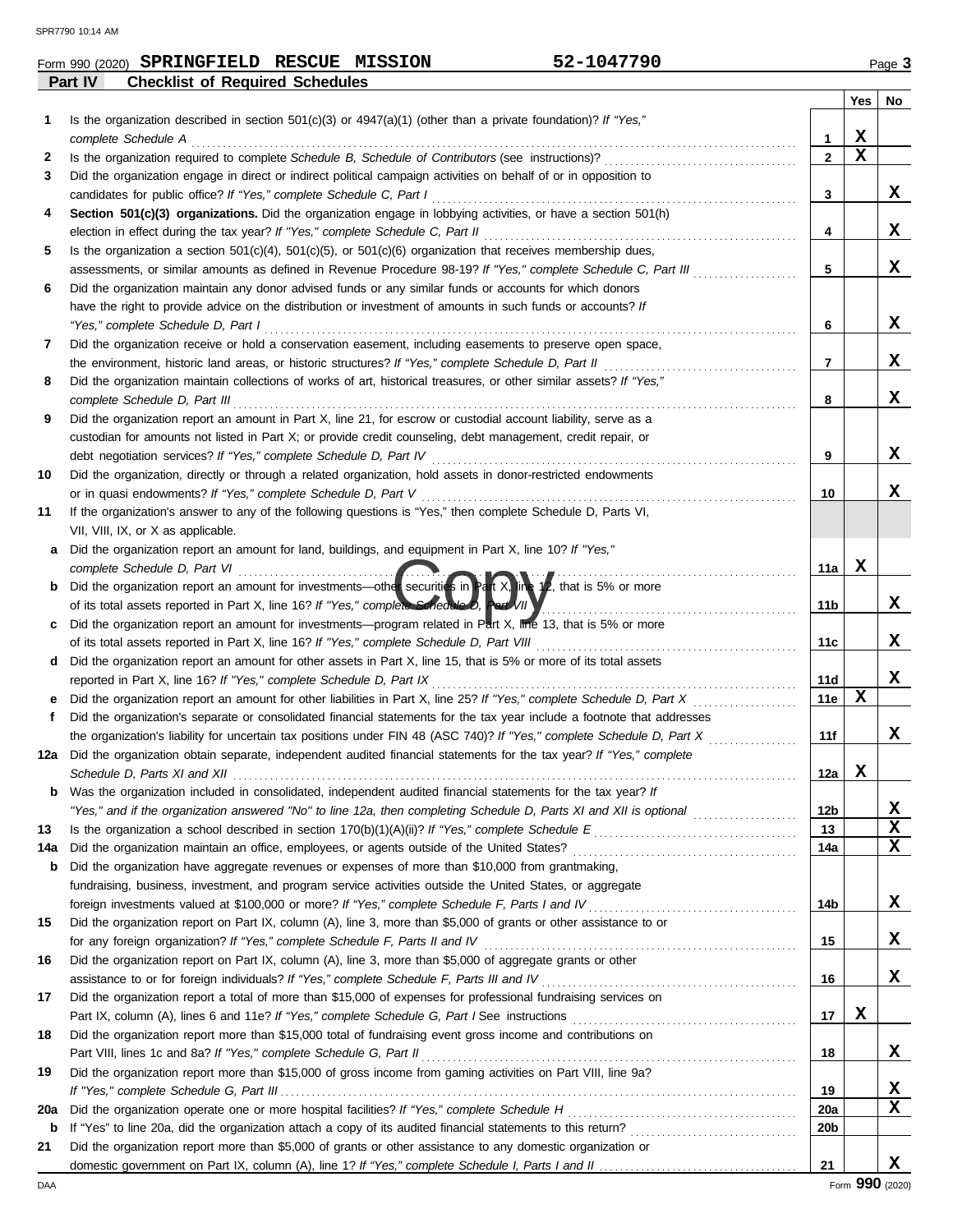**Part IV Checklist of Required Schedules** *(continued)*

|     |                                                                                                                    |                      |             |     | Yes | No              |
|-----|--------------------------------------------------------------------------------------------------------------------|----------------------|-------------|-----|-----|-----------------|
| 22  | Did the organization report more than \$5,000 of grants or other assistance to or for domestic individuals on      |                      |             |     |     |                 |
|     | Part IX, column (A), line 2? If "Yes," complete Schedule I, Parts I and III                                        |                      |             | 22  |     | x               |
| 23  | Did the organization answer "Yes" to Part VII, Section A, line 3, 4, or 5 about compensation of the                |                      |             |     |     |                 |
|     | organization's current and former officers, directors, trustees, key employees, and highest compensated            |                      |             |     |     |                 |
|     | employees? If "Yes," complete Schedule J                                                                           |                      |             | 23  |     | x               |
| 24a | Did the organization have a tax-exempt bond issue with an outstanding principal amount of more than                |                      |             |     |     |                 |
|     | \$100,000 as of the last day of the year, that was issued after December 31, 2002? If "Yes," answer lines 24b      |                      |             |     |     |                 |
|     | through 24d and complete Schedule K. If "No," go to line 25a                                                       |                      |             | 24a |     | x               |
| b   | Did the organization invest any proceeds of tax-exempt bonds beyond a temporary period exception?                  |                      |             | 24b |     |                 |
| c   | Did the organization maintain an escrow account other than a refunding escrow at any time during the year          |                      |             |     |     |                 |
|     | to defease any tax-exempt bonds?                                                                                   |                      |             | 24c |     |                 |
|     |                                                                                                                    |                      |             | 24d |     |                 |
| d   | Did the organization act as an "on behalf of" issuer for bonds outstanding at any time during the year?            |                      |             |     |     |                 |
| 25а | Section 501(c)(3), 501(c)(4), and 501(c)(29) organizations. Did the organization engage in an excess benefit       |                      |             |     |     |                 |
|     | transaction with a disqualified person during the year? If "Yes," complete Schedule L, Part I                      |                      |             | 25a |     | x               |
| b   | Is the organization aware that it engaged in an excess benefit transaction with a disqualified person in a prior   |                      |             |     |     |                 |
|     | year, and that the transaction has not been reported on any of the organization's prior Forms 990 or 990-EZ?       |                      |             |     |     |                 |
|     | If "Yes," complete Schedule L, Part I                                                                              |                      |             | 25b |     | x               |
| 26  | Did the organization report any amount on Part X, line 5 or 22, for receivables from or payables to any current    |                      |             |     |     |                 |
|     | or former officer, director, trustee, key employee, creator or founder, substantial contributor, or 35%            |                      |             |     |     |                 |
|     | controlled entity or family member of any of these persons? If "Yes," complete Schedule L, Part II                 |                      |             | 26  |     | x               |
| 27  | Did the organization provide a grant or other assistance to any current or former officer, director, trustee, key  |                      |             |     |     |                 |
|     | employee, creator or founder, substantial contributor or employee thereof, a grant selection committee             |                      |             |     |     |                 |
|     | member, or to a 35% controlled entity (including an employee thereof) or family member of any of these             |                      |             |     |     |                 |
|     | persons? If "Yes," complete Schedule L, Part III                                                                   |                      |             | 27  |     | x               |
| 28  | Was the organization a party to a business transaction with one on the following parties (see Schedule L, Part     |                      |             |     |     |                 |
|     | IV instructions, for applicable filing thresholds, conditions, and exceptions).                                    |                      |             |     |     |                 |
| а   | A current or former officer, director, trustee, key employee, creator or tounder, or substantial contributor? If   |                      |             |     |     |                 |
|     | "Yes," complete Schedule L, Part IV                                                                                |                      |             | 28a |     | X               |
| b   |                                                                                                                    |                      |             | 28b |     | X               |
| c   | A 35% controlled entity of one or more individuals and/or organizations described in lines 28a or 28b? If          |                      |             |     |     |                 |
|     | "Yes," complete Schedule L, Part IV                                                                                |                      |             | 28c |     | x               |
| 29  |                                                                                                                    |                      |             | 29  | X   |                 |
|     |                                                                                                                    |                      |             |     |     |                 |
| 30  | Did the organization receive contributions of art, historical treasures, or other similar assets, or qualified     |                      |             |     |     | x               |
|     | conservation contributions? If "Yes," complete Schedule M                                                          |                      |             | 30  |     | x               |
| 31  | Did the organization liquidate, terminate, or dissolve and cease operations? If "Yes," complete Schedule N, Part I |                      |             | 31  |     |                 |
| 32  | Did the organization sell, exchange, dispose of, or transfer more than 25% of its net assets? If "Yes,"            |                      |             |     |     |                 |
|     | complete Schedule N, Part II                                                                                       |                      |             | 32  |     | X               |
| 33  | Did the organization own 100% of an entity disregarded as separate from the organization under Regulations         |                      |             |     |     |                 |
|     | sections 301.7701-2 and 301.7701-3? If "Yes," complete Schedule R, Part I                                          |                      |             | 33  |     | X               |
| 34  | Was the organization related to any tax-exempt or taxable entity? If "Yes," complete Schedule R, Part II, III,     |                      |             |     |     |                 |
|     | or IV, and Part V, line 1                                                                                          |                      |             | 34  |     | x               |
| 35a |                                                                                                                    |                      |             | 35a |     | $\mathbf x$     |
| b   | If "Yes" to line 35a, did the organization receive any payment from or engage in any transaction with a            |                      |             |     |     |                 |
|     | controlled entity within the meaning of section 512(b)(13)? If "Yes," complete Schedule R, Part V, line 2          |                      |             | 35b |     |                 |
| 36  | Section 501(c)(3) organizations. Did the organization make any transfers to an exempt non-charitable               |                      |             |     |     |                 |
|     | related organization? If "Yes," complete Schedule R, Part V, line 2                                                |                      |             | 36  |     | X               |
| 37  | Did the organization conduct more than 5% of its activities through an entity that is not a related organization   |                      |             |     |     |                 |
|     | and that is treated as a partnership for federal income tax purposes? If "Yes," complete Schedule R, Part VI       |                      |             | 37  |     | X               |
| 38  | Did the organization complete Schedule O and provide explanations in Schedule O for Part VI, lines 11b and         |                      |             |     |     |                 |
|     | 19? Note: All Form 990 filers are required to complete Schedule O.                                                 |                      |             | 38  | X   |                 |
|     | Statements Regarding Other IRS Filings and Tax Compliance<br>Part V                                                |                      |             |     |     |                 |
|     |                                                                                                                    |                      |             |     |     |                 |
|     |                                                                                                                    |                      |             |     | Yes | No              |
|     |                                                                                                                    |                      | 5           |     |     |                 |
| 1а  | Enter the number reported in Box 3 of Form 1096. Enter -0- if not applicable                                       | 1a<br>1 <sub>b</sub> | $\mathbf 0$ |     |     |                 |
| b   | Enter the number of Forms W-2G included in line 1a. Enter -0- if not applicable                                    |                      |             |     |     |                 |
| c   | Did the organization comply with backup withholding rules for reportable payments to vendors and                   |                      |             |     |     |                 |
|     |                                                                                                                    |                      |             | 1c  | X   |                 |
| DAA |                                                                                                                    |                      |             |     |     | Form 990 (2020) |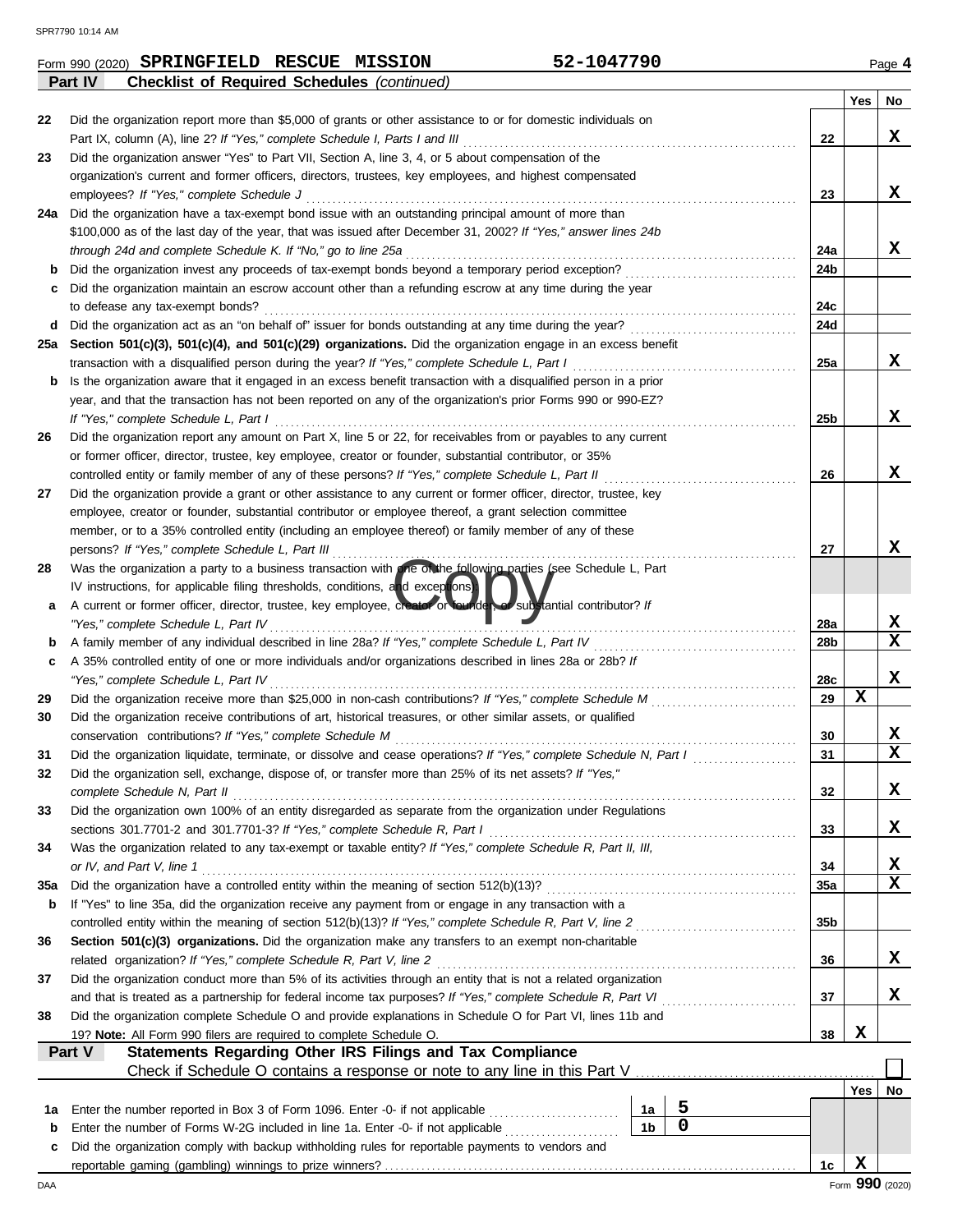|     | 52-1047790<br>Form 990 (2020) SPRINGFIELD RESCUE MISSION                                                                           |                 |                |     | Page 5 |  |  |
|-----|------------------------------------------------------------------------------------------------------------------------------------|-----------------|----------------|-----|--------|--|--|
|     | Statements Regarding Other IRS Filings and Tax Compliance (continued)<br>Part V                                                    |                 |                |     |        |  |  |
|     |                                                                                                                                    |                 |                | Yes | No     |  |  |
| 2a  | Enter the number of employees reported on Form W-3, Transmittal of Wage and Tax                                                    |                 |                |     |        |  |  |
|     | Statements, filed for the calendar year ending with or within the year covered by this return                                      | 28<br>2a        |                |     |        |  |  |
| b   | If at least one is reported on line 2a, did the organization file all required federal employment tax returns?                     |                 | 2 <sub>b</sub> | X   |        |  |  |
|     | Note: If the sum of lines 1a and 2a is greater than 250, you may be required to e-file (see instructions)                          |                 |                |     |        |  |  |
| За  | Did the organization have unrelated business gross income of \$1,000 or more during the year?                                      |                 | 3a             |     | x      |  |  |
| b   | If "Yes," has it filed a Form 990-T for this year? If "No" to line 3b, provide an explanation on Schedule O                        |                 | 3b             |     |        |  |  |
| 4a  | At any time during the calendar year, did the organization have an interest in, or a signature or other authority over,            |                 |                |     |        |  |  |
|     |                                                                                                                                    |                 | 4a             |     | x      |  |  |
| b   | If "Yes," enter the name of the foreign country $\mathbf u$                                                                        |                 |                |     |        |  |  |
|     | See instructions for filing requirements for FinCEN Form 114, Report of Foreign Bank and Financial Accounts (FBAR).                |                 |                |     |        |  |  |
| 5a  |                                                                                                                                    |                 | 5a             |     | X<br>x |  |  |
| b   |                                                                                                                                    |                 | 5b             |     |        |  |  |
| c   | If "Yes" to line 5a or 5b, did the organization file Form 8886-T?                                                                  |                 | 5c             |     |        |  |  |
| 6а  | Does the organization have annual gross receipts that are normally greater than \$100,000, and did the                             |                 |                |     | x      |  |  |
|     | organization solicit any contributions that were not tax deductible as charitable contributions?                                   |                 | 6а             |     |        |  |  |
| b   | If "Yes," did the organization include with every solicitation an express statement that such contributions or                     |                 | 6b             |     |        |  |  |
|     | gifts were not tax deductible?<br>Organizations that may receive deductible contributions under section 170(c).                    |                 |                |     |        |  |  |
| 7   | Did the organization receive a payment in excess of \$75 made partly as a contribution and partly for goods                        |                 |                |     |        |  |  |
| а   | and services provided to the payor?                                                                                                |                 | 7a             |     | x      |  |  |
| b   |                                                                                                                                    |                 | 7b             |     |        |  |  |
| c   | Did the organization sell, exchange, or otherwise dispose of tangible personal property for which it was                           |                 |                |     |        |  |  |
|     | required to file Form 8282?                                                                                                        |                 | 7c             |     | x      |  |  |
| d   | If "Yes," indicate the number of Forms 8282 filed during the year                                                                  | 7d              |                |     |        |  |  |
| е   |                                                                                                                                    |                 | 7e             |     | X      |  |  |
|     | Did the organization, during the year, pay premiums, directly or indirectly, or a personal benefit contract?                       |                 | 7f             |     | X      |  |  |
| g   | If the organization received a contribution of qualified intellectual property district organization file Form 8899 as required?   |                 |                |     |        |  |  |
| h   | If the organization received a contribution of cars, boats, airplanes, or other vehicles, did the organization file a Form 1098-C? |                 | 7g<br>7h       |     | X<br>x |  |  |
| 8   | Sponsoring organizations maintaining donor advised funds. Did a donor advised fund maintained by the                               |                 |                |     |        |  |  |
|     |                                                                                                                                    |                 | 8              |     |        |  |  |
| 9   | Sponsoring organizations maintaining donor advised funds.                                                                          |                 |                |     |        |  |  |
| а   | Did the sponsoring organization make any taxable distributions under section 4966?                                                 |                 | 9а             |     |        |  |  |
| b   |                                                                                                                                    |                 | 9b             |     |        |  |  |
| 10  | Section 501(c)(7) organizations. Enter:                                                                                            |                 |                |     |        |  |  |
|     |                                                                                                                                    | 10a             |                |     |        |  |  |
| b   | Gross receipts, included on Form 990, Part VIII, line 12, for public use of club facilities                                        | 10 <sub>b</sub> |                |     |        |  |  |
| 11  | Section 501(c)(12) organizations. Enter:                                                                                           |                 |                |     |        |  |  |
| а   | Gross income from members or shareholders                                                                                          | 11a             |                |     |        |  |  |
| b   | Gross income from other sources (Do not net amounts due or paid to other sources                                                   |                 |                |     |        |  |  |
|     | against amounts due or received from them.)                                                                                        | 11 <sub>b</sub> |                |     |        |  |  |
| 12a | Section 4947(a)(1) non-exempt charitable trusts. Is the organization filing Form 990 in lieu of Form 1041?                         |                 | 12a            |     |        |  |  |
| b   | If "Yes," enter the amount of tax-exempt interest received or accrued during the year                                              | 12 <sub>b</sub> |                |     |        |  |  |
| 13  | Section 501(c)(29) qualified nonprofit health insurance issuers.                                                                   |                 |                |     |        |  |  |
| а   | Is the organization licensed to issue qualified health plans in more than one state?                                               |                 | 13а            |     |        |  |  |
|     | Note: See the instructions for additional information the organization must report on Schedule O.                                  |                 |                |     |        |  |  |
| b   | Enter the amount of reserves the organization is required to maintain by the states in which                                       |                 |                |     |        |  |  |
|     |                                                                                                                                    | 13 <sub>b</sub> |                |     |        |  |  |
| c   | Enter the amount of reserves on hand                                                                                               | 13 <sub>c</sub> |                |     |        |  |  |
| 14a | Did the organization receive any payments for indoor tanning services during the tax year?                                         |                 | 14a            |     | x      |  |  |
| b   | If "Yes," has it filed a Form 720 to report these payments? If "No," provide an explanation on Schedule O                          |                 | 14b            |     |        |  |  |
| 15  | Is the organization subject to the section 4960 tax on payment(s) of more than \$1,000,000 in remuneration or                      |                 |                |     |        |  |  |
|     | excess parachute payment(s) during the year?                                                                                       |                 | 15             |     | x      |  |  |
|     | If "Yes," see instructions and file Form 4720, Schedule N.                                                                         |                 |                |     |        |  |  |
| 16  | Is the organization an educational institution subject to the section 4968 excise tax on net investment income?                    |                 | 16             |     | x      |  |  |
|     | If "Yes," complete Form 4720, Schedule O.                                                                                          |                 |                |     |        |  |  |

|  | 14<br>- | . |  |
|--|---------|---|--|
|  |         |   |  |
|  |         |   |  |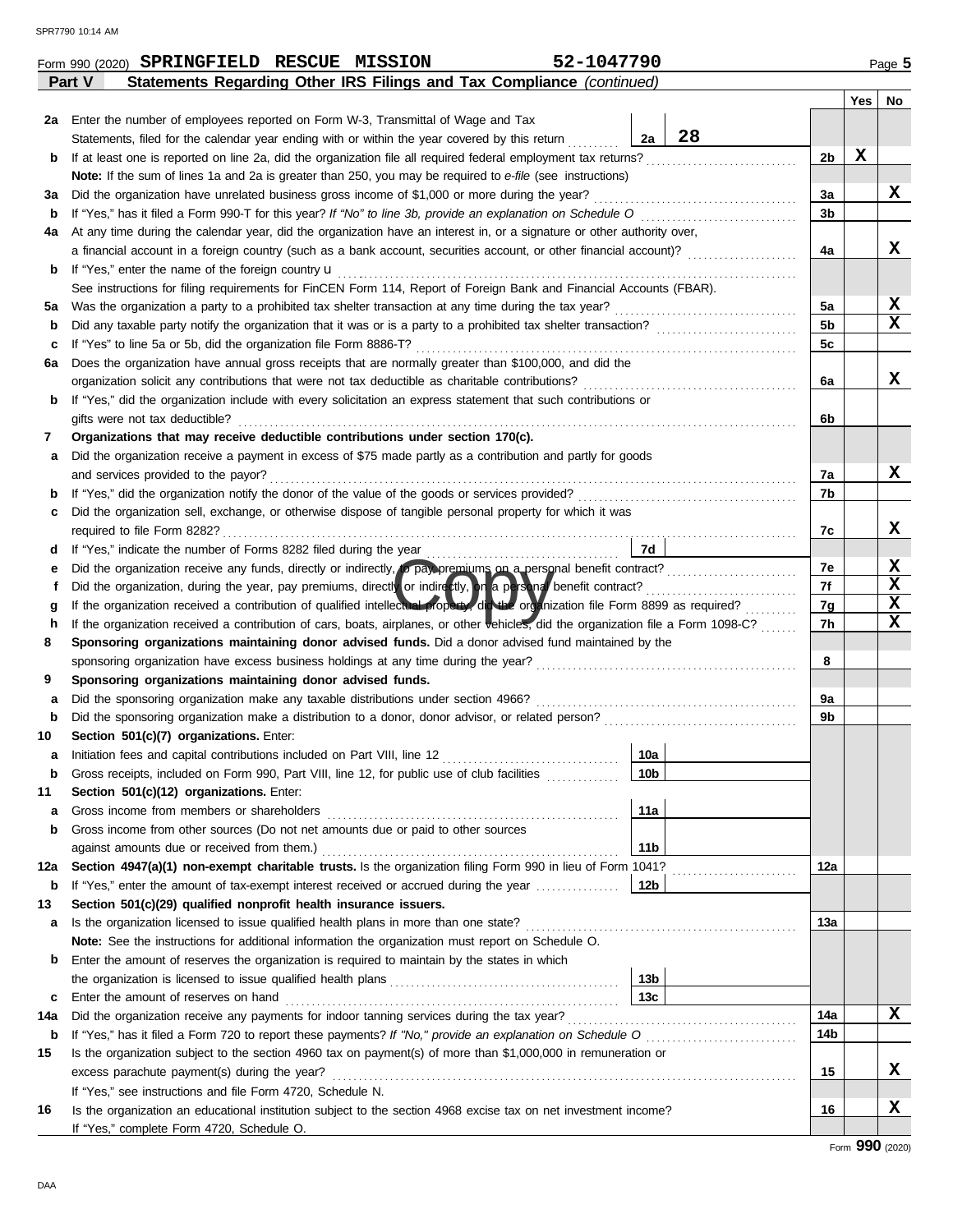|     | 52-1047790<br>Form 990 (2020) SPRINGFIELD RESCUE MISSION                                                                            |    |   |              |     | Page 6      |
|-----|-------------------------------------------------------------------------------------------------------------------------------------|----|---|--------------|-----|-------------|
|     | Governance, Management, and Disclosure For each "Yes" response to lines 2 through 7b below, and for a "No"<br><b>Part VI</b>        |    |   |              |     |             |
|     | response to line 8a, 8b, or 10b below, describe the circumstances, processes, or changes on Schedule O. See instructions.           |    |   |              |     |             |
|     |                                                                                                                                     |    |   |              |     | Ιx          |
|     | Section A. Governing Body and Management                                                                                            |    |   |              |     |             |
|     |                                                                                                                                     |    |   |              | Yes | No          |
| 1а  | Enter the number of voting members of the governing body at the end of the tax year                                                 | 1a | 7 |              |     |             |
|     | If there are material differences in voting rights among members of the governing body, or                                          |    |   |              |     |             |
|     | if the governing body delegated broad authority to an executive committee or similar                                                |    |   |              |     |             |
|     | committee, explain on Schedule O.                                                                                                   |    |   |              |     |             |
| b   | Enter the number of voting members included on line 1a, above, who are independent                                                  | 1b | 6 |              |     |             |
| 2   | Did any officer, director, trustee, or key employee have a family relationship or a business relationship with                      |    |   |              |     |             |
|     | any other officer, director, trustee, or key employee?                                                                              |    |   | 2            |     | X           |
| 3   | Did the organization delegate control over management duties customarily performed by or under the direct                           |    |   |              |     |             |
|     | supervision of officers, directors, trustees, or key employees to a management company or other person?                             |    |   | 3            |     | x           |
| 4   | Did the organization make any significant changes to its governing documents since the prior Form 990 was filed?                    |    |   | 4            |     | X           |
| 5   |                                                                                                                                     |    |   | 5            |     | х           |
| 6   | Did the organization have members or stockholders?                                                                                  |    |   | 6            |     | $\mathbf x$ |
| 7a  | Did the organization have members, stockholders, or other persons who had the power to elect or appoint                             |    |   |              |     |             |
|     | one or more members of the governing body?                                                                                          |    |   | 7а           |     | х           |
| b   | Are any governance decisions of the organization reserved to (or subject to approval by) members,                                   |    |   |              |     |             |
|     | stockholders, or persons other than the governing body?                                                                             |    |   | 7b           |     | x           |
| 8   | Did the organization contemporaneously document the meetings held or written actions undertaken during the year by the following:   |    |   |              |     |             |
| а   | The governing body?                                                                                                                 |    |   | 8а           | X   |             |
| b   | Each committee with authority to act on behalf of the governing body?                                                               |    |   | 8b           | x   |             |
| 9   | Is there any officer, director, trustee, or key employee listed in Part VII, Section A, who cannot be reached at                    |    |   |              |     |             |
|     |                                                                                                                                     |    |   | 9            |     | x           |
|     | Section B. Policies (This Section B requests information about policies not required by the Internal Revenue Code.)                 |    |   |              |     |             |
|     |                                                                                                                                     |    |   |              | Yes | No          |
| 10a | Did the organization have local chapters, branches, or affiliates?                                                                  |    |   | 10a          |     | x           |
| b   | If "Yes," did the organization have written policies and procedures governing the adivities of such chapters,                       |    |   |              |     |             |
|     | affiliates, and branches to ensure their operations are consistent with the organization's exempt purposes?                         |    |   | 10b          |     |             |
| 11a | Has the organization provided a complete copy of this Form 990 to all members of its governing body before filing the form?         |    |   | 11a          | х   |             |
| b   | Describe in Schedule O the process, if any, used by the organization to review this Form 990.                                       |    |   |              |     |             |
| 12a | Did the organization have a written conflict of interest policy? If "No," go to line 13                                             |    |   | 12a          | X   |             |
| b   | Were officers, directors, or trustees, and key employees required to disclose annually interests that could give rise to conflicts? |    |   | 12b          | х   |             |
| с   | Did the organization regularly and consistently monitor and enforce compliance with the policy? If "Yes,"                           |    |   |              |     |             |
|     | describe in Schedule O how this was done                                                                                            |    |   | 12c          | X   |             |
| 13  | Did the organization have a written whistleblower policy?                                                                           |    |   | 13           | x   |             |
| 14  | Did the organization have a written document retention and destruction policy?                                                      |    |   | 14           | х   |             |
| 15  | Did the process for determining compensation of the following persons include a review and approval by                              |    |   |              |     |             |
|     | independent persons, comparability data, and contemporaneous substantiation of the deliberation and decision?                       |    |   |              |     |             |
| а   |                                                                                                                                     |    |   | 15a          | X   |             |
| b   | Other officers or key employees of the organization                                                                                 |    |   | 15b          |     | x           |
|     | If "Yes" to line 15a or 15b, describe the process in Schedule O (see instructions).                                                 |    |   |              |     |             |
| 16a | Did the organization invest in, contribute assets to, or participate in a joint venture or similar arrangement                      |    |   |              |     |             |
|     | with a taxable entity during the year?                                                                                              |    |   | 16a          |     | X           |
| b   | If "Yes," did the organization follow a written policy or procedure requiring the organization to evaluate its                      |    |   |              |     |             |
|     | participation in joint venture arrangements under applicable federal tax law, and take steps to safeguard the                       |    |   |              |     |             |
|     |                                                                                                                                     |    |   | 16b          |     |             |
|     | <b>Section C. Disclosure</b>                                                                                                        |    |   |              |     |             |
| 17  | List the states with which a copy of this Form 990 is required to be filed $\mathbf{u}$ $\mathbf{CT}$                               |    |   |              |     |             |
| 18  | Section 6104 requires an organization to make its Forms 1023 (1024 or 1024-A, if applicable), 990, and 990-T (Section 501(c)        |    |   |              |     |             |
|     | (3)s only) available for public inspection. Indicate how you made these available. Check all that apply.                            |    |   |              |     |             |
|     | Another's website $ \mathbf{X} $ Upon request<br>Own website<br>Other (explain on Schedule O)                                       |    |   |              |     |             |
| 19  | Describe on Schedule O whether (and if so, how) the organization made its governing documents, conflict of interest policy, and     |    |   |              |     |             |
|     | financial statements available to the public during the tax year.                                                                   |    |   |              |     |             |
| 20  | State the name, address, and telephone number of the person who possesses the organization's books and records u                    |    |   |              |     |             |
|     | <b>10 MILL STREET</b><br>BOARD OF DIRECTORS                                                                                         |    |   |              |     |             |
|     | MA 01102<br><b>SPRRINGFIELD</b>                                                                                                     |    |   | 413-732-0808 |     |             |

DAA Form **990** (2020)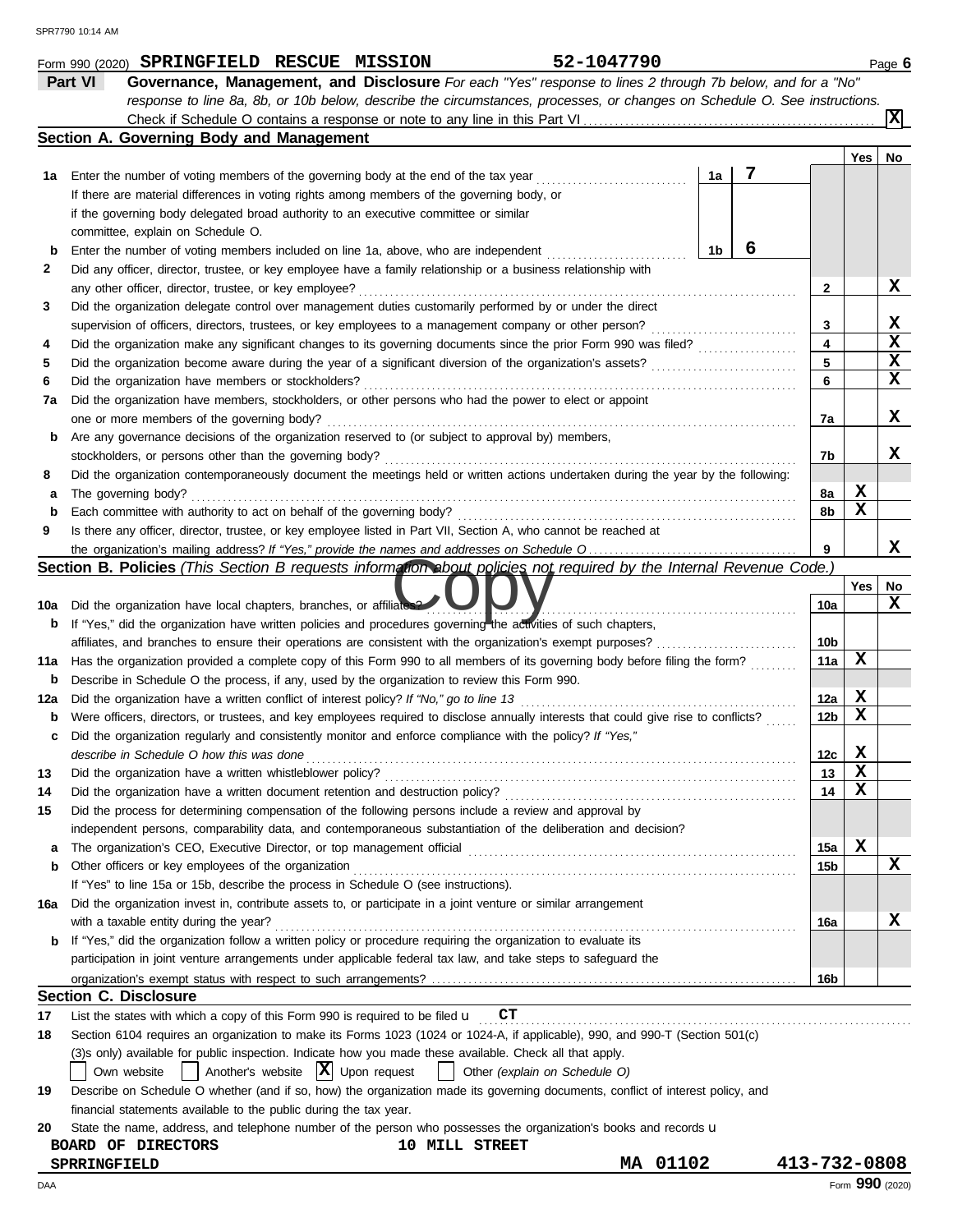| Form 990 (2020) SPRINGFIELD RESCUE MISSION                                                                                                                                                                                                                                                                                    |                        |                           |               |          |              |                                 |        | 52-1047790                                                                                                                                                       |                                  | Page 7                       |  |
|-------------------------------------------------------------------------------------------------------------------------------------------------------------------------------------------------------------------------------------------------------------------------------------------------------------------------------|------------------------|---------------------------|---------------|----------|--------------|---------------------------------|--------|------------------------------------------------------------------------------------------------------------------------------------------------------------------|----------------------------------|------------------------------|--|
| Part VII                                                                                                                                                                                                                                                                                                                      |                        |                           |               |          |              |                                 |        | Compensation of Officers, Directors, Trustees, Key Employees, Highest Compensated Employees, and                                                                 |                                  |                              |  |
| <b>Independent Contractors</b>                                                                                                                                                                                                                                                                                                |                        |                           |               |          |              |                                 |        |                                                                                                                                                                  |                                  |                              |  |
| Section A.                                                                                                                                                                                                                                                                                                                    |                        |                           |               |          |              |                                 |        | Check if Schedule O contains a response or note to any line in this Part VII.<br>Officers, Directors, Trustees, Key Employees, and Highest Compensated Employees |                                  |                              |  |
| 1a Complete this table for all persons required to be listed. Report compensation for the calendar year ending with or within the                                                                                                                                                                                             |                        |                           |               |          |              |                                 |        |                                                                                                                                                                  |                                  |                              |  |
| organization's tax year.<br>List all of the organization's <b>current</b> officers, directors, trustees (whether individuals or organizations), regardless of amount of                                                                                                                                                       |                        |                           |               |          |              |                                 |        |                                                                                                                                                                  |                                  |                              |  |
| compensation. Enter -0- in columns (D), (E), and (F) if no compensation was paid.                                                                                                                                                                                                                                             |                        |                           |               |          |              |                                 |        |                                                                                                                                                                  |                                  |                              |  |
| • List all of the organization's current key employees, if any. See instructions for definition of "key employee."<br>• List the organization's five current highest compensated employees (other than an officer, director, trustee, or key employee)                                                                        |                        |                           |               |          |              |                                 |        |                                                                                                                                                                  |                                  |                              |  |
| who received reportable compensation (Box 5 of Form W-2 and/or Box 7 of Form 1099-MISC) of more than \$100,000 from the<br>organization and any related organizations.                                                                                                                                                        |                        |                           |               |          |              |                                 |        |                                                                                                                                                                  |                                  |                              |  |
| • List all of the organization's former officers, key employees, and highest compensated employees who received more than<br>\$100,000 of reportable compensation from the organization and any related organizations.                                                                                                        |                        |                           |               |          |              |                                 |        |                                                                                                                                                                  |                                  |                              |  |
| • List all of the organization's former directors or trustees that received, in the capacity as a former director or trustee of the<br>organization, more than \$10,000 of reportable compensation from the organization and any related organizations.<br>See instructions for the order in which to list the persons above. |                        |                           |               |          |              |                                 |        |                                                                                                                                                                  |                                  |                              |  |
| Check this box if neither the organization nor any related organization compensated any current officer, director, or trustee.                                                                                                                                                                                                |                        |                           |               |          |              |                                 |        |                                                                                                                                                                  |                                  |                              |  |
| (A)                                                                                                                                                                                                                                                                                                                           | (B)                    |                           |               |          | (C)          |                                 |        | (D)                                                                                                                                                              | (E)                              | (F)                          |  |
| Name and title                                                                                                                                                                                                                                                                                                                | Average<br>hours       |                           |               | Position |              | (do not check more than one     |        | Reportable<br>compensation                                                                                                                                       | Reportable<br>compensation       | Estimated amount<br>of other |  |
|                                                                                                                                                                                                                                                                                                                               | per week               |                           |               |          |              | box, unless person is both an   |        | from the                                                                                                                                                         | from related                     | compensation                 |  |
|                                                                                                                                                                                                                                                                                                                               | (list any<br>hours for |                           |               |          |              | officer and a director/trustee) |        | organization<br>(W-2/1099-MISC)                                                                                                                                  | organizations<br>(W-2/1099-MISC) | from the<br>organization and |  |
|                                                                                                                                                                                                                                                                                                                               | related                | Individual<br>or director | Institutional | Officer  | Key employee |                                 | Former |                                                                                                                                                                  |                                  | related organizations        |  |
|                                                                                                                                                                                                                                                                                                                               | organizations<br>below |                           |               |          |              |                                 |        |                                                                                                                                                                  |                                  |                              |  |
|                                                                                                                                                                                                                                                                                                                               | dotted line)           | trustee                   | trustee       |          |              |                                 |        |                                                                                                                                                                  |                                  |                              |  |
|                                                                                                                                                                                                                                                                                                                               |                        |                           |               |          |              | Highest compensated<br>employee |        |                                                                                                                                                                  |                                  |                              |  |
| <b>RAMSDELL</b><br>$(1)$ KEVIN                                                                                                                                                                                                                                                                                                |                        |                           |               |          |              |                                 |        |                                                                                                                                                                  |                                  |                              |  |
|                                                                                                                                                                                                                                                                                                                               | 40.00                  |                           |               |          |              |                                 |        |                                                                                                                                                                  |                                  |                              |  |
| <b>EXECUTIVE DIRECTOR</b>                                                                                                                                                                                                                                                                                                     | 0.00                   | $\mathbf x$               |               | X        |              |                                 |        | 56,187                                                                                                                                                           | 0                                | 0                            |  |
| R BLAKESLEE<br>$(2)$ ROBERT                                                                                                                                                                                                                                                                                                   |                        |                           |               |          |              |                                 |        |                                                                                                                                                                  |                                  |                              |  |
|                                                                                                                                                                                                                                                                                                                               | 0.00                   |                           |               |          |              |                                 |        |                                                                                                                                                                  |                                  |                              |  |
| <b>DIRECTOR</b>                                                                                                                                                                                                                                                                                                               | 0.00                   | $\mathbf x$               |               |          |              |                                 |        | 0                                                                                                                                                                | 0                                | 0                            |  |
| (3) KEVIN R DAY                                                                                                                                                                                                                                                                                                               |                        |                           |               |          |              |                                 |        |                                                                                                                                                                  |                                  |                              |  |
|                                                                                                                                                                                                                                                                                                                               | 0.00                   |                           |               |          |              |                                 |        |                                                                                                                                                                  |                                  |                              |  |
| SEC, TREA & DIRECTOR                                                                                                                                                                                                                                                                                                          | 0.00                   | х                         |               | х        |              |                                 |        | 0                                                                                                                                                                | 0                                | 0                            |  |
| (4) JODY HART                                                                                                                                                                                                                                                                                                                 |                        |                           |               |          |              |                                 |        |                                                                                                                                                                  |                                  |                              |  |
|                                                                                                                                                                                                                                                                                                                               | 0.00                   |                           |               |          |              |                                 |        |                                                                                                                                                                  |                                  |                              |  |
| <b>DIRECTOR</b><br>(5) HAROLD C. KING                                                                                                                                                                                                                                                                                         | 0.00                   | x                         |               |          |              |                                 |        | U                                                                                                                                                                | U                                | 0                            |  |
|                                                                                                                                                                                                                                                                                                                               | 0.00                   |                           |               |          |              |                                 |        |                                                                                                                                                                  |                                  |                              |  |
| <b>DIRECTOR</b>                                                                                                                                                                                                                                                                                                               | 0.00                   | х                         |               |          |              |                                 |        | 0                                                                                                                                                                | 0                                | 0                            |  |
| (6) GLEN KOTFILA                                                                                                                                                                                                                                                                                                              |                        |                           |               |          |              |                                 |        |                                                                                                                                                                  |                                  |                              |  |
|                                                                                                                                                                                                                                                                                                                               | 0.00                   |                           |               |          |              |                                 |        |                                                                                                                                                                  |                                  |                              |  |
| VCHAIRMAN & DIRECTOR                                                                                                                                                                                                                                                                                                          | 0.00                   | $\mathbf x$               |               | X        |              |                                 |        | 0                                                                                                                                                                | 0                                | 0                            |  |
| (7) THOMAS MANZI                                                                                                                                                                                                                                                                                                              |                        |                           |               |          |              |                                 |        |                                                                                                                                                                  |                                  |                              |  |
|                                                                                                                                                                                                                                                                                                                               | 0.00                   |                           |               |          |              |                                 |        |                                                                                                                                                                  |                                  |                              |  |
| DIRECTOR & CHAIRMAIN                                                                                                                                                                                                                                                                                                          | 0.00                   | х                         |               | X        |              |                                 |        | 0                                                                                                                                                                | 0                                | 0                            |  |
| (8)                                                                                                                                                                                                                                                                                                                           |                        |                           |               |          |              |                                 |        |                                                                                                                                                                  |                                  |                              |  |
|                                                                                                                                                                                                                                                                                                                               |                        |                           |               |          |              |                                 |        |                                                                                                                                                                  |                                  |                              |  |
|                                                                                                                                                                                                                                                                                                                               |                        |                           |               |          |              |                                 |        |                                                                                                                                                                  |                                  |                              |  |
| (9)                                                                                                                                                                                                                                                                                                                           |                        |                           |               |          |              |                                 |        |                                                                                                                                                                  |                                  |                              |  |
|                                                                                                                                                                                                                                                                                                                               |                        |                           |               |          |              |                                 |        |                                                                                                                                                                  |                                  |                              |  |
|                                                                                                                                                                                                                                                                                                                               |                        |                           |               |          |              |                                 |        |                                                                                                                                                                  |                                  |                              |  |
| (10)                                                                                                                                                                                                                                                                                                                          |                        |                           |               |          |              |                                 |        |                                                                                                                                                                  |                                  |                              |  |
|                                                                                                                                                                                                                                                                                                                               |                        |                           |               |          |              |                                 |        |                                                                                                                                                                  |                                  |                              |  |

**(11)**

. . . . . . . . . . . . . . . . . . . . . . . . . . . . . . . . . . . . . . . . . . . . . . . . . . . . . . .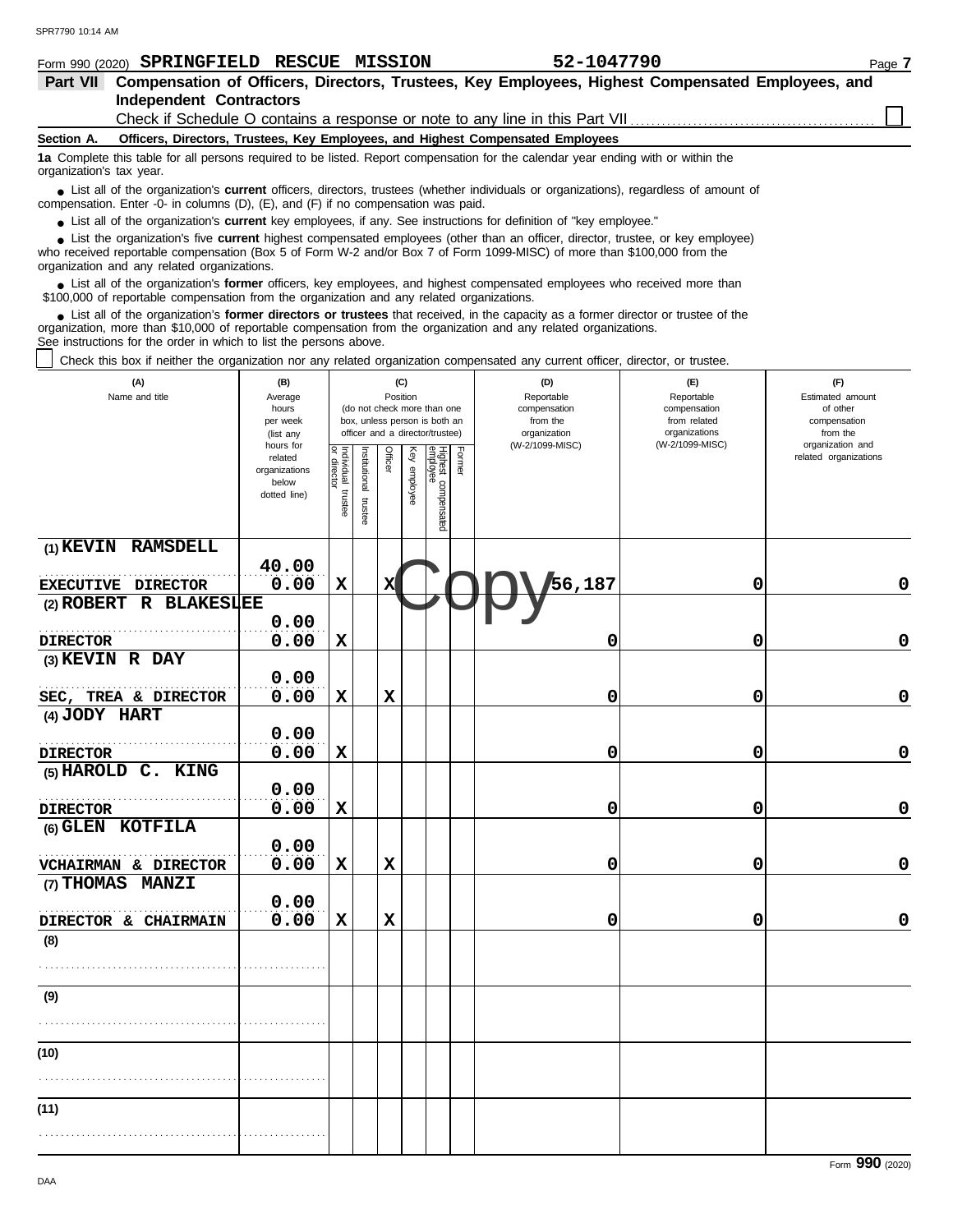| SPR7790 10:14 AM |                                            |  |
|------------------|--------------------------------------------|--|
|                  | Form 990 (2020) SPRINGFIELD RESCUE MISSION |  |

**SPRINGFIELD RESCUE MISSION 52-1047790**

| Part VII<br>Section A. Officers, Directors, Trustees, Key Employees, and Highest Compensated Employees (continued)<br>(C)<br>(A)<br>(B)<br>(D)<br>(E)<br>(F)<br>Position<br>Name and title<br>Reportable<br>Average<br>Reportable<br>(do not check more than one<br>compensation<br>compensation<br>of other<br>hours<br>box, unless person is both an<br>from the<br>from related<br>compensation<br>per week<br>officer and a director/trustee)<br>organization<br>organizations<br>from the<br>(list any<br>(W-2/1099-MISC)<br>(W-2/1099-MISC)<br>organization and<br>hours for<br>Individual 1<br>or director<br>Highest compensated<br>employee<br>Former<br>Officer<br>Key employee<br>nstitutional<br>related organizations<br>related<br>organizations<br>below<br>trustee<br>dotted line)<br>trustee | Page 8           |  |  |
|---------------------------------------------------------------------------------------------------------------------------------------------------------------------------------------------------------------------------------------------------------------------------------------------------------------------------------------------------------------------------------------------------------------------------------------------------------------------------------------------------------------------------------------------------------------------------------------------------------------------------------------------------------------------------------------------------------------------------------------------------------------------------------------------------------------|------------------|--|--|
|                                                                                                                                                                                                                                                                                                                                                                                                                                                                                                                                                                                                                                                                                                                                                                                                               | Estimated amount |  |  |
|                                                                                                                                                                                                                                                                                                                                                                                                                                                                                                                                                                                                                                                                                                                                                                                                               |                  |  |  |
|                                                                                                                                                                                                                                                                                                                                                                                                                                                                                                                                                                                                                                                                                                                                                                                                               |                  |  |  |
|                                                                                                                                                                                                                                                                                                                                                                                                                                                                                                                                                                                                                                                                                                                                                                                                               |                  |  |  |
|                                                                                                                                                                                                                                                                                                                                                                                                                                                                                                                                                                                                                                                                                                                                                                                                               |                  |  |  |
|                                                                                                                                                                                                                                                                                                                                                                                                                                                                                                                                                                                                                                                                                                                                                                                                               |                  |  |  |
|                                                                                                                                                                                                                                                                                                                                                                                                                                                                                                                                                                                                                                                                                                                                                                                                               |                  |  |  |
|                                                                                                                                                                                                                                                                                                                                                                                                                                                                                                                                                                                                                                                                                                                                                                                                               |                  |  |  |
|                                                                                                                                                                                                                                                                                                                                                                                                                                                                                                                                                                                                                                                                                                                                                                                                               |                  |  |  |
| 56,187<br>Total from continuation sheets to Part VII, Section A  u<br>c                                                                                                                                                                                                                                                                                                                                                                                                                                                                                                                                                                                                                                                                                                                                       |                  |  |  |
| 56,187<br>Total number of individuals (including but not limited to those listed above) who received more than \$100,000 of<br>$\mathbf{2}$<br>reportable compensation from the organization $\mathbf{u}$ 0                                                                                                                                                                                                                                                                                                                                                                                                                                                                                                                                                                                                   |                  |  |  |
| Yes<br>Did the organization list any former officer, director, trustee, key employee, or highest compensated<br>3<br>3<br>For any individual listed on line 1a, is the sum of reportable compensation and other compensation from the<br>4<br>organization and related organizations greater than \$150,000? If "Yes," complete Schedule J for such<br>4<br>Did any person listed on line 1a receive or accrue compensation from any unrelated organization or individual<br>5                                                                                                                                                                                                                                                                                                                                | No<br>x<br>X     |  |  |
| 5<br>Section B. Independent Contractors                                                                                                                                                                                                                                                                                                                                                                                                                                                                                                                                                                                                                                                                                                                                                                       | x                |  |  |
| Complete this table for your five highest compensated independent contractors that received more than \$100,000 of<br>1<br>compensation from the organization. Report compensation for the calendar year ending with or within the organization's tax year.<br>(B)<br>Description of services<br>(C)<br>Compensation<br>(A)<br>Name and business address                                                                                                                                                                                                                                                                                                                                                                                                                                                      |                  |  |  |
|                                                                                                                                                                                                                                                                                                                                                                                                                                                                                                                                                                                                                                                                                                                                                                                                               |                  |  |  |
|                                                                                                                                                                                                                                                                                                                                                                                                                                                                                                                                                                                                                                                                                                                                                                                                               |                  |  |  |
|                                                                                                                                                                                                                                                                                                                                                                                                                                                                                                                                                                                                                                                                                                                                                                                                               |                  |  |  |
| Total number of independent contractors (including but not limited to those listed above) who<br>2<br>received more than \$100,000 of compensation from the organization u<br>0                                                                                                                                                                                                                                                                                                                                                                                                                                                                                                                                                                                                                               |                  |  |  |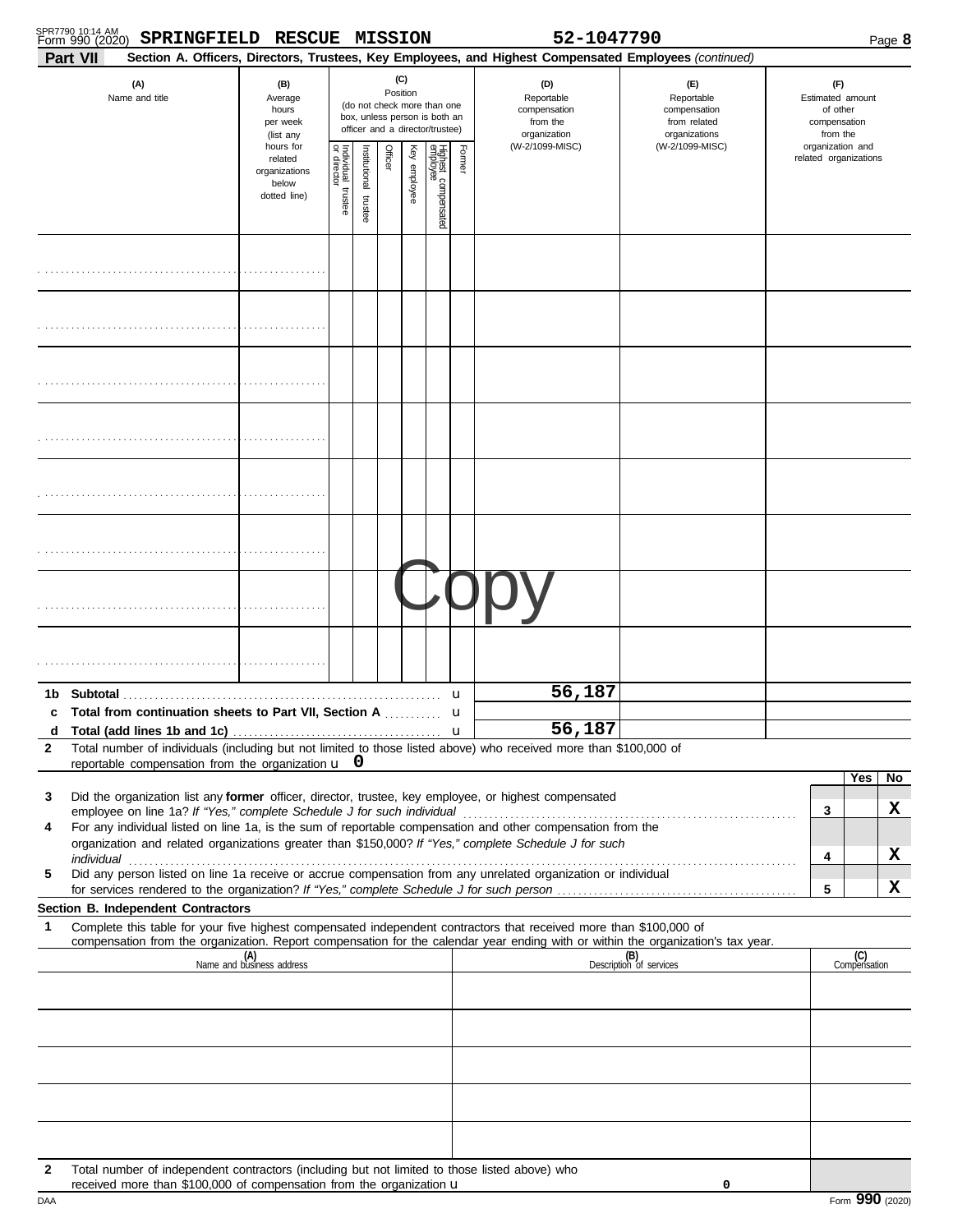#### SPR7790 10:14 AMForm 990 (2020) Page **9 SPRINGFIELD RESCUE MISSION 52-1047790 Part VIII Statement of Revenue** Check if Schedule O contains a response or note to any line in this Part VIII . . . . . . . . . . . . . . . . . . . . . . . . . . . . . . . . . . . . . . . . . . . . (D)<br>Revenue excluded<br>from tax under<br>sections 512-514 **(A) (B) (C) (D)** Total revenue Related or exempt Unrelated Revenue excluded function revenue business revenue from tax under **Contributions, Gifts, Grants**<br>and Other Similar Amounts **Contributions, Gifts, Grants and Other Similar Amounts 1a 1a** Federated campaigns **. . . . . . . . . . . . 1b b** Membership dues . . . . . . . . . . . . . . . . **1c c** Fundraising events **. . . . . . . . . . . . . .** . . **1d d** Related organizations . . . . . . . . . . . . **1e e** Government grants (contributions) . . . . . . . . . . . . **f** All other contributions, gifts, grants, and similar amounts not included above ........ **12,363,920 1f** \$ . . . . . . . . . . . . . . . . . . . . . **9,420,715 g** Noncash contributions included in lines 1a-1f . . . . **1g 12,363,920 h Total.** Add lines 1a–1f . . . . . . . . . . . . . . . . . . . . . . . . . . . . . . . . . . . . . . . . u Business Code **2a** . . . . . . . . . . . . . . . . . . . . . . . . . . . . . . . . . . . . . . . . . . . . . . . . . . . . . . . **b** . . . . . . . . . . . . . . . . . . . . . . . . . . . . . . . . . . . . . . . . . . . . . . . . . . . . . . .

|                            |                                                         |                                                                                                                                                                                                                                     |          |                |                | <b>Business Code</b> |            |         |   |                 |
|----------------------------|---------------------------------------------------------|-------------------------------------------------------------------------------------------------------------------------------------------------------------------------------------------------------------------------------------|----------|----------------|----------------|----------------------|------------|---------|---|-----------------|
|                            | 2a                                                      |                                                                                                                                                                                                                                     |          |                |                |                      |            |         |   |                 |
|                            | b                                                       |                                                                                                                                                                                                                                     |          |                |                |                      |            |         |   |                 |
|                            | c                                                       |                                                                                                                                                                                                                                     |          |                |                |                      |            |         |   |                 |
| Program Service<br>Revenue |                                                         |                                                                                                                                                                                                                                     |          |                |                |                      |            |         |   |                 |
|                            |                                                         |                                                                                                                                                                                                                                     |          |                |                |                      |            |         |   |                 |
|                            |                                                         | f All other program service revenue                                                                                                                                                                                                 |          |                |                |                      |            |         |   |                 |
|                            |                                                         |                                                                                                                                                                                                                                     |          |                |                |                      |            |         |   |                 |
|                            |                                                         | Investment income (including dividends, interest, and                                                                                                                                                                               |          |                |                |                      |            |         |   |                 |
|                            | 3                                                       |                                                                                                                                                                                                                                     |          |                |                |                      | 96,373     | 96,373  |   |                 |
|                            |                                                         | other similar amounts)                                                                                                                                                                                                              |          |                |                | u                    |            |         |   |                 |
|                            | Income from investment of tax-exempt bond proceeds<br>4 |                                                                                                                                                                                                                                     |          |                |                | u                    |            |         |   |                 |
|                            | 5                                                       |                                                                                                                                                                                                                                     |          | (i) Real       |                | u                    |            |         |   |                 |
|                            |                                                         |                                                                                                                                                                                                                                     |          |                |                | (ii) Personal        |            |         |   |                 |
|                            |                                                         | 6a Gross rents<br>Less: rental expenses                                                                                                                                                                                             | 6а<br>6b |                |                |                      |            |         |   |                 |
|                            | b<br>c                                                  | Rental inc. or (loss)                                                                                                                                                                                                               | 6с       |                |                |                      |            |         |   |                 |
|                            | d                                                       |                                                                                                                                                                                                                                     |          |                |                | $\mathbf u$          |            |         |   |                 |
|                            | 7a                                                      | Gross amount from                                                                                                                                                                                                                   |          | (i) Securities |                | (ii) Other           |            |         |   |                 |
|                            |                                                         | sales of assets                                                                                                                                                                                                                     | 7a       |                |                |                      |            |         |   |                 |
|                            |                                                         | other than inventory<br><b>b</b> Less: cost or other                                                                                                                                                                                |          |                |                |                      |            |         |   |                 |
|                            |                                                         | basis and sales exps.                                                                                                                                                                                                               | 7b       |                |                |                      |            |         |   |                 |
| Revenue                    |                                                         | c Gain or (loss)                                                                                                                                                                                                                    | 7c       |                |                |                      |            |         |   |                 |
|                            |                                                         |                                                                                                                                                                                                                                     |          |                |                | u                    |            |         |   |                 |
| Other                      |                                                         | 8a Gross income from fundraising events                                                                                                                                                                                             |          |                |                |                      |            |         |   |                 |
|                            |                                                         |                                                                                                                                                                                                                                     |          |                |                |                      |            |         |   |                 |
|                            |                                                         | of contributions reported on line 1c).                                                                                                                                                                                              |          |                |                |                      |            |         |   |                 |
|                            |                                                         | See Part IV, line 18                                                                                                                                                                                                                |          |                | 8а             |                      |            |         |   |                 |
|                            |                                                         | <b>b</b> Less: direct expenses <i>minimum</i>                                                                                                                                                                                       |          |                | 8b             |                      |            |         |   |                 |
|                            | c                                                       |                                                                                                                                                                                                                                     |          |                |                |                      |            |         |   |                 |
|                            |                                                         | 9a Gross income from gaming activities.                                                                                                                                                                                             |          |                |                |                      |            |         |   |                 |
|                            |                                                         | See Part IV, line 19                                                                                                                                                                                                                |          |                | 9a             |                      |            |         |   |                 |
|                            |                                                         | <b>b</b> Less: direct expenses                                                                                                                                                                                                      |          |                | 9 <sub>b</sub> |                      |            |         |   |                 |
|                            |                                                         |                                                                                                                                                                                                                                     |          |                |                |                      |            |         |   |                 |
|                            |                                                         | 10a Gross sales of inventory, less                                                                                                                                                                                                  |          |                |                |                      |            |         |   |                 |
|                            |                                                         | returns and allowances                                                                                                                                                                                                              |          | .              | 10a            |                      |            |         |   |                 |
|                            |                                                         | <b>b</b> Less: cost of goods sold                                                                                                                                                                                                   |          |                | 10b            |                      |            |         |   |                 |
|                            |                                                         |                                                                                                                                                                                                                                     |          |                |                |                      |            |         |   |                 |
|                            |                                                         |                                                                                                                                                                                                                                     |          |                |                | <b>Business Code</b> |            |         |   |                 |
| Miscellaneous<br>Revenue   | 11a                                                     | Real Estate Tax Refund                                                                                                                                                                                                              |          |                |                |                      | 238,614    | 238,614 |   |                 |
|                            | b                                                       | PPP Forgiveness Income                                                                                                                                                                                                              |          |                |                |                      | 212,500    | 212,500 |   |                 |
|                            | с                                                       | Radiothon                                                                                                                                                                                                                           |          |                |                |                      | 35,851     | 35,851  |   |                 |
|                            | d                                                       | All other revenue <i>containance</i> and the set of the set of the set of the set of the set of the set of the set of the set of the set of the set of the set of the set of the set of the set of the set of the set of the set of |          |                |                |                      | 42,380     | 42,380  |   |                 |
|                            | е                                                       |                                                                                                                                                                                                                                     |          |                |                | u                    | 529,345    |         |   |                 |
|                            | 12                                                      | <b>Total revenue.</b> See instructions                                                                                                                                                                                              |          |                |                | u                    | 12,989,638 | 625,718 | 0 | 0               |
|                            |                                                         |                                                                                                                                                                                                                                     |          |                |                |                      |            |         |   | Form 990 (2020) |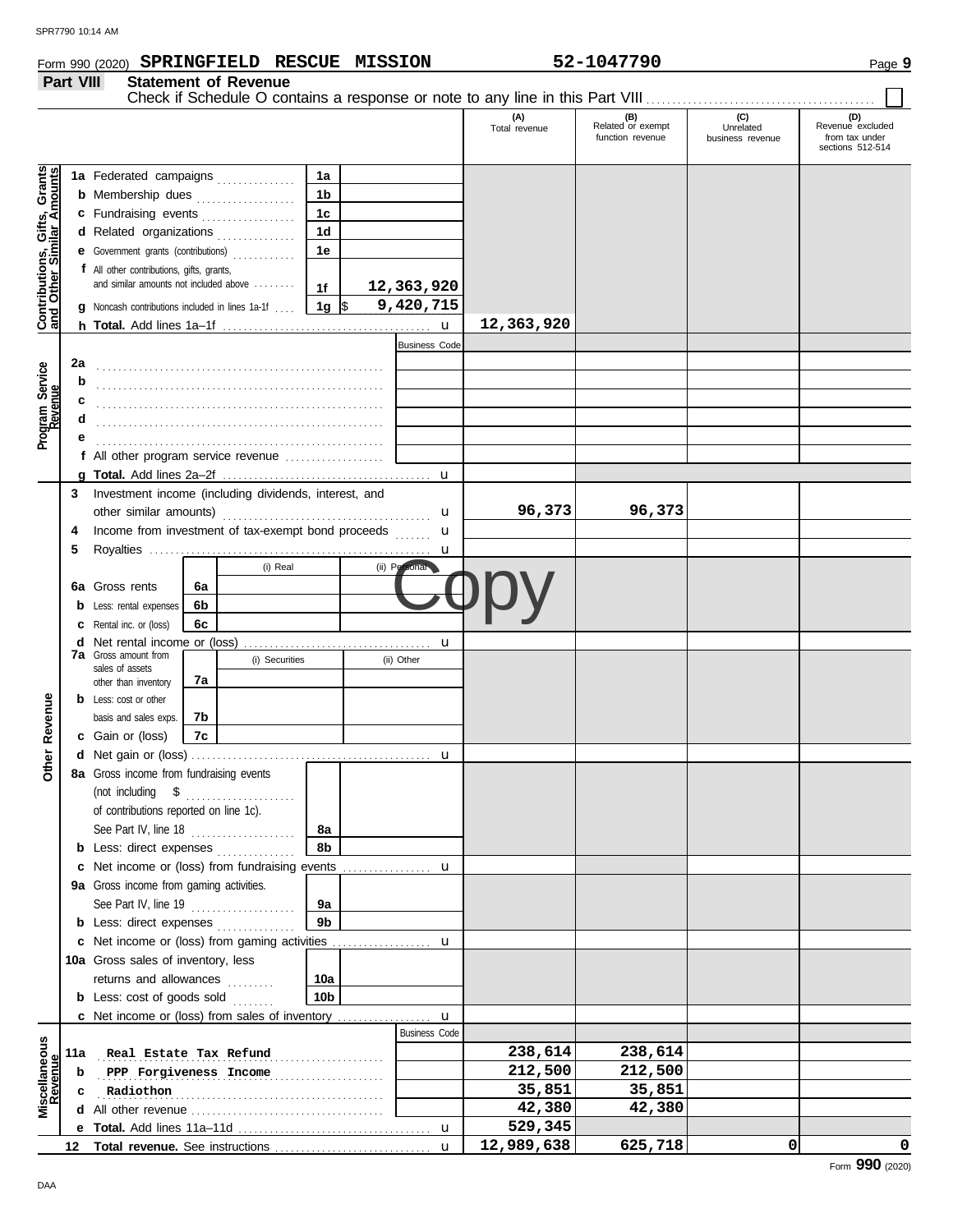#### Form 990 (2020) Page **10 SPRINGFIELD RESCUE MISSION 52-1047790**

|              | Part IX<br><b>Statement of Functional Expenses</b>                                                                         |                       |                        |                       |                       |
|--------------|----------------------------------------------------------------------------------------------------------------------------|-----------------------|------------------------|-----------------------|-----------------------|
|              | Section 501(c)(3) and 501(c)(4) organizations must complete all columns. All other organizations must complete column (A). |                       |                        |                       |                       |
|              | Check if Schedule O contains a response or note to any line in this Part IX                                                |                       |                        |                       |                       |
|              | Do not include amounts reported on lines 6b,                                                                               | (A)<br>Total expenses | (B)<br>Program service | (C)<br>Management and | (D)<br>Fundraising    |
|              | 7b, 8b, 9b, and 10b of Part VIII.                                                                                          |                       | expenses               | general expenses      | expenses              |
| 1.           | Grants and other assistance to domestic organizations                                                                      |                       |                        |                       |                       |
|              | and domestic governments. See Part IV, line 21                                                                             | 2,750                 | 2,750                  |                       |                       |
| $\mathbf{2}$ | Grants and other assistance to domestic                                                                                    |                       |                        |                       |                       |
|              | individuals. See Part IV, line 22                                                                                          |                       |                        |                       |                       |
| 3            | Grants and other assistance to foreign                                                                                     |                       |                        |                       |                       |
|              | organizations, foreign governments, and foreign                                                                            |                       |                        |                       |                       |
|              | individuals. See Part IV, lines 15 and 16                                                                                  |                       |                        |                       |                       |
| 4            | Benefits paid to or for members                                                                                            |                       |                        |                       |                       |
| 5            | Compensation of current officers, directors,                                                                               |                       |                        |                       |                       |
|              | trustees, and key employees                                                                                                | 56,187                | 28,094                 | 26,408                | 1,685                 |
| 6            | Compensation not included above to disqualified                                                                            |                       |                        |                       |                       |
|              | persons (as defined under section 4958(f)(1)) and                                                                          |                       |                        |                       |                       |
|              | persons described in section 4958(c)(3)(B)                                                                                 |                       |                        |                       |                       |
| 7            | Other salaries and wages                                                                                                   | 877,873               | 576,773                | 248,074               | 53,026                |
| 8            | Pension plan accruals and contributions (include                                                                           |                       |                        |                       |                       |
|              | section 401(k) and 403(b) employer contributions)                                                                          | <u>52,158</u>         | 33,878                 | 17,247                | $\frac{1,033}{5,612}$ |
| 9            | Other employee benefits                                                                                                    | 283,339               | 184,034                | 93,693                |                       |
| 10           | Payroll taxes                                                                                                              | 71,035                | 46,138                 | 23,490                | 1,407                 |
| 11           | Fees for services (nonemployees):                                                                                          |                       |                        |                       |                       |
| a            | Management                                                                                                                 | 6,773                 |                        | 6,773                 |                       |
| b            | Legal                                                                                                                      |                       |                        |                       |                       |
|              |                                                                                                                            | 12,900                |                        | 12,900                |                       |
| d            | Lobbying                                                                                                                   | 189,099               |                        |                       |                       |
| е            | Professional fundraising services. See Part IV, line 17                                                                    |                       |                        |                       | 189,099               |
| f            | Investment management fees<br>.                                                                                            |                       |                        |                       |                       |
| g            | Other. (If line 11g amount exceeds 10% of line 25, column                                                                  |                       |                        |                       |                       |
|              | (A) amount, list line 11g expenses on Schedule O.)                                                                         |                       |                        |                       |                       |
| 12           | Advertising and promotion                                                                                                  |                       |                        |                       |                       |
| 13           |                                                                                                                            |                       |                        |                       |                       |
| 14           | Information technology                                                                                                     |                       |                        |                       |                       |
| 15           | Royalties                                                                                                                  |                       |                        |                       |                       |
| 16           |                                                                                                                            | 90,811                | 84,454                 | 6,357                 |                       |
| 17           | Travel                                                                                                                     |                       |                        |                       |                       |
| 18           | Payments of travel or entertainment expenses                                                                               |                       |                        |                       |                       |
|              | for any federal, state, or local public officials                                                                          |                       |                        |                       |                       |
| 19           | Conferences, conventions, and meetings                                                                                     |                       |                        |                       |                       |
| 20           | Interest                                                                                                                   | 354                   |                        | 354                   |                       |
| 21           | Payments to affiliates                                                                                                     |                       |                        |                       |                       |
| 22           | Depreciation, depletion, and amortization                                                                                  | 94,140                | 87,551                 | 6,589                 |                       |
| 23           | $In surface \begin{tabular}{l} \hline \textbf{Insurance} \end{tabular}$                                                    | 74,315                | 62,789                 | 11,526                |                       |
| 24           | Other expenses. Itemize expenses not covered                                                                               |                       |                        |                       |                       |
|              | above (List miscellaneous expenses on line 24e. If                                                                         |                       |                        |                       |                       |
|              | line 24e amount exceeds 10% of line 25, column                                                                             |                       |                        |                       |                       |
|              | (A) amount, list line 24e expenses on Schedule O.)                                                                         | 8,784,397             | 8,784,397              |                       |                       |
| a            | FOOD & CLOTHING                                                                                                            |                       |                        |                       |                       |
| b            | <b>SUPPLIES</b>                                                                                                            | 689,609<br>387,359    | 668,170                | 21,439                | 387,359               |
| c            | FUND RAISING-PRINTING & P                                                                                                  | 96,984                | 48,492                 |                       |                       |
| d            | NEWSLETTER-PRINTING & POS                                                                                                  | 234,458               | 133,420                | 48,492                |                       |
| е            | All other expenses                                                                                                         | 12,004,541            | 10,740,940             | 101,038               | 639,221               |
| 25<br>26     | Total functional expenses. Add lines 1 through 24e<br>Joint costs. Complete this line only if the                          |                       |                        | 624,380               |                       |
|              | organization reported in column (B) joint costs                                                                            |                       |                        |                       |                       |
|              | from a combined educational campaign and                                                                                   |                       |                        |                       |                       |
|              | fundraising solicitation. Check here u<br>if                                                                               |                       |                        |                       |                       |
|              | following SOP 98-2 (ASC 958-720)                                                                                           |                       |                        |                       |                       |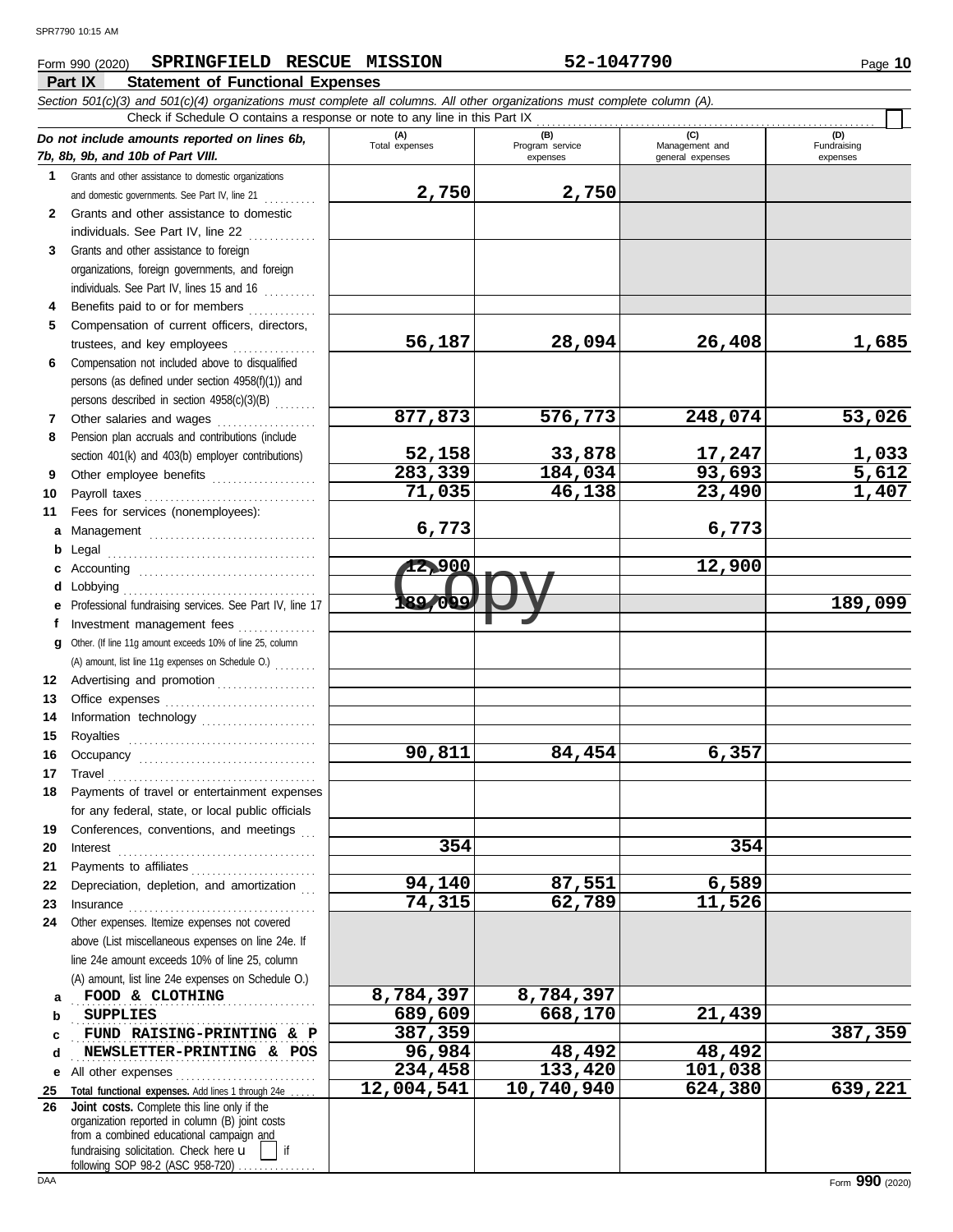|                         |          | SPRINGFIELD RESCUE MISSION<br>Form 990 (2020)                                |     |           | 52-1047790               |                | Page 11                |
|-------------------------|----------|------------------------------------------------------------------------------|-----|-----------|--------------------------|----------------|------------------------|
|                         | Part X   | <b>Balance Sheet</b>                                                         |     |           |                          |                |                        |
|                         |          | Check if Schedule O contains a response or note to any line in this Part X   |     |           |                          |                |                        |
|                         |          |                                                                              |     |           | (A)<br>Beginning of year |                | (B)<br>End of year     |
|                         | 1        | Cash-non-interest-bearing                                                    |     |           | 405,285                  | 1              | 1,009,160              |
|                         | 2        |                                                                              |     |           | 627                      | $\mathbf{2}$   | 628                    |
|                         | 3        |                                                                              |     |           |                          | 3              |                        |
|                         | 4        |                                                                              |     | 4         |                          |                |                        |
|                         | 5        | Loans and other receivables from any current or former officer, director,    |     |           |                          |                |                        |
|                         |          | trustee, key employee, creator or founder, substantial contributor, or 35%   |     |           |                          |                |                        |
|                         |          |                                                                              |     |           |                          | 5              |                        |
|                         | 6        | Loans and other receivables from other disqualified persons (as defined      |     |           |                          |                |                        |
|                         |          | under section 4958(f)(1)), and persons described in section 4958(c)(3)(B)    |     |           |                          | 6              |                        |
| Assets                  | 7        |                                                                              |     |           |                          | $\overline{7}$ |                        |
|                         | 8        | Inventories for sale or use                                                  |     |           |                          | 8              |                        |
|                         | 9        |                                                                              |     |           | 49,140                   | 9              | 57,004                 |
|                         |          | 10a Land, buildings, and equipment: cost or other                            |     |           |                          |                |                        |
|                         |          |                                                                              |     |           |                          |                |                        |
|                         |          | <b>b</b> Less: accumulated depreciation                                      | 10b | 1,305,912 | 1,237,002                | 10c            | <u>1,332,748</u>       |
|                         | 11       |                                                                              |     |           |                          | 11             | $\overline{5,743}$     |
|                         | 12       |                                                                              |     | 12        |                          |                |                        |
|                         | 13       |                                                                              |     |           |                          | 13             |                        |
|                         | 14       | Intangible assets                                                            |     |           |                          | 14             |                        |
|                         | 15       |                                                                              |     |           | 26,408                   | 15             |                        |
|                         | 16       |                                                                              |     |           | 1,718,462                | 16             | $\overline{2,405,283}$ |
|                         | 17       | Accounts payable and accrued expenses                                        |     |           | 32,512                   | 17             | 36,941                 |
|                         | 18       |                                                                              |     |           |                          | 18             |                        |
|                         | 19       |                                                                              |     |           |                          | 19             |                        |
|                         | 20       | Tax-exempt bond liabilities                                                  |     |           |                          | 20             |                        |
|                         | 21       | Escrow or custodial account liability. Complete Part IV of Schedule D        |     |           |                          | 21             |                        |
|                         | 22       | Loans and other payables to any current or former officer, director,         |     |           |                          |                |                        |
| Liabilities             |          | trustee, key employee, creator or founder, substantial contributor, or 35%   |     |           |                          |                |                        |
|                         |          | controlled entity or family member of any of these persons                   |     | 22        |                          |                |                        |
|                         | 23       | Secured mortgages and notes payable to unrelated third parties               |     |           |                          | 23             |                        |
|                         | 24       | Unsecured notes and loans payable to unrelated third parties                 |     |           | 245,729                  | 24             |                        |
|                         | 25       | Other liabilities (including federal income tax, payables to related third   |     |           |                          |                |                        |
|                         |          | parties, and other liabilities not included on lines 17-24). Complete Part X |     |           |                          |                |                        |
|                         |          | of Schedule D                                                                |     |           | 105,760                  | 25             | 48,784                 |
|                         | 26       |                                                                              |     |           | 384,001                  | 26             | 85,725                 |
|                         |          | Organizations that follow FASB ASC 958, check here $\mathbf{u} \overline{X}$ |     |           |                          |                |                        |
|                         |          | and complete lines 27, 28, 32, and 33.                                       |     |           |                          |                |                        |
|                         | 27       | Net assets without donor restrictions                                        |     |           | 1,314,861                | 27             | 2,319,558              |
|                         | 28       | Net assets with donor restrictions                                           |     |           | 19,600                   | 28             |                        |
|                         |          | Organizations that do not follow FASB ASC 958, check here u                  |     |           |                          |                |                        |
| Assets or Fund Balances |          | and complete lines 29 through 33.                                            |     |           |                          |                |                        |
|                         | 29       | Capital stock or trust principal, or current funds                           |     |           |                          | 29             |                        |
|                         | 30       |                                                                              |     |           |                          | 30<br>31       |                        |
|                         | 31<br>32 | Total net assets or fund balances                                            |     |           | 1,334,461                | 32             | 2,319,558              |
| ğ                       | 33       |                                                                              |     |           | 1,718,462                | 33             | 2,405,283              |
|                         |          |                                                                              |     |           |                          |                |                        |

Form **990** (2020)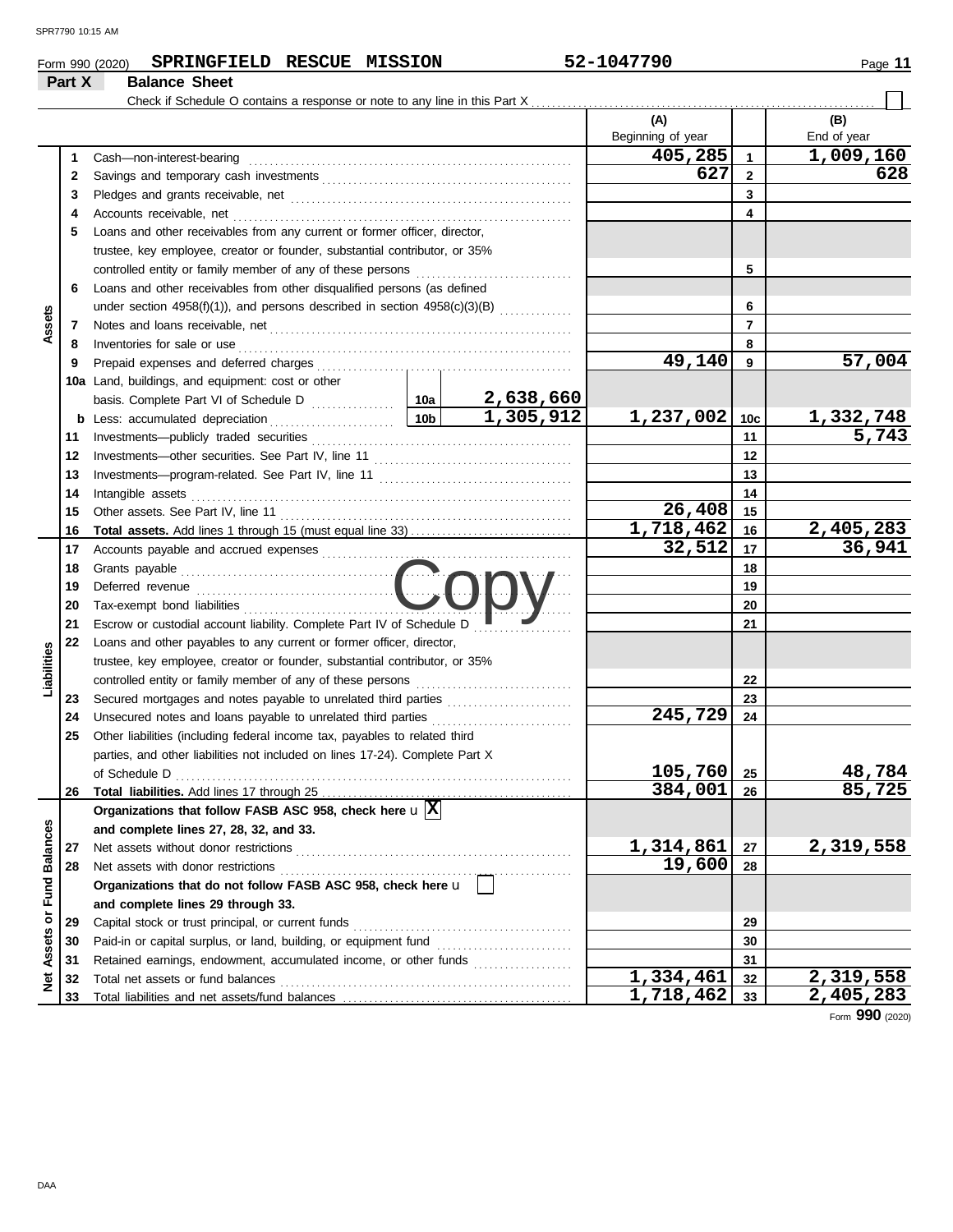|    | 52-1047790<br>Form 990 (2020) SPRINGFIELD RESCUE MISSION                                                                                                                                                                            |                         |                |            | Page 12                          |
|----|-------------------------------------------------------------------------------------------------------------------------------------------------------------------------------------------------------------------------------------|-------------------------|----------------|------------|----------------------------------|
|    | Part XI<br><b>Reconciliation of Net Assets</b>                                                                                                                                                                                      |                         |                |            |                                  |
|    |                                                                                                                                                                                                                                     |                         |                |            |                                  |
|    |                                                                                                                                                                                                                                     | $\mathbf{1}$            | 12,989,638     |            |                                  |
| 2  |                                                                                                                                                                                                                                     | $\overline{2}$          | 12,004,541     |            |                                  |
| 3  | Revenue less expenses. Subtract line 2 from line 1                                                                                                                                                                                  | 3                       |                | 985,097    |                                  |
| 4  |                                                                                                                                                                                                                                     | $\overline{\mathbf{4}}$ | 1,334,461      |            |                                  |
| 5  | Net unrealized gains (losses) on investments [11] match and the contract of the state of the state of the state of the state of the state of the state of the state of the state of the state of the state of the state of the      | 5                       |                |            |                                  |
| 6  |                                                                                                                                                                                                                                     | 6                       |                | 21,776     |                                  |
| 7  | Investment expenses <b>constant expenses</b>                                                                                                                                                                                        | $\overline{7}$          |                |            |                                  |
| 8  | Prior period adjustments <b>construction and construction of the construction</b> and construction of the construction of the construction of the construction of the construction of the construction of the construction of the c | 8                       |                |            |                                  |
| 9  |                                                                                                                                                                                                                                     | 9                       |                | $-21,776$  |                                  |
| 10 | Net assets or fund balances at end of year. Combine lines 3 through 9 (must equal Part X, line                                                                                                                                      |                         |                |            |                                  |
|    | $32$ , column $(B)$ )                                                                                                                                                                                                               | 10                      | 2,319,558      |            |                                  |
|    | <b>Financial Statements and Reporting</b><br>Part XII                                                                                                                                                                               |                         |                |            |                                  |
|    |                                                                                                                                                                                                                                     |                         |                |            |                                  |
|    |                                                                                                                                                                                                                                     |                         |                | <b>Yes</b> | No.                              |
| 1. | x<br>Accounting method used to prepare the Form 990:<br>Cash<br>Accrual<br>Other                                                                                                                                                    |                         |                |            |                                  |
|    | If the organization changed its method of accounting from a prior year or checked "Other," explain in                                                                                                                               |                         |                |            |                                  |
|    | Schedule O.                                                                                                                                                                                                                         |                         |                |            |                                  |
|    | 2a Were the organization's financial statements compiled or reviewed by an independent accountant?                                                                                                                                  |                         | 2a             |            | x                                |
|    | If "Yes," check a box below to indicate whether the financial statements for the year were compiled or                                                                                                                              |                         |                |            |                                  |
|    | reviewed on a separate basis, consolidated basis, or both:                                                                                                                                                                          |                         |                |            |                                  |
|    | Separate basis<br>Consolidated basis<br>Both consolidated and separate basis                                                                                                                                                        |                         |                |            |                                  |
|    | <b>b</b> Were the organization's financial statements audited by an independent accountant?                                                                                                                                         |                         | 2 <sub>b</sub> | x          |                                  |
|    | If "Yes," check a box below to indicate whether the financial statements for the year were audited on a                                                                                                                             |                         |                |            |                                  |
|    | separate basis, consolidated basis, or both:                                                                                                                                                                                        |                         |                |            |                                  |
|    | $ X $ Separate basis<br>Both consolidated and separate basis<br>Consolidated basis                                                                                                                                                  |                         |                |            |                                  |
|    | c If "Yes" to line 2a or 2b, does the organization have a committee that assumes responsibility for oversight of                                                                                                                    |                         |                |            |                                  |
|    | the audit, review, or compilation of its financial statements and selection of an independent accountant?                                                                                                                           |                         | 2c             |            | x                                |
|    | If the organization changed either its oversight process or selection process during the tax year, explain on                                                                                                                       |                         |                |            |                                  |
|    | Schedule O.                                                                                                                                                                                                                         |                         |                |            |                                  |
|    | 3a As a result of a federal award, was the organization required to undergo an audit or audits as set forth in the                                                                                                                  |                         |                |            |                                  |
|    | Single Audit Act and OMB Circular A-133?                                                                                                                                                                                            |                         | За             |            | x                                |
|    | <b>b</b> If "Yes," did the organization undergo the required audit or audits? If the organization did not undergo the                                                                                                               |                         |                |            |                                  |
|    | required audit or audits, explain why on Schedule O and describe any steps taken to undergo such audits                                                                                                                             |                         | 3 <sub>b</sub> |            |                                  |
|    |                                                                                                                                                                                                                                     |                         |                |            | $\mathbf{a}\mathbf{a}\mathbf{n}$ |

Form **990** (2020)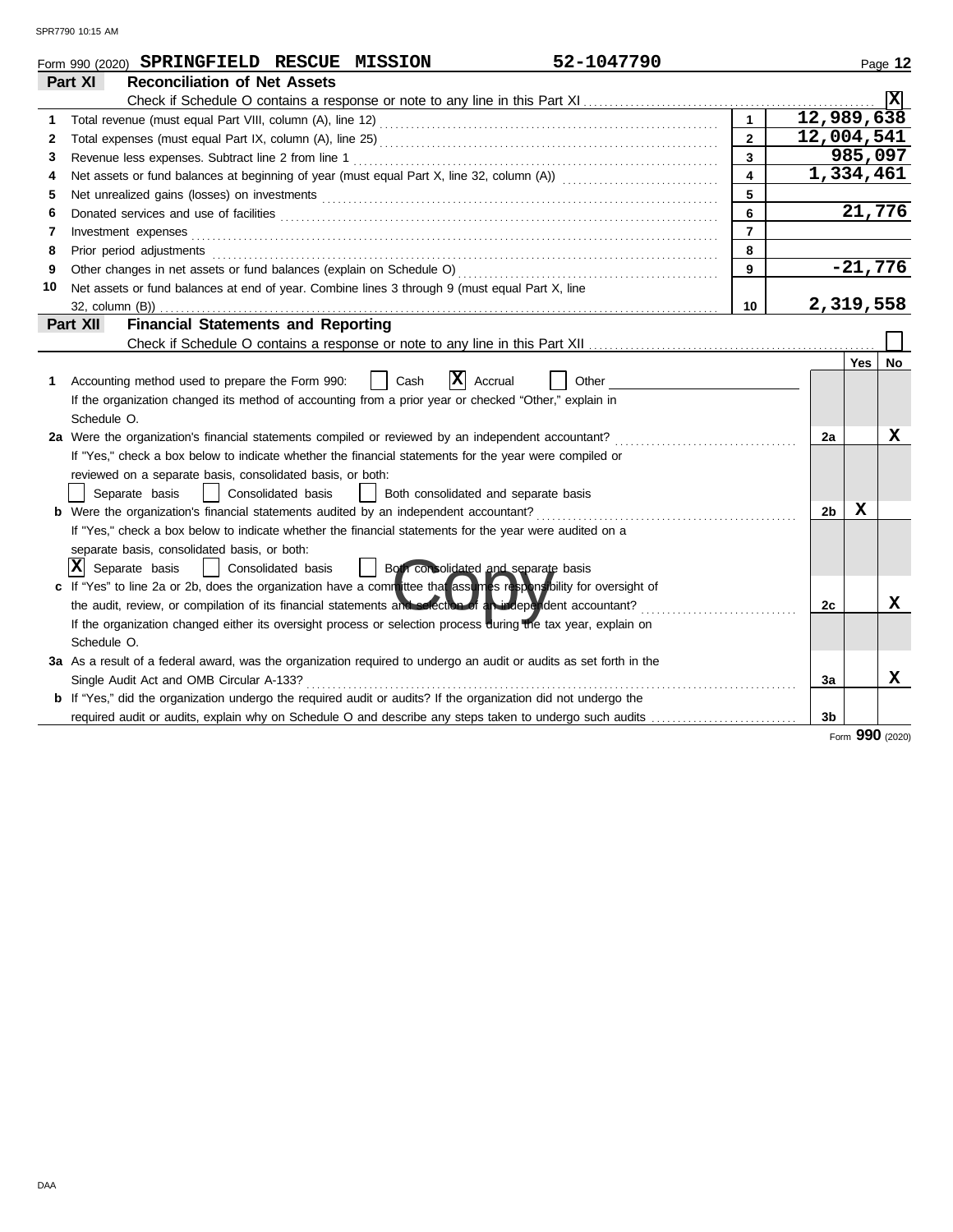| <b>Public Charity Status and Public Support</b>                                                                          |
|--------------------------------------------------------------------------------------------------------------------------|
| Complete if the organization is a section $501(c)(3)$ organization or a section $4947(a)(1)$ nonexempt charitable trust. |

| 2020 |                       |
|------|-----------------------|
|      | <b>Open to Publid</b> |
|      | . 1                   |

OMB No. 1545-0047

|                          | Department of the Treasury |  |
|--------------------------|----------------------------|--|
| Internal Revenue Service |                            |  |
|                          |                            |  |

| Name of the organization |  |
|--------------------------|--|
|--------------------------|--|

**(Form 990 or 990-EZ)**

**SCHEDULE A** 

| Department of the Treasury |        |                                                                                                                           |  | Open to Public                                                                         |                                                                                                                                                                                                                                                                                                                                                                                                    |                                                      |                                              |                        |                    |
|----------------------------|--------|---------------------------------------------------------------------------------------------------------------------------|--|----------------------------------------------------------------------------------------|----------------------------------------------------------------------------------------------------------------------------------------------------------------------------------------------------------------------------------------------------------------------------------------------------------------------------------------------------------------------------------------------------|------------------------------------------------------|----------------------------------------------|------------------------|--------------------|
| Internal Revenue Service   |        |                                                                                                                           |  | <b>u</b> Go to <i>www.irs.gov/Form990</i> for instructions and the latest information. | Inspection                                                                                                                                                                                                                                                                                                                                                                                         |                                                      |                                              |                        |                    |
|                            |        | Name of the organization                                                                                                  |  |                                                                                        | SPRINGFIELD RESCUE MISSION                                                                                                                                                                                                                                                                                                                                                                         |                                                      | Employer identification number<br>52-1047790 |                        |                    |
|                            | Part I |                                                                                                                           |  |                                                                                        | Reason for Public Charity Status. (All organizations must complete this part.) See instructions.                                                                                                                                                                                                                                                                                                   |                                                      |                                              |                        |                    |
|                            |        |                                                                                                                           |  |                                                                                        | The organization is not a private foundation because it is: (For lines 1 through 12, check only one box.)                                                                                                                                                                                                                                                                                          |                                                      |                                              |                        |                    |
| 1                          |        |                                                                                                                           |  |                                                                                        | A church, convention of churches, or association of churches described in section 170(b)(1)(A)(i).                                                                                                                                                                                                                                                                                                 |                                                      |                                              |                        |                    |
| 2                          |        |                                                                                                                           |  |                                                                                        | A school described in section 170(b)(1)(A)(ii). (Attach Schedule E (Form 990 or 990-EZ).)                                                                                                                                                                                                                                                                                                          |                                                      |                                              |                        |                    |
| 3                          |        |                                                                                                                           |  |                                                                                        | A hospital or a cooperative hospital service organization described in section 170(b)(1)(A)(iii).                                                                                                                                                                                                                                                                                                  |                                                      |                                              |                        |                    |
| 4                          |        |                                                                                                                           |  |                                                                                        | A medical research organization operated in conjunction with a hospital described in section 170(b)(1)(A)(iii). Enter the hospital's name,                                                                                                                                                                                                                                                         |                                                      |                                              |                        |                    |
|                            |        | city, and state:                                                                                                          |  |                                                                                        |                                                                                                                                                                                                                                                                                                                                                                                                    |                                                      |                                              |                        |                    |
| 5                          |        | An organization operated for the benefit of a college or university owned or operated by a governmental unit described in |  |                                                                                        |                                                                                                                                                                                                                                                                                                                                                                                                    |                                                      |                                              |                        |                    |
|                            |        |                                                                                                                           |  | section 170(b)(1)(A)(iv). (Complete Part II.)                                          |                                                                                                                                                                                                                                                                                                                                                                                                    |                                                      |                                              |                        |                    |
| 6                          | X      |                                                                                                                           |  |                                                                                        | A federal, state, or local government or governmental unit described in section 170(b)(1)(A)(v).                                                                                                                                                                                                                                                                                                   |                                                      |                                              |                        |                    |
| 7                          |        |                                                                                                                           |  | described in section 170(b)(1)(A)(vi). (Complete Part II.)                             | An organization that normally receives a substantial part of its support from a governmental unit or from the general public                                                                                                                                                                                                                                                                       |                                                      |                                              |                        |                    |
| 8                          |        |                                                                                                                           |  |                                                                                        | A community trust described in section 170(b)(1)(A)(vi). (Complete Part II.)                                                                                                                                                                                                                                                                                                                       |                                                      |                                              |                        |                    |
| 9                          |        | university:                                                                                                               |  |                                                                                        | An agricultural research organization described in section 170(b)(1)(A)(ix) operated in conjunction with a land-grant college<br>or university or a non-land-grant college of agriculture (see instructions). Enter the name, city, and state of the college or                                                                                                                                    |                                                      |                                              |                        |                    |
| 10                         |        |                                                                                                                           |  |                                                                                        | An organization that normally receives: (1) more than 33 1/3% of its support from contributions, membership fees, and gross<br>receipts from activities related to its exempt functions, subject to certain exceptions; and (2) no more than 331/3% of its<br>support from gross investment income and unrelated business taxable income (less section 511 tax) from businesses                    |                                                      |                                              |                        |                    |
|                            |        |                                                                                                                           |  |                                                                                        | acquired by the organization after June 30, 1975. See section 509(a)(2). (Complete Part III.)                                                                                                                                                                                                                                                                                                      |                                                      |                                              |                        |                    |
| 11                         |        |                                                                                                                           |  |                                                                                        | An organization organized and operated exclusively to test for public safety. See section 509(a)(4).                                                                                                                                                                                                                                                                                               |                                                      |                                              |                        |                    |
| 12                         |        |                                                                                                                           |  |                                                                                        | An organization organized and operated exclusively for the benefit of, to perform the functions of, or to carry out the purposes<br>of one or more publicly supported organizations described in section 509(a)(1) or section 509(a)(2). See section 509(a)(3).<br>Check the box in lines 12a through 12d that describes the type of supporting organization and complete lines 12e, 12f, and 12g. |                                                      |                                              |                        |                    |
|                            | a      |                                                                                                                           |  |                                                                                        | Type I. A supporting organization operated, supervised, or controlled by its supported organization(s), typically by giving                                                                                                                                                                                                                                                                        |                                                      |                                              |                        |                    |
|                            |        |                                                                                                                           |  |                                                                                        | the supported organization(s) the power to regularly appoint or elect a majority of the directors or trustees of the                                                                                                                                                                                                                                                                               |                                                      |                                              |                        |                    |
|                            |        |                                                                                                                           |  |                                                                                        | supporting organization. You must complete Part IV, Sections A and B.                                                                                                                                                                                                                                                                                                                              |                                                      |                                              |                        |                    |
|                            | b      |                                                                                                                           |  |                                                                                        | Type II. A supporting organization supervised or controlled in connection with its supported organization(s), by having<br>control or management of the supporting organization vested in the same persons that control or manage the supported                                                                                                                                                    |                                                      |                                              |                        |                    |
|                            | c      |                                                                                                                           |  |                                                                                        | organization(s). You must complete Part IV, Sections A and C.<br>Type III functionally integrated. A supporting organization operated in connection with, and functionally integrated with,<br>its supported organization(s) (see instructions). You must complete Part IV, Sections A, D, and E.                                                                                                  |                                                      |                                              |                        |                    |
|                            | d      |                                                                                                                           |  |                                                                                        | Type III non-functionally integrated. A supporting organization operated in connection with its supported organization(s)                                                                                                                                                                                                                                                                          |                                                      |                                              |                        |                    |
|                            |        |                                                                                                                           |  |                                                                                        | that is not functionally integrated. The organization generally must satisfy a distribution requirement and an attentiveness                                                                                                                                                                                                                                                                       |                                                      |                                              |                        |                    |
|                            |        |                                                                                                                           |  |                                                                                        | requirement (see instructions). You must complete Part IV, Sections A and D, and Part V.                                                                                                                                                                                                                                                                                                           |                                                      |                                              |                        |                    |
|                            |        |                                                                                                                           |  |                                                                                        | Check this box if the organization received a written determination from the IRS that it is a Type I, Type II, Type III                                                                                                                                                                                                                                                                            |                                                      |                                              |                        |                    |
|                            |        |                                                                                                                           |  |                                                                                        | functionally integrated, or Type III non-functionally integrated supporting organization.                                                                                                                                                                                                                                                                                                          |                                                      |                                              |                        |                    |
|                            | f<br>g |                                                                                                                           |  | Enter the number of supported organizations                                            | Provide the following information about the supported organization(s).                                                                                                                                                                                                                                                                                                                             |                                                      |                                              |                        |                    |
|                            |        | (i) Name of supported                                                                                                     |  | $(ii)$ $EIN$                                                                           | (iii) Type of organization                                                                                                                                                                                                                                                                                                                                                                         |                                                      |                                              | (v) Amount of monetary | (vi) Amount of     |
|                            |        | organization                                                                                                              |  |                                                                                        | (described on lines 1-10                                                                                                                                                                                                                                                                                                                                                                           | (iv) Is the organization<br>listed in your governing |                                              | support (see           | other support (see |
|                            |        |                                                                                                                           |  |                                                                                        | above (see instructions))                                                                                                                                                                                                                                                                                                                                                                          |                                                      | document?                                    | instructions)          | instructions)      |
|                            |        |                                                                                                                           |  |                                                                                        |                                                                                                                                                                                                                                                                                                                                                                                                    | Yes                                                  | No                                           |                        |                    |
| (A)                        |        |                                                                                                                           |  |                                                                                        |                                                                                                                                                                                                                                                                                                                                                                                                    |                                                      |                                              |                        |                    |
|                            |        |                                                                                                                           |  |                                                                                        |                                                                                                                                                                                                                                                                                                                                                                                                    |                                                      |                                              |                        |                    |
| (B)                        |        |                                                                                                                           |  |                                                                                        |                                                                                                                                                                                                                                                                                                                                                                                                    |                                                      |                                              |                        |                    |
| (C)                        |        |                                                                                                                           |  |                                                                                        |                                                                                                                                                                                                                                                                                                                                                                                                    |                                                      |                                              |                        |                    |
| (D)                        |        |                                                                                                                           |  |                                                                                        |                                                                                                                                                                                                                                                                                                                                                                                                    |                                                      |                                              |                        |                    |
| (E)                        |        |                                                                                                                           |  |                                                                                        |                                                                                                                                                                                                                                                                                                                                                                                                    |                                                      |                                              |                        |                    |
| Total                      |        |                                                                                                                           |  |                                                                                        |                                                                                                                                                                                                                                                                                                                                                                                                    |                                                      |                                              |                        |                    |

**For Paperwork Reduction Act Notice, see the Instructions for Form 990 or 990-EZ.**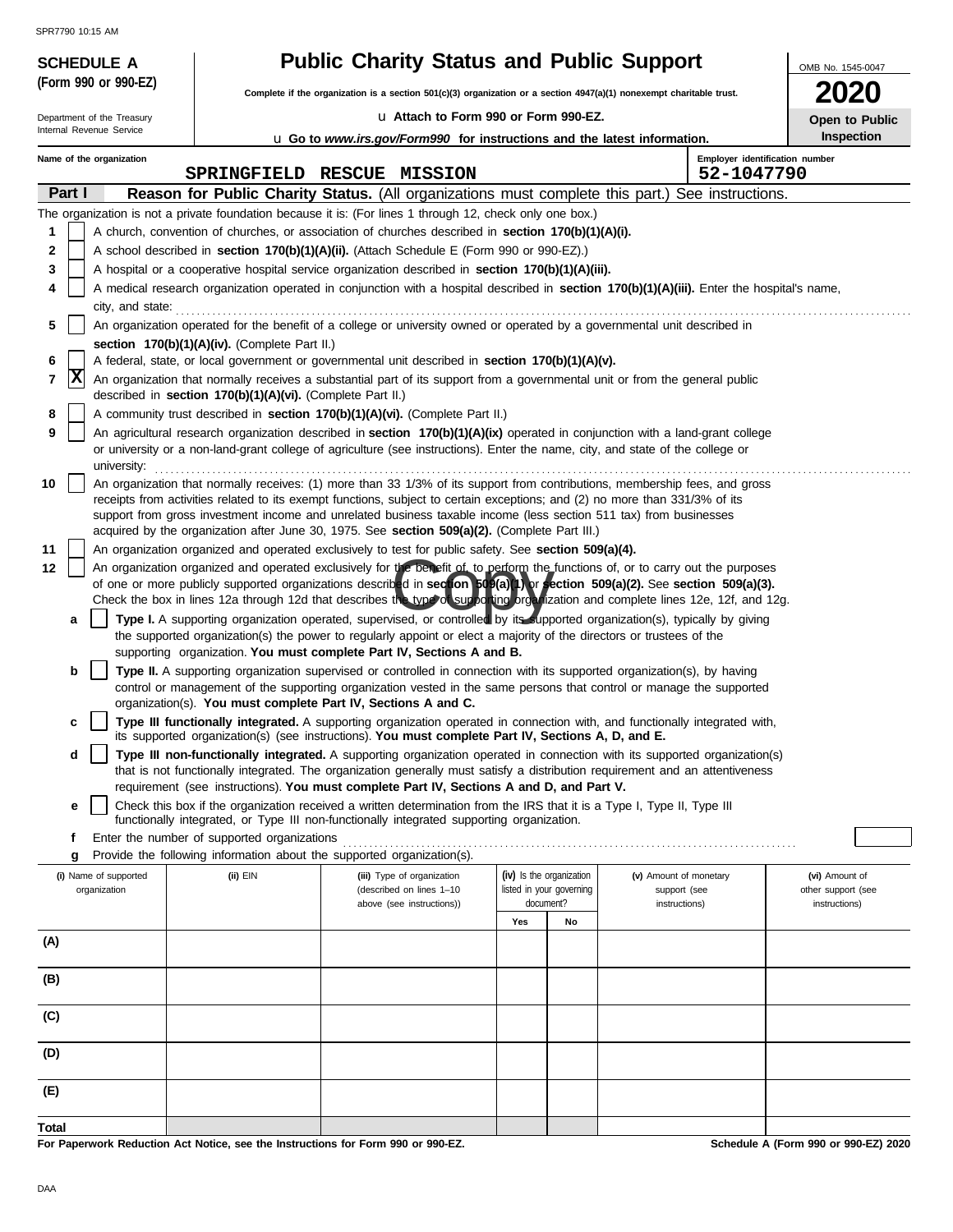|              | SPR7790 10:15 AM                                                                                                                                                                                                                                           |                            |            |            |            |            |                                               |
|--------------|------------------------------------------------------------------------------------------------------------------------------------------------------------------------------------------------------------------------------------------------------------|----------------------------|------------|------------|------------|------------|-----------------------------------------------|
|              | Schedule A (Form 990 or 990-EZ) 2020                                                                                                                                                                                                                       | SPRINGFIELD RESCUE MISSION |            |            |            | 52-1047790 | Page 2                                        |
|              | Part II<br>Support Schedule for Organizations Described in Sections 170(b)(1)(A)(iv) and 170(b)(1)(A)(vi)                                                                                                                                                  |                            |            |            |            |            |                                               |
|              | (Complete only if you checked the box on line 5, 7, or 8 of Part I or if the organization failed to qualify under                                                                                                                                          |                            |            |            |            |            |                                               |
|              | Part III. If the organization fails to qualify under the tests listed below, please complete Part III.)                                                                                                                                                    |                            |            |            |            |            |                                               |
|              | <b>Section A. Public Support</b>                                                                                                                                                                                                                           |                            |            |            |            |            |                                               |
|              | Calendar year (or fiscal year beginning in)<br>$\mathbf{u}$                                                                                                                                                                                                | (a) 2016                   | (b) $2017$ | $(c)$ 2018 | $(d)$ 2019 | (e) $2020$ | (f) Total                                     |
| 1            | Gifts, grants, contributions, and                                                                                                                                                                                                                          |                            |            |            |            |            |                                               |
|              | membership fees received. (Do not                                                                                                                                                                                                                          |                            |            |            |            |            |                                               |
|              | include any "unusual grants.")                                                                                                                                                                                                                             | 6,027,278                  | 4,750,040  | 6,053,707  | 6,418,929  | 12,363,920 | 35,613,874                                    |
| $\mathbf{2}$ | Tax revenues levied for the<br>organization's benefit and either paid<br>to or expended on its behalf                                                                                                                                                      |                            |            |            |            |            |                                               |
| 3            | The value of services or facilities<br>furnished by a governmental unit to the<br>organization without charge                                                                                                                                              |                            |            |            |            |            |                                               |
| 4            | Total. Add lines 1 through 3                                                                                                                                                                                                                               | 6,027,278                  | 4,750,040  | 6,053,707  | 6,418,929  | 12,363,920 | 35,613,874                                    |
| 5            | The portion of total contributions by                                                                                                                                                                                                                      |                            |            |            |            |            |                                               |
|              | each person (other than a                                                                                                                                                                                                                                  |                            |            |            |            |            |                                               |
|              | governmental unit or publicly<br>supported organization) included on                                                                                                                                                                                       |                            |            |            |            |            |                                               |
|              | line 1 that exceeds 2% of the amount                                                                                                                                                                                                                       |                            |            |            |            |            |                                               |
|              | shown on line 11, column (f)                                                                                                                                                                                                                               |                            |            |            |            |            | 1,250,014                                     |
| 6            | Public support. Subtract line 5 from line 4                                                                                                                                                                                                                |                            |            |            |            |            | 34, 363, 860                                  |
|              | <b>Section B. Total Support</b>                                                                                                                                                                                                                            |                            |            |            |            |            |                                               |
|              | Calendar year (or fiscal year beginning in)<br>$\mathbf{u}$                                                                                                                                                                                                | (a) $2016$                 | (b) $2017$ | $(c)$ 2018 | $(d)$ 2019 | (e) $2020$ | (f) Total                                     |
| 7            | Amounts from line 4                                                                                                                                                                                                                                        | 6,027,278                  | 4,750,040  | 6,053,707  | 6,418,929  | 12,363,920 | 35,613,874                                    |
| 8            | Gross income from interest, dividends,<br>payments received on securities loans,<br>rents, royalties, and income from<br>similar sources                                                                                                                   | 54                         |            |            |            |            | 612                                           |
| 9            | Net income from unrelated business<br>activities, whether or not the business<br>is regularly carried on                                                                                                                                                   |                            |            |            |            |            |                                               |
| 10           | Other income. Do not include gain or<br>loss from the sale of capital assets<br>(Explain in Part VI.)                                                                                                                                                      |                            |            |            |            |            |                                               |
| 11           | Total support. Add lines 7 through 10                                                                                                                                                                                                                      |                            |            |            |            |            | 35,614,486                                    |
| 12           |                                                                                                                                                                                                                                                            |                            |            |            |            | - 12       | 830,106                                       |
| 13           | First 5 years. If the Form 990 is for the organization's first, second, third, fourth, or fifth tax year as a section 501(c)(3)                                                                                                                            |                            |            |            |            |            |                                               |
|              | organization, check this box and stop here                                                                                                                                                                                                                 |                            |            |            |            |            |                                               |
|              | Section C. Computation of Public Support Percentage                                                                                                                                                                                                        |                            |            |            |            |            |                                               |
| 14           | Public support percentage for 2020 (line 6, column (f) divided by line 11, column (f) [[[[[[[[[[[[[[[[[[[[[[[                                                                                                                                              |                            |            |            |            | 14         | 96.49%                                        |
| 15           | Public support percentage from 2019 Schedule A, Part II, line 14                                                                                                                                                                                           |                            |            |            |            | 15         | 100.00%                                       |
| 16a          | 33 1/3% support test-2020. If the organization did not check the box on line 13, and line 14 is 33 1/3% or more, check this                                                                                                                                |                            |            |            |            |            |                                               |
|              | box and stop here. The organization qualifies as a publicly supported organization                                                                                                                                                                         |                            |            |            |            |            | $\blacktriangleright$ $\overline{\mathbf{X}}$ |
| b            | 33 1/3% support test-2019. If the organization did not check a box on line 13 or 16a, and line 15 is 33 1/3% or more, check                                                                                                                                |                            |            |            |            |            |                                               |
|              | this box and <b>stop here.</b> The organization qualifies as a publicly supported organization                                                                                                                                                             |                            |            |            |            |            |                                               |
|              | 17a 10%-facts-and-circumstances test-2020. If the organization did not check a box on line 13, 16a, or 16b, and line 14 is                                                                                                                                 |                            |            |            |            |            |                                               |
|              | 10% or more, and if the organization meets the "facts-and-circumstances" test, check this box and stop here. Explain in                                                                                                                                    |                            |            |            |            |            |                                               |
|              | Part VI how the organization meets the "facts-and-circumstances" test. The organization qualifies as a publicly supported                                                                                                                                  |                            |            |            |            |            |                                               |
|              | organization                                                                                                                                                                                                                                               |                            |            |            |            |            |                                               |
| b            | 10%-facts-and-circumstances test-2019. If the organization did not check a box on line 13, 16a, 16b, or 17a, and line                                                                                                                                      |                            |            |            |            |            |                                               |
|              | 15 is 10% or more, and if the organization meets the "facts-and-circumstances" test, check this box and stop here. Explain<br>in Part VI how the organization meets the "facts-and-circumstances" test. The organization qualifies as a publicly supported |                            |            |            |            |            |                                               |
|              | organization                                                                                                                                                                                                                                               |                            |            |            |            |            |                                               |
|              |                                                                                                                                                                                                                                                            |                            |            |            |            |            |                                               |

**18 Private foundation.** If the organization did not check a box on line 13, 16a, 16b, 17a, or 17b, check this box and see

**Schedule A (Form 990 or 990-EZ) 2020**  $\begin{picture}(20,10) \put(0,0){\vector(1,0){100}} \put(15,0){\vector(1,0){100}} \put(15,0){\vector(1,0){100}} \put(15,0){\vector(1,0){100}} \put(15,0){\vector(1,0){100}} \put(15,0){\vector(1,0){100}} \put(15,0){\vector(1,0){100}} \put(15,0){\vector(1,0){100}} \put(15,0){\vector(1,0){100}} \put(15,0){\vector(1,0){100}} \put(15,0){\vector(1,0){100}} \$ 

 $\blacktriangleright$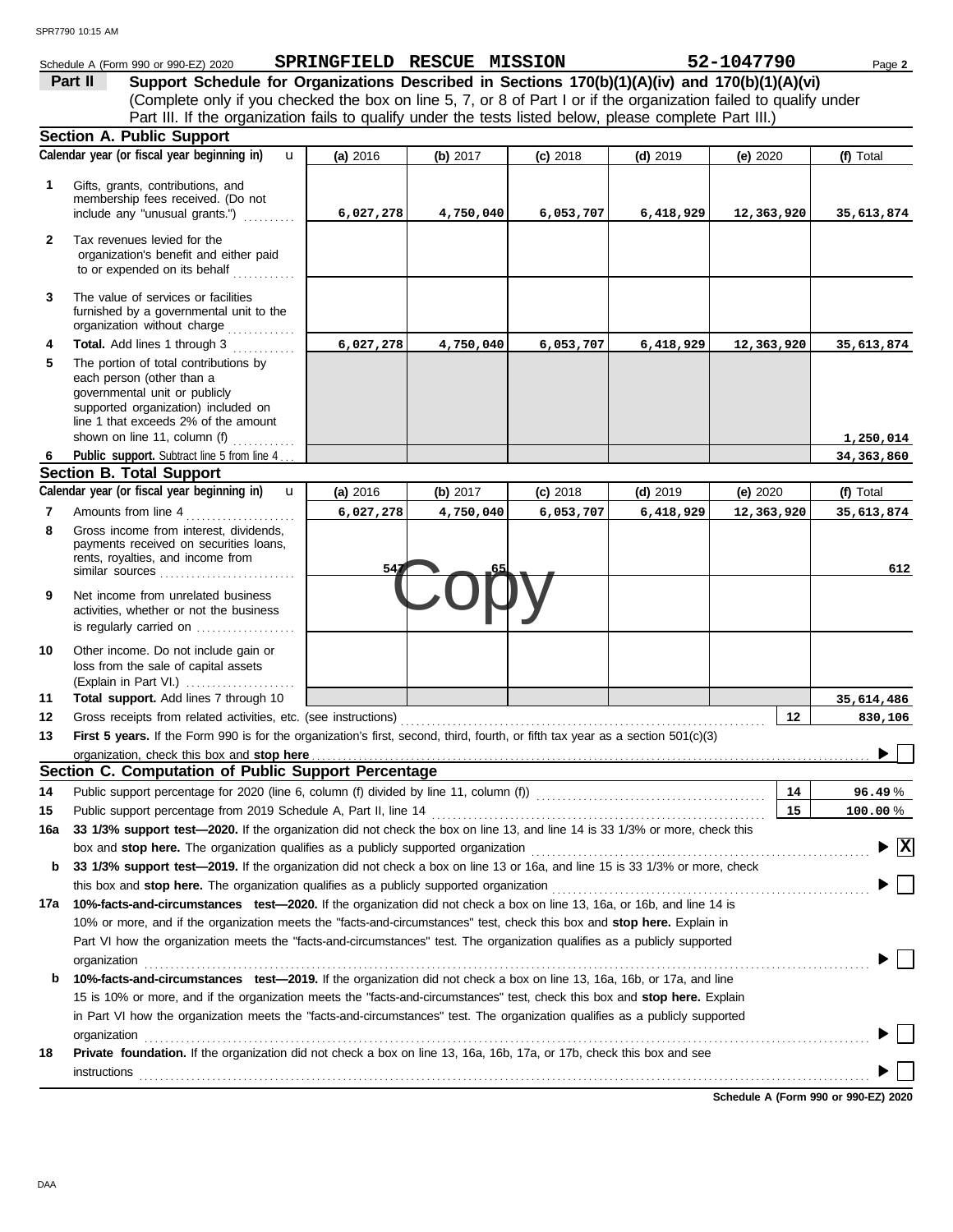#### Schedule A (Form 990 or 990-EZ) 2020 **SPRINGFIELD RESCUE MISSION** 52-1047790 Page 3

**Part III** Support Schedule for Organizations Described in Section 509(a)(2) (Complete only if you checked the box on line 10 of Part I or if the organization failed to qualify under Part II. If the organization fails to qualify under the tests listed below, please complete Part II.)

|              | If any organization raily to guality under the tests listed below, picase complete I art in<br><b>Section A. Public Support</b>                                                   |              |          |            |            |            |            |    |           |
|--------------|-----------------------------------------------------------------------------------------------------------------------------------------------------------------------------------|--------------|----------|------------|------------|------------|------------|----|-----------|
|              | Calendar year (or fiscal year beginning in)                                                                                                                                       | $\mathbf{u}$ | (a) 2016 | (b) $2017$ | $(c)$ 2018 | $(d)$ 2019 | (e) $2020$ |    | (f) Total |
| 1            | Gifts, grants, contributions, and membership fees<br>received. (Do not include any "unusual grants.")                                                                             |              |          |            |            |            |            |    |           |
| $\mathbf{2}$ | Gross receipts from admissions, merchandise<br>sold or services performed, or facilities<br>furnished in any activity that is related to the<br>organization's tax-exempt purpose |              |          |            |            |            |            |    |           |
| 3            | Gross receipts from activities that are not an<br>unrelated trade or business under section 513                                                                                   |              |          |            |            |            |            |    |           |
| 4            | Tax revenues levied for the<br>organization's benefit and either paid<br>to or expended on its behalf                                                                             |              |          |            |            |            |            |    |           |
| 5            | The value of services or facilities<br>furnished by a governmental unit to the<br>organization without charge                                                                     |              |          |            |            |            |            |    |           |
| 6            | Total. Add lines 1 through 5<br>.                                                                                                                                                 |              |          |            |            |            |            |    |           |
| 7а           | Amounts included on lines 1, 2, and 3<br>received from disqualified persons                                                                                                       |              |          |            |            |            |            |    |           |
| b            | Amounts included on lines 2 and 3<br>received from other than disqualified<br>persons that exceed the greater of \$5,000<br>or 1% of the amount on line 13 for the year $\ldots$  |              |          |            |            |            |            |    |           |
| c            | Add lines 7a and 7b                                                                                                                                                               |              |          |            |            |            |            |    |           |
| 8            | Public support. (Subtract line 7c from<br>line 6.) $\ldots$ $\ldots$ $\ldots$ $\ldots$ $\ldots$ $\ldots$ $\ldots$                                                                 |              |          |            |            |            |            |    |           |
|              | <b>Section B. Total Support</b>                                                                                                                                                   |              |          |            |            |            |            |    |           |
|              | Calendar year (or fiscal year beginning in)                                                                                                                                       | $\mathbf{u}$ | (a) 2016 |            | $c)$ 2018  | $(d)$ 2019 | (e) $2020$ |    | (f) Total |
| 9            | Amounts from line 6                                                                                                                                                               |              |          |            |            |            |            |    |           |
| 10a          | Gross income from interest, dividends,<br>payments received on securities loans, rents,<br>royalties, and income from similar sources                                             |              |          |            |            |            |            |    |           |
| b            | Unrelated business taxable income (less<br>section 511 taxes) from businesses<br>acquired after June 30, 1975                                                                     |              |          |            |            |            |            |    |           |
|              | Add lines 10a and 10b                                                                                                                                                             |              |          |            |            |            |            |    |           |
| 11           | Net income from unrelated business<br>activities not included in line 10b, whether<br>or not the business is regularly carried on                                                 |              |          |            |            |            |            |    |           |
| 12           | Other income. Do not include gain or<br>loss from the sale of capital assets<br>(Explain in Part VI.)                                                                             |              |          |            |            |            |            |    |           |
| 13           | Total support. (Add lines 9, 10c, 11,                                                                                                                                             |              |          |            |            |            |            |    |           |
|              | and $12.$ )                                                                                                                                                                       |              |          |            |            |            |            |    |           |
| 14           | First 5 years. If the Form 990 is for the organization's first, second, third, fourth, or fifth tax year as a section 501(c)(3)                                                   |              |          |            |            |            |            |    |           |
|              |                                                                                                                                                                                   |              |          |            |            |            |            |    |           |
|              | Section C. Computation of Public Support Percentage                                                                                                                               |              |          |            |            |            |            |    |           |
| 15           | Public support percentage for 2020 (line 8, column (f), divided by line 13, column (f)) [[[[[[[[[[[[[[[[[[[[[                                                                     |              |          |            |            |            |            | 15 | %         |
| 16           | Section D. Computation of Investment Income Percentage                                                                                                                            |              |          |            |            |            |            | 16 | %         |
| 17           | Investment income percentage for 2020 (line 10c, column (f), divided by line 13, column (f)) [[[[[[[[[[[[[[[[[                                                                    |              |          |            |            |            |            | 17 | %         |
| 18           | Investment income percentage from 2019 Schedule A, Part III, line 17                                                                                                              |              |          |            |            |            |            | 18 | %         |
| 19a          | 33 1/3% support tests-2020. If the organization did not check the box on line 14, and line 15 is more than 33 1/3%, and line                                                      |              |          |            |            |            |            |    |           |
|              |                                                                                                                                                                                   |              |          |            |            |            |            |    | $\sim$    |
| b            | 33 1/3% support tests-2019. If the organization did not check a box on line 14 or line 19a, and line 16 is more than 33 1/3%, and                                                 |              |          |            |            |            |            |    |           |
|              |                                                                                                                                                                                   |              |          |            |            |            |            |    |           |
| 20           |                                                                                                                                                                                   |              |          |            |            |            |            |    |           |
|              |                                                                                                                                                                                   |              |          |            |            |            |            |    |           |

**Schedule A (Form 990 or 990-EZ) 2020**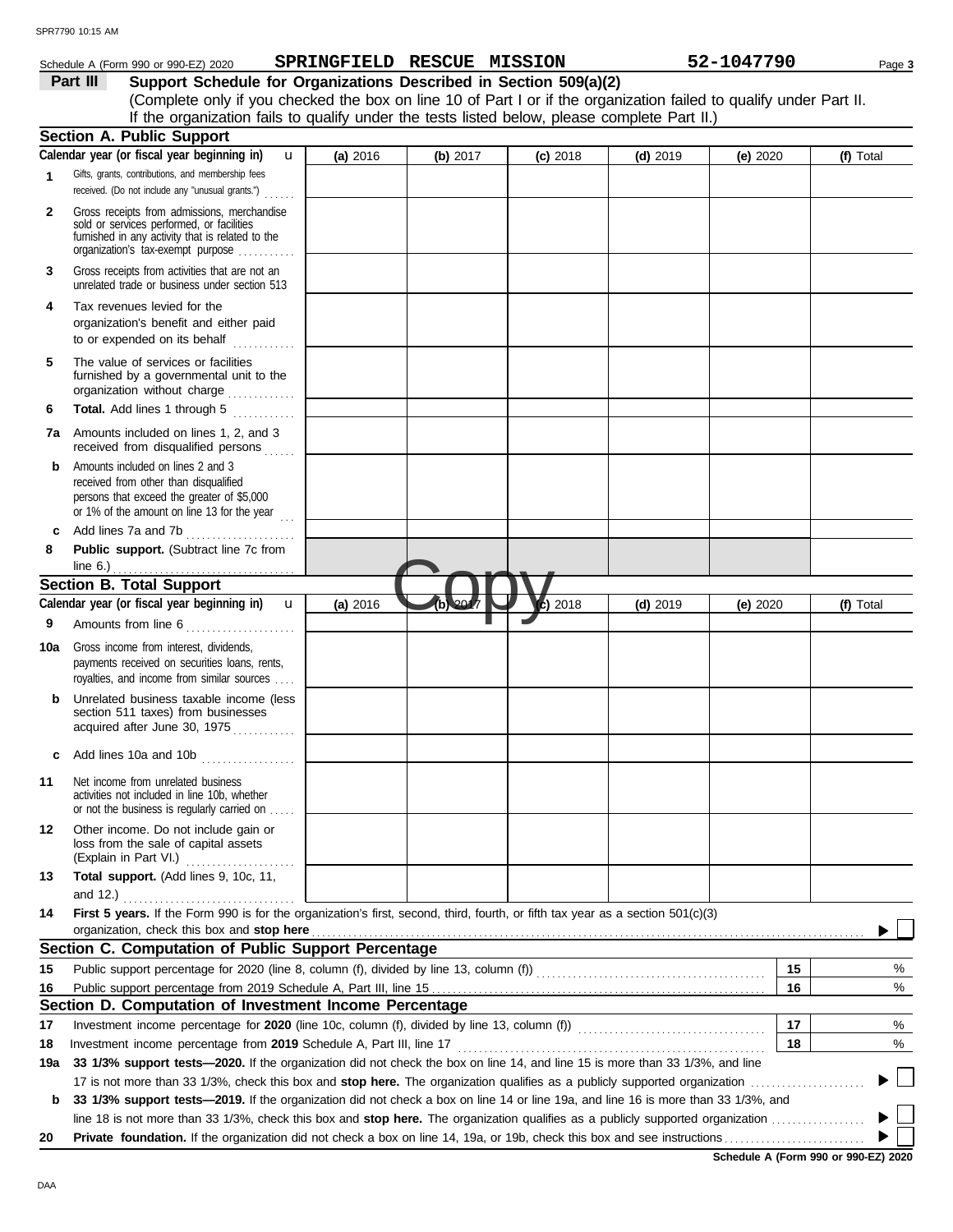|     | SPRINGFIELD RESCUE MISSION<br>Schedule A (Form 990 or 990-EZ) 2020                                                  | 52-1047790      |     | Page 4 |
|-----|---------------------------------------------------------------------------------------------------------------------|-----------------|-----|--------|
|     | <b>Part IV</b><br><b>Supporting Organizations</b>                                                                   |                 |     |        |
|     | (Complete only if you checked a box in line 12 on Part I. If you checked box 12a, Part I, complete Sections A       |                 |     |        |
|     | and B. If you checked box 12b, Part I, complete Sections A and C. If you checked box 12c, Part I, complete          |                 |     |        |
|     | Sections A, D, and E. If you checked box 12d, Part I, complete Sections A and D, and complete Part V.)              |                 |     |        |
|     | Section A. All Supporting Organizations                                                                             |                 |     |        |
|     |                                                                                                                     |                 | Yes | No     |
| 1   | Are all of the organization's supported organizations listed by name in the organization's governing                |                 |     |        |
|     | documents? If "No," describe in Part VI how the supported organizations are designated. If designated by            |                 |     |        |
|     | class or purpose, describe the designation. If historic and continuing relationship, explain.                       | 1               |     |        |
| 2   | Did the organization have any supported organization that does not have an IRS determination of status              |                 |     |        |
|     | under section 509(a)(1) or (2)? If "Yes," explain in Part VI how the organization determined that the supported     |                 |     |        |
|     | organization was described in section 509(a)(1) or (2).                                                             | $\mathbf{2}$    |     |        |
| За  | Did the organization have a supported organization described in section $501(c)(4)$ , (5), or (6)? If "Yes," answer |                 |     |        |
|     | lines 3b and 3c below.                                                                                              | 3a              |     |        |
| b   | Did the organization confirm that each supported organization qualified under section $501(c)(4)$ , (5), or (6) and |                 |     |        |
|     | satisfied the public support tests under section 509(a)(2)? If "Yes," describe in Part VI when and how the          |                 |     |        |
|     | organization made the determination.                                                                                | 3 <sub>b</sub>  |     |        |
| c   | Did the organization ensure that all support to such organizations was used exclusively for section $170(c)(2)(B)$  |                 |     |        |
|     | purposes? If "Yes," explain in Part VI what controls the organization put in place to ensure such use.              | 3c              |     |        |
| 4a  | Was any supported organization not organized in the United States ("foreign supported organization")? If            |                 |     |        |
|     | "Yes," and if you checked 12a or 12b in Part I, answer (b) and (c) below.                                           | 4a              |     |        |
| b   | Did the organization have ultimate control and discretion in deciding whether to make grants to the foreign         |                 |     |        |
|     | supported organization? If "Yes," describe in Part VI how the organization had such control and discretion          |                 |     |        |
|     | despite being controlled or supervised by or in connection with its supported organizations.                        | 4b              |     |        |
| c   | Did the organization support any foreign supported organization that does not have an IRS determination             |                 |     |        |
|     | under sections $501(c)(3)$ and $509(a)(1)$ or (2)? If "Yes," explain in Part VI what controls the organization used |                 |     |        |
|     | to ensure that all support to the foreign supported organization was used exclusively for section 170(c)(2)(B)      |                 |     |        |
|     | purposes.                                                                                                           | 4c              |     |        |
| 5a  | Did the organization add, substitute, or remove any supported organizations dering the tax year? If "Yes,"          |                 |     |        |
|     | answer lines 5b and 5c below (if applicable). Also, provide detail in Part VI, including (i) the names and EIN      |                 |     |        |
|     | numbers of the supported organizations added, substituted, or removed; (ii) the reasons for each such action;       |                 |     |        |
|     | (iii) the authority under the organization's organizing document authorizing such action; and (iv) how the action   |                 |     |        |
|     | was accomplished (such as by amendment to the organizing document).                                                 | 5а              |     |        |
| b   | Type I or Type II only. Was any added or substituted supported organization part of a class already                 |                 |     |        |
|     | designated in the organization's organizing document?                                                               | 5b              |     |        |
| с   | Substitutions only. Was the substitution the result of an event beyond the organization's control?                  | 5c              |     |        |
|     | Did the organization provide support (whether in the form of grants or the provision of services or facilities) to  |                 |     |        |
|     | anyone other than (i) its supported organizations, (ii) individuals that are part of the charitable class benefited |                 |     |        |
|     | by one or more of its supported organizations, or (iii) other supporting organizations that also support or         |                 |     |        |
|     | benefit one or more of the filing organization's supported organizations? If "Yes," provide detail in Part VI.      | 6               |     |        |
| 7   | Did the organization provide a grant, loan, compensation, or other similar payment to a substantial contributor     |                 |     |        |
|     | (as defined in section $4958(c)(3)(C)$ ), a family member of a substantial contributor, or a 35% controlled entity  |                 |     |        |
|     | with regard to a substantial contributor? If "Yes," complete Part I of Schedule L (Form 990 or 990-EZ).             | 7               |     |        |
| 8   | Did the organization make a loan to a disqualified person (as defined in section 4958) not described in line 7?     |                 |     |        |
|     | If "Yes," complete Part I of Schedule L (Form 990 or 990-EZ).                                                       | 8               |     |        |
| 9а  | Was the organization controlled directly or indirectly at any time during the tax year by one or more               |                 |     |        |
|     | disqualified persons, as defined in section 4946 (other than foundation managers and organizations                  |                 |     |        |
|     | described in section 509(a)(1) or (2))? If "Yes," provide detail in Part VI.                                        | 9а              |     |        |
| b   | Did one or more disqualified persons (as defined in line 9a) hold a controlling interest in any entity in which     |                 |     |        |
|     | the supporting organization had an interest? If "Yes," provide detail in Part VI.                                   | 9b              |     |        |
| c   | Did a disqualified person (as defined in line 9a) have an ownership interest in, or derive any personal benefit     |                 |     |        |
|     | from, assets in which the supporting organization also had an interest? If "Yes," provide detail in Part VI.        | 9с              |     |        |
| 10a | Was the organization subject to the excess business holdings rules of section 4943 because of section               |                 |     |        |
|     | 4943(f) (regarding certain Type II supporting organizations, and all Type III non-functionally integrated           |                 |     |        |
|     | supporting organizations)? If "Yes," answer line 10b below.                                                         | 10a             |     |        |
| b   | Did the organization have any excess business holdings in the tax year? (Use Schedule C, Form 4720, to              |                 |     |        |
|     | determine whether the organization had excess business holdings.)                                                   | 10 <sub>b</sub> |     |        |
|     |                                                                                                                     |                 |     |        |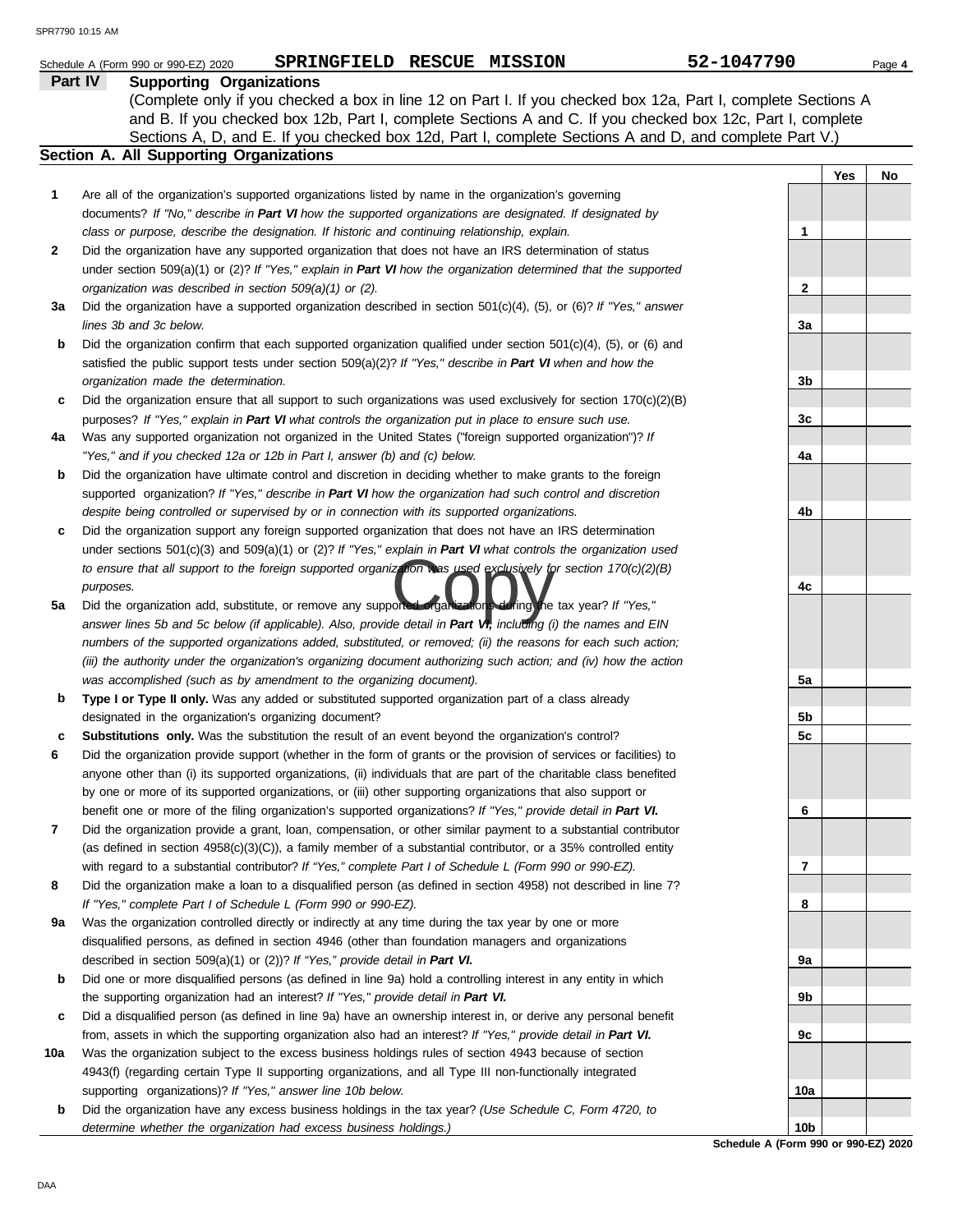|    | 52-1047790<br>RESCUE MISSION<br><b>SPRINGFIELD</b><br>Schedule A (Form 990 or 990-EZ) 2020                                        |                 |     | Page 5 |
|----|-----------------------------------------------------------------------------------------------------------------------------------|-----------------|-----|--------|
|    | Part IV<br><b>Supporting Organizations (continued)</b>                                                                            |                 | Yes | No     |
| 11 | Has the organization accepted a gift or contribution from any of the following persons?                                           |                 |     |        |
| а  | A person who directly or indirectly controls, either alone or together with persons described in lines 11b and                    |                 |     |        |
|    | 11c below, the governing body of a supported organization?                                                                        | 11a             |     |        |
| b  | A family member of a person described in line 11a above?                                                                          | 11 <sub>b</sub> |     |        |
| c  | A 35% controlled entity of a person described in line 11a or 11b above? If "Yes" to line 11a, 11b, or 11c, provide                |                 |     |        |
|    | detail in Part VI.                                                                                                                | 11c             |     |        |
|    | <b>Section B. Type I Supporting Organizations</b>                                                                                 |                 |     |        |
|    |                                                                                                                                   |                 | Yes | No     |
| 1  | Did the governing body, members of the governing body, officers acting in their official capacity, or membership of one or        |                 |     |        |
|    | more supported organizations have the power to regularly appoint or elect at least a majority of the organization's officers,     |                 |     |        |
|    | directors, or trustees at all times during the tax year? If "No," describe in Part VI how the supported organization(s)           |                 |     |        |
|    | effectively operated, supervised, or controlled the organization's activities. If the organization had more than one supported    |                 |     |        |
|    | organization, describe how the powers to appoint and/or remove officers, directors, or trustees were allocated among the          |                 |     |        |
|    | supported organizations and what conditions or restrictions, if any, applied to such powers during the tax year.                  | 1               |     |        |
| 2  | Did the organization operate for the benefit of any supported organization other than the supported                               |                 |     |        |
|    | organization(s) that operated, supervised, or controlled the supporting organization? If "Yes," explain in Part                   |                 |     |        |
|    | VI how providing such benefit carried out the purposes of the supported organization(s) that operated,                            |                 |     |        |
|    | supervised, or controlled the supporting organization.                                                                            | 2               |     |        |
|    | Section C. Type II Supporting Organizations                                                                                       |                 |     |        |
|    |                                                                                                                                   |                 | Yes | No     |
| 1  | Were a majority of the organization's directors or trustees during the tax year also a majority of the directors                  |                 |     |        |
|    | or trustees of each of the organization's supported organization(s)? If "No," describe in Part VI how control                     |                 |     |        |
|    | or management of the supporting organization was vested in the same persons that controlled or managed                            |                 |     |        |
|    | the supported organization(s).                                                                                                    | 1               |     |        |
|    | Section D. All Type III Supporting Organizations                                                                                  |                 |     |        |
|    |                                                                                                                                   |                 | Yes | No     |
| 1  | Did the organization provide to each of its supported organizations, by the last day of the fifth month of the                    |                 |     |        |
|    | organization's tax year, (i) a written notice describing the type and amount of support provided during the prior tax             |                 |     |        |
|    | year, (ii) a copy of the Form 990 that was most recently filed as of the date of notification, and (iii) copies of the            |                 |     |        |
|    | organization's governing documents in effect on the date of notification, to the extent not previously provided?                  | 1               |     |        |
|    | Were any of the organization's officers, directors, or trustees either (i) appointed or elected by the supported                  |                 |     |        |
| 2  | organization(s) or (ii) serving on the governing body of a supported organization? If "No," explain in Part VI how                |                 |     |        |
|    |                                                                                                                                   |                 |     |        |
|    | the organization maintained a close and continuous working relationship with the supported organization(s).                       | 2               |     |        |
|    | By reason of the relationship described in line 2, above, did the organization's supported organizations have                     |                 |     |        |
|    | a significant voice in the organization's investment policies and in directing the use of the organization's                      |                 |     |        |
|    | income or assets at all times during the tax year? If "Yes," describe in Part VI the role the organization's                      |                 |     |        |
|    | supported organizations played in this regard.                                                                                    | 3               |     |        |
|    | Section E. Type III Functionally-Integrated Supporting Organizations                                                              |                 |     |        |
| 1  | Check the box next to the method that the organization used to satisfy the Integral Part Test during the year (see instructions). |                 |     |        |
| a  | The organization satisfied the Activities Test. Complete line 2 below.                                                            |                 |     |        |
| b  | The organization is the parent of each of its supported organizations. Complete line 3 below.                                     |                 |     |        |
| c  | The organization supported a governmental entity. Describe in Part VI how you supported a governmental entity (see instructions). |                 |     |        |
| 2  | Activities Test. Answer lines 2a and 2b below.                                                                                    |                 | Yes | No     |
| а  | Did substantially all of the organization's activities during the tax year directly further the exempt purposes of                |                 |     |        |
|    | the supported organization(s) to which the organization was responsive? If "Yes," then in Part VI identify                        |                 |     |        |
|    | those supported organizations and explain how these activities directly furthered their exempt purposes,                          |                 |     |        |
|    | how the organization was responsive to those supported organizations, and how the organization determined                         |                 |     |        |
|    | that these activities constituted substantially all of its activities.                                                            | 2a              |     |        |
| b  | Did the activities described in line 2a, above, constitute activities that, but for the organization's involvement,               |                 |     |        |
|    | one or more of the organization's supported organization(s) would have been engaged in? If "Yes," explain in                      |                 |     |        |
|    | Part VI the reasons for the organization's position that its supported organization(s) would have engaged in                      |                 |     |        |
|    | these activities but for the organization's involvement.                                                                          | 2b              |     |        |
| 3  | Parent of Supported Organizations. Answer lines 3a and 3b below.                                                                  |                 |     |        |
| а  | Did the organization have the power to regularly appoint or elect a majority of the officers, directors, or                       |                 |     |        |
|    | trustees of each of the supported organizations? If "Yes" or "No," provide details in Part VI.                                    | За              |     |        |
|    | <b>b</b> Did the organization exercise a substantial degree of direction over the policies, programs, and activities of each      |                 |     |        |

of its supported organizations? *If "Yes," describe in Part VI the role played by the organization in this regard.*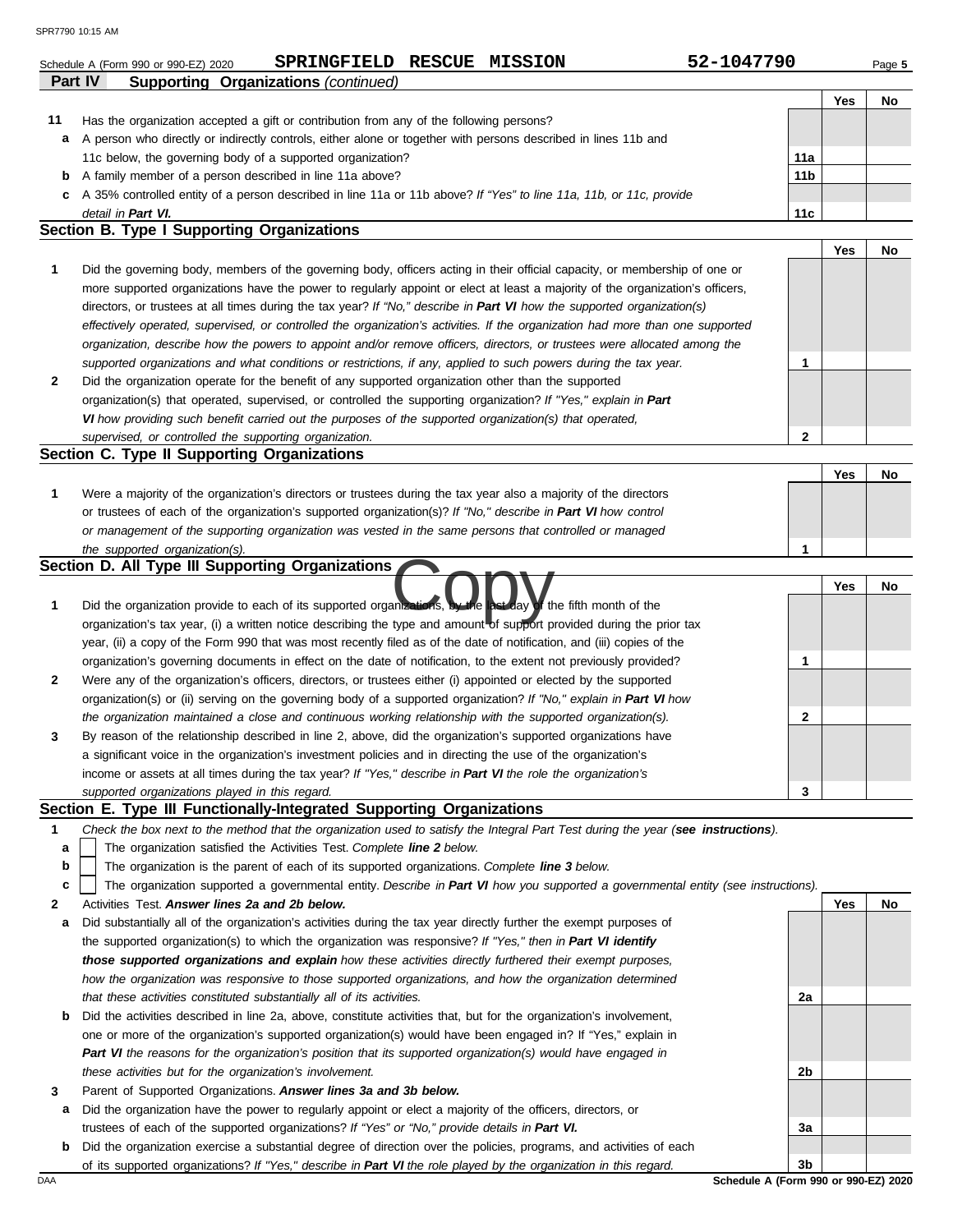| SPRINGFIELD RESCUE MISSION<br>Schedule A (Form 990 or 990-EZ) 2020                                                                    |                | 52-1047790     | Page 6                         |
|---------------------------------------------------------------------------------------------------------------------------------------|----------------|----------------|--------------------------------|
| Type III Non-Functionally Integrated 509(a)(3) Supporting Organizations<br><b>Part V</b>                                              |                |                |                                |
| Check here if the organization satisfied the Integral Part Test as a qualifying trust on Nov. 20, 1970 (explain in Part VI). See<br>1 |                |                |                                |
| instructions. All other Type III non-functionally integrated supporting organizations must complete Sections A through E.             |                |                |                                |
| Section A - Adjusted Net Income                                                                                                       |                | (A) Prior Year | (B) Current Year<br>(optional) |
| Net short-term capital gain<br>1                                                                                                      | $\mathbf 1$    |                |                                |
| $\mathbf{2}$<br>Recoveries of prior-year distributions                                                                                | $\mathbf{2}$   |                |                                |
| 3<br>Other gross income (see instructions)                                                                                            | 3              |                |                                |
| Add lines 1 through 3.<br>4                                                                                                           | 4              |                |                                |
| 5<br>Depreciation and depletion                                                                                                       | 5              |                |                                |
| 6<br>Portion of operating expenses paid or incurred for production or collection of                                                   |                |                |                                |
| gross income or for management, conservation, or maintenance of property                                                              |                |                |                                |
| held for production of income (see instructions)                                                                                      | 6              |                |                                |
| $\mathbf{7}$<br>Other expenses (see instructions)                                                                                     | $\overline{7}$ |                |                                |
| 8<br>Adjusted Net Income (subtract lines 5, 6, and 7 from line 4)                                                                     | 8              |                |                                |
| Section B - Minimum Asset Amount                                                                                                      |                | (A) Prior Year | (B) Current Year<br>(optional) |
| Aggregate fair market value of all non-exempt-use assets (see<br>1                                                                    |                |                |                                |
| instructions for short tax year or assets held for part of year):                                                                     |                |                |                                |
| a Average monthly value of securities                                                                                                 | 1a             |                |                                |
| <b>b</b> Average monthly cash balances                                                                                                | 1b             |                |                                |
| c Fair market value of other non-exempt-use assets                                                                                    | 1 <sub>c</sub> |                |                                |
| d Total (add lines 1a, 1b, and 1c)                                                                                                    | 1d             |                |                                |
| <b>e</b> Discount claimed for blockage or other factors                                                                               |                |                |                                |
| (explain in detail in Part VI):                                                                                                       |                |                |                                |
| $\mathbf{2}$<br>Acquisition indebtedness applicable to non-exempt-use assets                                                          | $\mathbf{2}$   |                |                                |
| 3<br>Subtract line 2 from line 1d.                                                                                                    | 3              |                |                                |
| Cash deemed held for exempt use. Enter 0.015 of line 3 (for greater amo<br>4<br>see instructions).                                    | 4              |                |                                |
| 5<br>Net value of non-exempt-use assets (subtract line 4 from line 3)                                                                 | 5              |                |                                |
| 6<br>Multiply line 5 by 0.035.                                                                                                        | 6              |                |                                |
| 7<br>Recoveries of prior-year distributions                                                                                           | $\overline{7}$ |                |                                |
| 8<br>Minimum Asset Amount (add line 7 to line 6)                                                                                      | 8              |                |                                |
| Section C - Distributable Amount                                                                                                      |                |                | <b>Current Year</b>            |
| Adjusted net income for prior year (from Section A, line 8, column A)<br>1                                                            | 1              |                |                                |
| 2<br>Enter 0.85 of line 1.                                                                                                            | $\mathbf{2}$   |                |                                |
| 3<br>Minimum asset amount for prior year (from Section B, line 8, column A)                                                           | 3              |                |                                |
| Enter greater of line 2 or line 3.<br>4                                                                                               | 4              |                |                                |
| 5<br>Income tax imposed in prior year                                                                                                 | 5              |                |                                |
| 6<br><b>Distributable Amount.</b> Subtract line 5 from line 4, unless subject to                                                      |                |                |                                |
| emergency temporary reduction (see instructions).                                                                                     | 6              |                |                                |

**7** | Check here if the current year is the organization's first as a non-functionally integrated Type III supporting organization (see instructions).

**Schedule A (Form 990 or 990-EZ) 2020**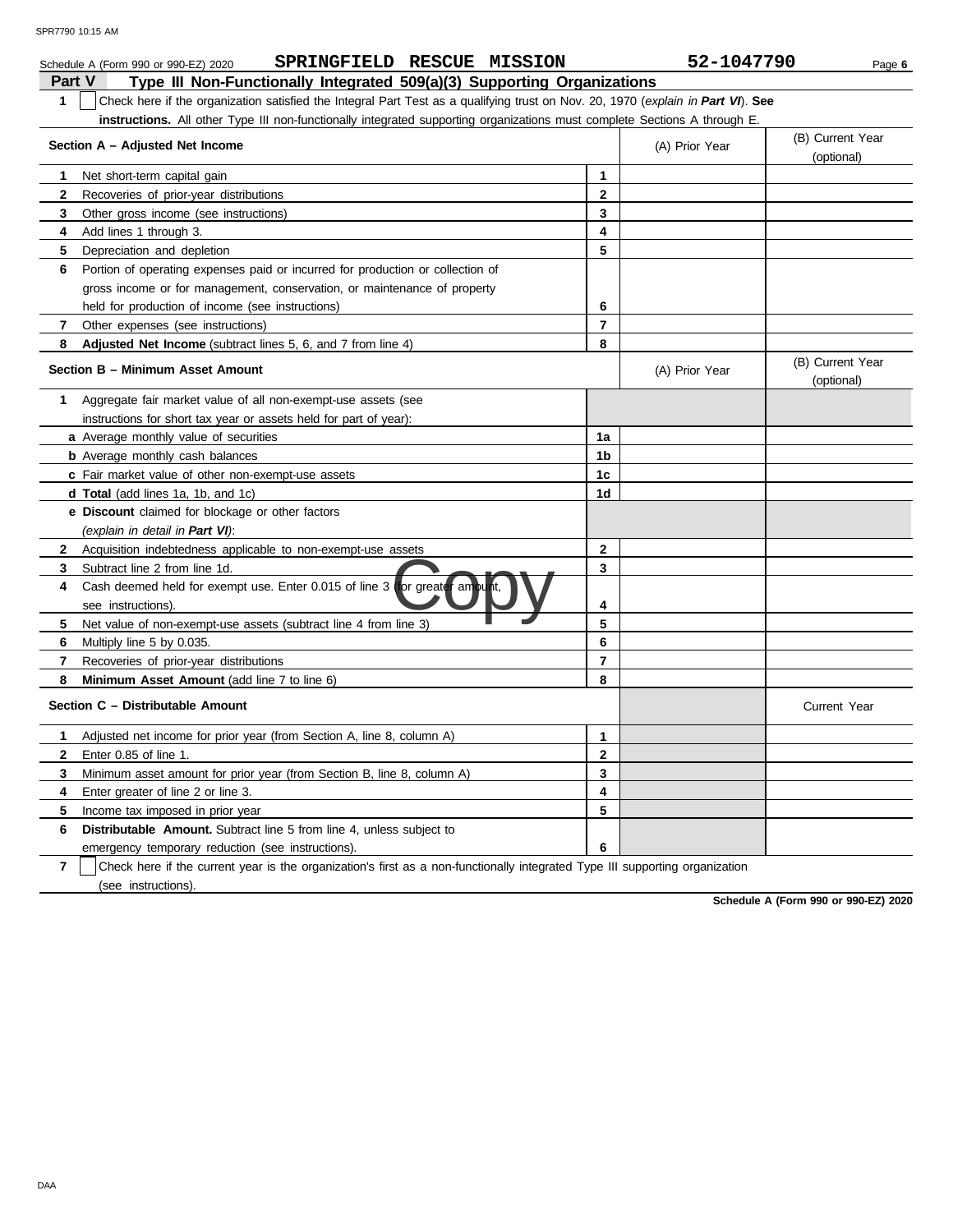|        | SPRINGFIELD RESCUE MISSION<br>Schedule A (Form 990 or 990-EZ) 2020                         |                                    | 52-1047790                                    | Page 7                                           |
|--------|--------------------------------------------------------------------------------------------|------------------------------------|-----------------------------------------------|--------------------------------------------------|
| Part V | Type III Non-Functionally Integrated 509(a)(3) Supporting Organizations (continued)        |                                    |                                               |                                                  |
|        | Section D – Distributions                                                                  |                                    |                                               | <b>Current Year</b>                              |
| 1      | Amounts paid to supported organizations to accomplish exempt purposes                      |                                    |                                               |                                                  |
| 2      | Amounts paid to perform activity that directly furthers exempt purposes of supported       |                                    |                                               |                                                  |
|        | organizations, in excess of income from activity                                           |                                    |                                               |                                                  |
| 3      | Administrative expenses paid to accomplish exempt purposes of supported organizations      |                                    |                                               |                                                  |
| 4      | Amounts paid to acquire exempt-use assets                                                  |                                    |                                               |                                                  |
| 5      | Qualified set-aside amounts (prior IRS approval required—provide details in Part VI)       |                                    |                                               |                                                  |
| 6      | Other distributions (describe in Part VI). See instructions.                               |                                    |                                               |                                                  |
| 7      | Total annual distributions. Add lines 1 through 6.                                         |                                    |                                               |                                                  |
| 8      | Distributions to attentive supported organizations to which the organization is responsive |                                    |                                               |                                                  |
|        | (provide details in Part VI). See instructions.                                            |                                    |                                               |                                                  |
| 9      | Distributable amount for 2020 from Section C, line 6                                       |                                    |                                               |                                                  |
| 10     | Line 8 amount divided by line 9 amount                                                     |                                    |                                               |                                                  |
|        | <b>Section E - Distribution Allocations (see instructions)</b>                             | (i)<br><b>Excess Distributions</b> | (ii)<br><b>Underdistributions</b><br>Pre-2020 | (iii)<br><b>Distributable</b><br>Amount for 2020 |
| 1      | Distributable amount for 2020 from Section C, line 6                                       |                                    |                                               |                                                  |
| 2      | Underdistributions, if any, for years prior to 2020                                        |                                    |                                               |                                                  |
|        | (reasonable cause required-explain in Part VI). See                                        |                                    |                                               |                                                  |
|        | instructions.                                                                              |                                    |                                               |                                                  |
| 3      | Excess distributions carryover, if any, to 2020                                            |                                    |                                               |                                                  |
|        |                                                                                            |                                    |                                               |                                                  |
|        |                                                                                            |                                    |                                               |                                                  |
|        |                                                                                            |                                    |                                               |                                                  |
|        |                                                                                            |                                    |                                               |                                                  |
|        |                                                                                            |                                    |                                               |                                                  |
|        | f Total of lines 3a through 3e                                                             |                                    |                                               |                                                  |
|        | g Applied to underdistributions of prior years                                             |                                    |                                               |                                                  |
|        | h Applied to 2020 distributable amount                                                     |                                    |                                               |                                                  |
|        | Carryover from 2015 not applied (see instructions)                                         |                                    |                                               |                                                  |
|        | Remainder. Subtract lines 3q, 3h, and 3i from line 3f.                                     |                                    |                                               |                                                  |
| 4      | Distributions for 2020 from                                                                |                                    |                                               |                                                  |
|        | \$<br>Section D, line 7:                                                                   |                                    |                                               |                                                  |
|        | a Applied to underdistributions of prior years                                             |                                    |                                               |                                                  |
|        | <b>b</b> Applied to 2020 distributable amount                                              |                                    |                                               |                                                  |
|        | c Remainder. Subtract lines 4a and 4b from line 4.                                         |                                    |                                               |                                                  |
| 5      | Remaining underdistributions for years prior to 2020, if                                   |                                    |                                               |                                                  |
|        | any. Subtract lines 3g and 4a from line 2. For result                                      |                                    |                                               |                                                  |
|        | greater than zero, explain in Part VI. See instructions.                                   |                                    |                                               |                                                  |
| 6      | Remaining underdistributions for 2020 Subtract lines 3h                                    |                                    |                                               |                                                  |
|        | and 4b from line 1. For result greater than zero, explain in                               |                                    |                                               |                                                  |
|        | Part VI. See instructions.                                                                 |                                    |                                               |                                                  |
| 7      | Excess distributions carryover to 2021. Add lines 3j                                       |                                    |                                               |                                                  |
|        | and 4c.                                                                                    |                                    |                                               |                                                  |
| 8      | Breakdown of line 7:                                                                       |                                    |                                               |                                                  |
|        | <b>a</b> Excess from 2016                                                                  |                                    |                                               |                                                  |
|        |                                                                                            |                                    |                                               |                                                  |
|        | c Excess from 2018.                                                                        |                                    |                                               |                                                  |
|        | d Excess from 2019.                                                                        |                                    |                                               |                                                  |
|        | e Excess from 2020                                                                         |                                    |                                               |                                                  |

**Schedule A (Form 990 or 990-EZ) 2020**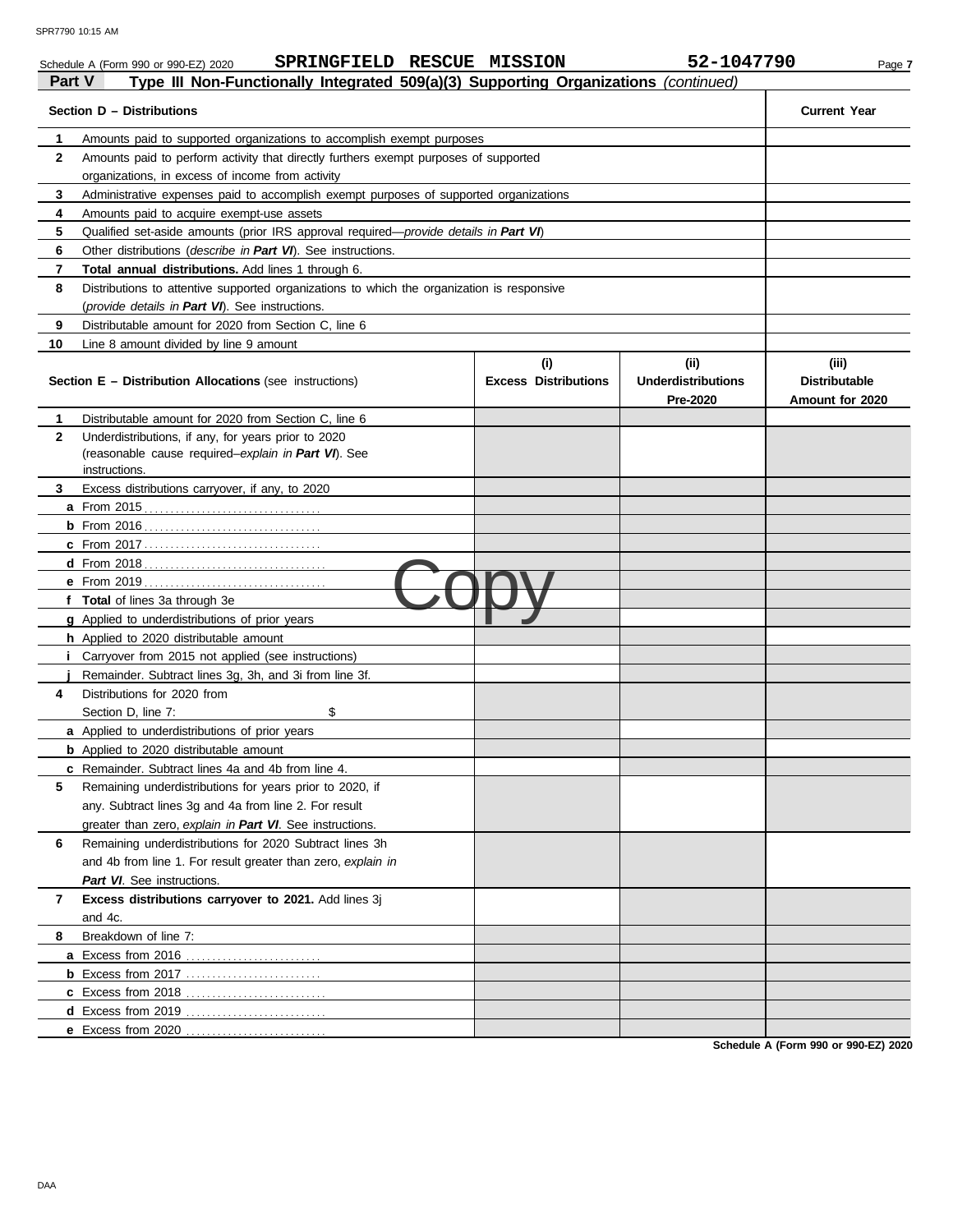|         | Schedule A (Form 990 or 990-EZ) 2020 | SPRINGFIELD RESCUE MISSION                                                                     |  | 52-1047790                                                                                                                                                                                                                                                                                                                                                                                                                                                                                | Page 8 |
|---------|--------------------------------------|------------------------------------------------------------------------------------------------|--|-------------------------------------------------------------------------------------------------------------------------------------------------------------------------------------------------------------------------------------------------------------------------------------------------------------------------------------------------------------------------------------------------------------------------------------------------------------------------------------------|--------|
| Part VI |                                      | lines 2, 5, and 6. Also complete this part for any additional information. (See instructions.) |  | Supplemental Information. Provide the explanations required by Part II, line 10; Part II, line 17a or 17b; Part<br>III, line 12; Part IV, Section A, lines 1, 2, 3b, 3c, 4b, 4c, 5a, 6, 9a, 9b, 9c, 11a, 11b, and 11c; Part IV, Section<br>B, lines 1 and 2; Part IV, Section C, line 1; Part IV, Section D, lines 2 and 3; Part IV, Section E, lines 1c, 2a, 2b,<br>3a, and 3b; Part V, line 1; Part V, Section B, line 1e; Part V, Section D, lines 5, 6, and 8; and Part V, Section E, |        |
|         |                                      |                                                                                                |  |                                                                                                                                                                                                                                                                                                                                                                                                                                                                                           |        |
|         |                                      |                                                                                                |  |                                                                                                                                                                                                                                                                                                                                                                                                                                                                                           |        |
|         |                                      |                                                                                                |  |                                                                                                                                                                                                                                                                                                                                                                                                                                                                                           |        |
|         |                                      |                                                                                                |  |                                                                                                                                                                                                                                                                                                                                                                                                                                                                                           |        |
|         |                                      |                                                                                                |  |                                                                                                                                                                                                                                                                                                                                                                                                                                                                                           |        |
|         |                                      |                                                                                                |  |                                                                                                                                                                                                                                                                                                                                                                                                                                                                                           |        |
|         |                                      |                                                                                                |  |                                                                                                                                                                                                                                                                                                                                                                                                                                                                                           |        |
|         |                                      |                                                                                                |  |                                                                                                                                                                                                                                                                                                                                                                                                                                                                                           |        |
|         |                                      |                                                                                                |  |                                                                                                                                                                                                                                                                                                                                                                                                                                                                                           |        |
|         |                                      |                                                                                                |  |                                                                                                                                                                                                                                                                                                                                                                                                                                                                                           |        |
|         |                                      |                                                                                                |  |                                                                                                                                                                                                                                                                                                                                                                                                                                                                                           |        |
|         |                                      |                                                                                                |  |                                                                                                                                                                                                                                                                                                                                                                                                                                                                                           |        |
|         |                                      |                                                                                                |  |                                                                                                                                                                                                                                                                                                                                                                                                                                                                                           |        |
|         |                                      |                                                                                                |  |                                                                                                                                                                                                                                                                                                                                                                                                                                                                                           |        |
|         |                                      |                                                                                                |  |                                                                                                                                                                                                                                                                                                                                                                                                                                                                                           |        |
|         |                                      |                                                                                                |  |                                                                                                                                                                                                                                                                                                                                                                                                                                                                                           |        |
|         |                                      |                                                                                                |  |                                                                                                                                                                                                                                                                                                                                                                                                                                                                                           |        |
|         |                                      |                                                                                                |  |                                                                                                                                                                                                                                                                                                                                                                                                                                                                                           |        |
|         |                                      |                                                                                                |  | Copy                                                                                                                                                                                                                                                                                                                                                                                                                                                                                      |        |
|         |                                      |                                                                                                |  |                                                                                                                                                                                                                                                                                                                                                                                                                                                                                           |        |
|         |                                      |                                                                                                |  |                                                                                                                                                                                                                                                                                                                                                                                                                                                                                           |        |
|         |                                      |                                                                                                |  |                                                                                                                                                                                                                                                                                                                                                                                                                                                                                           |        |
|         |                                      |                                                                                                |  |                                                                                                                                                                                                                                                                                                                                                                                                                                                                                           |        |
|         |                                      |                                                                                                |  |                                                                                                                                                                                                                                                                                                                                                                                                                                                                                           |        |
|         |                                      |                                                                                                |  |                                                                                                                                                                                                                                                                                                                                                                                                                                                                                           |        |
|         |                                      |                                                                                                |  |                                                                                                                                                                                                                                                                                                                                                                                                                                                                                           |        |
|         |                                      |                                                                                                |  |                                                                                                                                                                                                                                                                                                                                                                                                                                                                                           |        |
|         |                                      |                                                                                                |  |                                                                                                                                                                                                                                                                                                                                                                                                                                                                                           |        |
|         |                                      |                                                                                                |  |                                                                                                                                                                                                                                                                                                                                                                                                                                                                                           |        |
|         |                                      |                                                                                                |  |                                                                                                                                                                                                                                                                                                                                                                                                                                                                                           |        |
|         |                                      |                                                                                                |  |                                                                                                                                                                                                                                                                                                                                                                                                                                                                                           |        |
|         |                                      |                                                                                                |  |                                                                                                                                                                                                                                                                                                                                                                                                                                                                                           |        |
|         |                                      |                                                                                                |  |                                                                                                                                                                                                                                                                                                                                                                                                                                                                                           |        |
|         |                                      |                                                                                                |  |                                                                                                                                                                                                                                                                                                                                                                                                                                                                                           |        |
|         |                                      |                                                                                                |  |                                                                                                                                                                                                                                                                                                                                                                                                                                                                                           |        |
|         |                                      |                                                                                                |  |                                                                                                                                                                                                                                                                                                                                                                                                                                                                                           |        |
|         |                                      |                                                                                                |  |                                                                                                                                                                                                                                                                                                                                                                                                                                                                                           |        |
|         |                                      |                                                                                                |  |                                                                                                                                                                                                                                                                                                                                                                                                                                                                                           |        |
|         |                                      |                                                                                                |  |                                                                                                                                                                                                                                                                                                                                                                                                                                                                                           |        |
|         |                                      |                                                                                                |  |                                                                                                                                                                                                                                                                                                                                                                                                                                                                                           |        |
|         |                                      |                                                                                                |  |                                                                                                                                                                                                                                                                                                                                                                                                                                                                                           |        |
|         |                                      |                                                                                                |  |                                                                                                                                                                                                                                                                                                                                                                                                                                                                                           |        |
|         |                                      |                                                                                                |  |                                                                                                                                                                                                                                                                                                                                                                                                                                                                                           |        |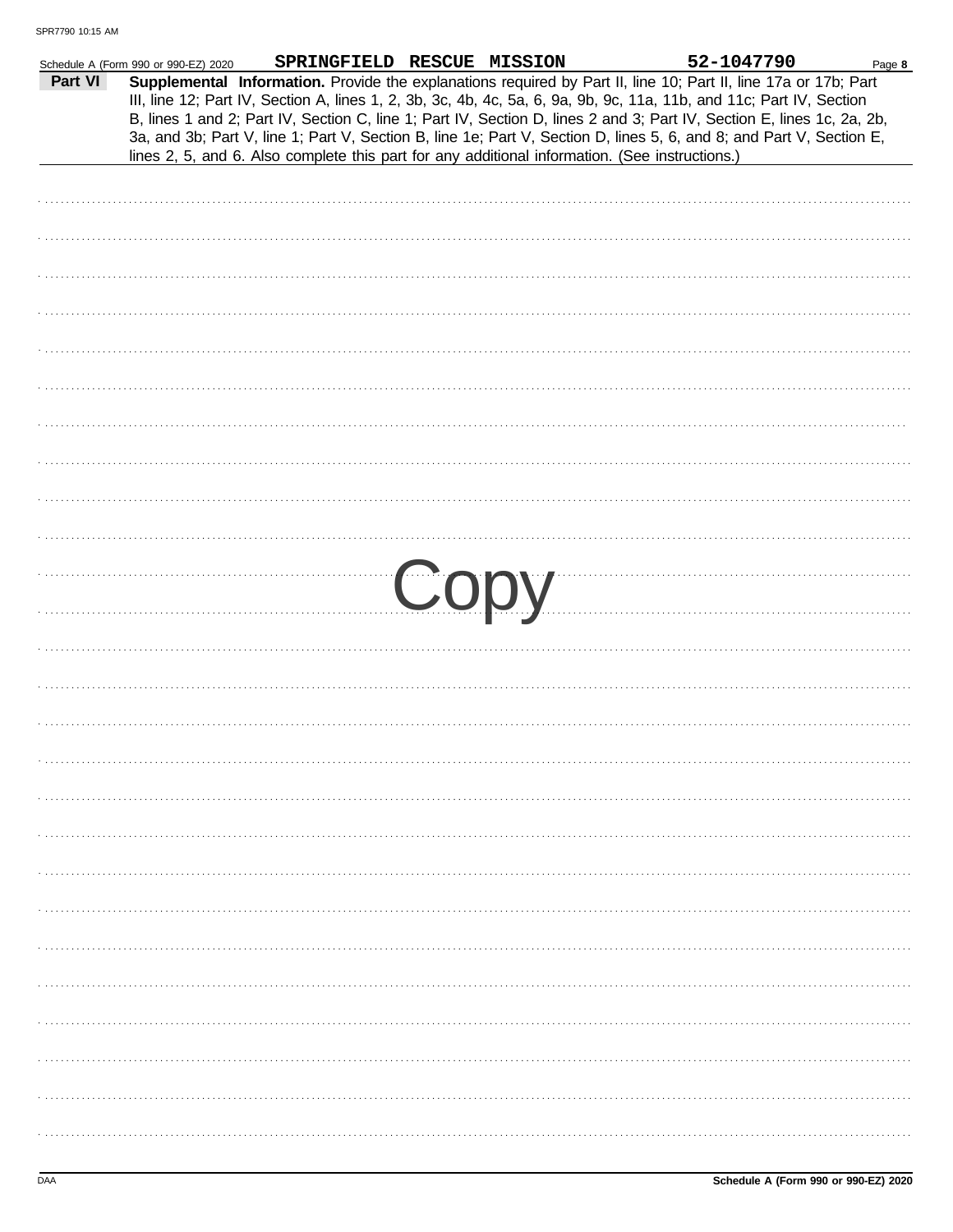# **Schedule of Contributors Schedule B**

**or 990-PF)** u **Attach to Form 990, Form 990-EZ, or Form 990-PF.** u **Go to** *www.irs.gov/Form990* **for the latest information.** OMB No. 1545-0047

**2020**

**Employer identification number**

**SPRINGFIELD RESCUE MISSION 52-1047790** 

| JUINJUUL U<br>(Form 990, 990-EZ,<br>or 990-PF)<br>Department of the Treasury |                      |
|------------------------------------------------------------------------------|----------------------|
| Internal Revenue Service<br>Name of the organization                         |                      |
| SPRINGFIELD                                                                  | RESCUE MISSI         |
| <b>Organization type</b> (check one):                                        |                      |
| Filers of:                                                                   | Section:             |
| Form 990 or 990-EZ                                                           | 501(c)<br>х<br>3     |
|                                                                              | 4947(a)(1) nor       |
|                                                                              | 527 political or     |
| $E_{\alpha r}$ 000 DE                                                        | $E(1/\sqrt{2})$ avon |

| Form 990 or 990-EZ | $ \mathbf{X} $ 501(c)( 3 ) (enter number) organization                    |
|--------------------|---------------------------------------------------------------------------|
|                    | 4947(a)(1) nonexempt charitable trust not treated as a private foundation |
|                    | 527 political organization                                                |
| Form 990-PF        | $501(c)(3)$ exempt private foundation                                     |
|                    | 4947(a)(1) nonexempt charitable trust treated as a private foundation     |
|                    | $501(c)(3)$ taxable private foundation                                    |

Check if your organization is covered by the **General Rule** or a **Special Rule. Note:** Only a section 501(c)(7), (8), or (10) organization can check boxes for both the General Rule and a Special Rule. See instructions.

#### **General Rule**

For an organization filing Form 990, 990-EZ, or 990-PF that received, during the year, contributions totaling \$5,000<br>For an organization filing Form 990, 990-EZ, or 990-PF that received, during the year, contributions tota or more (in money or property) from any one contributor. Complete Parts I and II. See instructions for determining a contributor's total contributions.

#### **Special Rules**

| X<br>For an organization described in section 501(c)(3) filing Form 990 or 990-EZ that met the 331/3% support test of the<br>regulations under sections $509(a)(1)$ and $170(b)(1)(A)(vi)$ , that checked Schedule A (Form 990 or 990-EZ), Part II, line<br>13, 16a, or 16b, and that received from any one contributor, during the year, total contributions of the greater of (1)                                                                                                                                                                                                                                                                             |  |
|-----------------------------------------------------------------------------------------------------------------------------------------------------------------------------------------------------------------------------------------------------------------------------------------------------------------------------------------------------------------------------------------------------------------------------------------------------------------------------------------------------------------------------------------------------------------------------------------------------------------------------------------------------------------|--|
| \$5,000; or (2) 2% of the amount on (i) Form 990, Part VIII, line 1h; or (ii) Form 990-EZ, line 1. Complete Parts I and II.<br>For an organization described in section 501(c)(7), (8), or (10) filing Form 990 or 990-EZ that received from any one<br>contributor, during the year, total contributions of more than \$1,000 exclusively for religious, charitable, scientific,<br>literary, or educational purposes, or for the prevention of cruelty to children or animals. Complete Parts I (entering<br>"N/A" in column (b) instead of the contributor name and address), II, and III.                                                                   |  |
| For an organization described in section 501(c)(7), (8), or (10) filing Form 990 or 990-EZ that received from any one<br>contributor, during the year, contributions exclusively for religious, charitable, etc., purposes, but no such<br>contributions totaled more than \$1,000. If this box is checked, enter here the total contributions that were received<br>during the year for an exclusively religious, charitable, etc., purpose. Don't complete any of the parts unless the<br>General Rule applies to this organization because it received nonexclusively religious, charitable, etc., contributions<br>totaling \$5,000 or more during the year |  |
| <b>Caution:</b> An organization that isn't covered by the General Rule and/or the Special Rules doesn't file Schedule B (Form 990,                                                                                                                                                                                                                                                                                                                                                                                                                                                                                                                              |  |

Form 990-PF, Part I, line 2, to certify that it doesn't meet the filing requirements of Schedule B (Form 990, 990-EZ, or 990-PF).

990-EZ, or 990-PF), but it **must** answer "No" on Part IV, line 2, of its Form 990; or check the box on line H of its Form 990-EZ or on its

**For Paperwork Reduction Act Notice, see the instructions for Form 990, 990-EZ, or 990-PF.**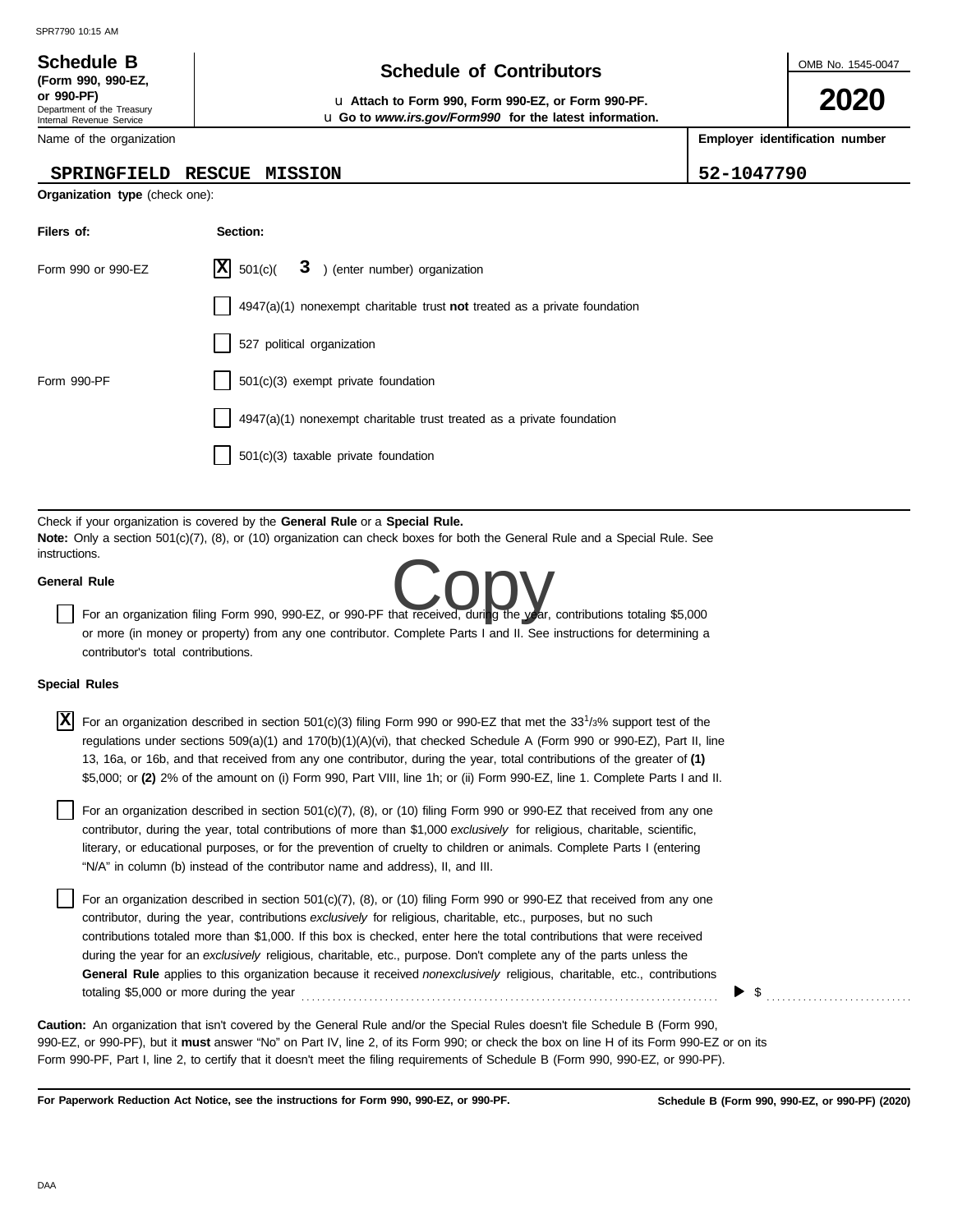|              | Schedule B (Form 990, 990-EZ, or 990-PF) (2020)                                                |                                   | Page 1 of 1<br>Page 2                                                                   |
|--------------|------------------------------------------------------------------------------------------------|-----------------------------------|-----------------------------------------------------------------------------------------|
|              | Name of organization<br><b>SPRINGFIELD</b><br><b>RESCUE</b><br><b>MISSION</b>                  |                                   | Employer identification number<br>52-1047790                                            |
| Part I       | Contributors (see instructions). Use duplicate copies of Part I if additional space is needed. |                                   |                                                                                         |
| (a)<br>No.   | (b)<br>Name, address, and ZIP + 4                                                              | (c)<br><b>Total contributions</b> | (d)<br>Type of contribution                                                             |
| $\mathbf{1}$ | PROVISION MINISTRY<br>7 Thomas Newton Dr<br>Westborough<br>MA 01581                            | 1,962,304<br>\$                   | Person<br>Payroll<br> x<br>Noncash<br>(Complete Part II for<br>noncash contributions.)  |
| (a)          | (b)                                                                                            | (c)                               | (d)                                                                                     |
| No.          | Name, address, and ZIP + 4                                                                     | <b>Total contributions</b>        | Type of contribution                                                                    |
|              |                                                                                                | \$                                | Person<br>Payroll<br><b>Noncash</b><br>(Complete Part II for<br>noncash contributions.) |
| (a)          | (b)                                                                                            | (c)                               | (d)                                                                                     |
| No.          | Name, address, and ZIP + 4                                                                     | <b>Total contributions</b>        | Type of contribution                                                                    |
|              | Cop                                                                                            |                                   | Person<br>Payroll<br><b>Noncash</b><br>(Complete Part II for<br>noncash contributions.) |
| (a)          | (b)                                                                                            | (c)                               | (d)                                                                                     |
| No.          | Name, address, and ZIP + 4                                                                     | <b>Total contributions</b>        | Type of contribution                                                                    |
|              |                                                                                                | $\mathsf{S}_{\text{max}}$         | Person<br>Payroll<br>Noncash<br>(Complete Part II for<br>noncash contributions.)        |
| (a)          | (b)                                                                                            | (c)                               | (d)                                                                                     |
| No.          | Name, address, and ZIP + 4                                                                     | <b>Total contributions</b>        | Type of contribution                                                                    |
|              |                                                                                                | \$                                | Person<br>Payroll<br><b>Noncash</b><br>(Complete Part II for<br>noncash contributions.) |
| (a)          | (b)                                                                                            | (c)                               | (d)                                                                                     |
| No.          | Name, address, and ZIP + 4                                                                     | <b>Total contributions</b>        | Type of contribution                                                                    |
|              |                                                                                                | \$                                | Person<br>Payroll<br><b>Noncash</b><br>(Complete Part II for<br>noncash contributions.) |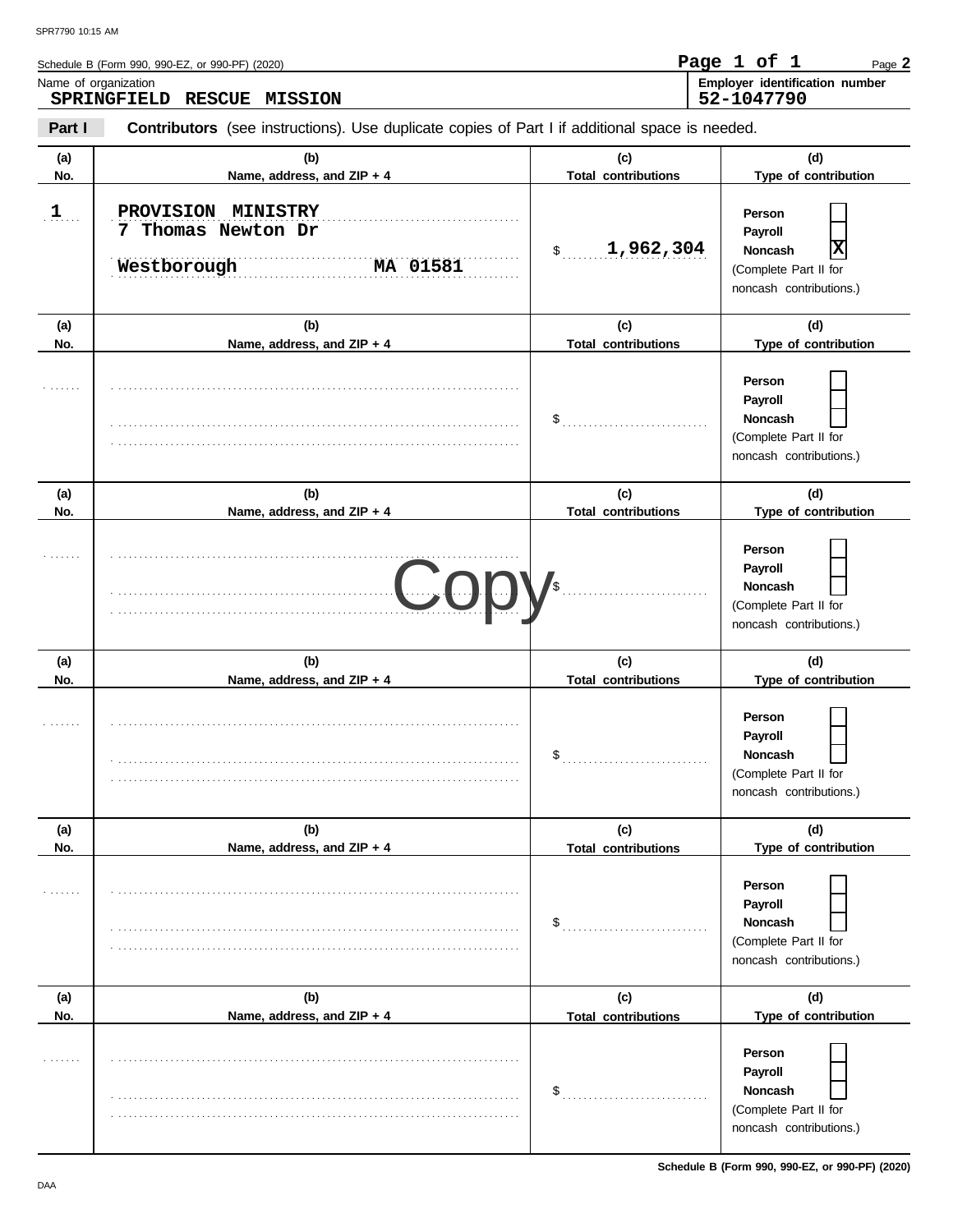|                           | Schedule B (Form 990, 990-EZ, or 990-PF) (2020)                                                     |                                                 | Page 1 of 1<br>Page 3                        |
|---------------------------|-----------------------------------------------------------------------------------------------------|-------------------------------------------------|----------------------------------------------|
| Name of organization      | SPRINGFIELD<br>RESCUE MISSION                                                                       |                                                 | Employer identification number<br>52-1047790 |
| Part II                   | Noncash Property (see instructions). Use duplicate copies of Part II if additional space is needed. |                                                 |                                              |
| (a) No.<br>from<br>Part I | (b)<br>Description of noncash property given                                                        | (c)<br>FMV (or estimate)<br>(See instructions.) | (d)<br>Date received                         |
| 1                         | FOOD, CLOTHING MISCELLANEOUS                                                                        | 1,962,304<br>$\mathsf{\$}$                      | 05/31/21                                     |
| (a) No.<br>from<br>Part I | (b)<br>Description of noncash property given                                                        | (c)<br>FMV (or estimate)<br>(See instructions.) | (d)<br>Date received                         |
|                           |                                                                                                     | \$                                              | .                                            |
| (a) No.<br>from<br>Part I | (b)<br>Description of noncash property given                                                        | (c)<br>FMV (or estimate)<br>(See instructions.) | (d)<br>Date received                         |
| .                         |                                                                                                     |                                                 |                                              |
| (a) No.<br>from<br>Part I | (b)<br>Description of noncash property given                                                        | (c)<br>FMV (or estimate)<br>(See instructions.) | (d)<br>Date received                         |
|                           |                                                                                                     | \$                                              |                                              |
| (a) No.<br>from<br>Part I | (b)<br>Description of noncash property given                                                        | (c)<br>FMV (or estimate)<br>(See instructions.) | (d)<br>Date received                         |
|                           |                                                                                                     | \$                                              |                                              |
| (a) No.<br>from<br>Part I | (b)<br>Description of noncash property given                                                        | (c)<br>FMV (or estimate)<br>(See instructions.) | (d)<br>Date received                         |
|                           |                                                                                                     | \$                                              | .                                            |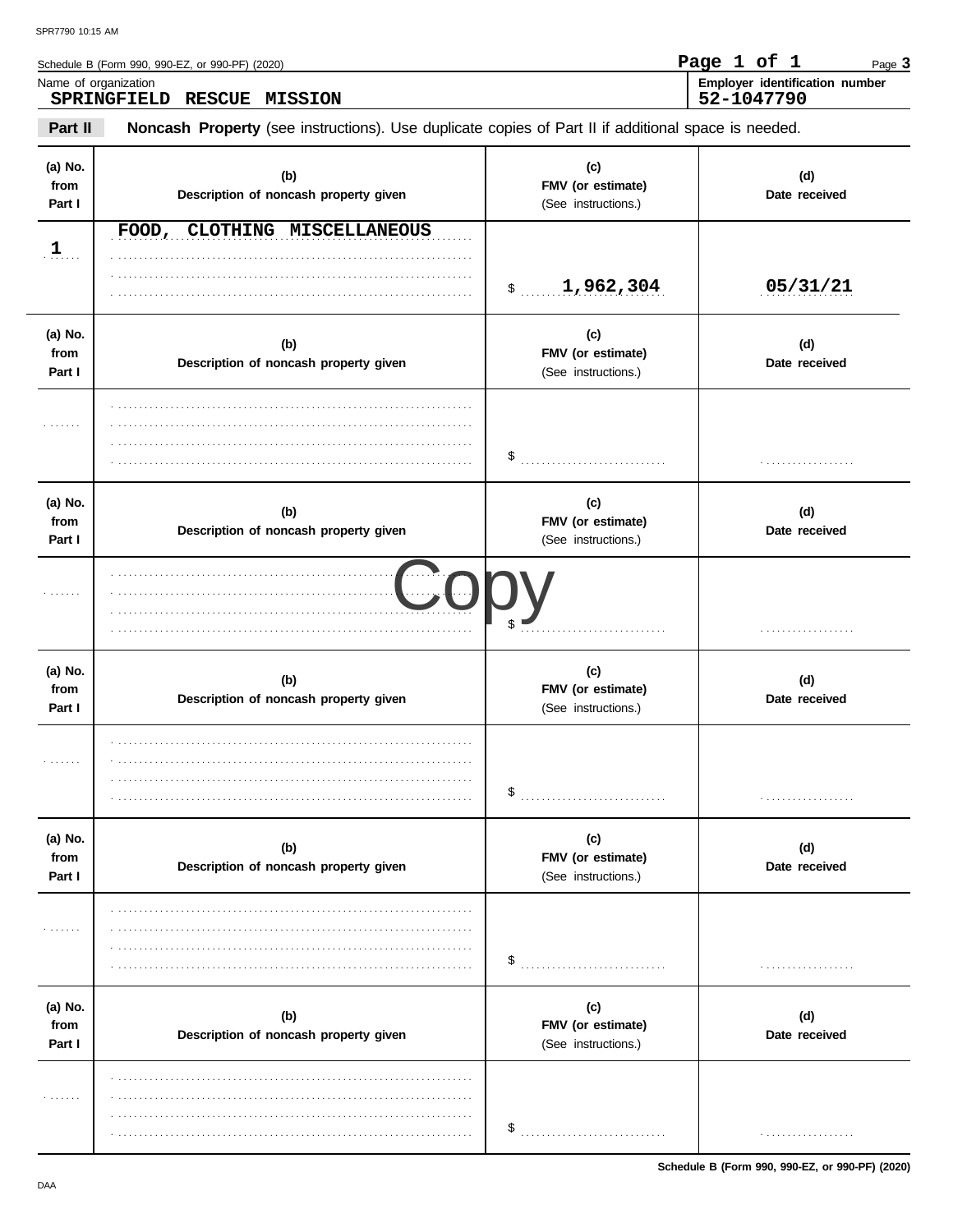**(Form 990)**

### **SCHEDULE D Supplemental Financial Statements**

**Part IV, line 6, 7, 8, 9, 10, 11a, 11b, 11c, 11d, 11e, 11f, 12a, or 12b.** u **Complete if the organization answered "Yes" on Form 990,**

u **Attach to Form 990.** 

**2020** OMB No. 1545-0047 **Open to Public Inspection**

**Employer identification number**

| <b>u</b> Go to <i>www.irs.gov/Form990</i> for instructions and the latest information. |  |  |  |
|----------------------------------------------------------------------------------------|--|--|--|
|                                                                                        |  |  |  |

Internal Revenue Service **Name of the organization**

Department of the Treasury

|              | SPRINGFIELD RESCUE MISSION                                                                                                                                                                                                                          |                                                    | 52-1047790                      |
|--------------|-----------------------------------------------------------------------------------------------------------------------------------------------------------------------------------------------------------------------------------------------------|----------------------------------------------------|---------------------------------|
|              | Organizations Maintaining Donor Advised Funds or Other Similar Funds or Accounts.<br>Part I                                                                                                                                                         |                                                    |                                 |
|              | Complete if the organization answered "Yes" on Form 990, Part IV, line 6.                                                                                                                                                                           |                                                    |                                 |
|              |                                                                                                                                                                                                                                                     | (a) Donor advised funds                            | (b) Funds and other accounts    |
| 1            | Total number at end of year                                                                                                                                                                                                                         |                                                    |                                 |
| 2            | Aggregate value of contributions to (during year)                                                                                                                                                                                                   |                                                    |                                 |
| З            |                                                                                                                                                                                                                                                     | the control of the control of the control of the   |                                 |
| 4            | Aggregate value at end of year                                                                                                                                                                                                                      |                                                    |                                 |
| 5            | Did the organization inform all donors and donor advisors in writing that the assets held in donor advised                                                                                                                                          |                                                    |                                 |
|              |                                                                                                                                                                                                                                                     |                                                    | Yes<br>No                       |
| 6            | Did the organization inform all grantees, donors, and donor advisors in writing that grant funds can be used                                                                                                                                        |                                                    |                                 |
|              | only for charitable purposes and not for the benefit of the donor or donor advisor, or for any other purpose                                                                                                                                        |                                                    |                                 |
|              |                                                                                                                                                                                                                                                     |                                                    | <b>Yes</b><br>No                |
|              | <b>Conservation Easements.</b><br>Part II                                                                                                                                                                                                           |                                                    |                                 |
|              | Complete if the organization answered "Yes" on Form 990, Part IV, line 7.                                                                                                                                                                           |                                                    |                                 |
| 1            | Purpose(s) of conservation easements held by the organization (check all that apply).                                                                                                                                                               |                                                    |                                 |
|              | Preservation of land for public use (for example, recreation or education)                                                                                                                                                                          | Preservation of a historically important land area |                                 |
|              | Protection of natural habitat                                                                                                                                                                                                                       | Preservation of a certified historic structure     |                                 |
|              | Preservation of open space                                                                                                                                                                                                                          |                                                    |                                 |
| $\mathbf{2}$ | Complete lines 2a through 2d if the organization held a qualified conservation contribution in the form of a conservation<br>easement on the last day of the tax year.                                                                              |                                                    |                                 |
|              |                                                                                                                                                                                                                                                     |                                                    | Held at the End of the Tax Year |
| a            |                                                                                                                                                                                                                                                     |                                                    | 2a                              |
| b            | Total acreage restricted by conservation easements<br>Number of conservation easements on a certified historic structure included                                                                                                                   |                                                    | 2 <sub>b</sub><br>2c            |
| с            | Number of conservation easements included in (c) acquired after 7/25/06, and not on a                                                                                                                                                               |                                                    |                                 |
| d            | historic structure listed in the National Register                                                                                                                                                                                                  |                                                    | 2d                              |
| 3            | Number of conservation easements modified, transferred, released, extinguished, or terminated by the organization during the                                                                                                                        |                                                    |                                 |
|              | tax year $\mathbf u$                                                                                                                                                                                                                                |                                                    |                                 |
|              | Number of states where property subject to conservation easement is located $\mathbf{u}$                                                                                                                                                            |                                                    |                                 |
| 5            | Does the organization have a written policy regarding the periodic monitoring, inspection, handling of                                                                                                                                              |                                                    |                                 |
|              |                                                                                                                                                                                                                                                     |                                                    | Yes<br>No                       |
| 6            | Staff and volunteer hours devoted to monitoring, inspecting, handling of violations, and enforcing conservation easements during the year                                                                                                           |                                                    |                                 |
|              | u <sub></sub> .                                                                                                                                                                                                                                     |                                                    |                                 |
| 7            | Amount of expenses incurred in monitoring, inspecting, handling of violations, and enforcing conservation easements during the year                                                                                                                 |                                                    |                                 |
|              | $\mathbf{u}$                                                                                                                                                                                                                                        |                                                    |                                 |
|              | Does each conservation easement reported on line $2(d)$ above satisfy the requirements of section $170(h)(4)(B)(i)$                                                                                                                                 |                                                    |                                 |
|              | and section $170(h)(4)(B)(ii)?$                                                                                                                                                                                                                     |                                                    | Yes<br>No                       |
| 9            | In Part XIII, describe how the organization reports conservation easements in its revenue and expense statement and                                                                                                                                 |                                                    |                                 |
|              | balance sheet, and include, if applicable, the text of the footnote to the organization's financial statements that describes the                                                                                                                   |                                                    |                                 |
|              | organization's accounting for conservation easements.                                                                                                                                                                                               |                                                    |                                 |
|              | Organizations Maintaining Collections of Art, Historical Treasures, or Other Similar Assets.<br>Part III<br>Complete if the organization answered "Yes" on Form 990, Part IV, line 8.                                                               |                                                    |                                 |
|              |                                                                                                                                                                                                                                                     |                                                    |                                 |
|              | 1a If the organization elected, as permitted under FASB ASC 958, not to report in its revenue statement and balance sheet works                                                                                                                     |                                                    |                                 |
|              | of art, historical treasures, or other similar assets held for public exhibition, education, or research in furtherance of public<br>service, provide in Part XIII the text of the footnote to its financial statements that describes these items. |                                                    |                                 |
|              | If the organization elected, as permitted under FASB ASC 958, to report in its revenue statement and balance sheet works of                                                                                                                         |                                                    |                                 |
| b            | art, historical treasures, or other similar assets held for public exhibition, education, or research in furtherance of public service,                                                                                                             |                                                    |                                 |
|              | provide the following amounts relating to these items:                                                                                                                                                                                              |                                                    |                                 |
|              |                                                                                                                                                                                                                                                     |                                                    |                                 |
|              |                                                                                                                                                                                                                                                     |                                                    |                                 |
| 2            | If the organization received or held works of art, historical treasures, or other similar assets for financial gain, provide the                                                                                                                    |                                                    |                                 |
|              | following amounts required to be reported under FASB ASC 958 relating to these items:                                                                                                                                                               |                                                    |                                 |
| а            |                                                                                                                                                                                                                                                     |                                                    |                                 |
| b            |                                                                                                                                                                                                                                                     |                                                    | u <sub>s</sub>                  |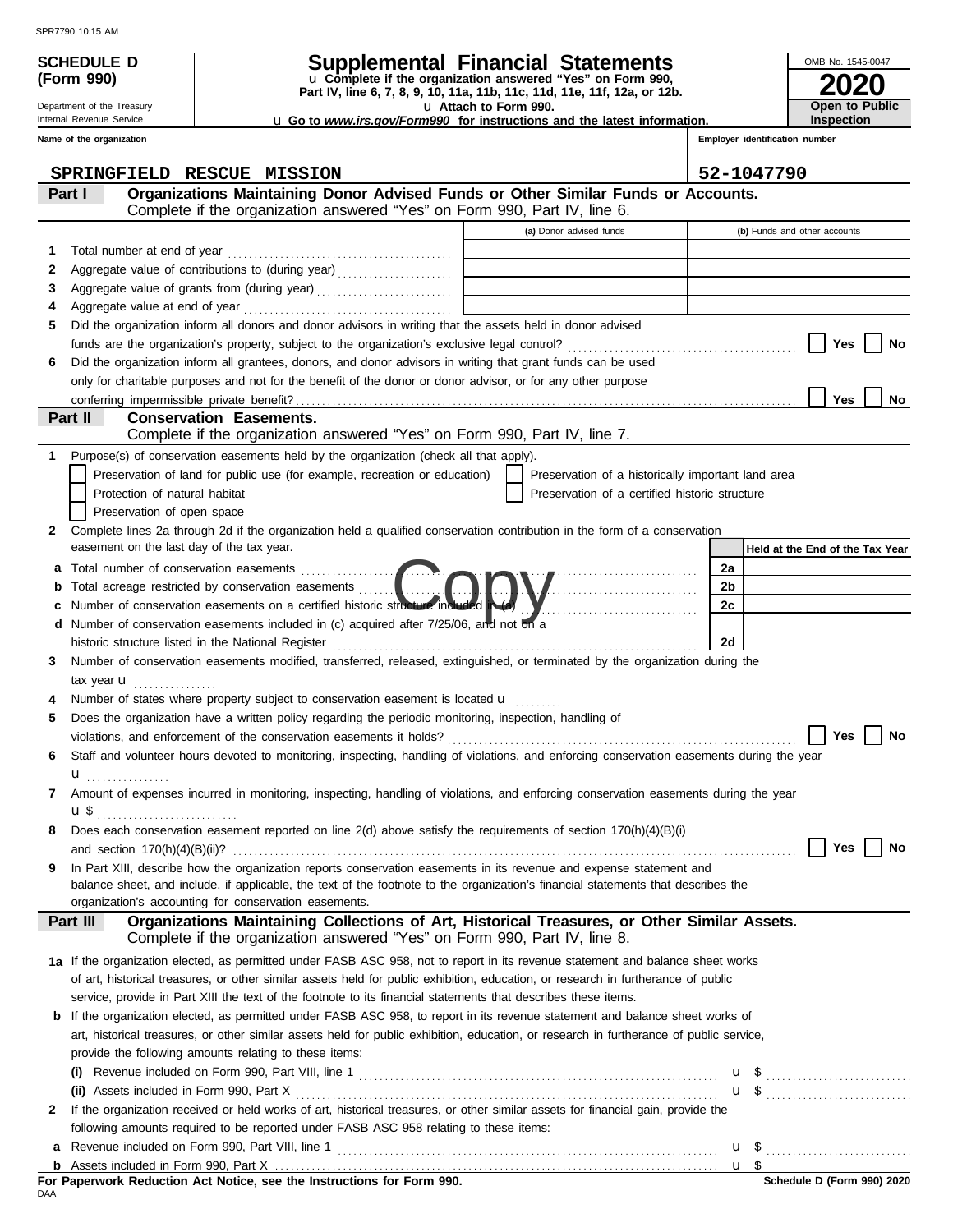|   | Schedule D (Form 990) 2020 SPRINGFIELD RESCUE MISSION                                                                                                                                                                                |                         |                          |                    | 52-1047790      |                      |                | Page 2              |
|---|--------------------------------------------------------------------------------------------------------------------------------------------------------------------------------------------------------------------------------------|-------------------------|--------------------------|--------------------|-----------------|----------------------|----------------|---------------------|
|   | Organizations Maintaining Collections of Art, Historical Treasures, or Other Similar Assets (continued)<br>Part III                                                                                                                  |                         |                          |                    |                 |                      |                |                     |
| 3 | Using the organization's acquisition, accession, and other records, check any of the following that make significant use of its<br>collection items (check all that apply):                                                          |                         |                          |                    |                 |                      |                |                     |
| a | Public exhibition                                                                                                                                                                                                                    | d                       | Loan or exchange program |                    |                 |                      |                |                     |
| b | Scholarly research                                                                                                                                                                                                                   | е                       |                          |                    |                 |                      |                |                     |
| c | Preservation for future generations                                                                                                                                                                                                  |                         |                          |                    |                 |                      |                |                     |
| 4 | Provide a description of the organization's collections and explain how they further the organization's exempt purpose in Part<br>XIII.                                                                                              |                         |                          |                    |                 |                      |                |                     |
| 5 | During the year, did the organization solicit or receive donations of art, historical treasures, or other similar                                                                                                                    |                         |                          |                    |                 |                      |                |                     |
|   |                                                                                                                                                                                                                                      |                         |                          |                    |                 |                      | Yes            | No.                 |
|   | <b>Escrow and Custodial Arrangements.</b><br><b>Part IV</b>                                                                                                                                                                          |                         |                          |                    |                 |                      |                |                     |
|   | Complete if the organization answered "Yes" on Form 990, Part IV, line 9, or reported an amount on Form<br>990, Part X, line 21.                                                                                                     |                         |                          |                    |                 |                      |                |                     |
|   | 1a Is the organization an agent, trustee, custodian or other intermediary for contributions or other assets not                                                                                                                      |                         |                          |                    |                 |                      |                |                     |
|   |                                                                                                                                                                                                                                      |                         |                          |                    |                 |                      | Yes            | No                  |
|   | <b>b</b> If "Yes," explain the arrangement in Part XIII and complete the following table:                                                                                                                                            |                         |                          |                    |                 |                      |                |                     |
|   |                                                                                                                                                                                                                                      |                         |                          |                    |                 |                      | Amount         |                     |
|   | c Beginning balance <b>contract to the contract of the set of the contract of the contract of the contract of the contract of the contract of the contract of the contract of the contract of the contract of the contract of th</b> |                         |                          |                    |                 | 1c                   |                |                     |
|   |                                                                                                                                                                                                                                      |                         |                          |                    |                 | 1d                   |                |                     |
|   |                                                                                                                                                                                                                                      |                         |                          |                    |                 | 1е                   |                |                     |
|   |                                                                                                                                                                                                                                      |                         |                          |                    |                 | 1f                   |                |                     |
|   |                                                                                                                                                                                                                                      |                         |                          |                    |                 |                      | Yes            | No                  |
|   |                                                                                                                                                                                                                                      |                         |                          |                    |                 |                      |                |                     |
|   | Part V<br><b>Endowment Funds.</b>                                                                                                                                                                                                    |                         |                          |                    |                 |                      |                |                     |
|   | Complete if the organization answered "Yes" on Form 990, Part IV, line 10.                                                                                                                                                           |                         |                          |                    |                 |                      |                |                     |
|   |                                                                                                                                                                                                                                      | (a) Current year        | (b) Prior year           | (c) Two years back |                 | (d) Three years back |                | (e) Four years back |
|   | 1a Beginning of year balance                                                                                                                                                                                                         |                         |                          |                    |                 |                      |                |                     |
|   | <b>b</b> Contributions <b>contributions</b>                                                                                                                                                                                          |                         |                          |                    |                 |                      |                |                     |
|   | c Net investment earnings, gains, and                                                                                                                                                                                                |                         |                          |                    |                 |                      |                |                     |
|   | losses                                                                                                                                                                                                                               |                         |                          |                    |                 |                      |                |                     |
|   | d Grants or scholarships                                                                                                                                                                                                             |                         |                          |                    |                 |                      |                |                     |
|   | e Other expenditures for facilities and                                                                                                                                                                                              |                         |                          |                    |                 |                      |                |                     |
|   |                                                                                                                                                                                                                                      |                         |                          |                    |                 |                      |                |                     |
|   |                                                                                                                                                                                                                                      |                         |                          |                    |                 |                      |                |                     |
|   | f Administrative expenses                                                                                                                                                                                                            |                         |                          |                    |                 |                      |                |                     |
|   | g End of year balance                                                                                                                                                                                                                |                         |                          |                    |                 |                      |                |                     |
|   | 2 Provide the estimated percentage of the current year end balance (line 1g, column (a)) held as:                                                                                                                                    |                         |                          |                    |                 |                      |                |                     |
|   | a Board designated or quasi-endowment u                                                                                                                                                                                              |                         |                          |                    |                 |                      |                |                     |
|   | <b>b</b> Permanent endowment <b>u</b> %                                                                                                                                                                                              |                         |                          |                    |                 |                      |                |                     |
|   | c Term endowment <b>u</b> %                                                                                                                                                                                                          |                         |                          |                    |                 |                      |                |                     |
|   | The percentages on lines 2a, 2b, and 2c should equal 100%.                                                                                                                                                                           |                         |                          |                    |                 |                      |                |                     |
|   | 3a Are there endowment funds not in the possession of the organization that are held and administered for the                                                                                                                        |                         |                          |                    |                 |                      |                |                     |
|   | organization by:                                                                                                                                                                                                                     |                         |                          |                    |                 |                      |                | <b>Yes</b><br>No    |
|   |                                                                                                                                                                                                                                      |                         |                          |                    |                 |                      | 3a(i)          |                     |
|   | (ii) Related organizations <b>constants</b> and constant of the constant of the constant of the constant of the constant of the constant of the constant of the constant of the constant of the constant of the constant of the con  |                         |                          |                    |                 |                      | 3a(ii)         |                     |
|   |                                                                                                                                                                                                                                      |                         |                          |                    |                 |                      | 3b             |                     |
|   | Describe in Part XIII the intended uses of the organization's endowment funds.                                                                                                                                                       |                         |                          |                    |                 |                      |                |                     |
|   | Land, Buildings, and Equipment.<br>Part VI                                                                                                                                                                                           |                         |                          |                    |                 |                      |                |                     |
|   | Complete if the organization answered "Yes" on Form 990, Part IV, line 11a. See Form 990, Part X, line 10.                                                                                                                           |                         |                          |                    |                 |                      |                |                     |
|   | Description of property                                                                                                                                                                                                              | (a) Cost or other basis | (b) Cost or other basis  |                    | (c) Accumulated |                      | (d) Book value |                     |
|   |                                                                                                                                                                                                                                      | (investment)            | (other)                  |                    | depreciation    |                      |                |                     |
|   |                                                                                                                                                                                                                                      |                         |                          | 43,657             |                 |                      |                | 43,657              |
|   |                                                                                                                                                                                                                                      |                         |                          | 1,610,993          |                 | 609,091              |                | 1,001,902           |
|   | c Leasehold improvements                                                                                                                                                                                                             |                         |                          |                    |                 |                      |                |                     |
|   |                                                                                                                                                                                                                                      |                         |                          | 984,010            |                 | 696,821              |                | 287,189             |
|   |                                                                                                                                                                                                                                      |                         |                          |                    |                 |                      |                |                     |
|   |                                                                                                                                                                                                                                      |                         |                          |                    |                 |                      |                | 1,332,748           |
|   |                                                                                                                                                                                                                                      |                         |                          |                    |                 |                      |                |                     |

**Schedule D (Form 990) 2020**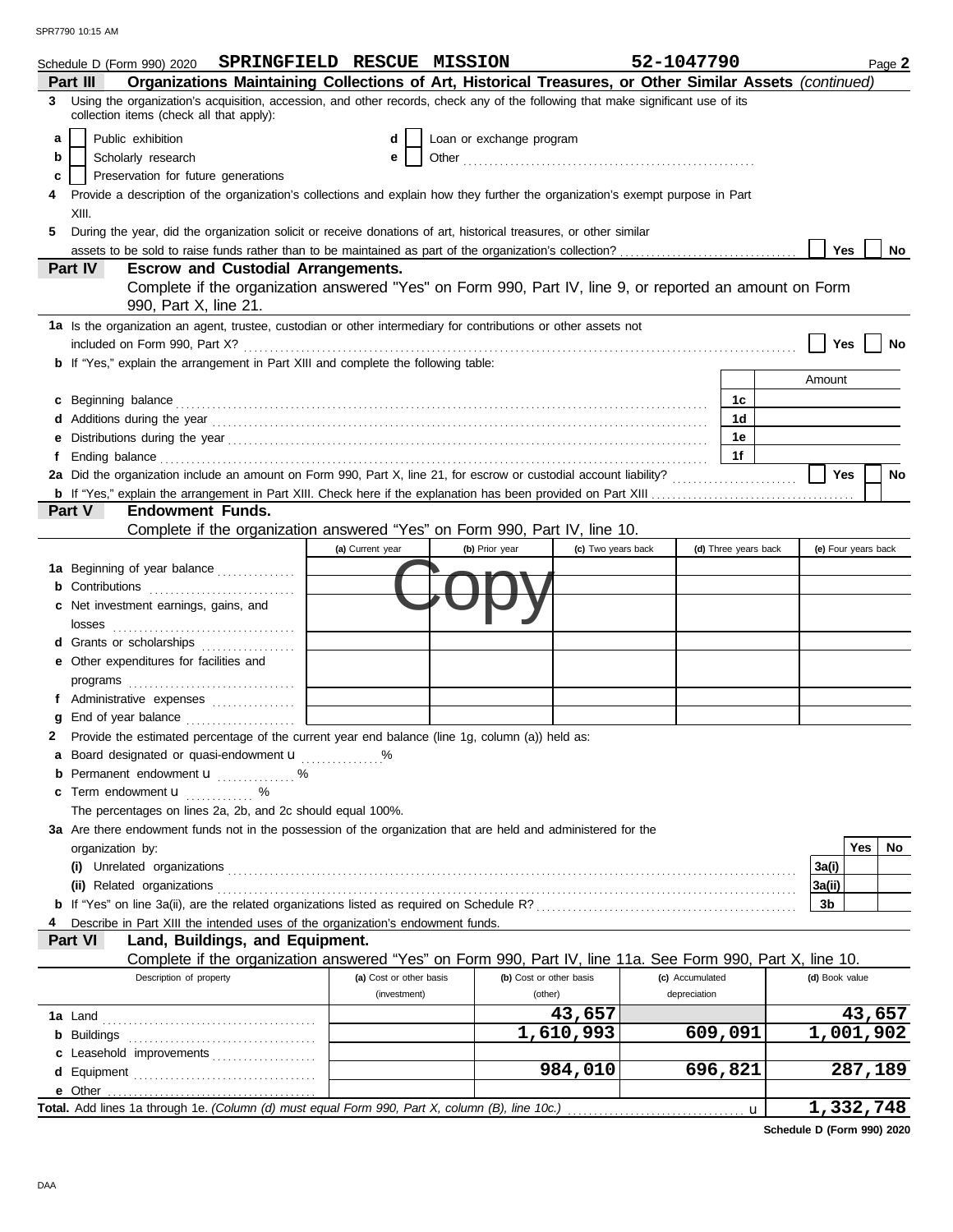|                           | SPRINGFIELD RESCUE MISSION<br>Schedule D (Form 990) 2020                                                                                             |                | 52-1047790                                                   | Page 3         |
|---------------------------|------------------------------------------------------------------------------------------------------------------------------------------------------|----------------|--------------------------------------------------------------|----------------|
| Part VII                  | <b>Investments - Other Securities.</b>                                                                                                               |                |                                                              |                |
|                           | Complete if the organization answered "Yes" on Form 990, Part IV, line 11b. See Form 990, Part X, line 12.                                           |                |                                                              |                |
|                           | (a) Description of security or category<br>(including name of security)                                                                              | (b) Book value | (c) Method of valuation:<br>Cost or end-of-year market value |                |
|                           |                                                                                                                                                      |                |                                                              |                |
| (1) Financial derivatives |                                                                                                                                                      |                |                                                              |                |
|                           |                                                                                                                                                      |                |                                                              |                |
|                           | $(3)$ Other                                                                                                                                          |                |                                                              |                |
|                           |                                                                                                                                                      |                |                                                              |                |
|                           | $\overline{y}(C)$                                                                                                                                    |                |                                                              |                |
|                           |                                                                                                                                                      |                |                                                              |                |
|                           |                                                                                                                                                      |                |                                                              |                |
|                           |                                                                                                                                                      |                |                                                              |                |
| (G)                       |                                                                                                                                                      |                |                                                              |                |
| (H)                       |                                                                                                                                                      |                |                                                              |                |
|                           | Total. (Column (b) must equal Form 990, Part X, col. (B) line 12.)<br>u                                                                              |                |                                                              |                |
| Part VIII                 | <b>Investments - Program Related.</b>                                                                                                                |                |                                                              |                |
|                           | Complete if the organization answered "Yes" on Form 990, Part IV, line 11c. See Form 990, Part X, line 13.                                           |                |                                                              |                |
|                           | (a) Description of investment                                                                                                                        | (b) Book value | (c) Method of valuation:                                     |                |
|                           |                                                                                                                                                      |                | Cost or end-of-year market value                             |                |
| (1)                       |                                                                                                                                                      |                |                                                              |                |
| (2)                       |                                                                                                                                                      |                |                                                              |                |
| (3)                       |                                                                                                                                                      |                |                                                              |                |
| (4)                       |                                                                                                                                                      |                |                                                              |                |
| (5)<br>(6)                |                                                                                                                                                      |                |                                                              |                |
| (7)                       |                                                                                                                                                      |                |                                                              |                |
| (8)                       |                                                                                                                                                      |                |                                                              |                |
| (9)                       |                                                                                                                                                      |                |                                                              |                |
|                           | Total. (Column (b) must equal Form 990, Part X, col. (B) line 13.)<br>u                                                                              |                |                                                              |                |
| Part IX                   | Other Assets.                                                                                                                                        |                |                                                              |                |
|                           | Complete if the organization answered "Yes" on Form 990, Part IV, line 11d. See Form 990, Part X, line 15.                                           |                |                                                              |                |
|                           | (a) Description                                                                                                                                      |                |                                                              | (b) Book value |
| (1)                       |                                                                                                                                                      |                |                                                              |                |
| (2)                       |                                                                                                                                                      |                |                                                              |                |
| (3)                       |                                                                                                                                                      |                |                                                              |                |
| (4)                       |                                                                                                                                                      |                |                                                              |                |
| (5)                       |                                                                                                                                                      |                |                                                              |                |
| (6)                       |                                                                                                                                                      |                |                                                              |                |
| (7)                       |                                                                                                                                                      |                |                                                              |                |
| (8)                       |                                                                                                                                                      |                |                                                              |                |
| (9)                       |                                                                                                                                                      |                |                                                              |                |
| Part X                    | Other Liabilities.                                                                                                                                   |                | u                                                            |                |
|                           | Complete if the organization answered "Yes" on Form 990, Part IV, line 11e or 11f. See Form 990, Part X,                                             |                |                                                              |                |
|                           | line $25$ .                                                                                                                                          |                |                                                              |                |
| 1.                        | (a) Description of liability                                                                                                                         |                |                                                              | (b) Book value |
| (1)                       | Federal income taxes                                                                                                                                 |                |                                                              |                |
| (2)                       | <b>ACCRUED EXPENSES</b>                                                                                                                              |                |                                                              | 48,784         |
| (3)                       |                                                                                                                                                      |                |                                                              |                |
| (4)                       |                                                                                                                                                      |                |                                                              |                |
| (5)                       |                                                                                                                                                      |                |                                                              |                |
| (6)                       |                                                                                                                                                      |                |                                                              |                |
| (7)                       |                                                                                                                                                      |                |                                                              |                |
| (8)                       |                                                                                                                                                      |                |                                                              |                |
| (9)                       |                                                                                                                                                      |                |                                                              |                |
|                           | Total. (Column (b) must equal Form 990, Part X, col. (B) line 25.)                                                                                   |                | u                                                            | 48,784         |
|                           | 2. Liability for uncertain tax positions. In Part XIII, provide the text of the footnote to the organization's financial statements that reports the |                |                                                              |                |
|                           | organization's liability for uncertain tax positions under FASB ASC 740. Check here if the text of the footnote has been provided in Part XIII       |                |                                                              |                |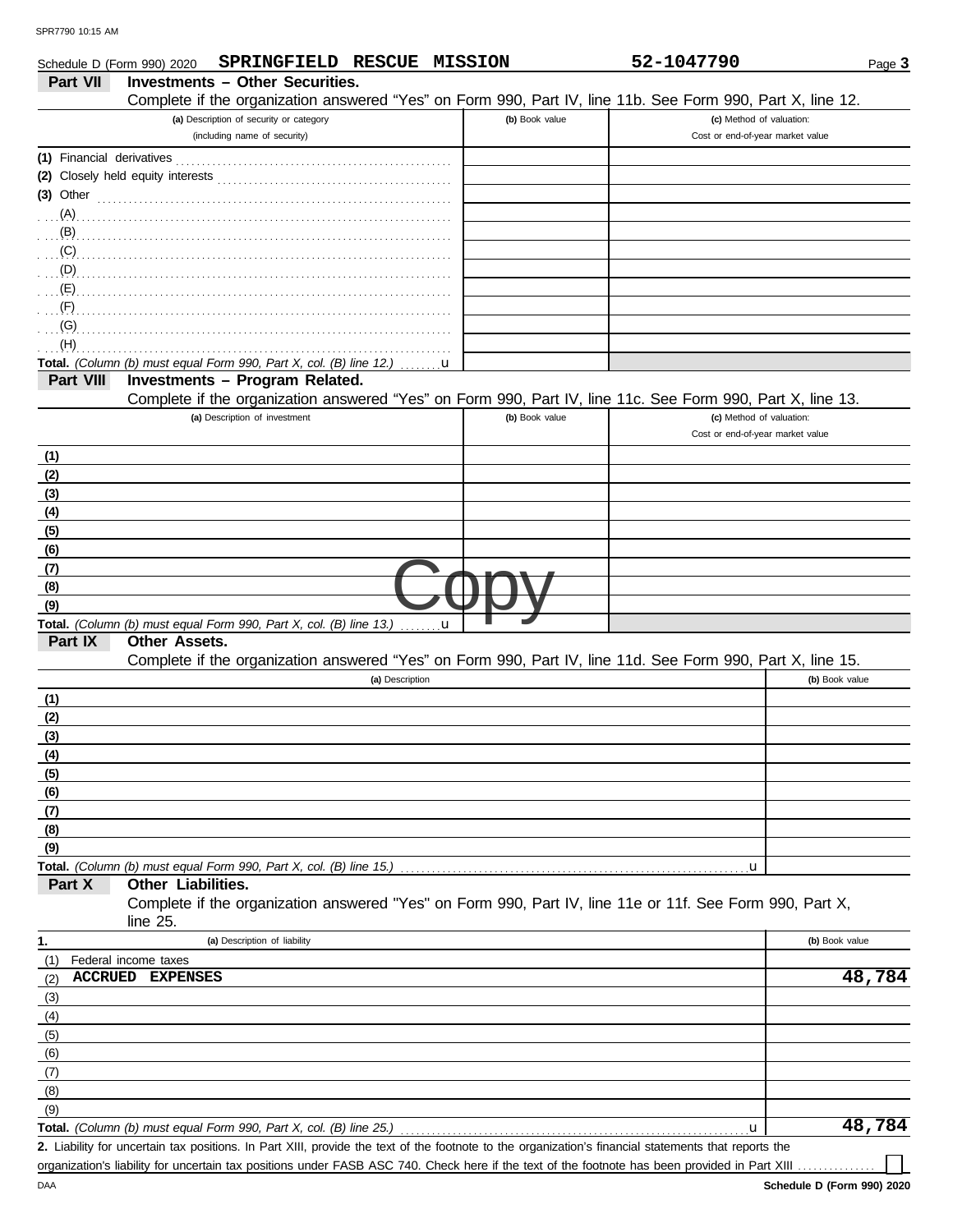|              | SPRINGFIELD RESCUE MISSION<br>Schedule D (Form 990) 2020                                                                                                                                                                                 |                      | 52-1047790 |              | Page 4     |
|--------------|------------------------------------------------------------------------------------------------------------------------------------------------------------------------------------------------------------------------------------------|----------------------|------------|--------------|------------|
|              | Reconciliation of Revenue per Audited Financial Statements With Revenue per Return.<br>Part XI                                                                                                                                           |                      |            |              |            |
|              | Complete if the organization answered "Yes" on Form 990, Part IV, line 12a.                                                                                                                                                              |                      |            |              | 13,011,414 |
| 1            | Total revenue, gains, and other support per audited financial statements [111][11][11][11][11][11][11][11][11]                                                                                                                           |                      |            | $\mathbf{1}$ |            |
| 2            | Amounts included on line 1 but not on Form 990, Part VIII, line 12:                                                                                                                                                                      |                      |            |              |            |
|              |                                                                                                                                                                                                                                          | 2a<br>2 <sub>b</sub> | 21,776     |              |            |
|              | <b>b</b> Donated services and use of facilities <b>constants</b> and the service of the service of the service of the service of the service of the service of the service of the service of the service of the service of the service o | 2c                   |            |              |            |
|              |                                                                                                                                                                                                                                          | 2d                   |            |              |            |
| е            |                                                                                                                                                                                                                                          |                      |            | 2е           | 21,776     |
| 3            |                                                                                                                                                                                                                                          |                      |            | 3            | 12,989,638 |
| 4            | Amounts included on Form 990, Part VIII, line 12, but not on line 1:                                                                                                                                                                     |                      |            |              |            |
|              |                                                                                                                                                                                                                                          | 4а                   |            |              |            |
|              |                                                                                                                                                                                                                                          | 4 <sub>b</sub>       |            |              |            |
|              | c Add lines 4a and 4b                                                                                                                                                                                                                    |                      |            | 4c           |            |
| 5.           |                                                                                                                                                                                                                                          |                      |            | 5            | 12,989,638 |
|              | Reconciliation of Expenses per Audited Financial Statements With Expenses per Return.<br>Part XII                                                                                                                                        |                      |            |              |            |
|              | Complete if the organization answered "Yes" on Form 990, Part IV, line 12a.                                                                                                                                                              |                      |            |              |            |
| 1            |                                                                                                                                                                                                                                          |                      |            | $\mathbf{1}$ | 12,026,317 |
| $\mathbf{2}$ | Amounts included on line 1 but not on Form 990, Part IX, line 25:                                                                                                                                                                        |                      |            |              |            |
|              |                                                                                                                                                                                                                                          | 2a                   | 21,776     |              |            |
|              |                                                                                                                                                                                                                                          | 2 <sub>b</sub>       |            |              |            |
|              | <b>c</b> Other losses                                                                                                                                                                                                                    | 2c                   |            |              |            |
|              |                                                                                                                                                                                                                                          | 2d                   |            |              |            |
|              |                                                                                                                                                                                                                                          |                      |            | 2e           | 21,776     |
| 3            |                                                                                                                                                                                                                                          |                      |            | 3            | 12,004,541 |
| 4            | Amounts included on Form 990, Part IX, line 25, but not on line 1:                                                                                                                                                                       |                      |            |              |            |
|              | a Investment expenses not included on Form 990, Part VIII, line 7b                                                                                                                                                                       | 4a                   |            |              |            |
|              |                                                                                                                                                                                                                                          | 4b                   |            |              |            |
|              | c Add lines 4a and 4b                                                                                                                                                                                                                    |                      |            | 4c           |            |
| 5            | Total expenses. Add lines 3 and 4c. (This must equal Form 990, Part I, line 48.)                                                                                                                                                         |                      |            | 5            | 12,004,541 |
|              | Part XIII Supplemental Information.                                                                                                                                                                                                      |                      |            |              |            |
|              | Provide the descriptions required for Part II, lines 3, 5, and 9; Part III, lines 1a and 4; Part IV, lines 1b and 2b; Part V, line 4; Part X, line                                                                                       |                      |            |              |            |
|              | 2; Part XI, lines 2d and 4b; and Part XII, lines 2d and 4b. Also complete this part to provide any additional information.                                                                                                               |                      |            |              |            |
|              |                                                                                                                                                                                                                                          |                      |            |              |            |
|              |                                                                                                                                                                                                                                          |                      |            |              |            |
|              |                                                                                                                                                                                                                                          |                      |            |              |            |
|              |                                                                                                                                                                                                                                          |                      |            |              |            |
|              |                                                                                                                                                                                                                                          |                      |            |              |            |
|              |                                                                                                                                                                                                                                          |                      |            |              |            |
|              |                                                                                                                                                                                                                                          |                      |            |              |            |
|              |                                                                                                                                                                                                                                          |                      |            |              |            |
|              |                                                                                                                                                                                                                                          |                      |            |              |            |
|              |                                                                                                                                                                                                                                          |                      |            |              |            |
|              |                                                                                                                                                                                                                                          |                      |            |              |            |
|              |                                                                                                                                                                                                                                          |                      |            |              |            |
|              |                                                                                                                                                                                                                                          |                      |            |              |            |
|              |                                                                                                                                                                                                                                          |                      |            |              |            |
|              |                                                                                                                                                                                                                                          |                      |            |              |            |
|              |                                                                                                                                                                                                                                          |                      |            |              |            |
|              |                                                                                                                                                                                                                                          |                      |            |              |            |
|              |                                                                                                                                                                                                                                          |                      |            |              |            |
|              |                                                                                                                                                                                                                                          |                      |            |              |            |
|              |                                                                                                                                                                                                                                          |                      |            |              |            |
|              |                                                                                                                                                                                                                                          |                      |            |              |            |
|              |                                                                                                                                                                                                                                          |                      |            |              |            |
|              |                                                                                                                                                                                                                                          |                      |            |              |            |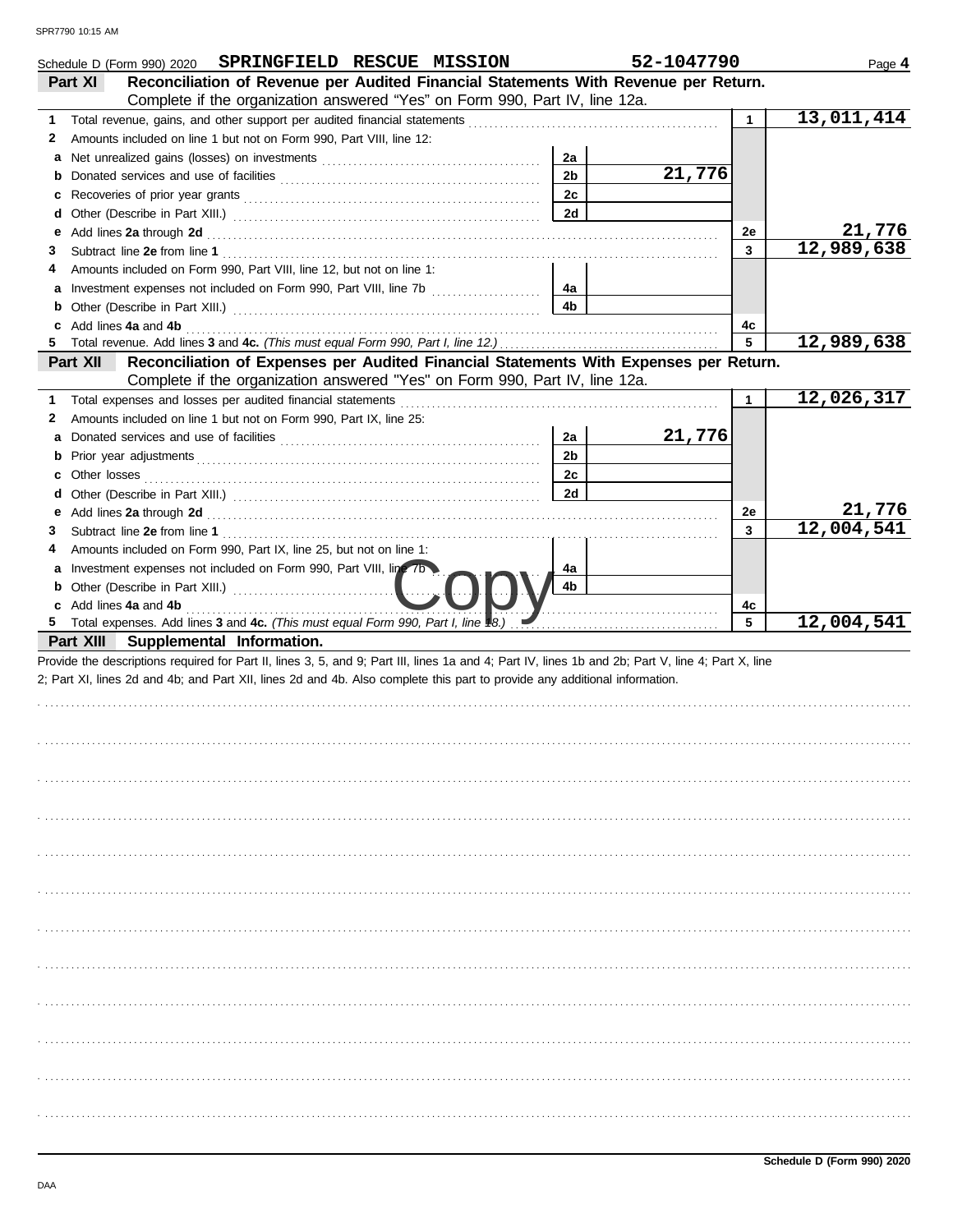| SPRINGFIELD RESCUE MISSION<br>Schedule D (Form 990) 2020 |  | 52-1047790 | Page 5 |
|----------------------------------------------------------|--|------------|--------|
| Supplemental Information (continued)<br>Part XIII        |  |            |        |
|                                                          |  |            |        |
|                                                          |  |            |        |
|                                                          |  |            |        |
|                                                          |  |            |        |
|                                                          |  |            |        |
|                                                          |  |            |        |
|                                                          |  |            |        |
|                                                          |  |            |        |
|                                                          |  |            |        |
|                                                          |  |            |        |
|                                                          |  |            |        |
|                                                          |  |            |        |
|                                                          |  |            |        |
|                                                          |  |            |        |
|                                                          |  |            |        |
|                                                          |  |            |        |
|                                                          |  |            |        |
|                                                          |  |            |        |
|                                                          |  |            |        |
|                                                          |  | Copy       |        |
|                                                          |  |            |        |
|                                                          |  |            |        |
|                                                          |  |            |        |
|                                                          |  |            |        |
|                                                          |  |            |        |
|                                                          |  |            |        |
|                                                          |  |            |        |
|                                                          |  |            |        |
|                                                          |  |            |        |
|                                                          |  |            |        |
|                                                          |  |            |        |
|                                                          |  |            |        |
|                                                          |  |            |        |
|                                                          |  |            |        |
|                                                          |  |            |        |
|                                                          |  |            |        |
|                                                          |  |            |        |
|                                                          |  |            |        |
|                                                          |  |            |        |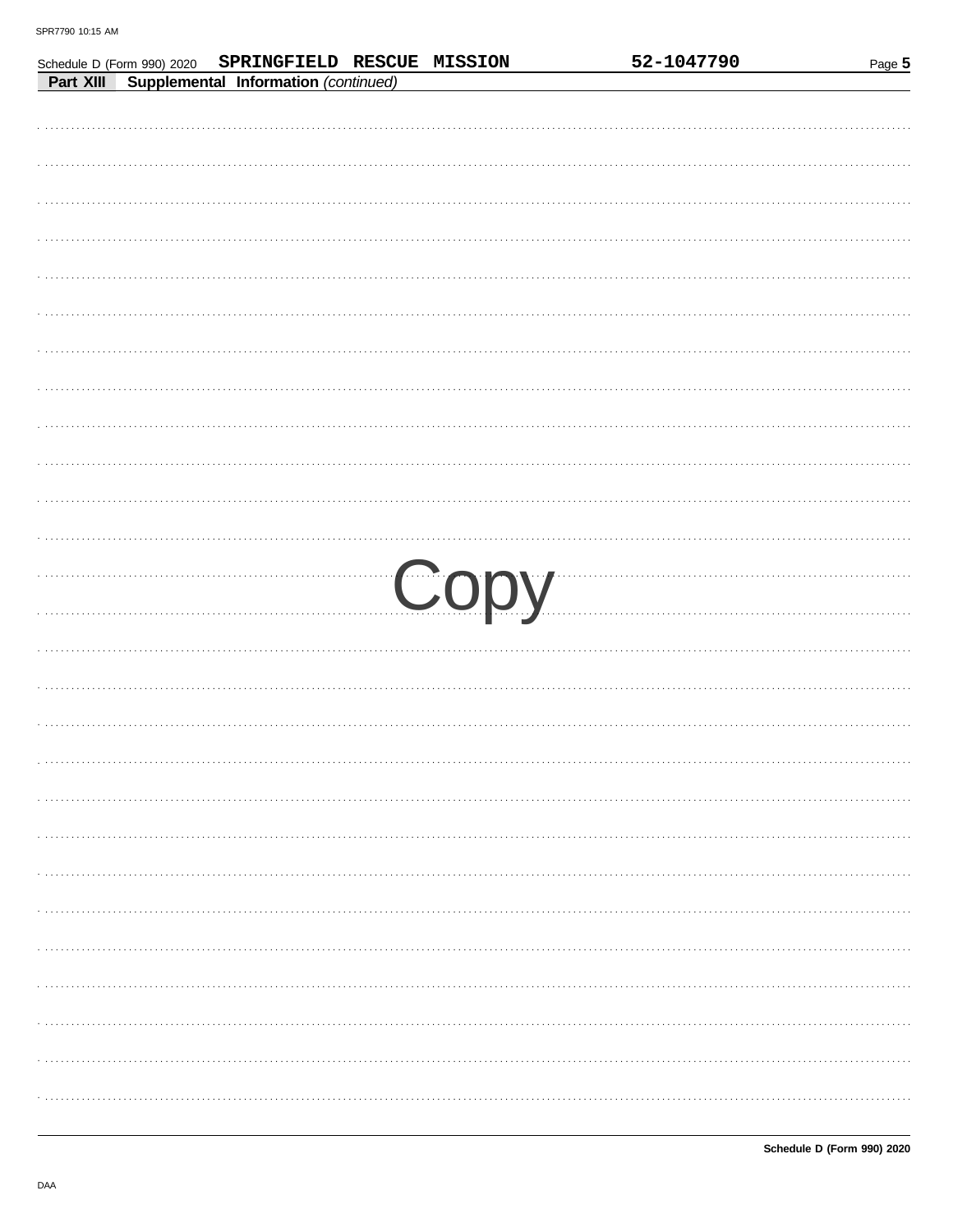| ואור <i>ו</i> שווער ועד די הא<br><b>SCHEDULE G</b>                                                                                                                                         |                                                              |                                                       |                                            |    | Supplemental Information Regarding Fundraising or Gaming Activities                                                                                                 |                                                      | OMB No. 1545-0047                |
|--------------------------------------------------------------------------------------------------------------------------------------------------------------------------------------------|--------------------------------------------------------------|-------------------------------------------------------|--------------------------------------------|----|---------------------------------------------------------------------------------------------------------------------------------------------------------------------|------------------------------------------------------|----------------------------------|
| (Form 990 or 990-EZ)                                                                                                                                                                       |                                                              |                                                       |                                            |    | Complete if the organization answered "Yes" on Form 990, Part IV, line 17, 18, or 19, or if the<br>organization entered more than \$15,000 on Form 990-EZ, line 6a. |                                                      |                                  |
| Department of the Treasury<br>Internal Revenue Service                                                                                                                                     |                                                              | LI Attach to Form 990 or Form 990-EZ.                 |                                            |    | <b>u</b> Go to www.irs.gov/Form990 for instructions and the latest information.                                                                                     |                                                      | Open to Public<br>Inspection     |
| Name of the organization                                                                                                                                                                   |                                                              |                                                       |                                            |    |                                                                                                                                                                     | Employer identification number                       |                                  |
| Part I                                                                                                                                                                                     | SPRINGFIELD RESCUE MISSION                                   |                                                       |                                            |    | Fundraising Activities. Complete if the organization answered "Yes" on Form 990, Part IV, line 17.                                                                  | 52-1047790                                           |                                  |
|                                                                                                                                                                                            | Form 990-EZ filers are not required to complete this part.   |                                                       |                                            |    |                                                                                                                                                                     |                                                      |                                  |
| Indicate whether the organization raised funds through any of the following activities. Check all that apply.<br>1                                                                         |                                                              |                                                       |                                            |    |                                                                                                                                                                     |                                                      |                                  |
| $ {\bf X} $<br>Mail solicitations<br>a                                                                                                                                                     |                                                              | $\mathbf{x}$<br>e                                     |                                            |    | Solicitation of non-government grants                                                                                                                               |                                                      |                                  |
| Internet and email solicitations<br>b                                                                                                                                                      |                                                              | $ {\bf x} $<br>Solicitation of government grants<br>f |                                            |    |                                                                                                                                                                     |                                                      |                                  |
| X<br>Phone solicitations<br>In-person solicitations                                                                                                                                        |                                                              | X<br>Special fundraising events                       |                                            |    |                                                                                                                                                                     |                                                      |                                  |
| 2a Did the organization have a written or oral agreement with any individual (including officers, directors, trustees,                                                                     |                                                              |                                                       |                                            |    |                                                                                                                                                                     |                                                      |                                  |
| b If "Yes," list the 10 highest paid individuals or entities (fundraisers) pursuant to agreements under which the fundraiser is to be<br>compensated at least \$5,000 by the organization. |                                                              |                                                       |                                            |    | or key employees listed in Form 990, Part VII) or entity in connection with professional fundraising services?                                                      |                                                      | x <br>Yes<br>No                  |
|                                                                                                                                                                                            |                                                              |                                                       | (iii) Did fund-<br>raiser have             |    |                                                                                                                                                                     | (v) Amount paid to                                   | (vi) Amount paid to              |
|                                                                                                                                                                                            | (i) Name and address of individual<br>or entity (fundraiser) | (ii) Activity                                         | custody or<br>control of<br>contributions? |    | (iv) Gross receipts<br>from activity                                                                                                                                | (or retained by)<br>fundraiser listed in<br>col. (i) | (or retained by)<br>organization |
| DOUGLAS SHAW AND ASSOCIATES                                                                                                                                                                |                                                              |                                                       | Yes                                        | No |                                                                                                                                                                     |                                                      |                                  |
| 1 1717 PARK ST<br><b>NAPERVILLE</b>                                                                                                                                                        | IL 60563                                                     | DIRECT MAI                                            |                                            | х  | 1,574,802                                                                                                                                                           | 576,458                                              | 998,344                          |
| 2                                                                                                                                                                                          |                                                              |                                                       |                                            |    |                                                                                                                                                                     |                                                      |                                  |
|                                                                                                                                                                                            |                                                              |                                                       |                                            |    |                                                                                                                                                                     |                                                      |                                  |
| 3                                                                                                                                                                                          |                                                              |                                                       |                                            |    |                                                                                                                                                                     |                                                      |                                  |
|                                                                                                                                                                                            |                                                              |                                                       |                                            |    |                                                                                                                                                                     |                                                      |                                  |
| 4                                                                                                                                                                                          |                                                              |                                                       |                                            |    |                                                                                                                                                                     |                                                      |                                  |
| 5                                                                                                                                                                                          |                                                              |                                                       |                                            |    |                                                                                                                                                                     |                                                      |                                  |
|                                                                                                                                                                                            |                                                              |                                                       |                                            |    |                                                                                                                                                                     |                                                      |                                  |
| 6                                                                                                                                                                                          |                                                              |                                                       |                                            |    |                                                                                                                                                                     |                                                      |                                  |
|                                                                                                                                                                                            |                                                              |                                                       |                                            |    |                                                                                                                                                                     |                                                      |                                  |
| $\overline{7}$                                                                                                                                                                             |                                                              |                                                       |                                            |    |                                                                                                                                                                     |                                                      |                                  |
| 8                                                                                                                                                                                          |                                                              |                                                       |                                            |    |                                                                                                                                                                     |                                                      |                                  |
| 9                                                                                                                                                                                          |                                                              |                                                       |                                            |    |                                                                                                                                                                     |                                                      |                                  |
|                                                                                                                                                                                            |                                                              |                                                       |                                            |    |                                                                                                                                                                     |                                                      |                                  |
| 10                                                                                                                                                                                         |                                                              |                                                       |                                            |    |                                                                                                                                                                     |                                                      |                                  |
| Total .                                                                                                                                                                                    |                                                              |                                                       |                                            |    | 1,574,802                                                                                                                                                           | 576,458                                              | 998,344                          |
| 3<br>registration or licensing.                                                                                                                                                            |                                                              |                                                       |                                            |    | List all states in which the organization is registered or licensed to solicit contributions or has been notified it is exempt from                                 |                                                      |                                  |
| Massachusetts,                                                                                                                                                                             | Connecticut                                                  |                                                       |                                            |    |                                                                                                                                                                     |                                                      |                                  |
|                                                                                                                                                                                            |                                                              |                                                       |                                            |    |                                                                                                                                                                     |                                                      |                                  |
|                                                                                                                                                                                            |                                                              |                                                       |                                            |    |                                                                                                                                                                     |                                                      |                                  |
|                                                                                                                                                                                            |                                                              |                                                       |                                            |    |                                                                                                                                                                     |                                                      |                                  |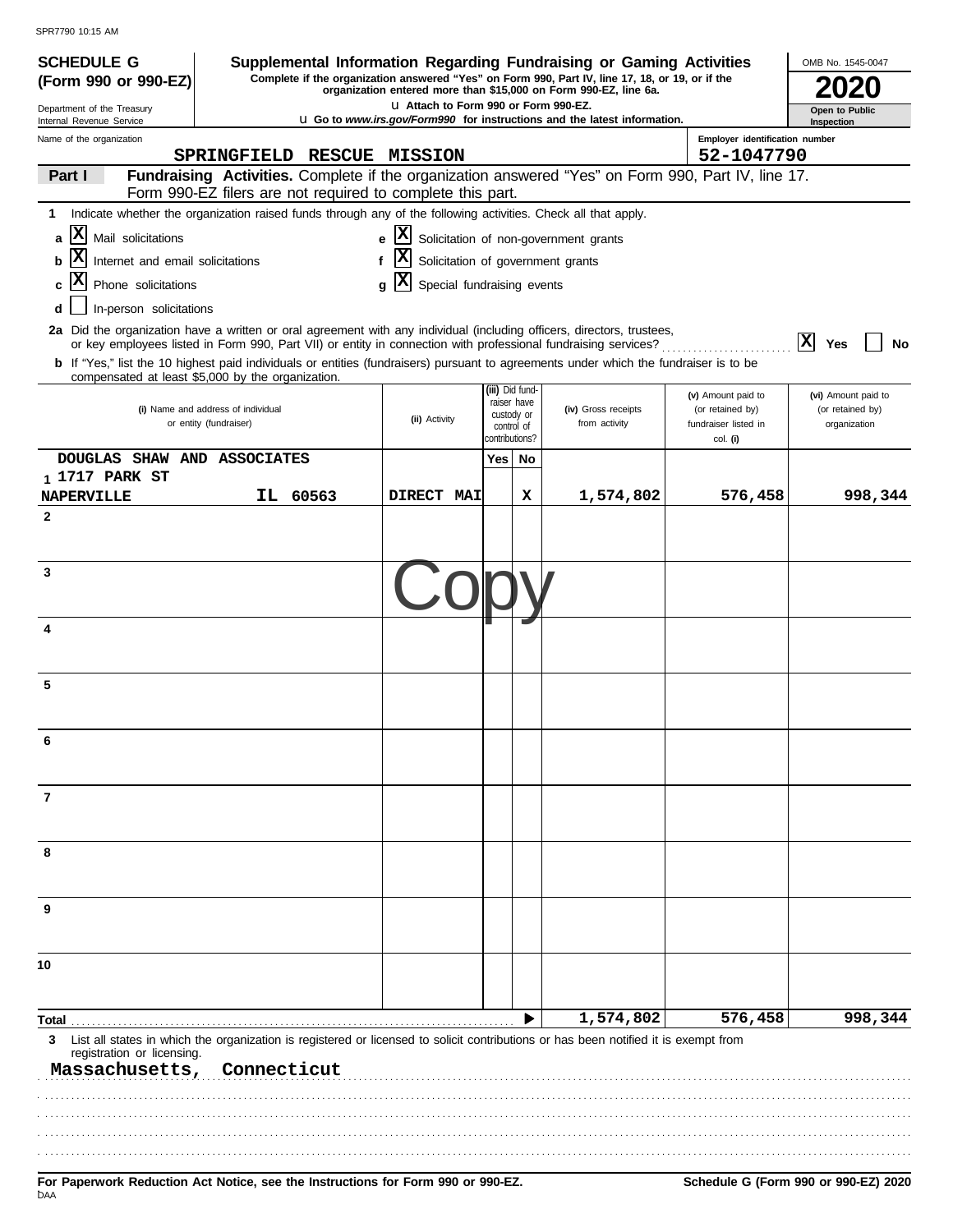|          |         | Schedule G (Form 990 or 990-EZ) 2020                                                                                                                                                                                                 |    | SPRINGFIELD RESCUE MISSION                                                                                         |    |                                                  |                  | 52-1047790 | Page 2                                              |
|----------|---------|--------------------------------------------------------------------------------------------------------------------------------------------------------------------------------------------------------------------------------------|----|--------------------------------------------------------------------------------------------------------------------|----|--------------------------------------------------|------------------|------------|-----------------------------------------------------|
|          | Part II |                                                                                                                                                                                                                                      |    | Fundraising Events. Complete if the organization answered "Yes" on Form 990, Part IV, line 18, or reported more    |    |                                                  |                  |            |                                                     |
|          |         |                                                                                                                                                                                                                                      |    | than \$15,000 of fundraising event contributions and gross income on Form 990-EZ, lines 1 and 6b. List events with |    |                                                  |                  |            |                                                     |
|          |         | gross receipts greater than \$5,000.                                                                                                                                                                                                 |    |                                                                                                                    |    |                                                  |                  |            |                                                     |
|          |         |                                                                                                                                                                                                                                      |    | (a) Event #1                                                                                                       |    | (b) Event #2                                     | (c) Other events |            |                                                     |
|          |         |                                                                                                                                                                                                                                      |    |                                                                                                                    |    |                                                  |                  |            | (d) Total events                                    |
|          |         |                                                                                                                                                                                                                                      |    |                                                                                                                    |    |                                                  |                  |            | (add col. (a) through<br>col. (c)                   |
|          |         |                                                                                                                                                                                                                                      |    | (event type)                                                                                                       |    | (event type)                                     | (total number)   |            |                                                     |
| Revenue  |         |                                                                                                                                                                                                                                      |    |                                                                                                                    |    |                                                  |                  |            |                                                     |
|          | 1       | Gross receipts                                                                                                                                                                                                                       |    |                                                                                                                    |    |                                                  |                  |            |                                                     |
|          |         | 2 Less: Contributions                                                                                                                                                                                                                |    |                                                                                                                    |    |                                                  |                  |            |                                                     |
|          |         | 3 Gross income (line 1 minus                                                                                                                                                                                                         |    |                                                                                                                    |    |                                                  |                  |            |                                                     |
|          |         |                                                                                                                                                                                                                                      |    |                                                                                                                    |    |                                                  |                  |            |                                                     |
|          |         |                                                                                                                                                                                                                                      |    |                                                                                                                    |    |                                                  |                  |            |                                                     |
|          |         |                                                                                                                                                                                                                                      |    |                                                                                                                    |    |                                                  |                  |            |                                                     |
|          |         |                                                                                                                                                                                                                                      |    |                                                                                                                    |    |                                                  |                  |            |                                                     |
|          |         | 5 Noncash prizes <b>Superior Service Service Service Service Service Service Service Service Service Service Service Service Service Service Service Service Service Service Service Service Service Service Service Service Ser</b> |    |                                                                                                                    |    |                                                  |                  |            |                                                     |
|          |         |                                                                                                                                                                                                                                      |    |                                                                                                                    |    |                                                  |                  |            |                                                     |
| Expenses |         |                                                                                                                                                                                                                                      |    |                                                                                                                    |    |                                                  |                  |            |                                                     |
|          |         | 7 Food and beverages                                                                                                                                                                                                                 |    |                                                                                                                    |    |                                                  |                  |            |                                                     |
|          |         |                                                                                                                                                                                                                                      |    | the control of the control of the control of                                                                       |    |                                                  |                  |            |                                                     |
| Direct   |         | 8 Entertainment                                                                                                                                                                                                                      |    |                                                                                                                    |    |                                                  |                  |            |                                                     |
|          |         |                                                                                                                                                                                                                                      |    |                                                                                                                    |    |                                                  |                  |            |                                                     |
|          |         | 9 Other direct expenses                                                                                                                                                                                                              |    |                                                                                                                    |    |                                                  |                  |            |                                                     |
|          |         |                                                                                                                                                                                                                                      |    |                                                                                                                    |    |                                                  |                  |            |                                                     |
|          |         | 10 Direct expense summary. Add lines 4 through 9 in column (d)                                                                                                                                                                       |    |                                                                                                                    |    |                                                  |                  |            |                                                     |
|          |         | 11 Net income summary. Subtract line 10 from line 3, column (d)                                                                                                                                                                      |    |                                                                                                                    |    | <b>OV/</b>                                       |                  |            |                                                     |
|          |         | Part III                                                                                                                                                                                                                             |    | Gaming. Complete if the organization answered "Yes" on Form 990, Part IV, line 19, or reported more than           |    |                                                  |                  |            |                                                     |
|          |         | \$15,000 on Form 990-EZ, line 6a.                                                                                                                                                                                                    |    |                                                                                                                    |    |                                                  |                  |            |                                                     |
|          |         |                                                                                                                                                                                                                                      |    | (a) Bingo                                                                                                          |    | (b) Pull tabs/instant<br>bingo/progressive bingo | (c) Other gaming |            | (d) Total gaming (add<br>col. (a) through col. (c)) |
| Revenue  |         |                                                                                                                                                                                                                                      |    |                                                                                                                    |    |                                                  |                  |            |                                                     |
|          | 1       | Gross revenue                                                                                                                                                                                                                        |    |                                                                                                                    |    |                                                  |                  |            |                                                     |
|          |         |                                                                                                                                                                                                                                      |    |                                                                                                                    |    |                                                  |                  |            |                                                     |
| ses      |         | 2 Cash prizes                                                                                                                                                                                                                        |    |                                                                                                                    |    |                                                  |                  |            |                                                     |
|          |         |                                                                                                                                                                                                                                      |    |                                                                                                                    |    |                                                  |                  |            |                                                     |
| Expen    |         | 3 Noncash prizes                                                                                                                                                                                                                     |    |                                                                                                                    |    |                                                  |                  |            |                                                     |
|          |         |                                                                                                                                                                                                                                      |    |                                                                                                                    |    |                                                  |                  |            |                                                     |
| Direct   |         | 4 Rent/facility costs                                                                                                                                                                                                                |    |                                                                                                                    |    |                                                  |                  |            |                                                     |
|          |         |                                                                                                                                                                                                                                      |    |                                                                                                                    |    |                                                  |                  |            |                                                     |
|          |         | 5 Other direct expenses                                                                                                                                                                                                              |    | Yes<br>%                                                                                                           |    | %                                                | Yes<br>$\%$      |            |                                                     |
|          |         | 6 Volunteer labor                                                                                                                                                                                                                    | No |                                                                                                                    | No | <b>Yes</b>                                       | No               |            |                                                     |
|          |         |                                                                                                                                                                                                                                      |    |                                                                                                                    |    |                                                  |                  |            |                                                     |
|          |         |                                                                                                                                                                                                                                      |    |                                                                                                                    |    |                                                  | ▶                |            |                                                     |
|          |         |                                                                                                                                                                                                                                      |    |                                                                                                                    |    |                                                  |                  |            |                                                     |
|          |         |                                                                                                                                                                                                                                      |    |                                                                                                                    |    |                                                  |                  |            |                                                     |
|          |         |                                                                                                                                                                                                                                      |    |                                                                                                                    |    |                                                  |                  |            |                                                     |
| 9        |         | Enter the state(s) in which the organization conducts gaming activities:                                                                                                                                                             |    |                                                                                                                    |    |                                                  |                  |            |                                                     |
|          |         |                                                                                                                                                                                                                                      |    |                                                                                                                    |    |                                                  |                  |            | Yes<br><b>No</b>                                    |
|          |         | b If "No," explain:                                                                                                                                                                                                                  |    |                                                                                                                    |    |                                                  |                  |            |                                                     |
|          |         |                                                                                                                                                                                                                                      |    |                                                                                                                    |    |                                                  |                  |            |                                                     |
|          |         | 10a Were any of the organization's gaming licenses revoked, suspended, or terminated during the tax year?<br>10a Were any of the organization's gaming licenses revoked, suspended, or terminated during the tax year?               |    |                                                                                                                    |    |                                                  |                  |            | Yes<br><b>No</b>                                    |
|          |         | <b>b</b> If "Yes," explain:                                                                                                                                                                                                          |    |                                                                                                                    |    |                                                  |                  |            |                                                     |
|          |         |                                                                                                                                                                                                                                      |    |                                                                                                                    |    |                                                  |                  |            |                                                     |
|          |         |                                                                                                                                                                                                                                      |    |                                                                                                                    |    |                                                  |                  |            |                                                     |
|          |         |                                                                                                                                                                                                                                      |    |                                                                                                                    |    |                                                  |                  |            |                                                     |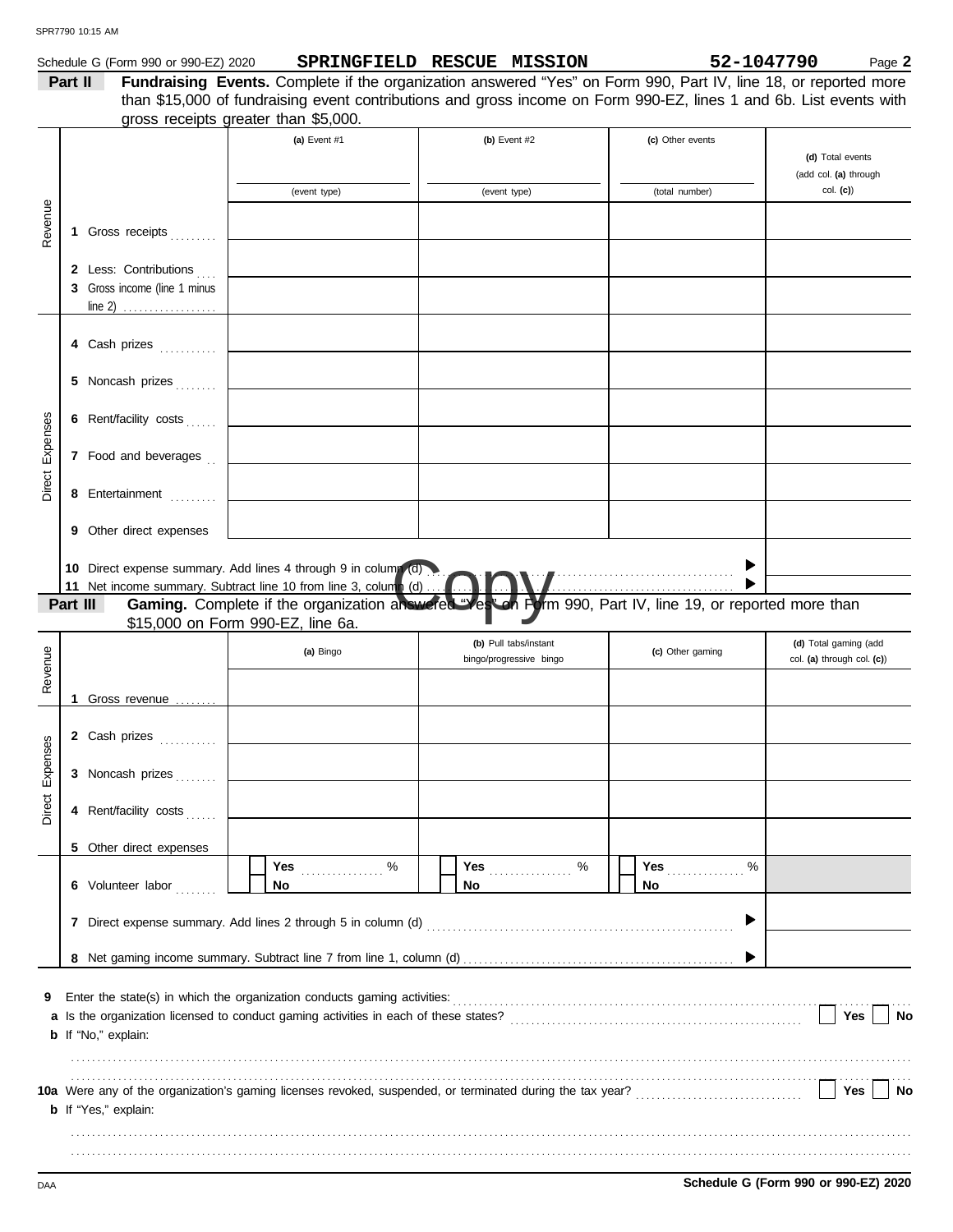|         | Schedule G (Form 990 or 990-EZ) 2020                                                                                                                                                                                                                                                                                                             |          |                        | SPRINGFIELD RESCUE MISSION | 52-1047790                                                                                                                                                                                                               |     | Page 3 |
|---------|--------------------------------------------------------------------------------------------------------------------------------------------------------------------------------------------------------------------------------------------------------------------------------------------------------------------------------------------------|----------|------------------------|----------------------------|--------------------------------------------------------------------------------------------------------------------------------------------------------------------------------------------------------------------------|-----|--------|
| 11      |                                                                                                                                                                                                                                                                                                                                                  |          |                        |                            |                                                                                                                                                                                                                          | Yes | No     |
| 12      | Is the organization a grantor, beneficiary or trustee of a trust, or a member of a partnership or other entity                                                                                                                                                                                                                                   |          |                        |                            |                                                                                                                                                                                                                          |     |        |
|         |                                                                                                                                                                                                                                                                                                                                                  |          |                        |                            |                                                                                                                                                                                                                          | Yes | No     |
| 13      | Indicate the percentage of gaming activity conducted in:                                                                                                                                                                                                                                                                                         |          |                        |                            |                                                                                                                                                                                                                          |     |        |
| a       |                                                                                                                                                                                                                                                                                                                                                  |          |                        |                            | 13a                                                                                                                                                                                                                      |     | %<br>% |
| b<br>14 | An outside facility <b>contained a set of the contract of the contract of the contract of the contract of the contract of the contract of the contract of the contract of the contract of the contract of the contract of the co</b><br>Enter the name and address of the person who prepares the organization's gaming/special events books and |          |                        |                            | 13 <sub>b</sub>                                                                                                                                                                                                          |     |        |
|         | records:                                                                                                                                                                                                                                                                                                                                         |          |                        |                            |                                                                                                                                                                                                                          |     |        |
|         |                                                                                                                                                                                                                                                                                                                                                  |          |                        |                            |                                                                                                                                                                                                                          |     |        |
|         | Address <b>u</b>                                                                                                                                                                                                                                                                                                                                 |          |                        |                            |                                                                                                                                                                                                                          |     |        |
|         | 15a Does the organization have a contract with a third party from whom the organization receives gaming<br>revenue?                                                                                                                                                                                                                              |          |                        |                            |                                                                                                                                                                                                                          | Yes | No     |
|         |                                                                                                                                                                                                                                                                                                                                                  |          |                        |                            |                                                                                                                                                                                                                          |     |        |
|         |                                                                                                                                                                                                                                                                                                                                                  |          |                        |                            |                                                                                                                                                                                                                          |     |        |
|         | If "Yes," enter name and address of the third party:                                                                                                                                                                                                                                                                                             |          |                        |                            |                                                                                                                                                                                                                          |     |        |
|         |                                                                                                                                                                                                                                                                                                                                                  |          |                        |                            |                                                                                                                                                                                                                          |     |        |
|         | Address <b>u</b>                                                                                                                                                                                                                                                                                                                                 |          |                        |                            |                                                                                                                                                                                                                          |     |        |
| 16      | Gaming manager information:                                                                                                                                                                                                                                                                                                                      |          |                        |                            |                                                                                                                                                                                                                          |     |        |
|         |                                                                                                                                                                                                                                                                                                                                                  |          |                        |                            |                                                                                                                                                                                                                          |     |        |
|         |                                                                                                                                                                                                                                                                                                                                                  |          |                        |                            |                                                                                                                                                                                                                          |     |        |
|         |                                                                                                                                                                                                                                                                                                                                                  |          |                        |                            |                                                                                                                                                                                                                          |     |        |
|         | Director/officer                                                                                                                                                                                                                                                                                                                                 | Employee | Independent contractor |                            |                                                                                                                                                                                                                          |     |        |
| 17      | Mandatory distributions:                                                                                                                                                                                                                                                                                                                         |          |                        |                            |                                                                                                                                                                                                                          |     |        |
|         | Is the organization required under state law to make charitable distributions from the gaming proceeds to                                                                                                                                                                                                                                        |          |                        |                            |                                                                                                                                                                                                                          |     |        |
|         | retain the state gaming license?                                                                                                                                                                                                                                                                                                                 |          |                        |                            |                                                                                                                                                                                                                          | Yes | No     |
|         | <b>b</b> Enter the amount of distributions required under state law to be distributed to other exempt organizations or                                                                                                                                                                                                                           |          |                        |                            |                                                                                                                                                                                                                          |     |        |
|         | spent in the organization's own exempt activities during the tax year u                                                                                                                                                                                                                                                                          |          | - \$                   |                            |                                                                                                                                                                                                                          |     |        |
|         | Part IV<br>See instructions.                                                                                                                                                                                                                                                                                                                     |          |                        |                            | Supplemental Information. Provide the explanations required by Part I, line 2b, columns (iii) and (v); and<br>Part III, lines 9, 9b, 10b, 15b, 15c, 16, and 17b, as applicable. Also provide any additional information. |     |        |
|         | Sch G, Part I, Line 2b, Col (v) - Fundraising vs. Reimbursement Explanation                                                                                                                                                                                                                                                                      |          |                        |                            |                                                                                                                                                                                                                          |     |        |
|         | DOUGLAS SHAW AND ASSOCIATES                                                                                                                                                                                                                                                                                                                      |          |                        |                            |                                                                                                                                                                                                                          |     |        |
|         | <b>EXPENSES</b>                                                                                                                                                                                                                                                                                                                                  |          |                        |                            |                                                                                                                                                                                                                          |     |        |
|         |                                                                                                                                                                                                                                                                                                                                                  |          |                        |                            |                                                                                                                                                                                                                          |     |        |
|         |                                                                                                                                                                                                                                                                                                                                                  |          |                        |                            |                                                                                                                                                                                                                          |     |        |
|         |                                                                                                                                                                                                                                                                                                                                                  |          |                        |                            |                                                                                                                                                                                                                          |     |        |
|         |                                                                                                                                                                                                                                                                                                                                                  |          |                        |                            |                                                                                                                                                                                                                          |     |        |
|         |                                                                                                                                                                                                                                                                                                                                                  |          |                        |                            |                                                                                                                                                                                                                          |     |        |
|         |                                                                                                                                                                                                                                                                                                                                                  |          |                        |                            |                                                                                                                                                                                                                          |     |        |
|         |                                                                                                                                                                                                                                                                                                                                                  |          |                        |                            |                                                                                                                                                                                                                          |     |        |
|         |                                                                                                                                                                                                                                                                                                                                                  |          |                        |                            |                                                                                                                                                                                                                          |     |        |
|         |                                                                                                                                                                                                                                                                                                                                                  |          |                        |                            |                                                                                                                                                                                                                          |     |        |

Schedule G (Form 990 or 990-EZ) 2020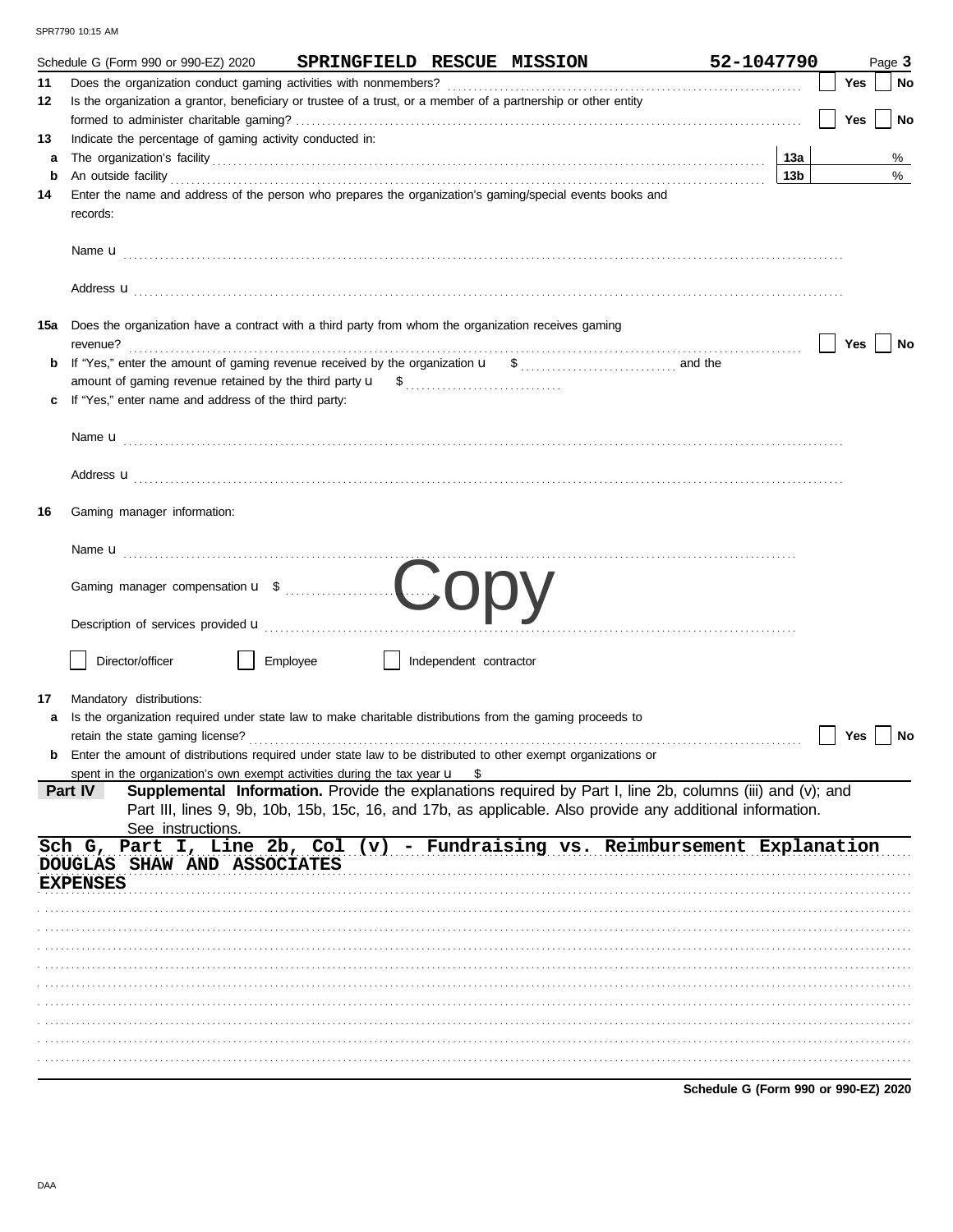## **SCHEDULE M Noncash Contributions**

OMB No. 1545-0047 **2020**

**Inspection Open To Public**

| (Form 990) |  |
|------------|--|
|            |  |

## u **Complete if the organizations answered "Yes" on Form 990, Part IV, lines 29 or 30.**

u **Attach to Form 990.**

u **Go to** *www.irs.gov/Form990* **for instructions and the latest information.**

Name of the organization **Employ Employ** Department of the Treasury<br>Internal Revenue Service

| 52-1047790<br>SPRINGFIELD RESCUE MISSION |  |
|------------------------------------------|--|
| Employer identification number           |  |

|              | <b>Types of Property</b><br>Part I                                                                                 |             |                            |                                             |                        |                              |     |     |    |
|--------------|--------------------------------------------------------------------------------------------------------------------|-------------|----------------------------|---------------------------------------------|------------------------|------------------------------|-----|-----|----|
|              |                                                                                                                    | (a)         | (b)                        | (c)                                         |                        | (d)                          |     |     |    |
|              |                                                                                                                    | Check if    | Number of contributions or | Noncash contribution<br>amounts reported on |                        | Method of determining        |     |     |    |
|              |                                                                                                                    | applicable  | items contributed          | Form 990, Part VIII, line 1g                |                        | noncash contribution amounts |     |     |    |
| 1            | Art - Works of art                                                                                                 |             |                            |                                             |                        |                              |     |     |    |
| $\mathbf{2}$ | Art - Historical treasures                                                                                         |             |                            |                                             |                        |                              |     |     |    |
| 3            | Art - Fractional interests                                                                                         |             |                            |                                             |                        |                              |     |     |    |
| 4            | Books and publications                                                                                             |             |                            |                                             |                        |                              |     |     |    |
| 5            | Clothing and household                                                                                             |             |                            |                                             |                        |                              |     |     |    |
|              | $\mathsf{goods}\xrightarrow{\hspace{0.5cm}}$                                                                       | x           |                            | 2,087,478                                   | <b>ESTIMATED</b>       | <b>FMV</b>                   |     |     |    |
| 6            | Cars and other vehicles                                                                                            |             |                            |                                             |                        |                              |     |     |    |
| 7            | Boats and planes                                                                                                   |             |                            |                                             |                        |                              |     |     |    |
| 8            | Intellectual property                                                                                              |             |                            |                                             |                        |                              |     |     |    |
| 9            | Securities - Publicly traded                                                                                       |             |                            |                                             |                        |                              |     |     |    |
| 10           | Securities - Closely held stock                                                                                    |             |                            |                                             |                        |                              |     |     |    |
| 11           | Securities - Partnership, LLC,                                                                                     |             |                            |                                             |                        |                              |     |     |    |
|              | or trust interests                                                                                                 |             |                            |                                             |                        |                              |     |     |    |
| 12           | Securities - Miscellaneous                                                                                         |             |                            |                                             |                        |                              |     |     |    |
| 13           | Qualified conservation                                                                                             |             |                            |                                             |                        |                              |     |     |    |
|              | contribution - Historic                                                                                            |             |                            |                                             |                        |                              |     |     |    |
|              | structures                                                                                                         |             |                            |                                             |                        |                              |     |     |    |
| 14           | Qualified conservation                                                                                             |             |                            |                                             |                        |                              |     |     |    |
|              |                                                                                                                    |             |                            |                                             |                        |                              |     |     |    |
| 15           | Real estate - Residential                                                                                          |             |                            |                                             |                        |                              |     |     |    |
| 16           | Real estate - Commercial                                                                                           |             |                            |                                             |                        |                              |     |     |    |
| 17           | Real estate - Other                                                                                                |             |                            |                                             |                        |                              |     |     |    |
| 18           |                                                                                                                    |             |                            |                                             |                        |                              |     |     |    |
| 19           | Food inventory                                                                                                     | $\mathbf x$ | 15000                      | 7,220,638                                   | ESTIMATED RETAIL VALUE |                              |     |     |    |
| 20           | Drugs and medical supplies                                                                                         |             |                            |                                             |                        |                              |     |     |    |
| 21           | Taxidermy                                                                                                          |             |                            |                                             |                        |                              |     |     |    |
| 22           | Historical artifacts                                                                                               |             |                            |                                             |                        |                              |     |     |    |
| 23           | Scientific specimens                                                                                               |             |                            |                                             |                        |                              |     |     |    |
| 24           | Archeological artifacts                                                                                            |             |                            |                                             |                        |                              |     |     |    |
| 25           |                                                                                                                    | $\mathbf x$ | 2                          | 112,599                                     |                        |                              |     |     |    |
| 26           |                                                                                                                    |             |                            |                                             |                        |                              |     |     |    |
| 27           |                                                                                                                    |             |                            |                                             |                        |                              |     |     |    |
| 28           | Other $\mathbf{u}$ (                                                                                               |             |                            |                                             |                        |                              |     |     |    |
| 29           | Number of Forms 8283 received by the organization during the tax year for contributions for                        |             |                            |                                             |                        |                              |     |     |    |
|              | which the organization completed Form 8283, Part IV, Donee Acknowledgement                                         |             |                            |                                             | 29                     |                              |     |     |    |
|              |                                                                                                                    |             |                            |                                             |                        |                              |     | Yes | No |
| 30a          | During the year, did the organization receive by contribution any property reported in Part I, lines 1 through     |             |                            |                                             |                        |                              |     |     |    |
|              | 28, that it must hold for at least three years from the date of the initial contribution, and which isn't required |             |                            |                                             |                        |                              |     |     |    |
|              |                                                                                                                    |             |                            |                                             |                        |                              | 30a |     | x  |
| b            | If "Yes," describe the arrangement in Part II.                                                                     |             |                            |                                             |                        |                              |     |     |    |
| 31           | Does the organization have a gift acceptance policy that requires the review of any nonstandard                    |             |                            |                                             |                        |                              |     |     |    |
|              | contributions?                                                                                                     |             |                            |                                             |                        |                              | 31  |     | X  |
| 32a          | Does the organization hire or use third parties or related organizations to solicit, process, or sell noncash      |             |                            |                                             |                        |                              |     |     |    |
|              | contributions?                                                                                                     |             |                            |                                             |                        |                              | 32a |     | x  |
| b            | If "Yes," describe in Part II.                                                                                     |             |                            |                                             |                        |                              |     |     |    |
| 33           | If the organization didn't report an amount in column (c) for a type of property for which column (a) is checked,  |             |                            |                                             |                        |                              |     |     |    |
|              | describe in Part II.                                                                                               |             |                            |                                             |                        |                              |     |     |    |

**For Paperwork Reduction Act Notice, see the Instructions for Form 990. Schedule M (Form 990) 2020**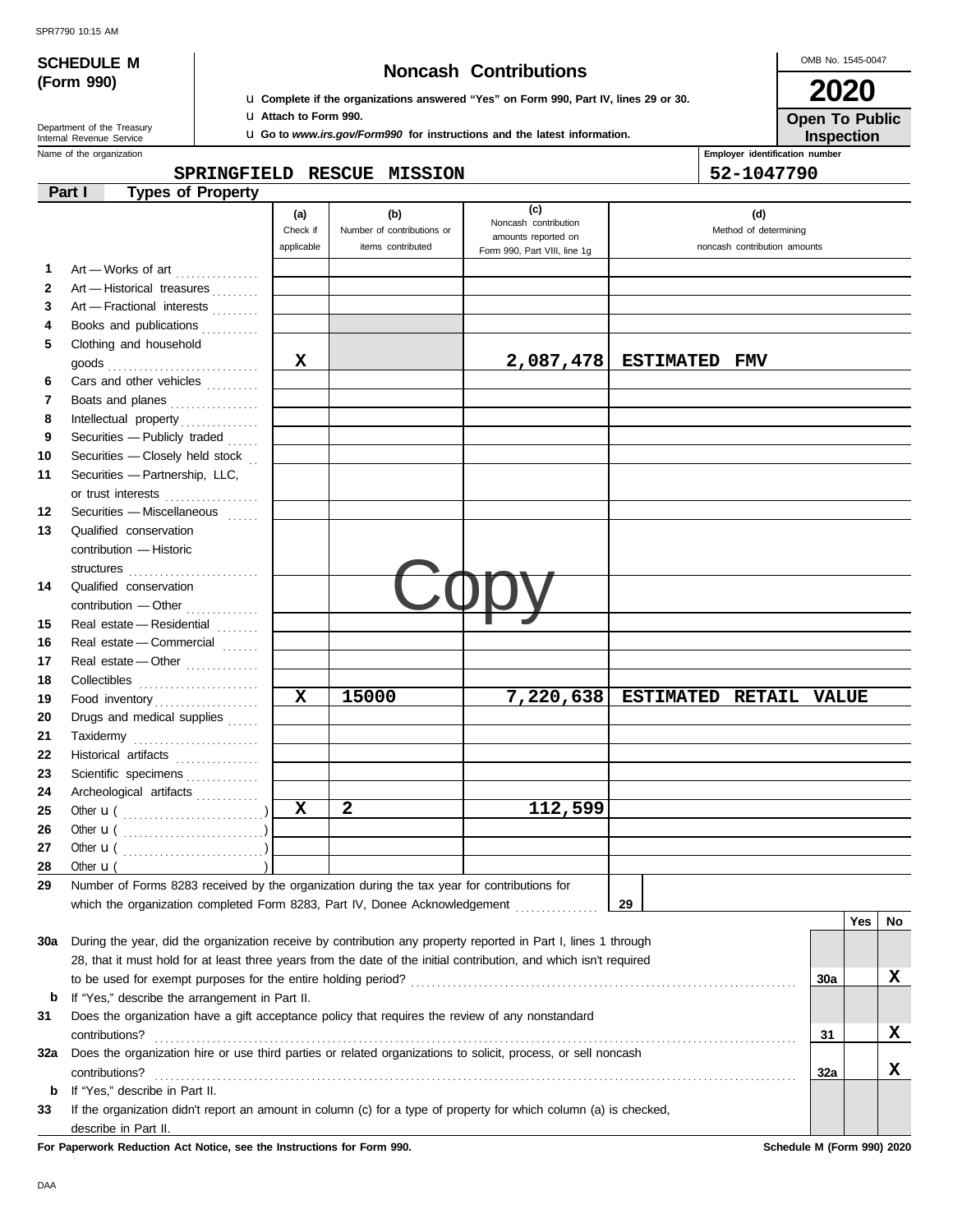| Part II | Schedule M (Form 990) 2020 SPRINGFIELD RESCUE MISSION<br>Supplemental Information. Provide the information required by Part I, lines 30b, 32b, and 33, and whether                                   |  |      | 52-1047790 |  | Page 2 |
|---------|------------------------------------------------------------------------------------------------------------------------------------------------------------------------------------------------------|--|------|------------|--|--------|
|         | the organization is reporting in Part I, column (b), the number of contributions, the number of items received,<br>or a combination of both. Also complete this part for any additional information. |  |      |            |  |        |
|         |                                                                                                                                                                                                      |  |      |            |  |        |
|         |                                                                                                                                                                                                      |  |      |            |  |        |
|         |                                                                                                                                                                                                      |  |      |            |  |        |
|         |                                                                                                                                                                                                      |  |      |            |  |        |
|         |                                                                                                                                                                                                      |  |      |            |  |        |
|         |                                                                                                                                                                                                      |  |      |            |  |        |
|         |                                                                                                                                                                                                      |  |      |            |  |        |
|         |                                                                                                                                                                                                      |  |      |            |  |        |
|         |                                                                                                                                                                                                      |  |      |            |  |        |
|         |                                                                                                                                                                                                      |  |      |            |  |        |
|         |                                                                                                                                                                                                      |  |      |            |  |        |
|         |                                                                                                                                                                                                      |  |      |            |  |        |
|         |                                                                                                                                                                                                      |  |      |            |  |        |
|         |                                                                                                                                                                                                      |  |      |            |  |        |
|         |                                                                                                                                                                                                      |  | Copy |            |  |        |
|         |                                                                                                                                                                                                      |  |      |            |  |        |
|         |                                                                                                                                                                                                      |  |      |            |  |        |
|         |                                                                                                                                                                                                      |  |      |            |  |        |
|         |                                                                                                                                                                                                      |  |      |            |  |        |
|         |                                                                                                                                                                                                      |  |      |            |  |        |
|         |                                                                                                                                                                                                      |  |      |            |  |        |
|         |                                                                                                                                                                                                      |  |      |            |  |        |
|         |                                                                                                                                                                                                      |  |      |            |  |        |
|         |                                                                                                                                                                                                      |  |      |            |  |        |
|         |                                                                                                                                                                                                      |  |      |            |  |        |
|         |                                                                                                                                                                                                      |  |      |            |  |        |
|         |                                                                                                                                                                                                      |  |      |            |  |        |
|         |                                                                                                                                                                                                      |  |      |            |  |        |
|         |                                                                                                                                                                                                      |  |      |            |  |        |
|         |                                                                                                                                                                                                      |  |      |            |  |        |
|         |                                                                                                                                                                                                      |  |      |            |  |        |
|         |                                                                                                                                                                                                      |  |      |            |  |        |
| .       |                                                                                                                                                                                                      |  |      |            |  |        |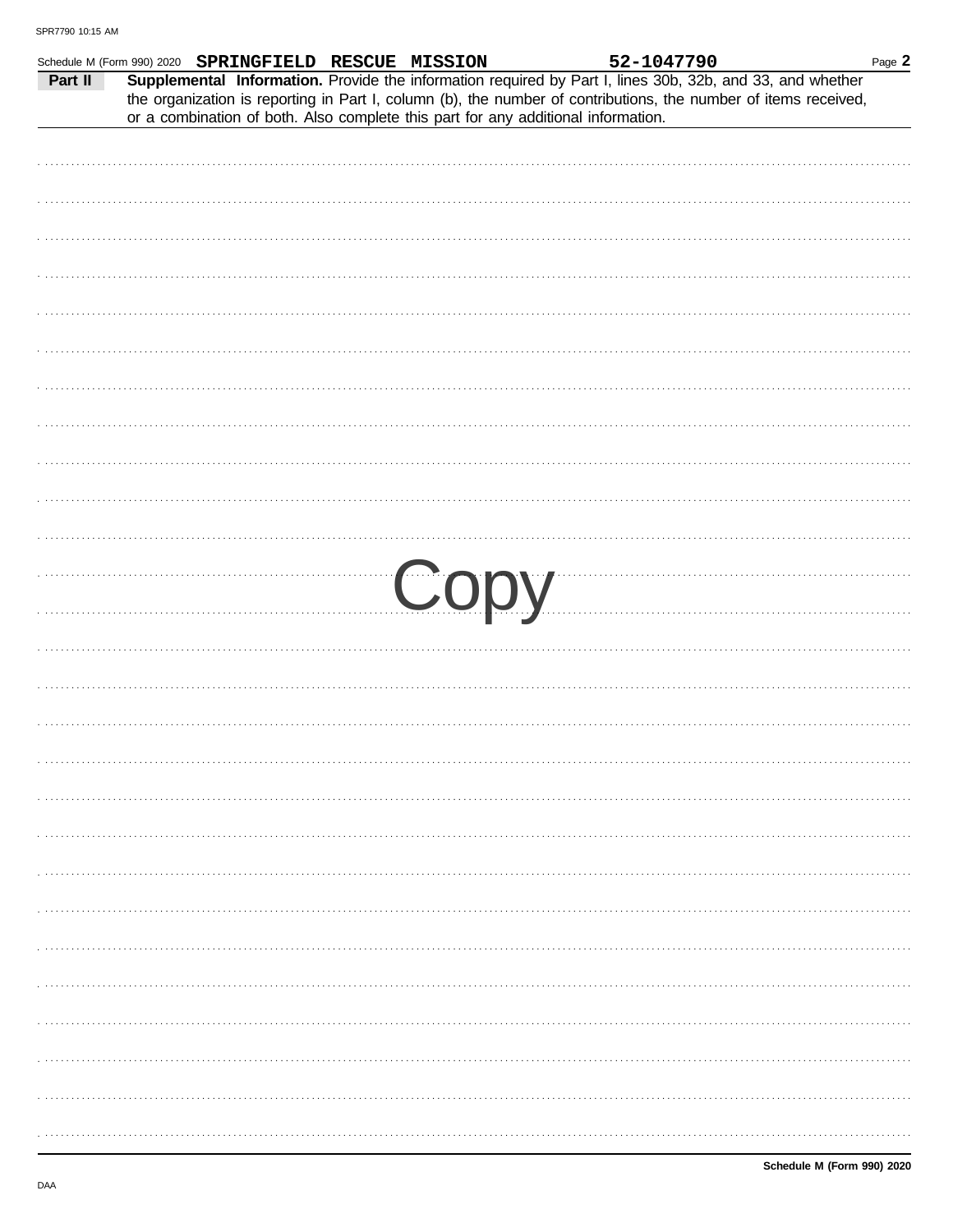**SCHEDULE O** (Form 990 or 990-EZ)

Department of the Treasury

Internal Revenue Service

#### Supplemental Information to Form 990 or 990-EZ

Complete to provide information for responses to specific questions on Form 990 or 990-EZ or to provide any additional information.

> u Attach to Form 990 or 990-EZ. u Go to www.irs.gov/Form990 for the latest information.

2020

OMB No. 1545-0047

Open to Public Inspection

### Name of the organization

SPRINGFIELD RESCUE MISSION

Employer identification number 52-1047790

Form 990 - Organization's Mission or Most Significant Activities THE MISSION'S PRIMARY TASK IS TO PRESENT THE GOSPEL OF JESUS CHRIST ACCORDING TO GOD'S WORD (THE BIBLE) TO THOSE WE SERVE. TO AID THE HOMELESS, ADDICTED, AND POOR OF GREATER SPRINGFIELD TO PRODUCTIVE LIVES BY ASSISTING INDIVIDUALS IN CONFRONTING THE ROOT CAUSES OF HOMELESSNESS. TO THIS END, THE MISSION PROVIDES BASIC LIFE NEEDS SUCH AS FOOD, SHELTER, AND LIFE SKILL TRAINING PROGRAMS. THE GOAL IS TO PROVIDE THE HOMELESS AND POOR SUPPORT, TRAINING, AND RESOURCES NECESSARY TO BECOME PRODUCTIVE **WITH** THE CITIZENS AND APPLY THE WORD OF GOD TO EVERY AREA OF THEIR LIVES.

Form 990 - Organization's Missi THE GOAL OF THE SPRINGFIELD RESCUE MISSION SINCE 1892 HAS BEEN TO MEET THE PHYSICAL AND SPIRITUAL NEEDS OF THE HUNGRY, HOMELESS, ADDICTED, AND POOR BY INTRODUCING THEM TO CHRIST AND HELPING THEM APPLY THE WORD OF GOD TO EVERY AREA OF THEIR LIVES.

Form 990, Part I, Line 6

VOLUNTEERS PROVIDE VARIOUS SERVICES WHICH ALLOW THE MISSION TO BETTER USE ITS RESOURCES. VOLUNTEER SERVICES INCLUDE, BUT ARE NOT LIMITED TO, REPAIRS AND MAINTENANCE, PICK-UP AND DELIVERY SERVICES, FOOD PREPARATION COUNSELING AND TUTORING, FOOD AND CLOTHING DISTRIBUTION, AND A HOST OF OTHER MISCELLANEOUS SERVICES.

Form 990, Part III, Line 4a - First Accomplishment GUESTS ARE READY TO EMBRACE INDEPENDENT LIVING WITH A COMMUNITY-BASED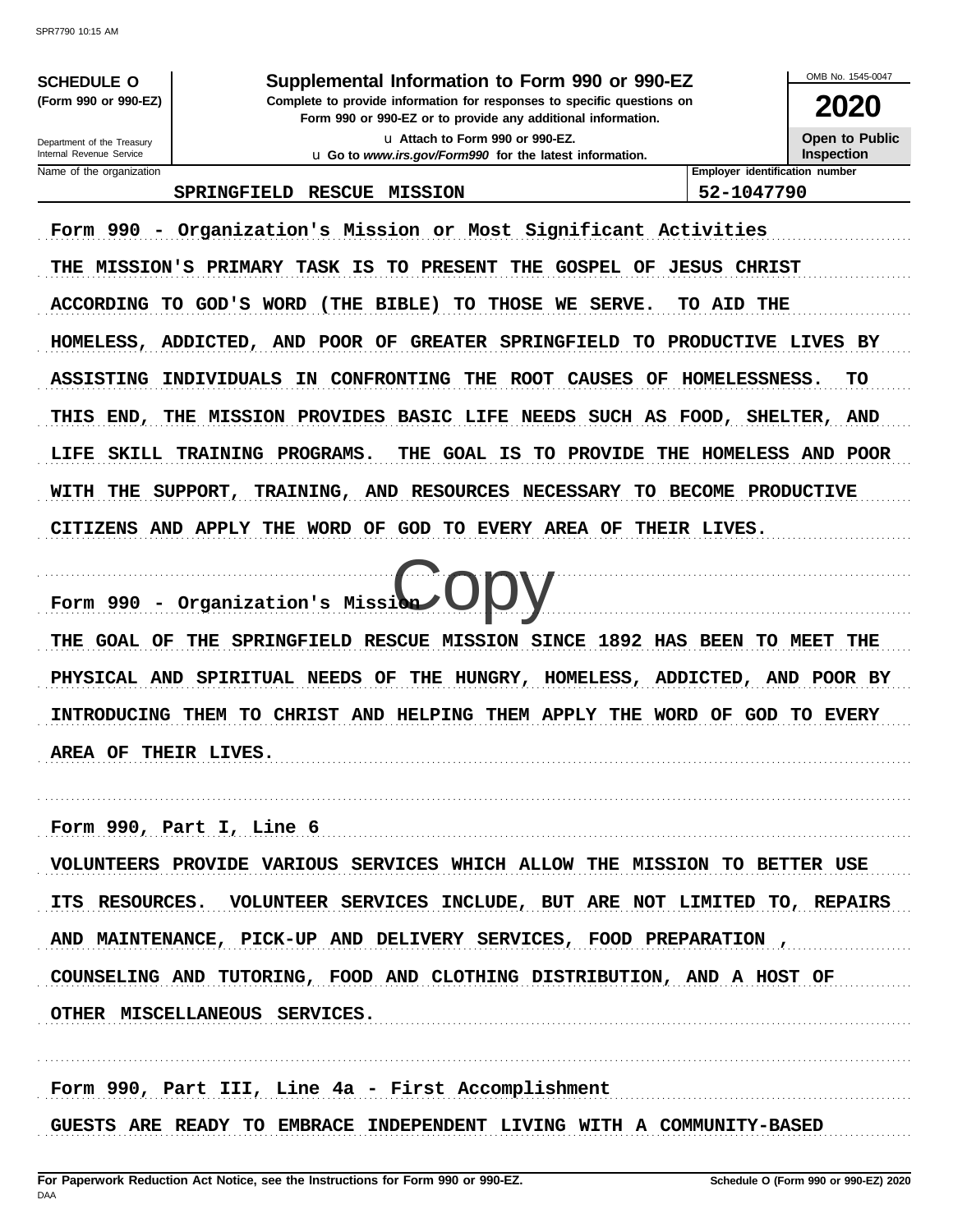Schedule O (Form 990 or 990-EZ) 2020 Page 2 Name of the organization Employer identification number SPRINGFIELD RESCUE MISSION 52-1047790 SUPPORT NETWORK, GRADUATES ARE PROVIDED WITH COMMUNITY AVOCACY AND AFTERCARE PLANNING. ON A YEARLY BASIS HUNDREDS OF LIVES ARE TRANSFORMED THROUGH OUR RESIDENTIAL REHABILITATION PROGRAM. ALL PROGRAM SERVICES ARE PROVIDED FREE OF CHARGE. THIS PROVIDES AN OPPORTUNITY FOR FISCAL SAVINGS AS WELL AS COMMUNITY INVOLVEMENT. THEREFORE, RESIDENTS ARE EXPECTED TO HELP MAINTAIN THE MISSIONS' FACILITIES AND SERVICES TO OTHERS. THIS PROVIDES A STRUCTURED ENVIRONMENT FOR EACH OF OUR RESIDENTS IN DEVELOPING NEW LIFE SKILLS AND FUTURE SUCCESS. EMMERGENCY SHELTER: EMERGENCY SHELTER PROGRAM IS A PLACE WHERE MEN WHO ARE HOMELESS CAN FIND HOT MEALS AND SAFE REFUGE FROM WEATHER AND CITY STREETS. **ANY GUEST MAY** REQUEST CASE MANAGEMENT SERVICES, APPLY FOR OTHER MISSION PROGRAMS, AND MISSION SPONSORED ACTIVITIES. RECEIVE OPPORTUNITIES TO PARTICIPATE OPERATION SONSHINE-MEALS PROGRAM: MANY PEOPLE DO NOT HAVE THE MEANS TO BOTH PAY MONTHLY BILLS AND TO FEED THEIR FAMILIES. AS A RESULT, THEY FALL BEHIND ON THEIR RENT AND UTILITIES BILLS, AND EVENTUALLY RISK LOSING THEIR HOME. OUR COMMUNITY MEALS, FOOD AND CLOTHING SERVICE PROGRAMS FEED AND CLOTHE FAMILIES AND EASE FINANCIAL STRAINS SO OUR NEIGHBORS MAY STRECH ALREADY THIN RESOURCES TO PAY RENT AND MAINTAIN A STABLE LIVING SITUATION. THROUGH OUR OPERATION SONSHINE PROGRAM, RESIDENTIAL REHABILITATION PROGRAM AND FOOD PANTRY, THE MISSION SERVES OVER 100,000 MEALS EACH YEAR. MINISTRY ABD SPIRITUAL DEVELOPMENT: THROUGH THE MISSIONS SPIRITUAL DEVELOPMENT PROGRAM THE HEALING POWER OF GOD'S LOVE CAN TRANSFORM LIVES IN A MEANINGFUL AND LASTING WAY. **A NETWORK** OF RESOURCES IS AVAILABLE FOR THOSE SEEKING SPIRITUAL COUNCIL. **OUR GUESTS** PARTICIPATE IN LOCAL CHURCH SERVICES, BIBLE STUDY CLASSES, AND DEVELOP

Page 1 of 3

Schedule O (Form 990 or 990-EZ) 2020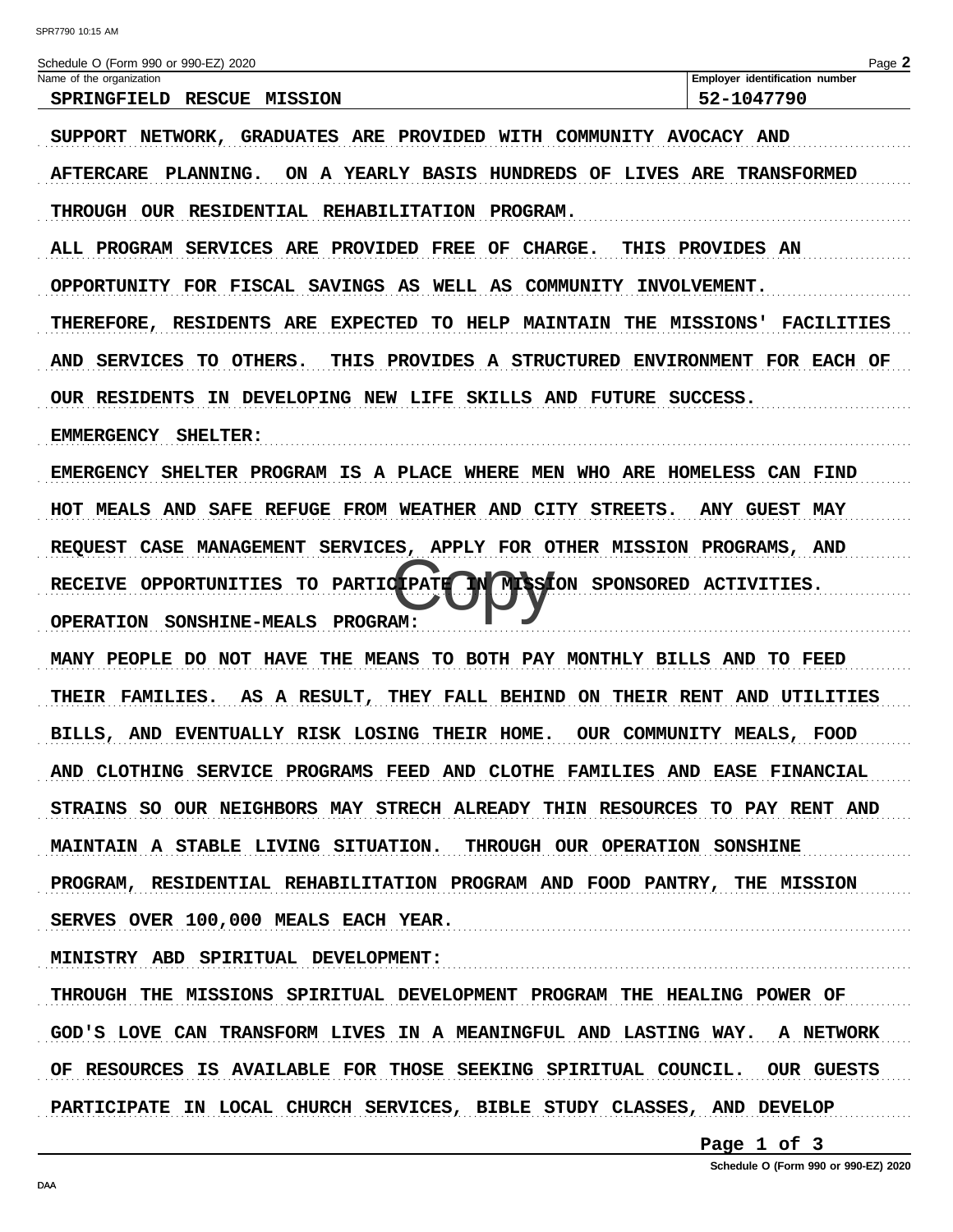| 52-1047790<br>SPRINGFIELD RESCUE MISSION<br>SPIRITUAL MENTORING RELATIONSHIPS ON THEIR JOUTNEY<br>THROUGH FORGIVENESS,<br><b>ACCEPTANCE</b><br>AND<br>REBUILDING.<br><b>AND</b><br><b>EMPLOYMENT</b><br>SPIRITUAL DEVELOPMENT:<br>THROUGH THE MISSIONS SPIRITUAL DEVELOPMENT PROGRAM THE HEALING POWER OF<br>GOD'S LOVE CAN TRANSFORM LIVES IN A MEANINGFUL AND LASTING WAY.<br><b>A NETWORK</b><br>IS AVAILABLE FOR THOSE SEEKING<br>SPIRITUAL COUNCIL.<br><b>RESOURCES</b><br>OUR GUESTS<br>OF<br><b>PARTICIPATE</b><br>IN LOCAL CHURCH SERVICES, BIBLE STUDY CLASSES, AND DEVELOP<br>SPIRITUAL MENTORING RELATIONSHIPS ON THEIR JOURNEY<br>THROUGH FORGIVENESS,<br>ACCEPTANCE AND REBUILDING.<br><b>EMPLOYMENT</b><br><b>PREPARATION</b><br><b>PROGRAM:</b><br>OUR EMPLOYMENT PREPARATION PROGRAM IS DESIGNED<br><b>TO PROVIDE MISSION PROGRAM</b><br><b>EFFECTIVE</b><br>TRAINING NECESSARY FOR THEM TO SUCCESSFULLY<br>MEMBERS WITH THE<br>TEACH AND DEVELOP WORK ETHICS<br>VЕ<br><b>WORKFORCE.</b><br><b>BECOME PART</b><br>OF<br>THE<br>AS<br>SKILLS,<br>AND<br>SELF CONFIDENCE<br>COPING ABILITIES,<br>POSITIVE ATTITUDES<br>TO BE<br>SUCCESSFUL<br><b>TODAYS</b><br><b>EMPLOYMENT</b><br><b>ENVIRONMENT.</b><br>THE MISSIONS LEARNING CENTER IS A<br>ΙN<br>COMPUTER BASED LEARNING PROGRAM ASSESSING RESIDENT LEARNING LEVEL AND<br>JOB APPLICATION, INTERVIEW SKILLS,<br><b>AIDING IN RESUME,</b><br>AND IF<br>NEEDED,<br><b>FURTHER</b><br><b>EDUCATION</b><br>LONG-TERM EMPLOYMENT FOR SUSTAINED<br>INDEPENDENCE.<br>TO FIND | Schedule O (Form 990 or 990-EZ) 2020<br>Name of the organization | Page 2<br>Employer identification number |
|------------------------------------------------------------------------------------------------------------------------------------------------------------------------------------------------------------------------------------------------------------------------------------------------------------------------------------------------------------------------------------------------------------------------------------------------------------------------------------------------------------------------------------------------------------------------------------------------------------------------------------------------------------------------------------------------------------------------------------------------------------------------------------------------------------------------------------------------------------------------------------------------------------------------------------------------------------------------------------------------------------------------------------------------------------------------------------------------------------------------------------------------------------------------------------------------------------------------------------------------------------------------------------------------------------------------------------------------------------------------------------------------------------------------------------------------------------------------------------------------------------------------------------------|------------------------------------------------------------------|------------------------------------------|
|                                                                                                                                                                                                                                                                                                                                                                                                                                                                                                                                                                                                                                                                                                                                                                                                                                                                                                                                                                                                                                                                                                                                                                                                                                                                                                                                                                                                                                                                                                                                          |                                                                  |                                          |
|                                                                                                                                                                                                                                                                                                                                                                                                                                                                                                                                                                                                                                                                                                                                                                                                                                                                                                                                                                                                                                                                                                                                                                                                                                                                                                                                                                                                                                                                                                                                          |                                                                  |                                          |
|                                                                                                                                                                                                                                                                                                                                                                                                                                                                                                                                                                                                                                                                                                                                                                                                                                                                                                                                                                                                                                                                                                                                                                                                                                                                                                                                                                                                                                                                                                                                          |                                                                  |                                          |
|                                                                                                                                                                                                                                                                                                                                                                                                                                                                                                                                                                                                                                                                                                                                                                                                                                                                                                                                                                                                                                                                                                                                                                                                                                                                                                                                                                                                                                                                                                                                          |                                                                  |                                          |
|                                                                                                                                                                                                                                                                                                                                                                                                                                                                                                                                                                                                                                                                                                                                                                                                                                                                                                                                                                                                                                                                                                                                                                                                                                                                                                                                                                                                                                                                                                                                          |                                                                  |                                          |
|                                                                                                                                                                                                                                                                                                                                                                                                                                                                                                                                                                                                                                                                                                                                                                                                                                                                                                                                                                                                                                                                                                                                                                                                                                                                                                                                                                                                                                                                                                                                          |                                                                  |                                          |
|                                                                                                                                                                                                                                                                                                                                                                                                                                                                                                                                                                                                                                                                                                                                                                                                                                                                                                                                                                                                                                                                                                                                                                                                                                                                                                                                                                                                                                                                                                                                          |                                                                  |                                          |
|                                                                                                                                                                                                                                                                                                                                                                                                                                                                                                                                                                                                                                                                                                                                                                                                                                                                                                                                                                                                                                                                                                                                                                                                                                                                                                                                                                                                                                                                                                                                          |                                                                  |                                          |
|                                                                                                                                                                                                                                                                                                                                                                                                                                                                                                                                                                                                                                                                                                                                                                                                                                                                                                                                                                                                                                                                                                                                                                                                                                                                                                                                                                                                                                                                                                                                          |                                                                  |                                          |
|                                                                                                                                                                                                                                                                                                                                                                                                                                                                                                                                                                                                                                                                                                                                                                                                                                                                                                                                                                                                                                                                                                                                                                                                                                                                                                                                                                                                                                                                                                                                          |                                                                  |                                          |
|                                                                                                                                                                                                                                                                                                                                                                                                                                                                                                                                                                                                                                                                                                                                                                                                                                                                                                                                                                                                                                                                                                                                                                                                                                                                                                                                                                                                                                                                                                                                          |                                                                  |                                          |
|                                                                                                                                                                                                                                                                                                                                                                                                                                                                                                                                                                                                                                                                                                                                                                                                                                                                                                                                                                                                                                                                                                                                                                                                                                                                                                                                                                                                                                                                                                                                          |                                                                  |                                          |
|                                                                                                                                                                                                                                                                                                                                                                                                                                                                                                                                                                                                                                                                                                                                                                                                                                                                                                                                                                                                                                                                                                                                                                                                                                                                                                                                                                                                                                                                                                                                          |                                                                  |                                          |
|                                                                                                                                                                                                                                                                                                                                                                                                                                                                                                                                                                                                                                                                                                                                                                                                                                                                                                                                                                                                                                                                                                                                                                                                                                                                                                                                                                                                                                                                                                                                          |                                                                  |                                          |
|                                                                                                                                                                                                                                                                                                                                                                                                                                                                                                                                                                                                                                                                                                                                                                                                                                                                                                                                                                                                                                                                                                                                                                                                                                                                                                                                                                                                                                                                                                                                          |                                                                  |                                          |
|                                                                                                                                                                                                                                                                                                                                                                                                                                                                                                                                                                                                                                                                                                                                                                                                                                                                                                                                                                                                                                                                                                                                                                                                                                                                                                                                                                                                                                                                                                                                          |                                                                  |                                          |
|                                                                                                                                                                                                                                                                                                                                                                                                                                                                                                                                                                                                                                                                                                                                                                                                                                                                                                                                                                                                                                                                                                                                                                                                                                                                                                                                                                                                                                                                                                                                          |                                                                  |                                          |
|                                                                                                                                                                                                                                                                                                                                                                                                                                                                                                                                                                                                                                                                                                                                                                                                                                                                                                                                                                                                                                                                                                                                                                                                                                                                                                                                                                                                                                                                                                                                          |                                                                  |                                          |
|                                                                                                                                                                                                                                                                                                                                                                                                                                                                                                                                                                                                                                                                                                                                                                                                                                                                                                                                                                                                                                                                                                                                                                                                                                                                                                                                                                                                                                                                                                                                          |                                                                  |                                          |
|                                                                                                                                                                                                                                                                                                                                                                                                                                                                                                                                                                                                                                                                                                                                                                                                                                                                                                                                                                                                                                                                                                                                                                                                                                                                                                                                                                                                                                                                                                                                          |                                                                  |                                          |

Form 990, Part VI, Line 11b - Organization's Process to Review Form 990 A COPY OF THE FORM 990 IS PROVIDED TO THE BOARD OF DIRECTORS FOR THEIR REVIEW AND COMMENTS PRIOR TO FILING AND BEING SIGNED BY THE EXECUTIVE DIRECTOR. 

Form 990, Part VI, Line 12c - Enforcement of Conflicts Policy ALL OFFIERS AND DIRECTORS ARE REQUIRED ANNUALLY TO REVIEW LIST OF VENDORS AND NOTIFY MANAGEMENT OF ANY CONFLICTS OF INTEREST. 

Page 2 of 3

Schedule O (Form 990 or 990-EZ) 2020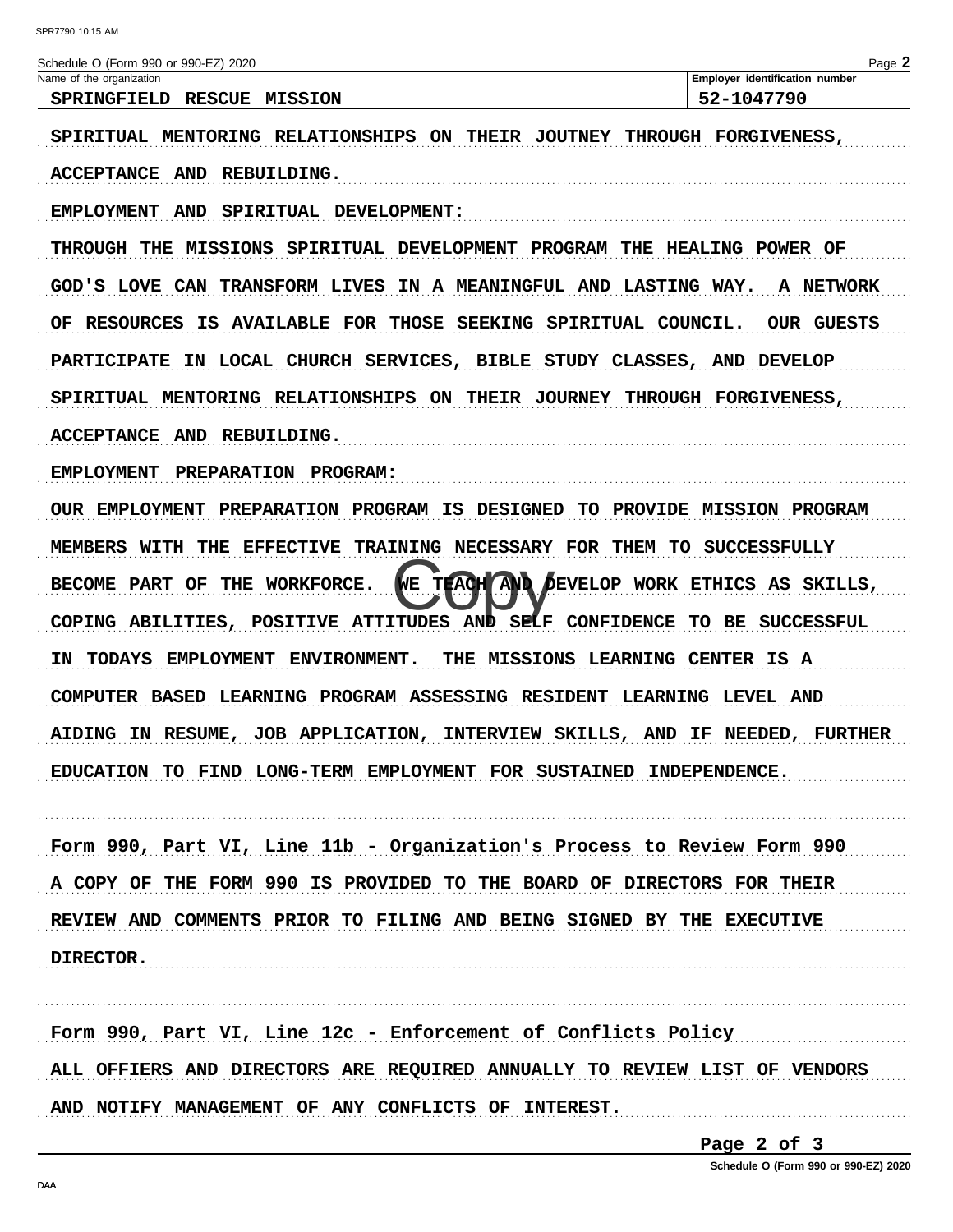| SPR7790 10:15 AM |  |  |
|------------------|--|--|
|                  |  |  |

| Schedule O (Form 990 or 990-EZ) 2020<br>Name of the organization                                                                                                                                                                                                                                                                                                                                                                                                                                                                             | Page 2<br>Employer identification number |
|----------------------------------------------------------------------------------------------------------------------------------------------------------------------------------------------------------------------------------------------------------------------------------------------------------------------------------------------------------------------------------------------------------------------------------------------------------------------------------------------------------------------------------------------|------------------------------------------|
| SPRINGFIELD RESCUE MISSION                                                                                                                                                                                                                                                                                                                                                                                                                                                                                                                   | 52-1047790                               |
|                                                                                                                                                                                                                                                                                                                                                                                                                                                                                                                                              |                                          |
|                                                                                                                                                                                                                                                                                                                                                                                                                                                                                                                                              |                                          |
|                                                                                                                                                                                                                                                                                                                                                                                                                                                                                                                                              |                                          |
|                                                                                                                                                                                                                                                                                                                                                                                                                                                                                                                                              |                                          |
|                                                                                                                                                                                                                                                                                                                                                                                                                                                                                                                                              |                                          |
|                                                                                                                                                                                                                                                                                                                                                                                                                                                                                                                                              |                                          |
| Form 990, Part VI, Line 15a - Compensation Process for Top Official<br>A REVIEW OF OTHER MISSIONS WAS PERFORMED BY THE BOARD OF DIRECTORS TO<br>DETERMINE IF CURRENT SALARY FOR THE EXECUTIVE DIRECTOR IS REASONABLE.<br>Form 990, Part VI, Line 19 - Governing Documents Disclosure Explanation<br>ORGANIZATIONS GOVERNING DOCUMENTS, CONFLICT OF INTEREST POLICY AND<br>FINANCIAL STATEMENTS ARE AVAIALBLE FOR PUBLIC INSPECTION AT ITS MAIN<br>Form 990, Part XI, Line 9 - Other Changes in Net Assets Explanation<br>$$ -21,776$<br>Copy |                                          |
|                                                                                                                                                                                                                                                                                                                                                                                                                                                                                                                                              |                                          |
|                                                                                                                                                                                                                                                                                                                                                                                                                                                                                                                                              |                                          |
| OFFICES.                                                                                                                                                                                                                                                                                                                                                                                                                                                                                                                                     |                                          |
|                                                                                                                                                                                                                                                                                                                                                                                                                                                                                                                                              |                                          |
|                                                                                                                                                                                                                                                                                                                                                                                                                                                                                                                                              |                                          |
| donated services                                                                                                                                                                                                                                                                                                                                                                                                                                                                                                                             |                                          |
|                                                                                                                                                                                                                                                                                                                                                                                                                                                                                                                                              |                                          |
|                                                                                                                                                                                                                                                                                                                                                                                                                                                                                                                                              |                                          |
|                                                                                                                                                                                                                                                                                                                                                                                                                                                                                                                                              |                                          |
|                                                                                                                                                                                                                                                                                                                                                                                                                                                                                                                                              |                                          |
|                                                                                                                                                                                                                                                                                                                                                                                                                                                                                                                                              |                                          |
|                                                                                                                                                                                                                                                                                                                                                                                                                                                                                                                                              |                                          |
|                                                                                                                                                                                                                                                                                                                                                                                                                                                                                                                                              |                                          |
|                                                                                                                                                                                                                                                                                                                                                                                                                                                                                                                                              |                                          |
|                                                                                                                                                                                                                                                                                                                                                                                                                                                                                                                                              |                                          |
|                                                                                                                                                                                                                                                                                                                                                                                                                                                                                                                                              |                                          |
|                                                                                                                                                                                                                                                                                                                                                                                                                                                                                                                                              |                                          |
|                                                                                                                                                                                                                                                                                                                                                                                                                                                                                                                                              |                                          |
|                                                                                                                                                                                                                                                                                                                                                                                                                                                                                                                                              |                                          |
|                                                                                                                                                                                                                                                                                                                                                                                                                                                                                                                                              |                                          |
|                                                                                                                                                                                                                                                                                                                                                                                                                                                                                                                                              |                                          |
|                                                                                                                                                                                                                                                                                                                                                                                                                                                                                                                                              |                                          |
|                                                                                                                                                                                                                                                                                                                                                                                                                                                                                                                                              |                                          |
|                                                                                                                                                                                                                                                                                                                                                                                                                                                                                                                                              |                                          |

Schedule O (Form 990 or 990-EZ) 2020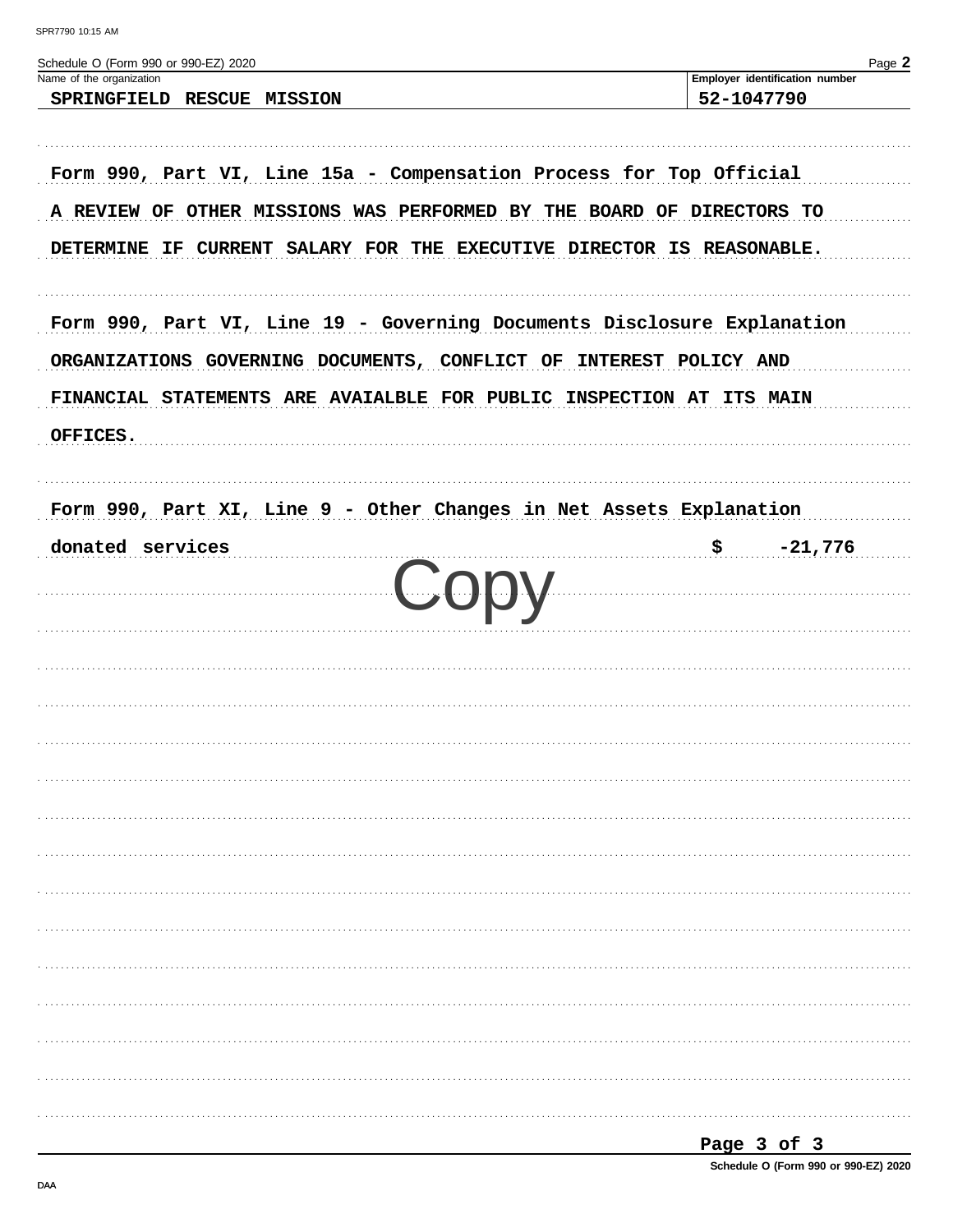|          | SPR7790 10:15 AM                                                                                                                                                                    |                             |                                                                                                          |                                                        |                                            |                |                  |                             |                            |        |
|----------|-------------------------------------------------------------------------------------------------------------------------------------------------------------------------------------|-----------------------------|----------------------------------------------------------------------------------------------------------|--------------------------------------------------------|--------------------------------------------|----------------|------------------|-----------------------------|----------------------------|--------|
|          |                                                                                                                                                                                     |                             |                                                                                                          |                                                        | <b>Depreciation and Amortization</b>       |                |                  |                             | OMB No. 1545-0172          |        |
|          | Form 4562                                                                                                                                                                           |                             |                                                                                                          |                                                        | (Including Information on Listed Property) |                |                  |                             |                            |        |
|          | Department of the Treasury                                                                                                                                                          |                             | u Go to www.irs.gov/Form4562 for instructions and the latest information.                                |                                                        | u Attach to your tax return.               |                |                  |                             | Attachment                 | 179    |
|          | (99)<br>Internal Revenue Service<br>Name(s) shown on return                                                                                                                         |                             |                                                                                                          |                                                        |                                            |                |                  | Identifying number          | Sequence No.               |        |
|          |                                                                                                                                                                                     |                             | SPRINGFIELD RESCUE MISSION                                                                               |                                                        |                                            |                |                  | 52-1047790                  |                            |        |
|          | Business or activity to which this form relates                                                                                                                                     |                             |                                                                                                          |                                                        |                                            |                |                  |                             |                            |        |
|          | Indirect Depreciation                                                                                                                                                               |                             |                                                                                                          |                                                        |                                            |                |                  |                             |                            |        |
|          | Part I                                                                                                                                                                              |                             | Election To Expense Certain Property Under Section 179                                                   |                                                        |                                            |                |                  |                             |                            |        |
|          |                                                                                                                                                                                     |                             | Note: If you have any listed property, complete Part V before you complete Part I.                       |                                                        |                                            |                |                  |                             |                            |        |
| 1<br>2   | Maximum amount (see instructions)                                                                                                                                                   |                             |                                                                                                          |                                                        |                                            |                |                  | $\mathbf 1$<br>$\mathbf{2}$ | 1,040,000                  |        |
| 3        | Total cost of section 179 property placed in service (see instructions) [11] contains the section of section 179 property placed in service (see instructions) [11] $\frac{1}{2}$   |                             |                                                                                                          |                                                        |                                            |                |                  | 3                           | 2,590,000                  |        |
| 4        | Reduction in limitation. Subtract line 3 from line 2. If zero or less, enter -0-                                                                                                    |                             |                                                                                                          |                                                        |                                            |                |                  | $\overline{\mathbf{4}}$     |                            |        |
| 5        | Dollar limitation for tax year. Subtract line 4 from line 1. If zero or less, enter -0-. If married filing separately, see instructions                                             |                             |                                                                                                          |                                                        |                                            |                |                  | 5                           |                            |        |
| 6        |                                                                                                                                                                                     | (a) Description of property |                                                                                                          |                                                        | (b) Cost (business use only)               |                | (c) Elected cost |                             |                            |        |
|          |                                                                                                                                                                                     |                             |                                                                                                          |                                                        |                                            |                |                  |                             |                            |        |
|          |                                                                                                                                                                                     |                             |                                                                                                          |                                                        |                                            |                |                  |                             |                            |        |
| 7        |                                                                                                                                                                                     |                             |                                                                                                          |                                                        |                                            | $\overline{7}$ |                  |                             |                            |        |
| 8        | Total elected cost of section 179 property. Add amounts in column (c), lines 6 and 7 [11] [11] Total elected cost of section 179 property. Add amounts in column (c), lines 6 and 7 |                             |                                                                                                          |                                                        |                                            |                |                  | 8                           |                            |        |
| 9        | Tentative deduction. Enter the smaller of line 5 or line 8                                                                                                                          |                             |                                                                                                          |                                                        |                                            |                |                  | 9                           |                            |        |
| 10       |                                                                                                                                                                                     |                             |                                                                                                          |                                                        |                                            |                |                  | 10                          |                            |        |
| 11       | Business income limitation. Enter the smaller of business income (not less than zero) or line 5. See instructions                                                                   |                             |                                                                                                          |                                                        |                                            |                |                  | 11<br>12                    |                            |        |
| 12<br>13 | Carryover of disallowed deduction to 2021. Add lines 9 and 10, less line 12                                                                                                         |                             |                                                                                                          |                                                        | ▶                                          | 13             |                  |                             |                            |        |
|          | Note: Don't use Part II or Part III below for listed property. Instead, use Part V.                                                                                                 |                             |                                                                                                          |                                                        |                                            |                |                  |                             |                            |        |
|          | Part II                                                                                                                                                                             |                             | Special Depreciation Allowance and Other Depreciation (Don't include listed property. See instructions.) |                                                        |                                            |                |                  |                             |                            |        |
| 14       | Special depreciation allowance for qualified property (other than listed property) placed in service                                                                                |                             |                                                                                                          |                                                        |                                            |                |                  |                             |                            |        |
|          | during the tax year. See instructions                                                                                                                                               |                             |                                                                                                          |                                                        |                                            |                |                  | 14                          |                            |        |
| 15       |                                                                                                                                                                                     |                             |                                                                                                          |                                                        |                                            |                |                  | 15                          |                            |        |
| 16       |                                                                                                                                                                                     |                             |                                                                                                          |                                                        |                                            |                |                  | 16                          |                            | 94,140 |
|          | Part III                                                                                                                                                                            |                             | <b>MACRS Depreciation (Don't include listed property. See instructions.)</b>                             |                                                        |                                            |                |                  |                             |                            |        |
|          |                                                                                                                                                                                     |                             |                                                                                                          | <b>Section A</b>                                       |                                            |                |                  |                             |                            |        |
| 17       |                                                                                                                                                                                     |                             |                                                                                                          |                                                        |                                            |                |                  | 17                          |                            | 0      |
| 18       | If you are electing to group any assets placed in service during the tax year into one or more general asset accounts, check here                                                   |                             | Section B-Assets Placed in Service During 2020 Tax Year Using the General Depreciation System            |                                                        |                                            |                | $\mathbf{u}$     |                             |                            |        |
|          | (a) Classification of property                                                                                                                                                      |                             | (b) Month and year<br>placed in                                                                          | (c) Basis for depreciation<br>(business/investment use | (d) Recovery<br>period                     | (e) Convention | (f) Method       |                             | (g) Depreciation deduction |        |
| 19a      | 3-year property                                                                                                                                                                     |                             | service                                                                                                  | only-see instructions)                                 |                                            |                |                  |                             |                            |        |
| b        | 5-year property                                                                                                                                                                     |                             |                                                                                                          |                                                        |                                            |                |                  |                             |                            |        |
| c        | 7-year property                                                                                                                                                                     |                             |                                                                                                          |                                                        |                                            |                |                  |                             |                            |        |
| d        | 10-year property                                                                                                                                                                    |                             |                                                                                                          |                                                        |                                            |                |                  |                             |                            |        |
| е        | 15-year property                                                                                                                                                                    |                             |                                                                                                          |                                                        |                                            |                |                  |                             |                            |        |
| f        | 20-year property                                                                                                                                                                    |                             |                                                                                                          |                                                        |                                            |                |                  |                             |                            |        |
| g        | 25-year property                                                                                                                                                                    |                             |                                                                                                          |                                                        | 25 yrs.                                    |                | S/L              |                             |                            |        |
| h.       | Residential rental                                                                                                                                                                  |                             |                                                                                                          |                                                        | 27.5 yrs.                                  | МM             | S/L              |                             |                            |        |
|          | property                                                                                                                                                                            |                             |                                                                                                          |                                                        | 27.5 yrs.                                  | МM             | S/L              |                             |                            |        |
|          | <i>i</i> Nonresidential real<br>property                                                                                                                                            |                             |                                                                                                          |                                                        | 39 yrs.                                    | ΜМ<br>MМ       | S/L<br>S/L       |                             |                            |        |
|          |                                                                                                                                                                                     |                             | Section C-Assets Placed in Service During 2020 Tax Year Using the Alternative Depreciation System        |                                                        |                                            |                |                  |                             |                            |        |
| 20a      | Class life                                                                                                                                                                          |                             |                                                                                                          |                                                        |                                            |                | S/L              |                             |                            |        |
| b        | 12-year                                                                                                                                                                             |                             |                                                                                                          |                                                        | 12 yrs.                                    |                | S/L              |                             |                            |        |
| c        | 30-year                                                                                                                                                                             |                             |                                                                                                          |                                                        | 30 yrs.                                    | MМ             | S/L              |                             |                            |        |
| d        | 40-year                                                                                                                                                                             |                             |                                                                                                          |                                                        | 40 yrs.                                    | MМ             | S/L              |                             |                            |        |
|          | Part IV<br><b>Summary</b> (See instructions.)                                                                                                                                       |                             |                                                                                                          |                                                        |                                            |                |                  |                             |                            |        |
| 21       | Listed property. Enter amount from line 28                                                                                                                                          |                             |                                                                                                          |                                                        |                                            |                |                  | 21                          |                            |        |
| 22       | Total. Add amounts from line 12, lines 14 through 17, lines 19 and 20 in column (g), and line 21. Enter                                                                             |                             |                                                                                                          |                                                        |                                            |                |                  |                             |                            |        |
|          |                                                                                                                                                                                     |                             |                                                                                                          |                                                        |                                            |                |                  | 22                          |                            | 94,140 |
| 23       | For assets shown above and placed in service during the current year, enter the                                                                                                     |                             |                                                                                                          |                                                        |                                            | 23             |                  |                             |                            |        |
|          | For Paperwork Reduction Act Notice, see separate instructions.                                                                                                                      |                             |                                                                                                          |                                                        |                                            |                |                  |                             | Form 4562 (2020)           |        |

DAA

Form **4562** (2020) **There are no amounts for Page 2**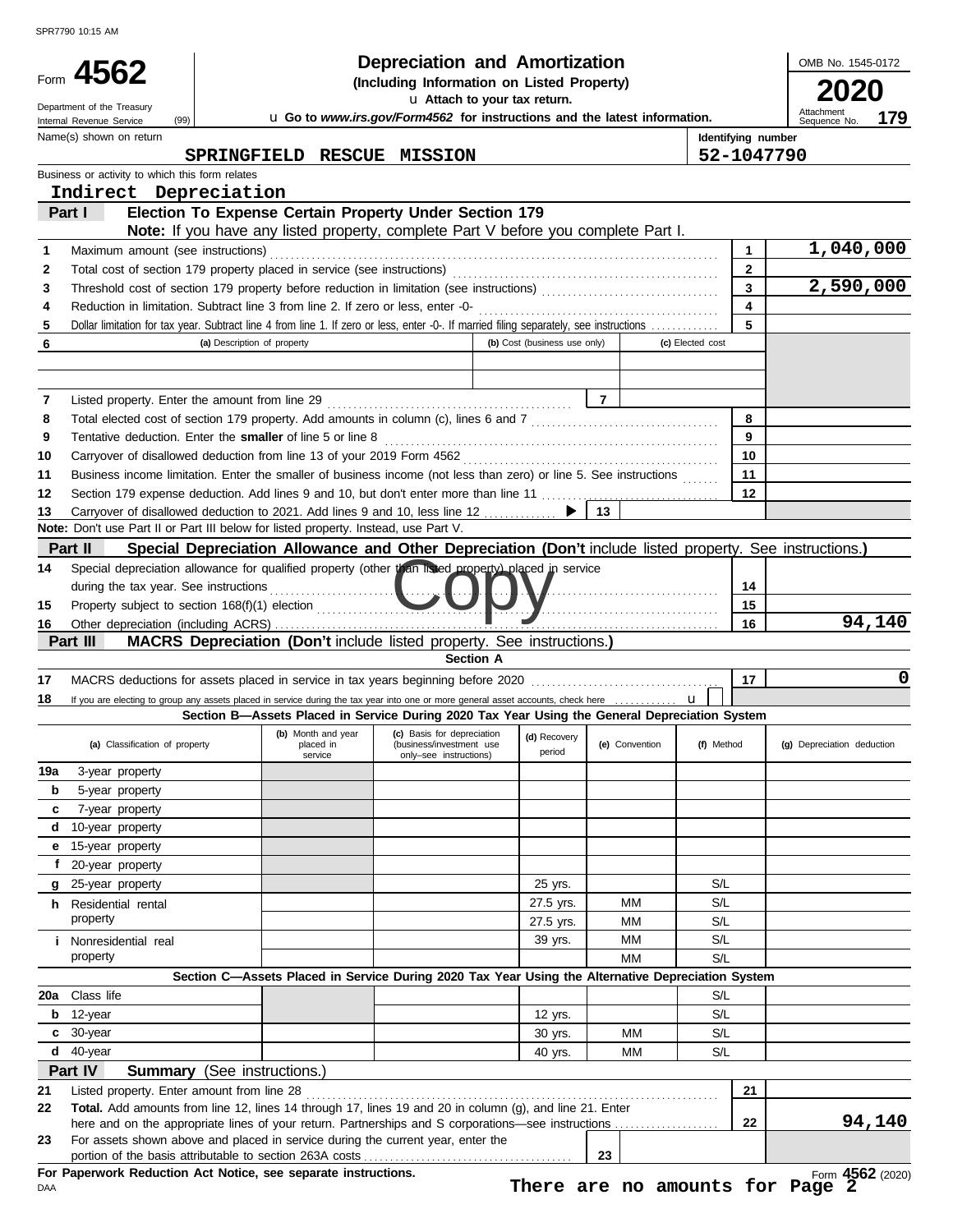## SPR7790 SPRINGFIELD RESCUE MISSION 10:14 AM 52-1047790 **Federal Asset Report**

# FYE: 5/31/2021 **Form 990, Page 1**

|          |                                                        | Date                 |                   | Bus Sec<br>Basis           |                 |                                      |                                |                                    |
|----------|--------------------------------------------------------|----------------------|-------------------|----------------------------|-----------------|--------------------------------------|--------------------------------|------------------------------------|
| Asset    | Description                                            | In Service           | Cost              | %<br>for Depr<br>179 Bonus |                 | Per Conv Meth                        | Prior                          | Current                            |
|          |                                                        |                      |                   |                            |                 |                                      |                                |                                    |
|          | <b>Other Depreciation:</b>                             |                      |                   |                            |                 |                                      |                                |                                    |
|          | <b>LAND-BLISS ROAD</b>                                 | 6/01/62              | 8,657             |                            | 8,657           | $0 -$<br>Land                        | 0                              | $\overline{0}$                     |
| 2<br>3   | LAND-15 BLISS<br><b>LAND-TAYLOR</b>                    | 2/09/98<br>6/01/04   | 25,000            | 25,000                     |                 | Land<br>$0 -$<br>$0 -$               | $\mathbf{0}$<br>$\overline{0}$ | $\boldsymbol{0}$<br>$\overline{0}$ |
| 4        | <b>BUILDING-19 BLISS</b>                               | 6/01/62              | 10,000<br>9,782   | 10,000                     | 9,782           | Land<br>40 MO S/L                    | 9,782                          | $\overline{0}$                     |
| 5        | <b>BUILING-15 BLISS</b>                                | 2/09/98              | 77,591            | 77,591                     |                 | 40 MO S/L                            | 43,322                         | 1,940                              |
| 6        | <b>BUILDING-TAYLOR</b>                                 | 1/01/03              | 62,373            | 62,373                     |                 | 40 MO S/L                            | 26,509                         | 1,559                              |
| 9        | 1993 FORD CLUB WAGON                                   | 3/16/94              | 16,793            | 16,793                     |                 | 5 MO S/L                             | 16,793                         | $\theta$                           |
| 10       | 2004 ISUZU TRUCK                                       | 12/09/03             | 33,170            | 33,170                     |                 | 5 MO S/L                             | 33,170                         | $\overline{0}$                     |
| 11       | 2009 TOYOTA                                            | 12/21/09<br>12/30/10 | 18,900            | 18,900                     |                 | 5 MO S/L                             | 18,900                         | $\theta$                           |
| 12<br>14 | 2011 TOYOTA HIGHLANDER<br>FURNITURE & EQUIPMENT-TAYLOR | 12/01/97             | 28,757<br>44,990  | 28,757<br>44,990           |                 | $10$ MO S/L<br>$10$ MO S/L           | 27,319<br>44,990               | 1,438<br>$\theta$                  |
| 15       | EQUIPMENT-TAYLOR                                       | 10/06/12             | 782               |                            | 782             | 5 MO S/L                             | 782                            | $\overline{0}$                     |
| 17       | <b>IMPROVEMENTS-TAYLOR</b>                             | 12/01/12             | 259,171           | 259,171                    |                 | 40 MO S/L                            | 48,595                         | 6,479                              |
| 18       | computer eqipment                                      | 8/22/13              | 6,839             |                            | 6,839           | 5 MO S/L                             | 6,839                          | $\overline{0}$                     |
| 19       | improvements-taylor                                    | 10/14/14             | 53,820            | 53,820                     |                 | 40 MO S/L                            | 7,625                          | 1,345                              |
| 20       | Well ejector pump-Taylor                               | 11/25/14             | 13,800            | 13,800                     |                 | $10$ MO S/L                          | 7,705                          | 1,380                              |
| 21<br>22 | Architectual )rr Cadillac<br>Equipment-Orr             | 12/01/15<br>12/01/15 | 60,415<br>193,401 | 60,415<br>193,401          |                 | 40 MO S/L<br>$10$ MO S/L             | 6,797<br>88,202                | 1,510<br>19,340                    |
| 23       | isuzu truck                                            | 12/13/16             | 56,018            | 56,018                     |                 | 10 MO S/L                            | 19,606                         | 5,602                              |
| 24       | ac upgrade                                             | 12/01/16             | 10,000            | 10,000                     |                 | 40 MO S/L                            | 875                            | 250                                |
| 25       | ac upgrade                                             | 10/24/17             | 37,922            |                            | 37,922          | 40 MO S/L                            | 2,528                          | 948                                |
| 26       | bullet prrof glass                                     | 4/27/18              | 8,778             |                            | 8,778           | 40 MO S/L                            | 475                            | 220                                |
| 27       | awnings upgrade                                        | 3/09/18              | 4,000             |                            | 4,000           | 40 MO S/L                            | 225                            | 100                                |
| 28<br>29 | bullety proof glass<br>washer                          | 8/03/18<br>3/18/18   | 12,236<br>5,131   |                            | 12,236<br>5,131 | 40 MO S/L<br>$10$ MO S/L             | 561<br>1,154                   | 306<br>513                         |
| 30       | equipment new building                                 | 5/31/18              | 2,106             | 52,106                     |                 | $10$ MO S/L                          | 29,204                         | 5,211                              |
| 31       | equipment                                              | 5/31/19              | 964               | 40,964                     |                 | $10$ MO S/L                          | 8,647                          | 4,096                              |
| 32       | 1458 misc fully depreciated                            | 1/01/06              | β7                |                            | 2,037           | $10$ MO S/L                          | 2,037                          | $\theta$                           |
| 33       | New vulcan range model                                 | 2/11/13              |                   |                            | 6,182           | $10$ MO S/L                          | 4,534                          | 618                                |
| 34       | Walk in freezer - 19 Bliss                             | 6/18/12              | 19,703            | 19,703                     |                 | $10$ MO S/L                          | 15,763                         | 1,970                              |
| 35<br>36 | Scanner for check deposits<br>Misc                     | 11/15/12<br>1/01/10  | 654<br>29,732     |                            | 654<br>29,732   | $10$ MO S/L<br>$10$ MO S/L           | 496<br>28,574                  | 65<br>1,158                        |
| 37       | Misc - fully depreciated                               | 1/01/00              | 54,508            | 54,508                     |                 | $10$ MO S/L                          | 54,508                         | $\theta$                           |
| 38       | Hobart Dishwasher                                      | 8/04/11              | 14,125            | 14,125                     |                 | $10$ MO S/L                          | 12,477                         | 1,413                              |
| 39       | Garland 60" Range                                      | 10/27/11             | 11,937            |                            | 11,937          | $10$ MO S/L                          | 10,346                         | 1,193                              |
| 40       | Envelope Opener                                        | 11/14/14             | 1,500             |                            | 1,500           | $10$ MO S/L                          | 838                            | 150                                |
| 41       | Building materials                                     | 3/09/00              | 1,216             |                            | 1,216           | 40 MO S/L                            | 616                            | 30                                 |
| 42<br>43 | New kitchen renovations<br>Hurley & David              | 1/04/01<br>11/09/00  | 119,077<br>20,073 | 119,077<br>20,073          |                 | 40 MO S/L<br>10 MO S/L               | 57,802<br>20,073               | 2,977<br>$\theta$                  |
| 44       | New Boiler                                             | 11/28/01             | 7,200             |                            | 7,200           | 40 MO S/L                            | 3,345                          | 180                                |
| 45       | Misc fully depreciated                                 | 1/01/00              | 172,270           | 172,270                    |                 | 10 MO S/L                            | 172,270                        | $\overline{0}$                     |
| 46       | New shower stalls 2nd floor bathroom                   | 11/06/04             | 1,670             |                            | 1,670           | 40 MO S/L                            | 651                            | 41                                 |
| 47       | Electric upgrades                                      | 12/23/10             | 2,300             |                            | 2,300           | 40 MO S/L                            | 546                            | 58                                 |
| 48       | Sprinkler System                                       | 1/13/12              | 63,730            |                            |                 | 63,730 40 MO S/L                     | 13,410                         | 1,593                              |
| 50       | 49 Fire alarm system<br>Roof replacement               | 1/05/12<br>1/11/12   | 31,100<br>34,550  |                            |                 | 31,100 40 MO S/L<br>34,550 40 MO S/L | 6,544<br>7,270                 | 777<br>864                         |
| 51       | General building                                       | 3/22/12              | 16,020            |                            | 16,020          | 40 MO S/L                            | 3,304                          | 401                                |
| 52       | Stair hut modifications                                | 1/11/12              | 3,660             |                            |                 | 3,660 40 MO S/L                      | 770                            | 92                                 |
|          | 53 Fire system                                         | 12/01/11             | 35,650            |                            |                 | 35,650 40 MO S/L                     | 7,576                          | 891                                |
| 54       | Building upgrade                                       | 5/31/12              | 30,000            |                            |                 | 30,000 40 MO S/L                     | 6,063                          | 750                                |
| 55       | Bsaeboard units                                        | 7/22/11              | 3,509             |                            |                 | 3,509 10 MO S/L                      | 3,129                          | 351                                |
| 56       | Install boiler<br>57 Baseboard units                   | 7/22/11<br>3/08/12   | 7,800<br>5,596    |                            |                 | 7,800 10 MO S/L<br>5,596 10 MO S/L   | 6,955<br>4,617                 | 780<br>559                         |
| 58       | New furnace                                            | 10/12/06             | 4,400             |                            |                 | 4,400 40 MO S/L                      | 1,503                          | 110                                |
| 59       | Lights and switches                                    | 2/23/12              | 4,925             |                            |                 | 4,925 40 MO S/L                      | 1,026                          | 123                                |
| 60       | 2 Flood Lights                                         | 12/16/98             | 476               |                            |                 | 476 10 MO S/L                        | 476                            | $\boldsymbol{0}$                   |
|          | Sold/Scrapped: 5/31/21                                 |                      |                   |                            |                 |                                      |                                |                                    |
| 61       | Improvements - Various                                 | 5/31/98              | 29,285            |                            |                 | 29,285 10 MO S/L                     | 29,285                         | $\overline{0}$                     |
| 63       | 62 Upgrade heating system<br>New boiler system         | 9/28/00<br>11/27/02  | 6,766<br>11,100   |                            | 11,100          | 6,766 40 MO S/L<br>40 MO S/L         | 3,341<br>4,879                 | 169<br>278                         |
| 64       | Taylor st upgrades                                     | 11/01/10             | 125,153           | 125,153                    |                 | 40 MO S/L                            | 29,985                         | 3,128                              |
| 65       | Pavings - Taylor                                       | 11/01/10             | 17,744            |                            |                 | 17,744 20 MO S/L                     | 8,502                          | 888                                |
|          | 66 6' Fence                                            | 1/05/12              | 1,350             |                            |                 | 1,350 20 MO S/L                      | 568                            | 68                                 |
| 67       | Building repair                                        | 12/15/11             | 32,300            |                            |                 | 32,300 40 MO S/L                     | 6,864                          | 807                                |
| 68       | Building repair                                        | 2/16/12              | 33,510            |                            |                 | 33,510 40 MO S/L                     | 6,981                          | 838                                |
| 69       | Misc fully depreciated                                 | 1/01/00              | 216,835           |                            |                 | 216,835 10 MO S/L                    | 216,835                        | $\overline{0}$                     |
| 70<br>71 | Boiler Upgrades<br>Awnings                             | 12/01/19<br>4/22/20  | 24,200<br>74,494  |                            |                 | 24,200 20 MO S/L<br>74,494 20 MO S/L | 1,210<br>3,725                 | 1,210<br>3,724                     |
|          |                                                        |                      |                   |                            |                 |                                      |                                |                                    |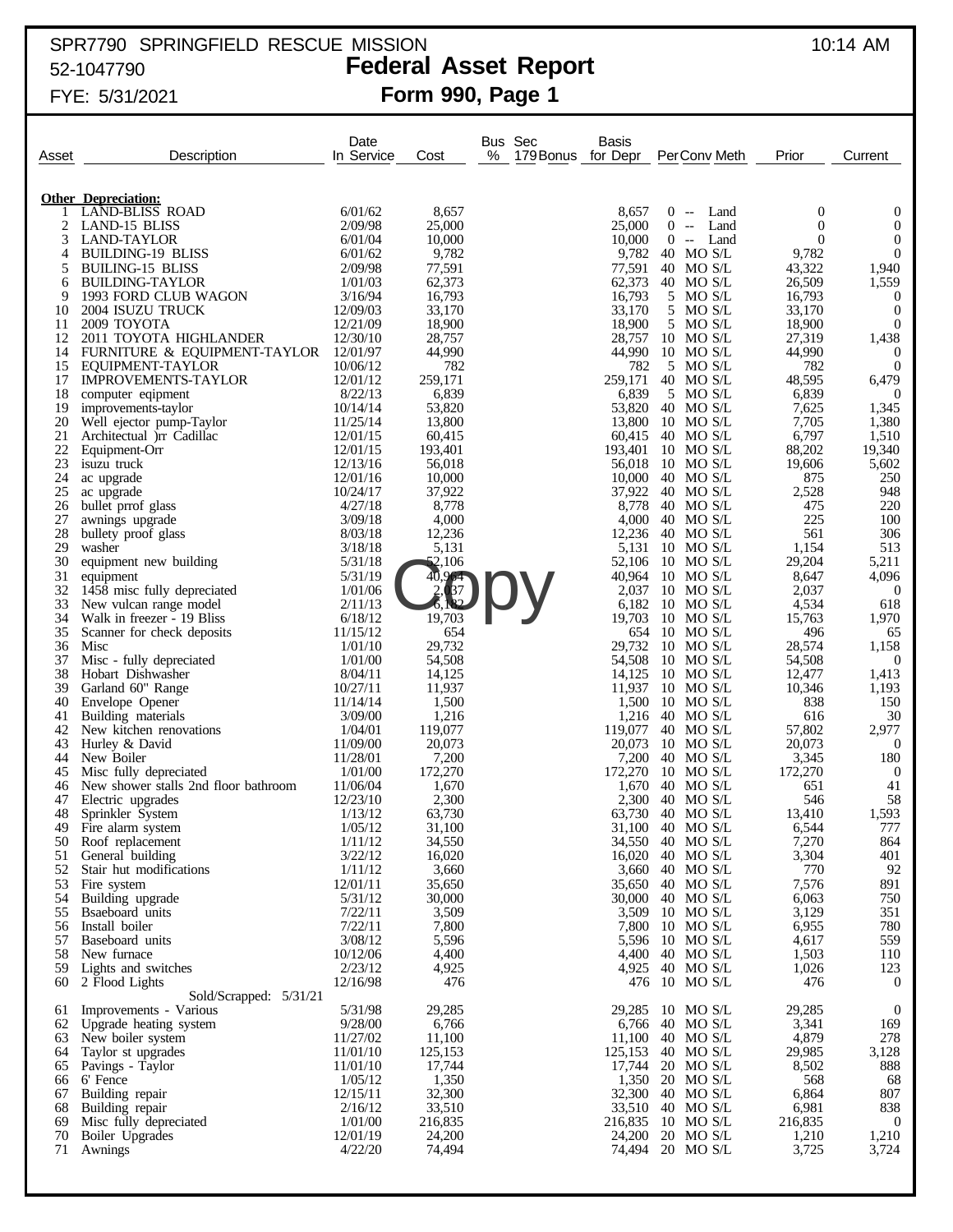# SPR7790 SPRINGFIELD RESCUE MISSION 10:14 AM

# 52-1047790 **Federal Asset Report** FYE: 5/31/2021 **Form 990, Page 1**

| Asset | Description                                                                                  | Date<br>In Service | Cost      | Bus<br>$\%$ | Sec<br>179 Bonus | Basis<br>for Depr                  | PerConv Meth     | Prior                              | Current                                          |
|-------|----------------------------------------------------------------------------------------------|--------------------|-----------|-------------|------------------|------------------------------------|------------------|------------------------------------|--------------------------------------------------|
| 72    | Land Improvements - Ondrick                                                                  | 9/29/20            | 78,056    |             |                  | 78,056                             | 15 MO S/L        | 0                                  | 3,469                                            |
| 73    | Guard Shack Roof                                                                             | 8/21/20            | 2,400     |             |                  | 2,400                              | 20<br>MO S/L     |                                    | 90                                               |
| 74    | 2018 Ford T-150                                                                              | 1/19/21            | 24,150    |             |                  | 24,150                             | 5<br>MO S/L      | 0                                  | 1,610                                            |
| 75    | 2016 Ford F-150                                                                              | 8/31/20            | 31,330    |             |                  | 31,330                             | MO S/L<br>.5     | $\theta$                           | 4,700                                            |
| 76    | Storage Containers                                                                           | 6/11/19            | 3,475     |             |                  | 3,475                              | MO S/L<br>10     | 348                                | 347                                              |
| 77    | Storage Containers                                                                           | 10/30/19           | 3,475     |             |                  | 3,475                              | MO S/L<br>10     | 348                                | 347                                              |
| 78    | Equipment                                                                                    | 3/27/20            | 12,565    |             |                  | 12,565                             | $MO$ $S/L$<br>10 | 1,257                              | 1,256                                            |
| 79    | Computer equipment                                                                           | 8/21/20            | 2,200     |             |                  | 2,200                              | 5.<br>MO S/L     | $^{(1)}$                           | 330                                              |
| 80    | Computer equipment                                                                           | 10/01/20           | 1,891     |             |                  | 1,891                              | MO S/L           |                                    | 252                                              |
| 81    | Computer equipment                                                                           | 11/19/20           | 2,751     |             |                  | 2,751                              | 5.<br>MO S/L     |                                    | 275                                              |
| 83    | Computer equipment                                                                           | 3/23/21            | 500       |             |                  | 500                                | MO S/L           |                                    | 17                                               |
| 84    | Computer equipment                                                                           | 3/25/21            | 18,643    |             |                  | 18,643                             | MO S/L<br>5.     |                                    | 621                                              |
| 85    | Computer equipment                                                                           | 5/06/21            | 14,887    |             |                  | 14,887                             | MO S/L           |                                    | 252                                              |
| 87    | Computer equipment                                                                           | 5/31/21            | 3,078     |             |                  | 3,078                              | 5 MO S/L         | 0                                  | $\bigcap$                                        |
| 88    | Donated Kitchen Equip                                                                        | 5/05/21            | 10,000    |             |                  | 10,000                             | MO S/L<br>10     |                                    | 83                                               |
|       | <b>Total Other Depreciation</b>                                                              |                    | 2,639,134 |             |                  | 2,639,134                          |                  | 1,212,252                          | 94,140                                           |
|       | <b>Total ACRS and Other Depreciation</b>                                                     |                    | 2,639,134 |             |                  | 2,639,134                          |                  | 1,212,252                          | 94,140                                           |
|       | <b>Grand Totals</b><br><b>Less: Dispositions and Transfers</b><br>Less: Start-up/Org Expense |                    |           |             |                  | 2,639,134<br>476<br>0<br>2,638,658 |                  | 1,212,252<br>476<br>0<br>1,211,776 | 94,140<br>$\theta$<br>$\left( \right)$<br>94,140 |
|       | <b>Net Grand Totals</b>                                                                      |                    | 2,638,658 |             |                  |                                    |                  |                                    |                                                  |

Copy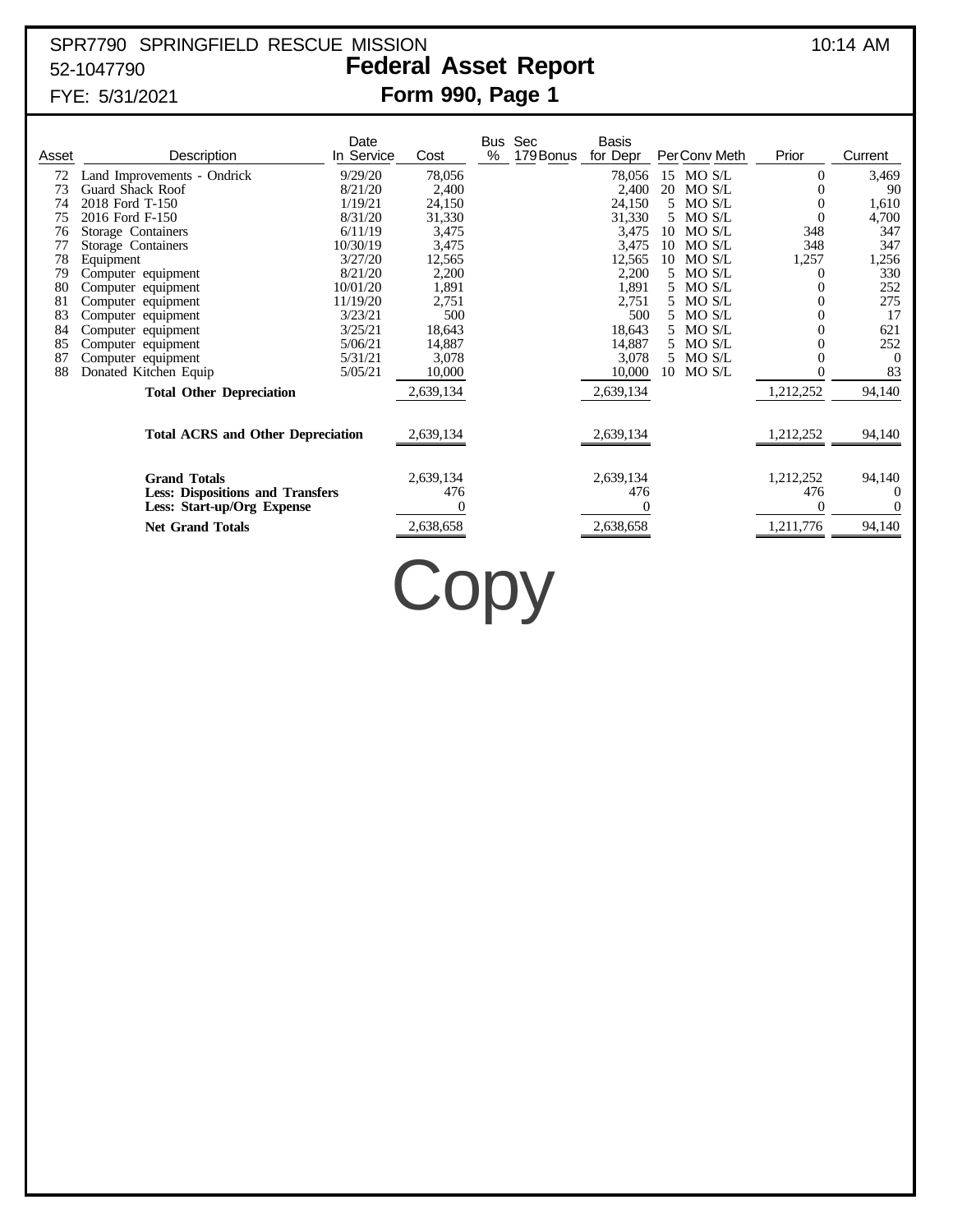## SPR7790 SPRINGFIELD RESCUE MISSION 10:14 AM 52-1047790 **AMT Asset Report**

# FYE: 5/31/2021 **Form 990, Page 1**

| Asset    | Description                                      | Date<br>In Service   | Cost                         | % | Bus Sec<br>179 Bonus for Depr | Basis                 | PerConv Meth                   | Prior                        | Current                              |
|----------|--------------------------------------------------|----------------------|------------------------------|---|-------------------------------|-----------------------|--------------------------------|------------------------------|--------------------------------------|
|          | <b>Other Depreciation:</b>                       |                      |                              |   |                               |                       |                                |                              |                                      |
|          | <b>LAND-BLISS ROAD</b>                           | 6/01/62              | $\boldsymbol{0}$             |   |                               | $\theta$              | $0$ HY                         | $\boldsymbol{0}$             | $\boldsymbol{0}$                     |
| 2        | LAND-15 BLISS                                    | 2/09/98              | $\overline{0}$               |   |                               | 0                     | $\overline{0}$<br>HY           | $\boldsymbol{0}$             | $\boldsymbol{0}$                     |
| 3        | <b>LAND-TAYLOR</b>                               | 6/01/04              | $\overline{0}$               |   |                               | 0                     | $0$ HY                         | $\overline{0}$               | $\boldsymbol{0}$                     |
| 4        | <b>BUILDING-19 BLISS</b>                         | 6/01/62              | $\overline{0}$               |   |                               | 0                     | $0$ HY                         | 0                            | $\boldsymbol{0}$                     |
| 5        | <b>BUILING-15 BLISS</b>                          | 2/09/98              | $\Omega$                     |   |                               | 0                     | $0$ HY                         | $\mathbf{0}$                 | $\boldsymbol{0}$                     |
| 6        | <b>BUILDING-TAYLOR</b>                           | 1/01/03              | 0                            |   |                               | 0                     | $0$ HY                         | 0                            | $\boldsymbol{0}$                     |
| 9        | 1993 FORD CLUB WAGON                             | 3/16/94              | $\Omega$                     |   |                               | 0                     | HY<br>$\overline{0}$           | $\overline{0}$               | $\boldsymbol{0}$                     |
| 10       | 2004 ISUZU TRUCK                                 | 12/09/03             | 0                            |   |                               | 0                     | HY<br>$\theta$                 | 0                            | $\boldsymbol{0}$                     |
| 11<br>12 | 2009 TOYOTA<br>2011 TOYOTA HIGHLANDER            | 12/21/09             | $\Omega$<br>0                |   |                               | 0<br>0                | $0$ HY<br>$0$ HY               | $\overline{0}$<br>0          | $\boldsymbol{0}$<br>$\boldsymbol{0}$ |
| 14       | FURNITURE & EQUIPMENT-TAYLOR                     | 12/30/10<br>12/01/97 | $\Omega$                     |   |                               | 0                     | $0$ HY                         | $\mathbf{0}$                 | $\boldsymbol{0}$                     |
| 15       | EQUIPMENT-TAYLOR                                 | 10/06/12             | 0                            |   |                               | 0                     | HY<br>$\overline{0}$           | 0                            | $\boldsymbol{0}$                     |
| 17       | <b>IMPROVEMENTS-TAYLOR</b>                       | 12/01/12             | $\overline{0}$               |   |                               | 0                     | $0$ HY                         | $\mathbf{0}$                 | $\boldsymbol{0}$                     |
| 18       | computer eqipment                                | 8/22/13              | $\overline{0}$               |   |                               | 0                     | HY<br>$\overline{0}$           | $\mathbf{0}$                 | $\boldsymbol{0}$                     |
| 19       | improvements-taylor                              | 10/14/14             | $\theta$                     |   |                               | $\theta$              | HY<br>$\overline{0}$           | $\overline{0}$               | $\boldsymbol{0}$                     |
| 20       | Well ejector pump-Taylor                         | 11/25/14             | 13,800                       |   |                               | 13,800                | 10 MO S/L                      | 13,800                       | $\boldsymbol{0}$                     |
| 21       | Architectual )rr Cadillac                        | 12/01/15             | 0                            |   |                               | $\boldsymbol{0}$      | HY<br>$\overline{0}$           | 0                            | $\boldsymbol{0}$                     |
| 22       | Equipment-Orr                                    | 12/01/15             | $\overline{0}$               |   |                               | $\boldsymbol{0}$      | $0$ HY                         | 0                            | $\boldsymbol{0}$                     |
| 23       | isuzu truck                                      | 12/13/16             | $\overline{0}$               |   |                               | $\theta$              | $0$ HY                         | $\mathbf{0}$                 | $\boldsymbol{0}$                     |
| 24       | ac upgrade                                       | 12/01/16             | 0                            |   |                               | 0                     | HY<br>$\overline{0}$           | 0                            | $\boldsymbol{0}$                     |
| 25       | ac upgrade                                       | 10/24/17             | $\Omega$                     |   |                               | 0                     | $0$ HY                         | $\overline{0}$               | $\boldsymbol{0}$                     |
| 26<br>27 | bullet prrof glass                               | 4/27/18<br>3/09/18   | 0<br>$\theta$                |   |                               | 0<br>0                | $0$ HY<br>$0$ HY               | 0<br>$\mathbf{0}$            | $\boldsymbol{0}$<br>$\boldsymbol{0}$ |
| 28       | awnings upgrade<br>bullety proof glass           | 8/03/18              | $\overline{0}$               |   |                               | 0                     | HY<br>$\overline{0}$           | 0                            | $\boldsymbol{0}$                     |
| 29       | washer                                           | 3/18/18              | $\overline{0}$               |   |                               | 0                     | $0$ HY                         | $\mathbf{0}$                 | $\boldsymbol{0}$                     |
| 30       | equipment new building                           | 5/31/18              | $\overline{0}$               |   |                               | 0                     | HY<br>$\overline{0}$           | $\overline{0}$               | $\boldsymbol{0}$                     |
| 31       | equipment                                        | 5/31/19              |                              |   |                               | $\mathbf{0}$          | HY<br>$\overline{0}$           | $\overline{0}$               | $\boldsymbol{0}$                     |
| 32       | 1458 misc fully depreciated                      | 1/01/06              |                              |   |                               | 2,037                 | MO S/L<br>10                   | 2,037                        | $\boldsymbol{0}$                     |
| 33       | New vulcan range model                           | 2/11/13              |                              |   |                               | $\boldsymbol{0}$      | $0$ HY                         | 0                            | $\boldsymbol{0}$                     |
| 34       | Walk in freezer - 19 Bliss                       | 6/18/12              |                              |   |                               | $\boldsymbol{0}$      | $0$ HY                         | 0                            | $\boldsymbol{0}$                     |
| 35       | Scanner for check deposits                       | 11/15/12             | $\overline{0}$               |   |                               | $\theta$              | HY<br>$\overline{0}$           | $\overline{0}$               | $\boldsymbol{0}$                     |
| 36       | Misc                                             | 1/01/10              | $\overline{0}$               |   |                               | 0                     | HY<br>$\overline{0}$           | 0                            | $\boldsymbol{0}$                     |
| 37<br>38 | Misc - fully depreciated<br>Hobart Dishwasher    | 1/01/00<br>8/04/11   | $\overline{0}$<br>0          |   |                               | 0<br>0                | $0$ HY<br>HY<br>$\overline{0}$ | $\overline{0}$<br>0          | $\boldsymbol{0}$<br>$\boldsymbol{0}$ |
| 39       | Garland 60" Range                                | 10/27/11             | $\theta$                     |   |                               | 0                     | $0$ HY                         | $\overline{0}$               | $\boldsymbol{0}$                     |
| 40       | Envelope Opener                                  | 11/14/14             | 0                            |   |                               | 0                     | HY<br>$\overline{0}$           | 0                            | $\boldsymbol{0}$                     |
| 41       | Building materials                               | 3/09/00              | $\Omega$                     |   |                               | 0                     | $0$ HY                         | $\overline{0}$               | $\boldsymbol{0}$                     |
| 42       | New kitchen renovations                          | 1/04/01              | 0                            |   |                               | 0                     | HY<br>$\overline{0}$           | 0                            | $\boldsymbol{0}$                     |
| 43       | Hurley & David                                   | 11/09/00             | $\overline{0}$               |   |                               | 0                     | HY<br>$\overline{0}$           | $\overline{0}$               | $\boldsymbol{0}$                     |
| 44       | New Boiler                                       | 11/28/01             | 0                            |   |                               | 0                     | HY<br>$\overline{0}$           | 0                            | $\boldsymbol{0}$                     |
| 45       | Misc fully depreciated                           | 1/01/00              | $\Omega$                     |   |                               | 0                     | $0$ HY                         | $\overline{0}$               | $\boldsymbol{0}$                     |
| 46       | New shower stalls 2nd floor bathroom             | 11/06/04             | 0                            |   |                               | 0                     | HY<br>$\overline{0}$           | 0                            | $\boldsymbol{0}$                     |
| 47       | Electric upgrades                                | 12/23/10             | $\overline{0}$               |   |                               | 0                     | HY<br>$\overline{0}$           | $\overline{0}$               | $\boldsymbol{0}$                     |
| 48       | Sprinkler System                                 | 1/13/12              | $\overline{0}$               |   |                               | 0                     | HY<br>0                        | $\overline{0}$               | $\boldsymbol{0}$                     |
| 49<br>50 | Fire alarm system<br>Roof replacement            | 1/05/12<br>1/11/12   | $\bf{0}$<br>$\boldsymbol{0}$ |   |                               | 0<br>$\boldsymbol{0}$ | $0$ HY<br>$0$ HY               | $\bf{0}$<br>$\boldsymbol{0}$ | $\theta$<br>$\boldsymbol{0}$         |
| 51       | General building                                 | 3/22/12              | $\boldsymbol{0}$             |   |                               | $\boldsymbol{0}$      | $0$ HY                         | 0                            | $\boldsymbol{0}$                     |
| 52       | Stair hut modifications                          | 1/11/12              | $\boldsymbol{0}$             |   |                               | $\boldsymbol{0}$      | $0$ HY                         | 0                            | $\boldsymbol{0}$                     |
| 53       | Fire system                                      | 12/01/11             | $\overline{0}$               |   |                               | $\boldsymbol{0}$      | $0$ HY                         | $\overline{0}$               | $\boldsymbol{0}$                     |
| 54       | Building upgrade                                 | 5/31/12              | $\overline{0}$               |   |                               | $\boldsymbol{0}$      | $0$ HY                         | 0                            | $\boldsymbol{0}$                     |
| 55       | Bsaeboard units                                  | 7/22/11              | $\overline{0}$               |   |                               | $\boldsymbol{0}$      | $0$ HY                         | $\overline{0}$               | $\boldsymbol{0}$                     |
| 56       | Install boiler                                   | 7/22/11              | $\overline{0}$               |   |                               | $\boldsymbol{0}$      | $0$ HY                         | 0                            | $\boldsymbol{0}$                     |
| 57       | Baseboard units                                  | 3/08/12              | $\overline{0}$               |   |                               | $\boldsymbol{0}$      | $0$ HY                         | $\overline{0}$               | $\boldsymbol{0}$                     |
| 58       | New furnace                                      | 10/12/06             | $\overline{0}$               |   |                               | $\boldsymbol{0}$      | $0$ HY                         | $\boldsymbol{0}$             | $\boldsymbol{0}$                     |
| 59       | Lights and switches                              | 2/23/12              | $\overline{0}$               |   |                               | $\boldsymbol{0}$      | $0$ HY                         | $\boldsymbol{0}$             | $\boldsymbol{0}$                     |
| 60       | 2 Flood Lights                                   | 12/16/98             | $\overline{0}$               |   |                               | $\overline{0}$        | $0$ HY                         | $\boldsymbol{0}$             | $\mathbf{0}$                         |
|          | Sold/Scrapped: 5/31/21<br>Improvements - Various | 5/31/98              | 0                            |   |                               | $\boldsymbol{0}$      | $0$ HY                         | 0                            |                                      |
| 61<br>62 | Upgrade heating system                           | 9/28/00              | $\boldsymbol{0}$             |   |                               | $\boldsymbol{0}$      | $0$ HY                         | 0                            | $\boldsymbol{0}$<br>$\boldsymbol{0}$ |
| 63       | New boiler system                                | 11/27/02             | $\boldsymbol{0}$             |   |                               | $\boldsymbol{0}$      | $0$ HY                         | 0                            | $\boldsymbol{0}$                     |
| 64       | Taylor st upgrades                               | 11/01/10             | $\overline{0}$               |   |                               | $\boldsymbol{0}$      | $0$ HY                         | $\overline{0}$               | $\boldsymbol{0}$                     |
| 65       | Pavings - Taylor                                 | 11/01/10             | $\overline{0}$               |   |                               | 0                     | $0$ HY                         | 0                            | $\boldsymbol{0}$                     |
| 66       | 6' Fence                                         | 1/05/12              | $\overline{0}$               |   |                               | $\boldsymbol{0}$      | $0$ HY                         | $\mathbf{0}$                 | $\boldsymbol{0}$                     |
| 67       | Building repair                                  | 12/15/11             | $\overline{0}$               |   |                               | 0                     | $0$ HY                         | 0                            | $\boldsymbol{0}$                     |
| 68       | Building repair                                  | 2/16/12              | $\overline{0}$               |   |                               | $\boldsymbol{0}$      | $0$ HY                         | $\overline{0}$               | $\boldsymbol{0}$                     |
| 69       | Misc fully depreciated                           | 1/01/00              | $\boldsymbol{0}$             |   |                               | $\boldsymbol{0}$      | $0$ HY                         | 0                            | $\boldsymbol{0}$                     |
| 70       | Boiler Upgrades                                  | 12/01/19             | $\boldsymbol{0}$             |   |                               | $\boldsymbol{0}$      | $0$ HY                         | 0                            | $\boldsymbol{0}$                     |
| 71       | Awnings                                          | 4/22/20              | $\overline{0}$               |   |                               | $\overline{0}$        | $0$ HY                         | $\overline{0}$               | $\mathbf{0}$                         |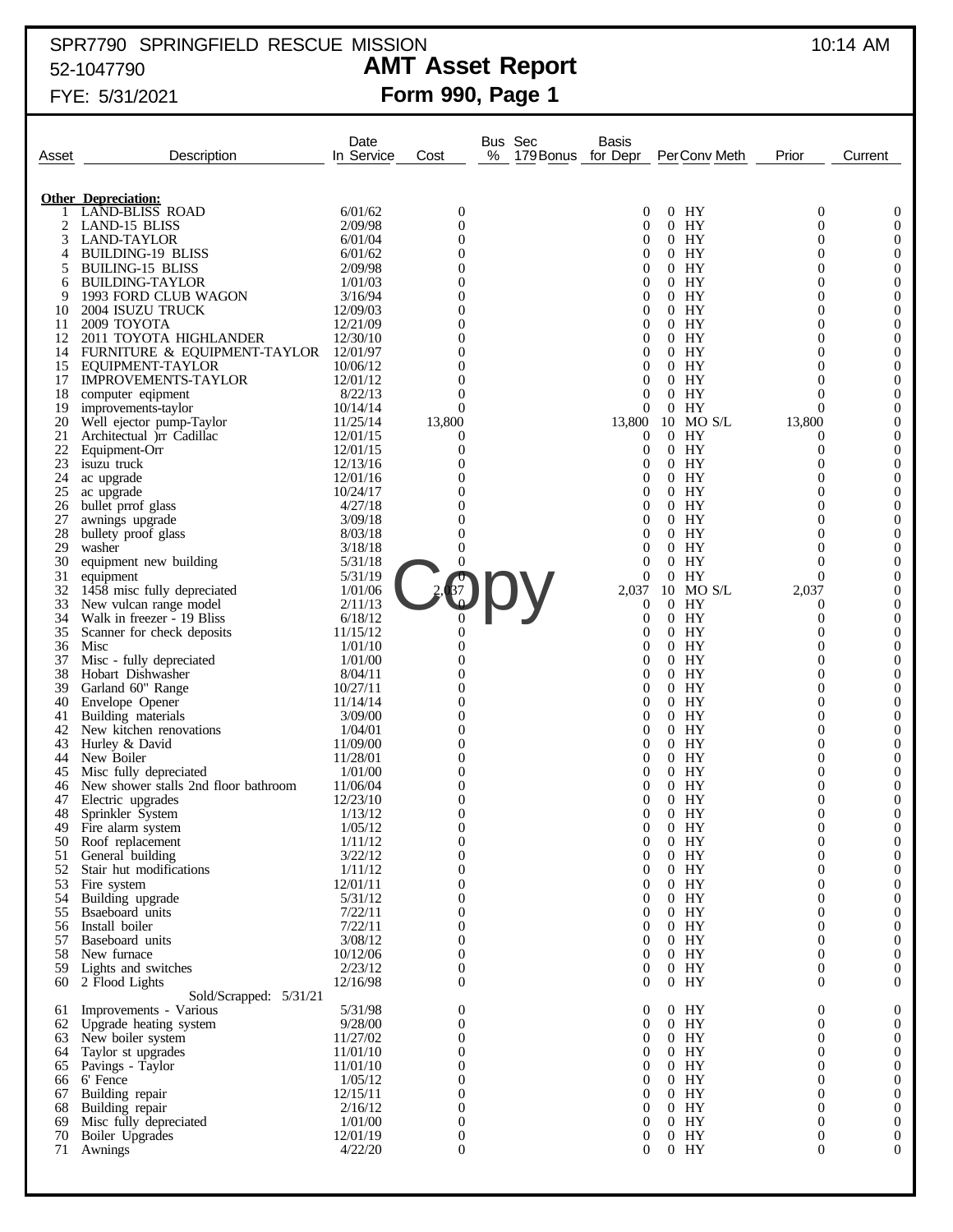# SPR7790 SPRINGFIELD RESCUE MISSION 10:14 AM 52-1047790 **AMT Asset Report**

# FYE: 5/31/2021 **Form 990, Page 1**

| Asset | Description                                                    | Date<br>In Service | Cost     | Bus<br>% | Sec<br>179 Bonus | Basis<br>for Depr | PerConv Meth | Prior  | Current        |
|-------|----------------------------------------------------------------|--------------------|----------|----------|------------------|-------------------|--------------|--------|----------------|
| 72    | Land Improvements - Ondrick                                    | 9/29/20            | $\left($ |          |                  | $\theta$          | HY<br>0      |        | $\theta$       |
| 73    | Guard Shack Roof                                               | 8/21/20            |          |          |                  |                   | HY<br>0      |        | $\theta$       |
| 74    | 2018 Ford T-150                                                | 1/19/21            |          |          |                  | $\theta$          | HY<br>0      |        |                |
| 75    | 2016 Ford F-150                                                | 8/31/20            |          |          |                  | $\theta$          | <b>HY</b>    |        | $_{0}$         |
| 76    | Storage Containers                                             | 6/11/19            |          |          |                  |                   | <b>HY</b>    |        | $\theta$       |
|       | Storage Containers                                             | 10/30/19           |          |          |                  | 0                 | HY<br>0      |        | $_{0}$         |
| 78    | Equipment                                                      | 3/27/20            |          |          |                  | $\theta$          | HY           |        | 0              |
| 79    | Computer equipment                                             | 8/21/20            |          |          |                  |                   | <b>HY</b>    |        | 0              |
| 80    | Computer equipment                                             | 10/01/20           |          |          |                  | 0                 | HY<br>0      |        | 0              |
| 81    | Computer equipment                                             | 11/19/20           |          |          |                  | $\theta$          | <b>HY</b>    |        | $_{0}$         |
| 83    | Computer equipment                                             | 3/23/21            |          |          |                  |                   | HY           |        | 0              |
| 84    | Computer equipment                                             | 3/25/21            |          |          |                  | $\theta$          | HY<br>0      |        |                |
| 85    | Computer equipment                                             | 5/06/21            |          |          |                  | $\theta$          | HY           |        | $_{0}$         |
| 87    | Computer equipment                                             | 5/31/21            |          |          |                  |                   | HY<br>0      |        | 0              |
| 88    | Donated Kitchen Equip                                          | 5/05/21            |          |          |                  |                   | HY<br>0      |        | 0              |
|       | <b>Total Other Depreciation</b>                                |                    | 15,837   |          |                  | 15,837            |              | 15,837 | $\Omega$       |
|       | <b>Total ACRS and Other Depreciation</b>                       |                    | 15,837   |          |                  | 15,837            |              | 15,837 |                |
|       | <b>Grand Totals</b><br><b>Less: Dispositions and Transfers</b> |                    | 15,837   |          |                  | 15,837            |              | 15,837 | 0              |
|       | <b>Net Grand Totals</b>                                        |                    | 15,837   |          |                  | 15,837            |              | 15,837 | $\overline{0}$ |

Copy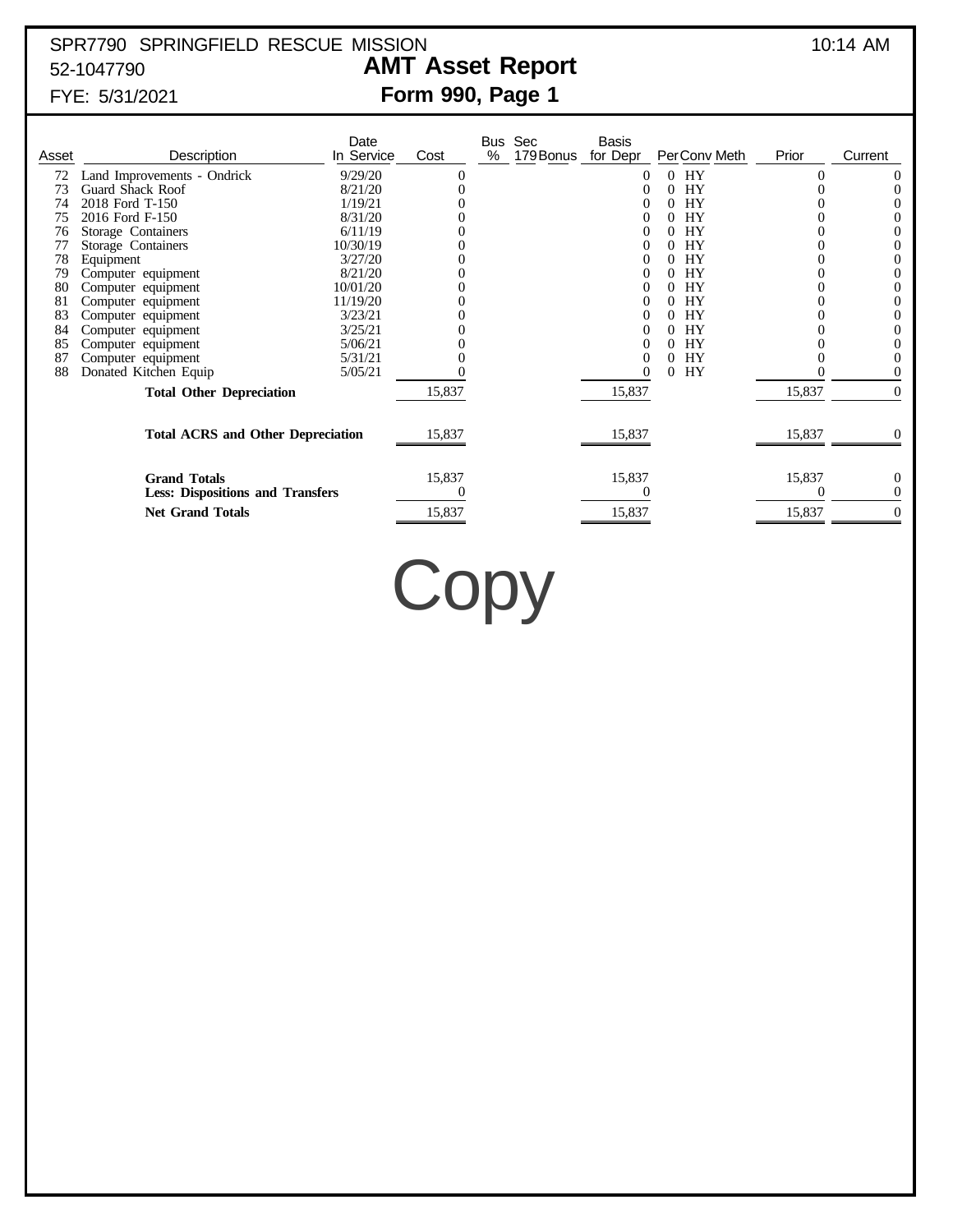| 52-1047790<br>FYE: 5/31/2021 | SPR7790 SPRINGFIELD RESCUE MISSION<br><b>Depreciation Adjustment Report</b><br><b>All Business Activities</b> | 10:14 AM                           |
|------------------------------|---------------------------------------------------------------------------------------------------------------|------------------------------------|
| Form Unit Asset              | Description<br>Tax<br>AMT<br>There are no assets that meet the criteria of this report                        | AMT<br>Adjustments/<br>Preferences |
|                              | Copy                                                                                                          |                                    |
|                              |                                                                                                               |                                    |
|                              |                                                                                                               |                                    |
|                              |                                                                                                               |                                    |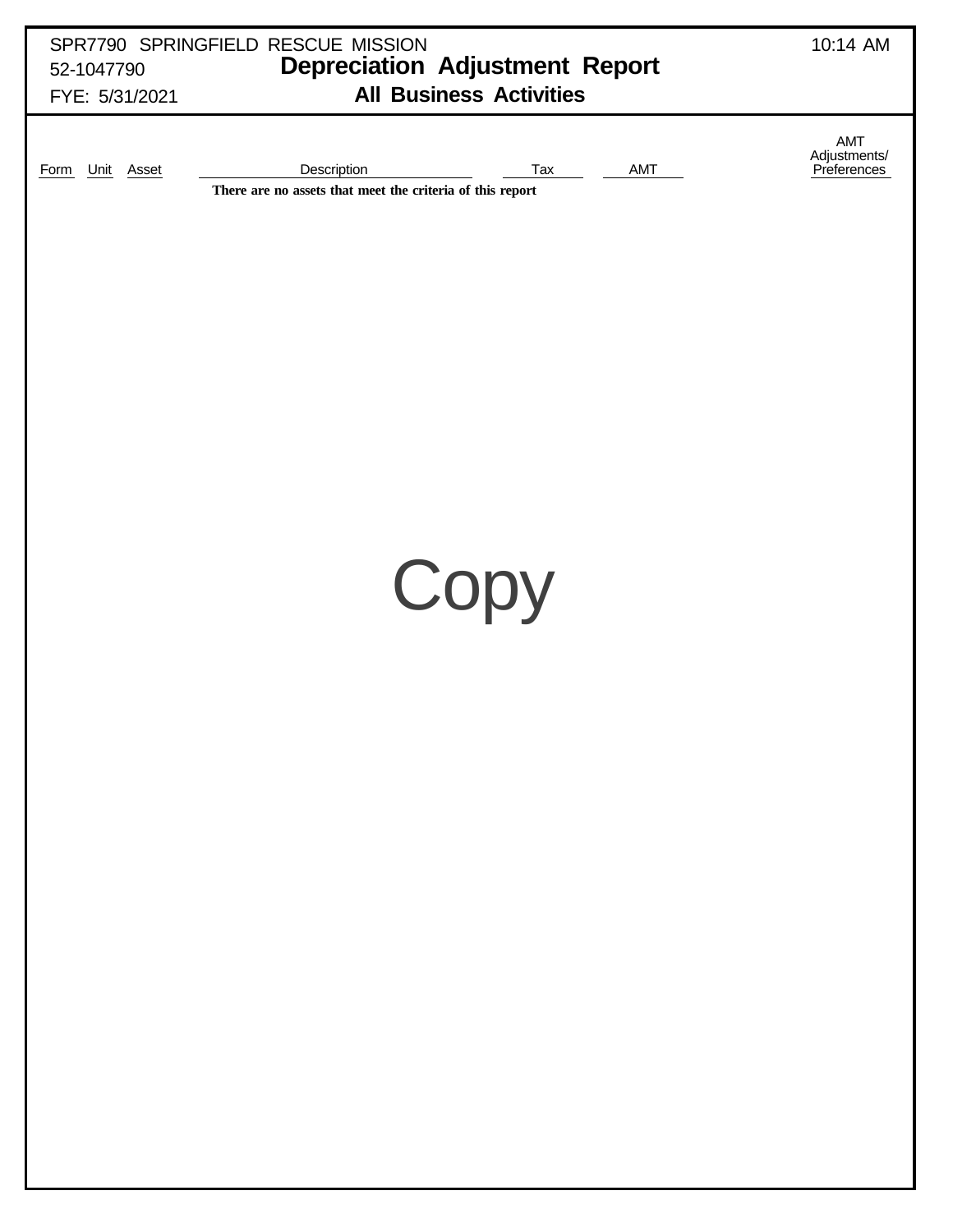### SPR7790 SPRINGFIELD RESCUE MISSION 10:14 AM 52-1047790 **Future Depreciation Report FYE: 5/31/22** FYE: 5/31/2021 **Form 990, Page 1**

| Asset               | Description                                               | Date In<br>Service   | Cost              | Tax                     | AMT                                  |
|---------------------|-----------------------------------------------------------|----------------------|-------------------|-------------------------|--------------------------------------|
|                     |                                                           |                      |                   |                         |                                      |
|                     | <b>Other Depreciation:</b>                                |                      |                   |                         |                                      |
| 1                   | <b>LAND-BLISS ROAD</b>                                    | 6/01/62              | 8,657             | $\boldsymbol{0}$        | 0                                    |
| $\overline{c}$<br>3 | <b>LAND-15 BLISS</b><br>LAND-TAYLOR                       | 2/09/98<br>6/01/04   | 25,000<br>10,000  | 0<br>$\mathbf{0}$       | $\mathbf{0}$<br>0                    |
| 4                   | <b>BUILDING-19 BLISS</b>                                  | 6/01/62              | 9,782             | 0                       | 0                                    |
| 5                   | <b>BUILING-15 BLISS</b>                                   | 2/09/98              | 77,591            | 1,939                   | 0                                    |
| 6<br>9              | <b>BUILDING-TAYLOR</b>                                    | 1/01/03<br>3/16/94   | 62,373<br>16,793  | 1,559                   | 0<br>$\boldsymbol{0}$                |
| 10                  | 1993 FORD CLUB WAGON<br>2004 ISUZU TRUCK                  | 12/09/03             | 33,170            | 0<br>$\overline{0}$     | $\overline{0}$                       |
| 11                  | 2009 TOYOTA                                               | 12/21/09             | 18,900            | $\overline{0}$          | 0                                    |
| 12                  | 2011 TOYOTA HIGHLANDER                                    | 12/30/10             | 28,757            | 0                       | $\boldsymbol{0}$                     |
| 14<br>15            | FURNITURE & EQUIPMENT-TAYLOR<br>EQUIPMENT-TAYLOR          | 12/01/97<br>10/06/12 | 44,990<br>782     | $\mathbf{0}$<br>0       | $\boldsymbol{0}$<br>$\boldsymbol{0}$ |
| 17                  | <b>IMPROVEMENTS-TAYLOR</b>                                | 12/01/12             | 259,171           | 6,479                   | $\boldsymbol{0}$                     |
| 18                  | computer eqipment                                         | 8/22/13              | 6,839             | 0                       | $\boldsymbol{0}$                     |
| 19<br>20            | improvements-taylor                                       | 10/14/14<br>11/25/14 | 53,820            | 1,346                   | $\boldsymbol{0}$<br>$\boldsymbol{0}$ |
| 21                  | Well ejector pump-Taylor<br>Architectual )rr Cadillac     | 12/01/15             | 13,800<br>60,415  | 1,380<br>1.510          | 0                                    |
| 22                  | Equipment-Orr                                             | 12/01/15             | 193,401           | 19,340                  | 0                                    |
| 23                  | isuzu truck                                               | 12/13/16             | 56,018            | 5,602                   | $\boldsymbol{0}$                     |
| 24<br>25            | ac upgrade<br>ac upgrade                                  | 12/01/16<br>10/24/17 | 10,000<br>37,922  | 250<br>948              | $\overline{0}$<br>0                  |
| 26                  | bullet prrof glass                                        | 4/27/18              | 8,778             | 219                     | 0                                    |
| 27                  | awnings upgrade                                           | 3/09/18              | 4,000             | 100                     | $\boldsymbol{0}$                     |
| 28<br>29            | bullety proof glass<br>washer                             | 8/03/18              | 12,236<br>5,131   | 306<br>513              | $\overline{0}$<br>0                  |
| 30                  | equipment new building                                    | 3/18/18<br>31/18     | 52.106            | 5,211                   | 0                                    |
| 31                  | equipment                                                 | B1/19                | 16                | 4,096                   | $\boldsymbol{0}$                     |
| 32                  | 1458 misc fully depreciated                               | 1/01/06              |                   | $\bf{0}$                | $\overline{0}$                       |
| 33<br>34            | New vulcan range model<br>Walk in freezer - 19 Bliss      | 2/11/13<br>6/18/12   | 6,182<br>19,703   | 618<br>1,970            | 0<br>$\boldsymbol{0}$                |
| 35                  | Scanner for check deposits                                | 11/15/12             | 654               | 65                      | $\boldsymbol{0}$                     |
| 36                  | Misc                                                      | 1/01/10              | 29,732            | $\mathbf{0}$            | $\overline{0}$                       |
| 37<br>38            | Misc - fully depreciated<br>Hobart Dishwasher             | 1/01/00<br>8/04/11   | 54,508<br>14,125  | $\mathbf{0}$<br>235     | 0<br>$\boldsymbol{0}$                |
| 39                  | Garland 60" Range                                         | 10/27/11             | 11,937            | 398                     | $\boldsymbol{0}$                     |
| 40                  | Envelope Opener                                           | 11/14/14             | 1,500             | 150                     | $\boldsymbol{0}$                     |
| 41                  | Building materials                                        | 3/09/00              | 1,216             | 31                      | 0<br>$\boldsymbol{0}$                |
| 42<br>43            | New kitchen renovations<br>Hurley & David                 | 1/04/01<br>11/09/00  | 119,077<br>20,073 | 2,977<br>0              | $\boldsymbol{0}$                     |
| 44                  | New Boiler                                                | 11/28/01             | 7,200             | 180                     | $\boldsymbol{0}$                     |
| 45                  | Misc fully depreciated                                    | 1/01/00              | 172,270           | 0                       | 0                                    |
| 46<br>47            | New shower stalls 2nd floor bathroom<br>Electric upgrades | 11/06/04<br>12/23/10 | 1,670<br>2,300    | 42<br>57                | $\boldsymbol{0}$<br>$\boldsymbol{0}$ |
| 48                  | Sprinkler System                                          | 1/13/12              | 63,730            | 1,593                   | $\overline{0}$                       |
| 49                  | Fire alarm system                                         | 1/05/12              | 31,100            | 778                     | $\boldsymbol{0}$                     |
| 50                  | Roof replacement                                          | 1/11/12              | 34,550            | 863                     | $\boldsymbol{0}$                     |
| 51<br>52            | General building<br>Stair hut modifications               | 3/22/12<br>1/11/12   | 16,020<br>3,660   | 400<br>91               | 0<br>0                               |
| 53                  | Fire system                                               | 12/01/11             | 35,650            | 891                     | 0                                    |
| 54                  | Building upgrade                                          | 5/31/12              | 30,000            | 750                     | 0                                    |
| 55<br>56            | Bsaeboard units<br>Install boiler                         | 7/22/11<br>7/22/11   | 3,509<br>7,800    | 29<br>65                | 0<br>0                               |
| 57                  | Baseboard units                                           | 3/08/12              | 5,596             | 420                     | $\boldsymbol{0}$                     |
| 58                  | New furnace                                               | 10/12/06             | 4,400             | 110                     | 0                                    |
| 59<br>61            | Lights and switches                                       | 2/23/12<br>5/31/98   | 4,925<br>29,285   | 123                     | $\boldsymbol{0}$<br>0                |
| 62                  | Improvements - Various<br>Upgrade heating system          | 9/28/00              | 6,766             | $\boldsymbol{0}$<br>169 | $\boldsymbol{0}$                     |
| 63                  | New boiler system                                         | 11/27/02             | 11,100            | 277                     | 0                                    |
| 64                  | Taylor st upgrades                                        | 11/01/10             | 125,153           | 3,129                   | $\boldsymbol{0}$                     |
| 65<br>66            | Pavings - Taylor<br>6' Fence                              | 11/01/10<br>1/05/12  | 17,744<br>1,350   | 887<br>67               | 0<br>$\boldsymbol{0}$                |
| 67                  | Building repair                                           | 12/15/11             | 32,300            | 808                     | 0                                    |
| 68                  | Building repair                                           | 2/16/12              | 33,510            | 838                     | $\boldsymbol{0}$                     |
| 69                  | Misc fully depreciated                                    | 1/01/00              | 216,835           | $\mathbf{0}$            | 0                                    |
| 70<br>71            | Boiler Upgrades<br>Awnings                                | 12/01/19<br>4/22/20  | 24,200<br>74,494  | 1,210<br>3,725          | $\boldsymbol{0}$<br>$\boldsymbol{0}$ |
| 72                  | Land Improvements - Ondrick                               | 9/29/20              | 78,056            | 5,204                   | $\boldsymbol{0}$                     |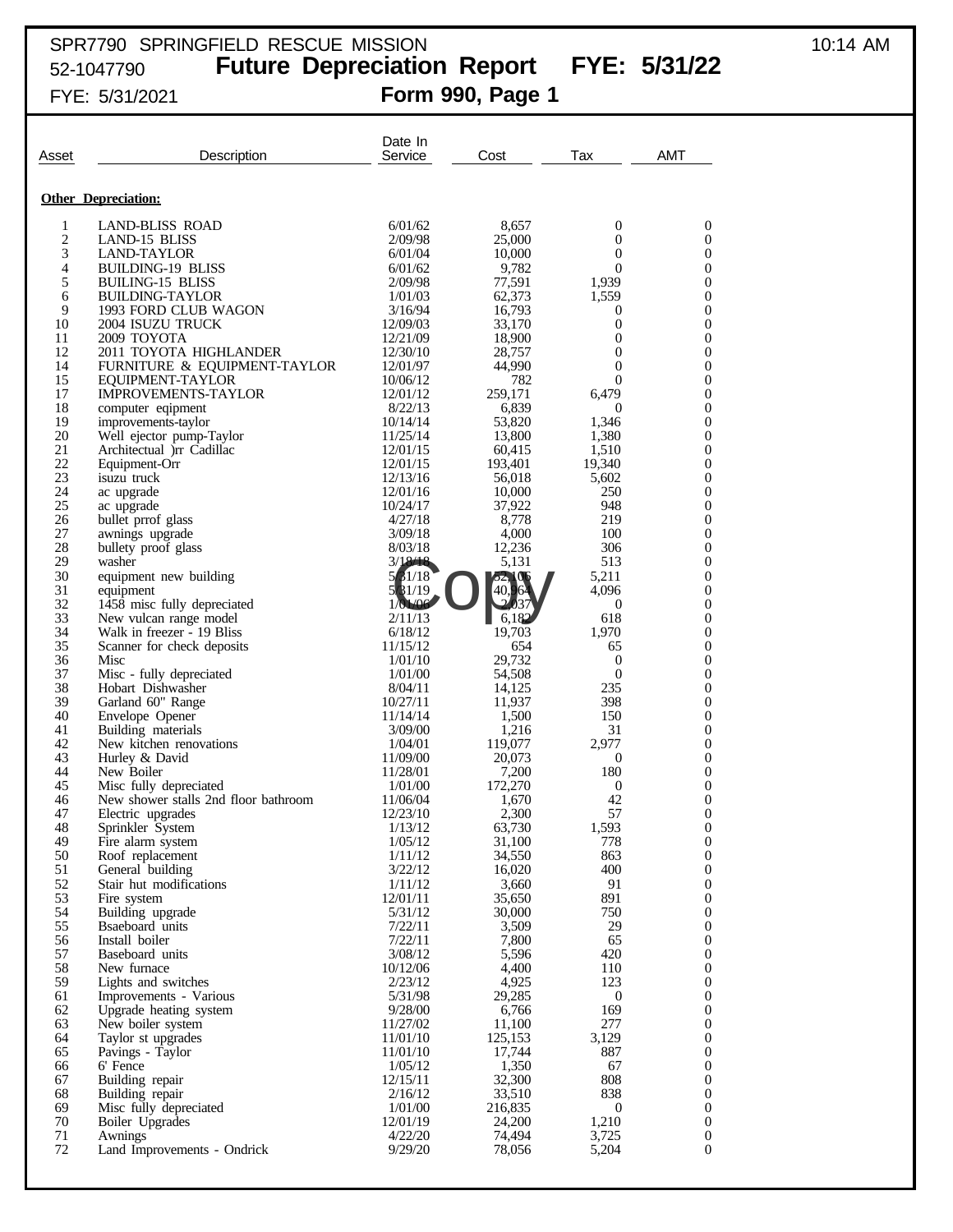## SPR7790 SPRINGFIELD RESCUE MISSION 10:14 AM 52-1047790 **Future Depreciation Report FYE: 5/31/22** FYE: 5/31/2021 **Form 990, Page 1**

| Asset | Description                              | Date In<br>Service | Cost      | Tax     | <b>AMT</b>   |
|-------|------------------------------------------|--------------------|-----------|---------|--------------|
| 73    | Guard Shack Roof                         | 8/21/20            | 2,400     | 120     | $\Omega$     |
| 74    | 2018 Ford T-150                          | 1/19/21            | 24,150    | 4,830   | $\mathbf{0}$ |
| 75    | 2016 Ford F-150                          | 8/31/20            | 31,330    | 6,266   | $\Omega$     |
| 76    | Storage Containers                       | 6/11/19            | 3,475     | 348     | $\theta$     |
| 77    | Storage Containers                       | 10/30/19           | 3,475     | 348     | $\theta$     |
| 78    | Equipment                                | 3/27/20            | 12,565    | 1,257   | $\theta$     |
| 79    | Computer equipment                       | 8/21/20            | 2,200     | 440     | $\theta$     |
| 80    | Computer equipment                       | 10/01/20           | 1,891     | 378     | $\theta$     |
| 81    | Computer equipment                       | 11/19/20           | 2,751     | 550     | $\mathbf{0}$ |
| 83    | Computer equipment                       | 3/23/21            | 500       | 100     | $\mathbf{0}$ |
| 84    | Computer equipment                       | 3/25/21            | 18,643    | 3,729   | 0            |
| 85    | Computer equipment                       | 5/06/21            | 14,887    | 2,978   | 0            |
| 87    | Computer equipment                       | 5/31/21            | 3,078     | 616     | 0            |
| 88    | Donated Kitchen Equip                    | 5/05/21            | 10,000    | 1,000   | 0            |
|       | <b>Total Other Depreciation</b>          |                    | 2,638,658 | 102,908 | $\Omega$     |
|       | <b>Total ACRS and Other Depreciation</b> |                    | 2,638,658 | 102,908 |              |
|       | <b>Grand Totals</b>                      |                    | 2,638,658 | 102,908 | $\theta$     |

Copy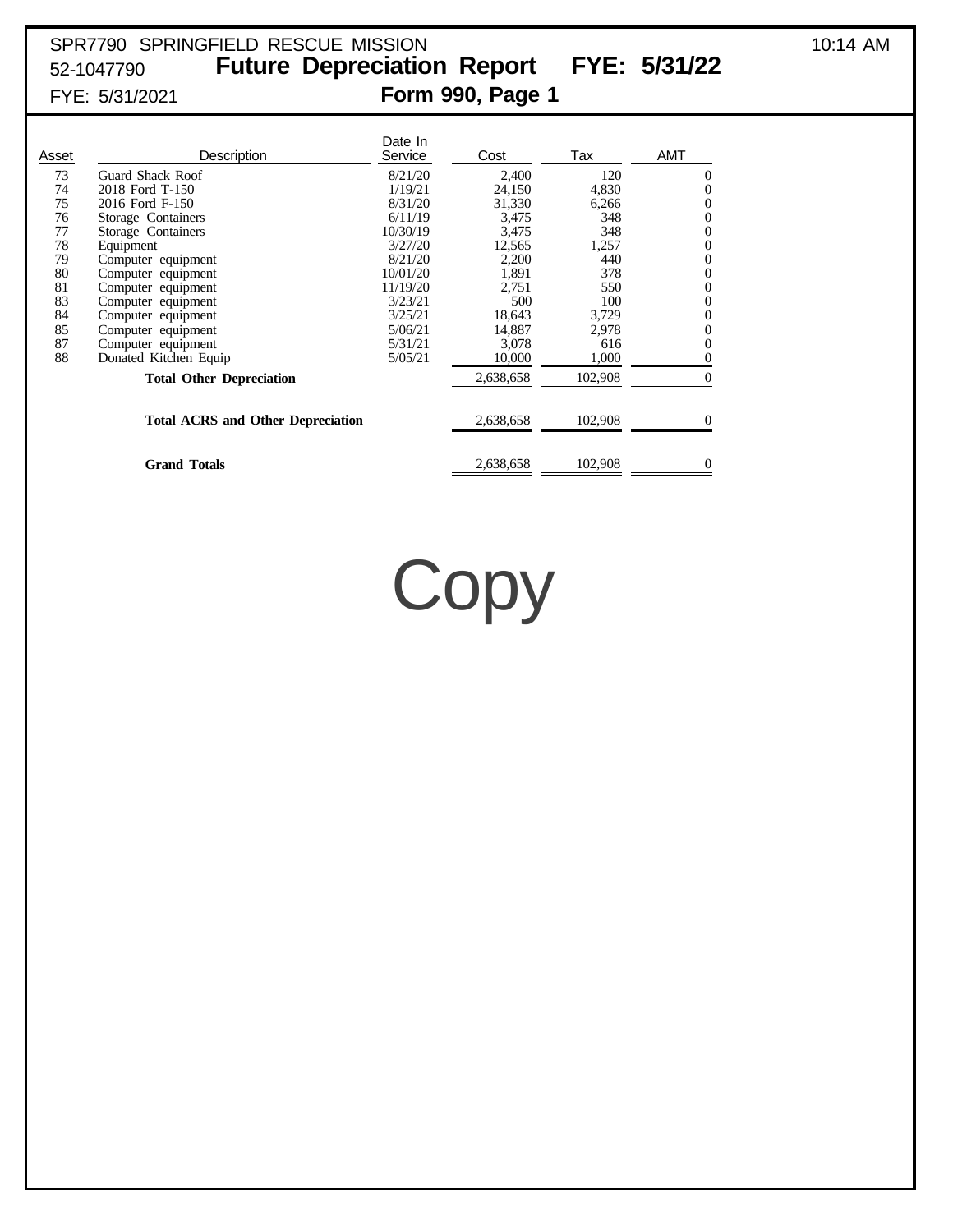|                | Form 990                            |                                                                |              | <b>Two Year Comparison Report</b> |                 |         | 2019 & 2020                    |
|----------------|-------------------------------------|----------------------------------------------------------------|--------------|-----------------------------------|-----------------|---------|--------------------------------|
|                |                                     | For calendar year 2020, or tax year beginning                  |              | 06/01/20<br>, ending              | 05/31/21        |         |                                |
| Name           |                                     |                                                                |              |                                   |                 |         | Taxpayer Identification Number |
|                |                                     | SPRINGFIELD RESCUE MISSION                                     |              |                                   |                 |         | 52-1047790                     |
|                |                                     |                                                                |              | 2019                              | 2020            |         | <b>Differences</b>             |
|                |                                     |                                                                | 1.           | 6,418,929                         | 12,363,920      |         | 5,944,991                      |
|                |                                     | 2. Membership dues and assessments                             | 2.           |                                   |                 |         |                                |
|                |                                     | 3. Government contributions and grants                         | 3.           |                                   |                 |         |                                |
| Ξ              |                                     |                                                                | 4.           |                                   |                 |         |                                |
| $\mathbf{C}$   |                                     |                                                                | 5.           | 110                               |                 | 96,373  | 96,263                         |
| $\bullet$<br>> |                                     |                                                                | 6.           |                                   |                 |         |                                |
| œ              |                                     | 7. Net gain or (loss) from sale of assets other than inventory | 7.           | 686                               |                 |         | $-686$                         |
|                |                                     | 8. Net income or (loss) from fundraising events                | 8.           |                                   |                 |         |                                |
|                |                                     | 9. Net income or (loss) from gaming                            | 9.           |                                   |                 |         |                                |
|                |                                     | 10. Net gain or (loss) on sales of inventory                   | 10.          |                                   |                 |         |                                |
|                |                                     |                                                                | 11.          | 61,283                            |                 | 529,345 | 468,062                        |
|                |                                     | 12. Total revenue. Add lines 1 through 11                      | 12.          | 6,481,008                         | 12,989,638      |         | 6,508,630                      |
|                | 13. Grants and similar amounts paid |                                                                | 13.          | 300                               |                 | 2,750   | 2,450                          |
|                | 14. Benefits paid to or for members |                                                                | 14.          |                                   |                 |         |                                |
|                |                                     | 15. Compensation of officers, directors, trustees, etc.        | 15.          | 78,100                            |                 | 56,187  | $-21,913$                      |
|                |                                     | 16. Salaries, other compensation, and employee benefits        | 16.          | 1,097,880                         | 1,284,405       |         | 186,525                        |
| c<br>ω         |                                     |                                                                | 17.          | 122,476                           |                 | 189,099 | 66,623                         |
| ௨              |                                     |                                                                | 18.          | 22,798                            |                 | 19,673  | $-3,125$                       |
| ш              |                                     | 19. Occupancy, rent, utilities, and maintenance                | 19.          | 108,658                           |                 | 90,811  | $-17,847$                      |
|                |                                     | 20. Depreciation and Depletion                                 | 20.          | 91,776                            |                 | 94,140  | 2,364                          |
|                | 21. Other expenses                  |                                                                | 21.          | $\overline{4,774,123}$            | 10,267,476      |         | 5,493,353                      |
|                |                                     | 22. Total expenses. Add lines 13 through 21                    | $\boxed{22}$ | $\sqrt{3}$ , 296, 111             | 12,004,541      |         | 5,708,430                      |
|                |                                     | 23. Excess or (Deficit). Subtract line 22 from line 12         | 22           | 184,897                           |                 | 985,097 | 800,200                        |
|                |                                     |                                                                | 24.          | 6,481,008                         | 12,989,638      |         | 6,508,630                      |
|                |                                     |                                                                | 25.          |                                   |                 |         |                                |
|                |                                     |                                                                | 26.          | 62,079                            |                 | 625,718 | 563,639                        |
|                |                                     |                                                                | 27.          | 1,718,462                         | 2,405,283       |         | 686,821                        |
| Information    | 28. Total liabilities               |                                                                | 28.          | 384,001                           |                 | 85,725  | $-298, 276$                    |
|                |                                     |                                                                | 29.          | 1,334,461                         | 2,319,558       |         | 985,097                        |
| Other          |                                     | 30. Number of voting members of governing body                 | 30.          | 6                                 | 7               |         |                                |
|                |                                     | 31. Number of independent voting members of governing body     | 31.          | 5                                 | 6               |         |                                |
|                | 32. Number of employees             |                                                                | 32.          | $\overline{29}$                   | $\overline{28}$ |         |                                |
|                | 33. Number of volunteers            |                                                                | 33.          |                                   | 300             |         |                                |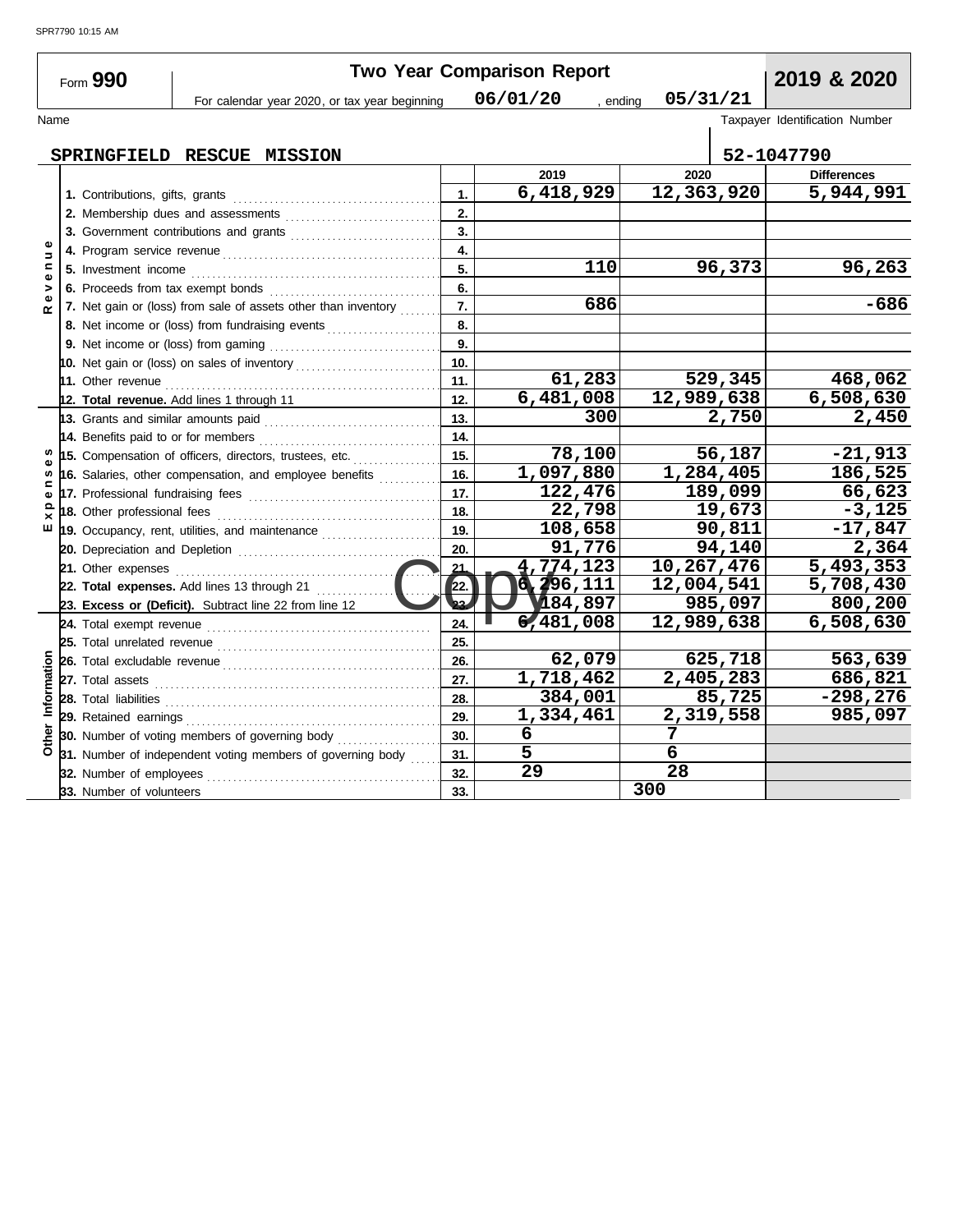## Form **990 Tax Return History 2020**

SPR7790 10:15 AM

#### SPRINGFIELD RESCUE MISSION

Name
SPRINGFIELD RESCUE MISSION
SPRINGFIELD RESCUE MISSION

SPRINGFIELD RESCUE MISSION

|                                                  | 2016                   | 2017      | 2018      | 2019        | 2020       | 2021 |
|--------------------------------------------------|------------------------|-----------|-----------|-------------|------------|------|
| Contributions, gifts, grants                     | 6,027,278              | 4,750,040 | 6,053,707 | 6,418,929   | 12,363,920 |      |
| Membership dues                                  |                        |           |           |             |            |      |
| Program service revenue                          |                        |           |           |             |            |      |
|                                                  | 1,070                  | -450      |           | 686         |            |      |
| Investment income $\ldots$                       | 547                    | 65        | 19        | 110         | 96,373     |      |
| Fundraising revenue (income/loss)                |                        |           |           |             |            |      |
| Gaming revenue (income/loss)                     |                        |           |           |             |            |      |
|                                                  | 16,081                 | 130,305   | 12,606    | 61,283      | 529,345    |      |
| Total revenue <b>container and the container</b> | 6,044,976              | 4,879,960 | 6,066,332 | 6,481,008   | 12,989,638 |      |
| Grants and similar amounts paid                  | 641                    | 650       | 336       | 300         | 2,750      |      |
| Benefits paid to or for members                  |                        |           |           |             |            |      |
| Compensation of officers, etc.                   | 123,673                | 126,072   | 92,371    | 78,100      | 56,187     |      |
| Other compensation                               | 879,363                | 941,928   | 988,141   | 1,097,880   | 1,284,405  |      |
|                                                  | $\overline{279,300}$   | 146,595   | 43,967    | 145,274     | 208,772    |      |
|                                                  | 104, 260               | 107,800   | 111/708   | 108,658     | 90,811     |      |
| Depreciation and depletion                       | 77,335                 | 82,478    | 86,413    | 91,776      | 94,140     |      |
|                                                  | $\overline{4,429,614}$ | 3,374,291 | 4,704,311 | 4,774,123   | 10,267,476 |      |
|                                                  | 5,894,186              | 4,779,814 | 6,027,247 | 6, 296, 111 | 12,004,541 |      |
| Excess or (Deficit)                              | 150,790                | 100,146   | 39,085    | 184,897     | 985,097    |      |
|                                                  | 6,044,976              | 4,879,960 | 6,066,332 | 6,481,008   | 12,989,638 |      |
| Total exempt revenue<br>Total unrelated revenue  |                        |           |           |             |            |      |
| Total excludable revenue                         | 17,698                 | 129,920   | 12,625    | 62,079      | 625,718    |      |
| Total Assets                                     | 1,461,792              | 1,417,096 | 1,356,081 | 1,718,462   | 2,405,283  |      |
| Total Liabilities                                | 374,227                | 229,348   | 206,517   | 384,001     | 85,725     |      |
| Net Fund Balances                                | 1,087,565              | 1,187,748 | 1,149,564 | 1,334,461   | 2,319,558  |      |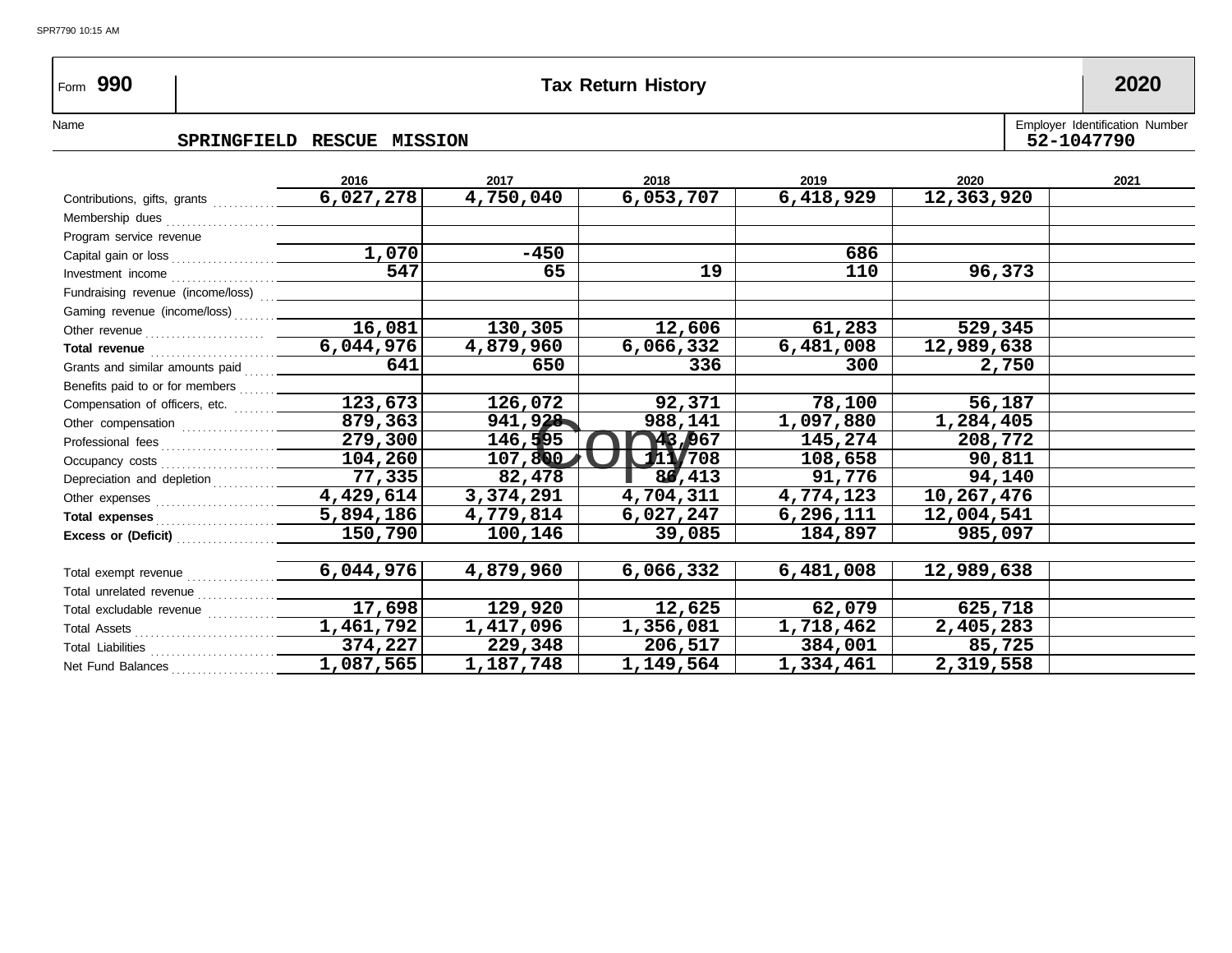| SPR7790 SPRINGFIELD RESCUE MISSION<br><b>Federal Statements</b><br>52-1047790<br>FYE: 5/31/2021                                                                                                                                                                      | 10:14 AM                     |
|----------------------------------------------------------------------------------------------------------------------------------------------------------------------------------------------------------------------------------------------------------------------|------------------------------|
| <b>Taxable Interest on Investments</b><br>Description<br>Unrelated Exclusion Postal Acquired after<br>6/30/75<br>Code<br>Code<br>Amount<br><b>Business</b><br>Bank Interest<br>614<br>\$<br>Interest on Realestyate Tax R<br>95,759<br>96,373<br>Total<br>\$<br>Copy | <b>US</b><br>Obs $($ or  %)$ |
|                                                                                                                                                                                                                                                                      |                              |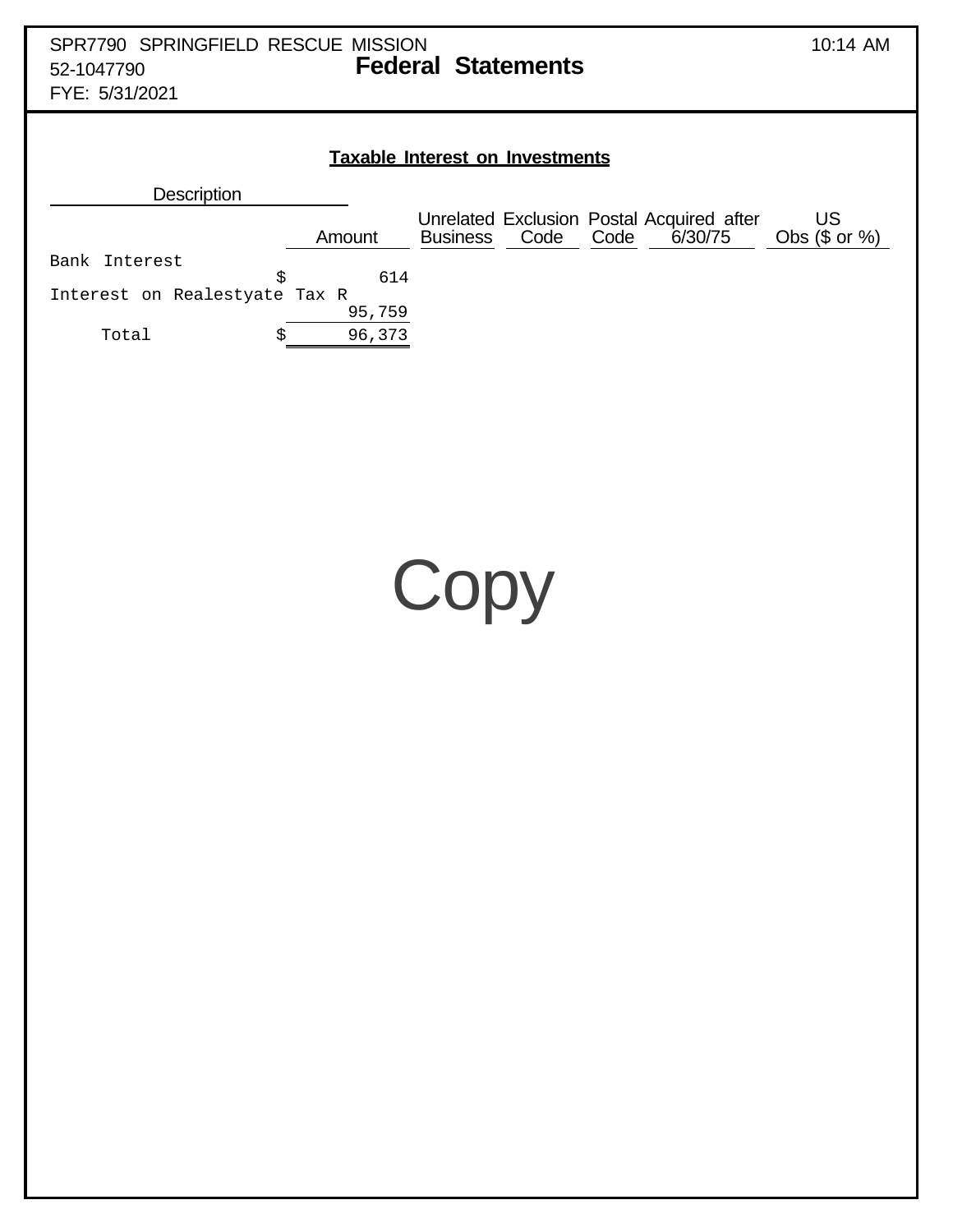#### SPR7790 SPRINGFIELD RESCUE MISSION 10:14 AM 52-1047790 **Federal Statements** FYE: 5/31/2021

| <b>Description</b>                     | Total<br><b>Expenses</b> |   | Program<br>Service | Management &<br>General | Fund<br>Raising |
|----------------------------------------|--------------------------|---|--------------------|-------------------------|-----------------|
| REPAIRS AND MAINTENANCE                | 69,597                   | S | 55,711             | 13,886                  |                 |
| RADIO MINISTRY<br>POSTAGE AND PRINTING | 48,248<br>41,546         |   | 48,248             | 41,546                  |                 |
| MISCELAANEOUS                          | 38,202                   |   | 8,113              | 30,089                  |                 |
| EQUIPMENT RENTAL                       | 14,830                   |   | 7,415              | 7,415                   |                 |
| TELEPHONE                              | 11,663                   |   | 8,747              | 2,916                   |                 |
| CONFERENCES<br>MEETINGS<br>$\delta$    | 7,442                    |   | 3,721              | 3,721                   |                 |
| DUES AND SUBSCRIPTIONS                 | 2,930                    |   | 1,465              | 1,465                   |                 |
| Total                                  | 234,458                  |   | 133,420            | 101,038                 |                 |

Copy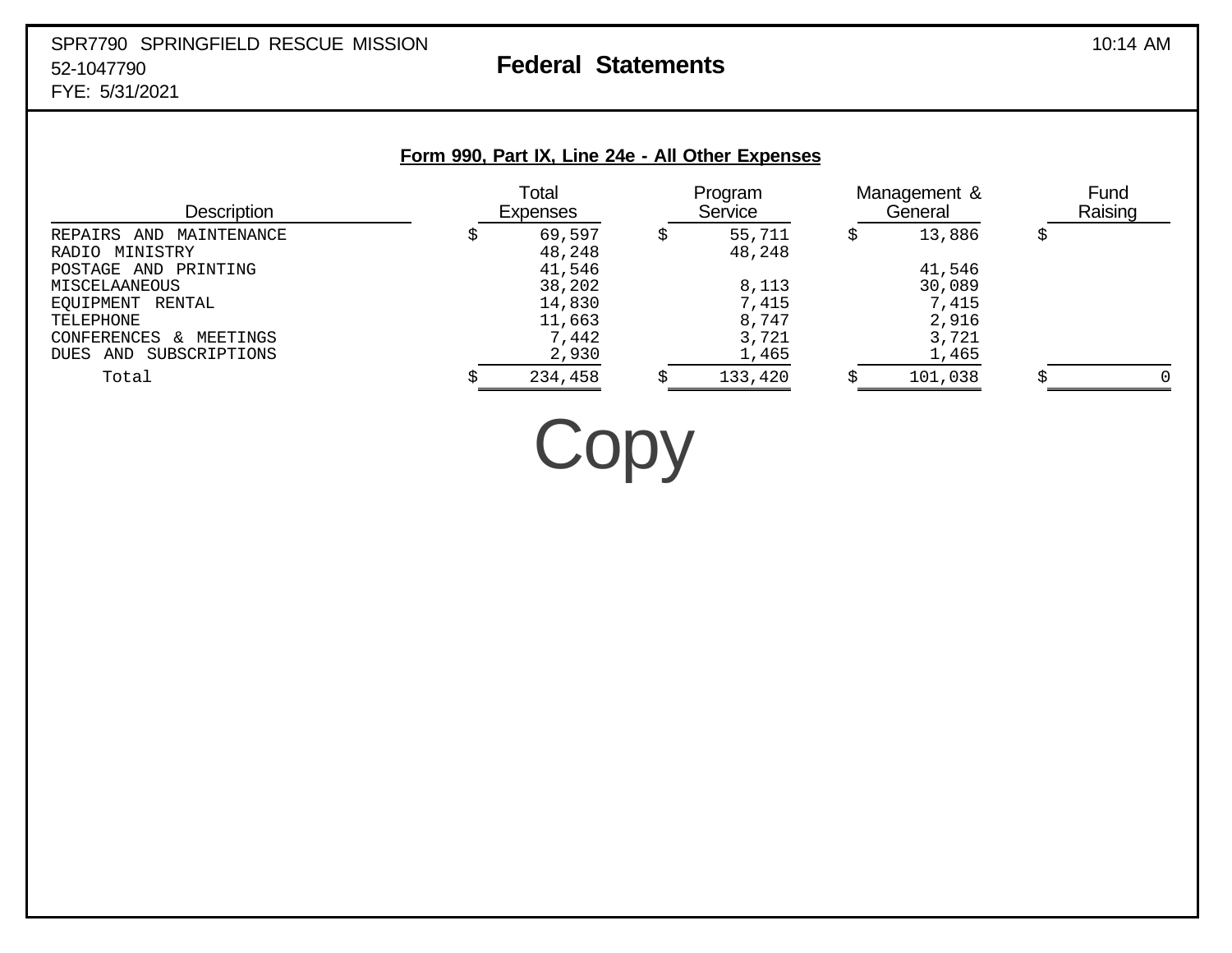### SPR7790 SPRINGFIELD RESCUE MISSION 10:14 AM 52-1047790 **Federal Statements** FYE: 5/31/2021

| Schedule A, Part II, Line 1(e) |  |  |  |
|--------------------------------|--|--|--|
|                                |  |  |  |

| Description                        |                                  | Amount     |
|------------------------------------|----------------------------------|------------|
| CASH                               | \$                               | 2,933,319  |
| FOOD                               |                                  | 5,258,334  |
| CLOTHING                           |                                  | 1,457,474  |
| HOUSEHOLD GOODS                    |                                  | 630,004    |
| UNITED WAY                         |                                  | 9,886      |
| BIG Y FOODS-ST JAMES               |                                  |            |
| DAY OLD FOOD                       |                                  | 76,317     |
| Y FOODS-MAIN<br>STREET<br>BIG      |                                  |            |
| DAY OLD FOOD                       |                                  |            |
| COSTCO                             |                                  |            |
| DAY OLD FOOD                       |                                  |            |
| BJ'S                               |                                  |            |
| DAY OLD FOOD                       |                                  | 36,282     |
| PROVISION<br>MINISTRY              |                                  |            |
| CLOTHING<br>MISCELLANEOUS<br>FOOD, | $\mathbf{U}$ ( )( ) $\mathbf{V}$ | 1,962,304  |
| Total                              | \$                               | 12,363,920 |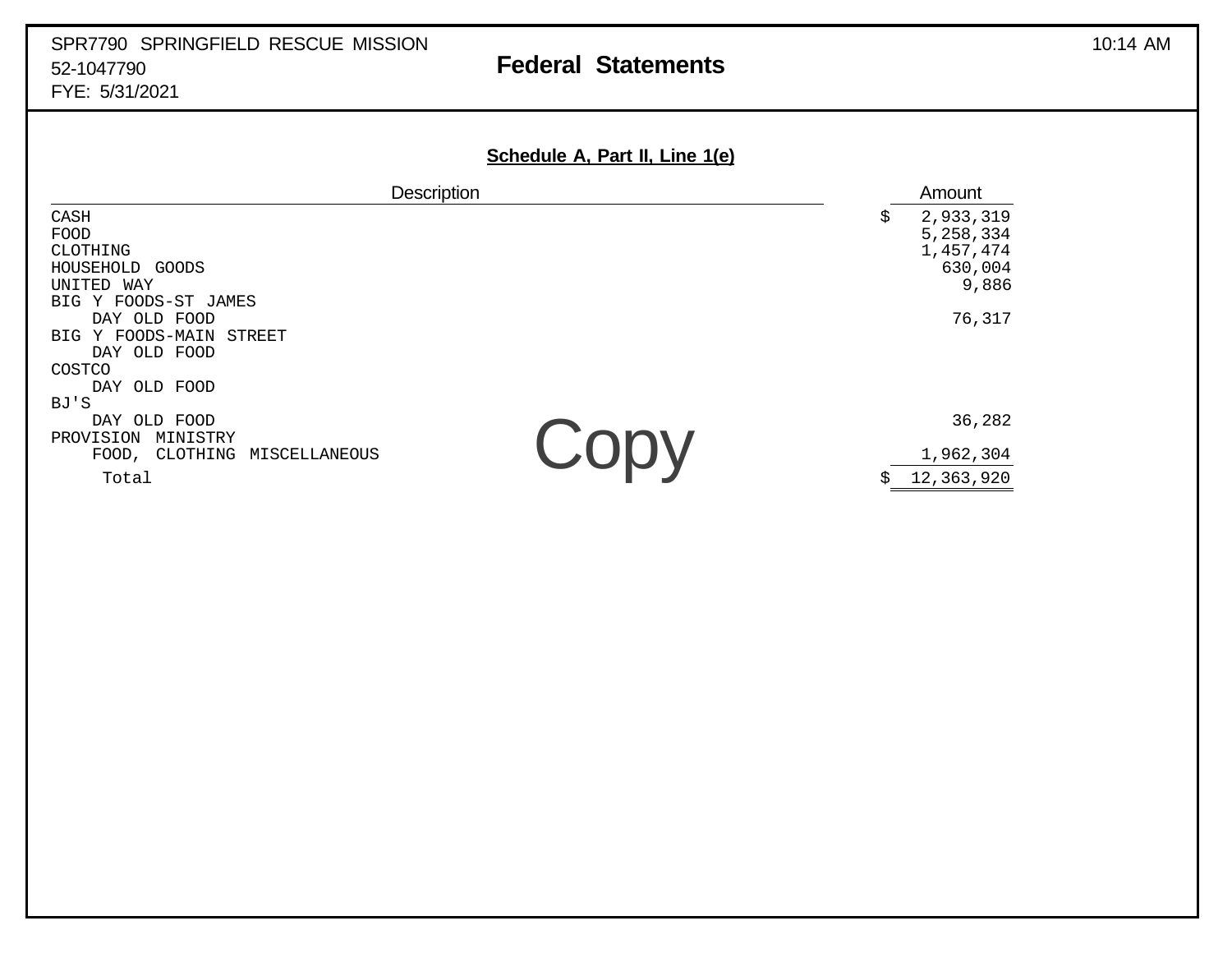#### **Schedule A, Part II, Line 5 - Excess Gifts**

| Donor Name                                                                                 | Total                                    | <b>Excess</b> |
|--------------------------------------------------------------------------------------------|------------------------------------------|---------------|
| BIG Y FOODS-ST JAMES<br>BIG Y FOODS-MAIN STREET                                            | 76,317<br>58,313                         |               |
| COSTCO<br>BJ'S<br>PROVISION MINISTRY<br>BIG Y FOODS-N. MAIN ST<br>WHOLESALE CLUB<br>BJ ' S | 55,254<br>1,962,304<br>225,446<br>89,982 | 1,250,014     |
| Total                                                                                      | 2,467,616                                | 1,250,014     |

Copy